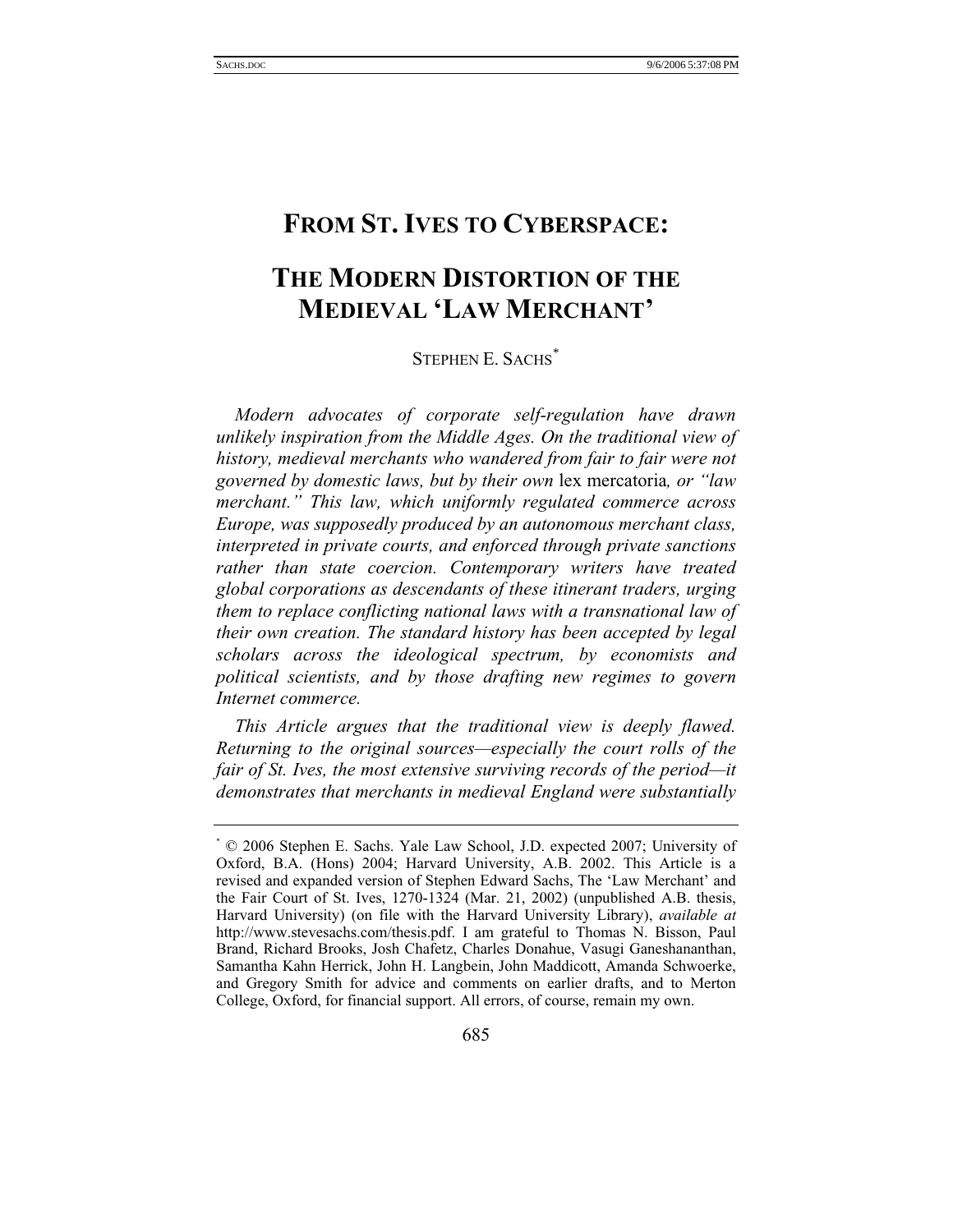*subject to local control. Commercial customs and substantive laws varied significantly across towns and fairs, and did not constitute a coherent legal order. The traditional interpretation has been retained, not for its accuracy, but for ideological reasons and for its long and self-reinforcing pedigree. This Article takes no position on the merits of shielding multinational actors from domestic law; it merely denies that the Middle Ages provide a model for such policies.*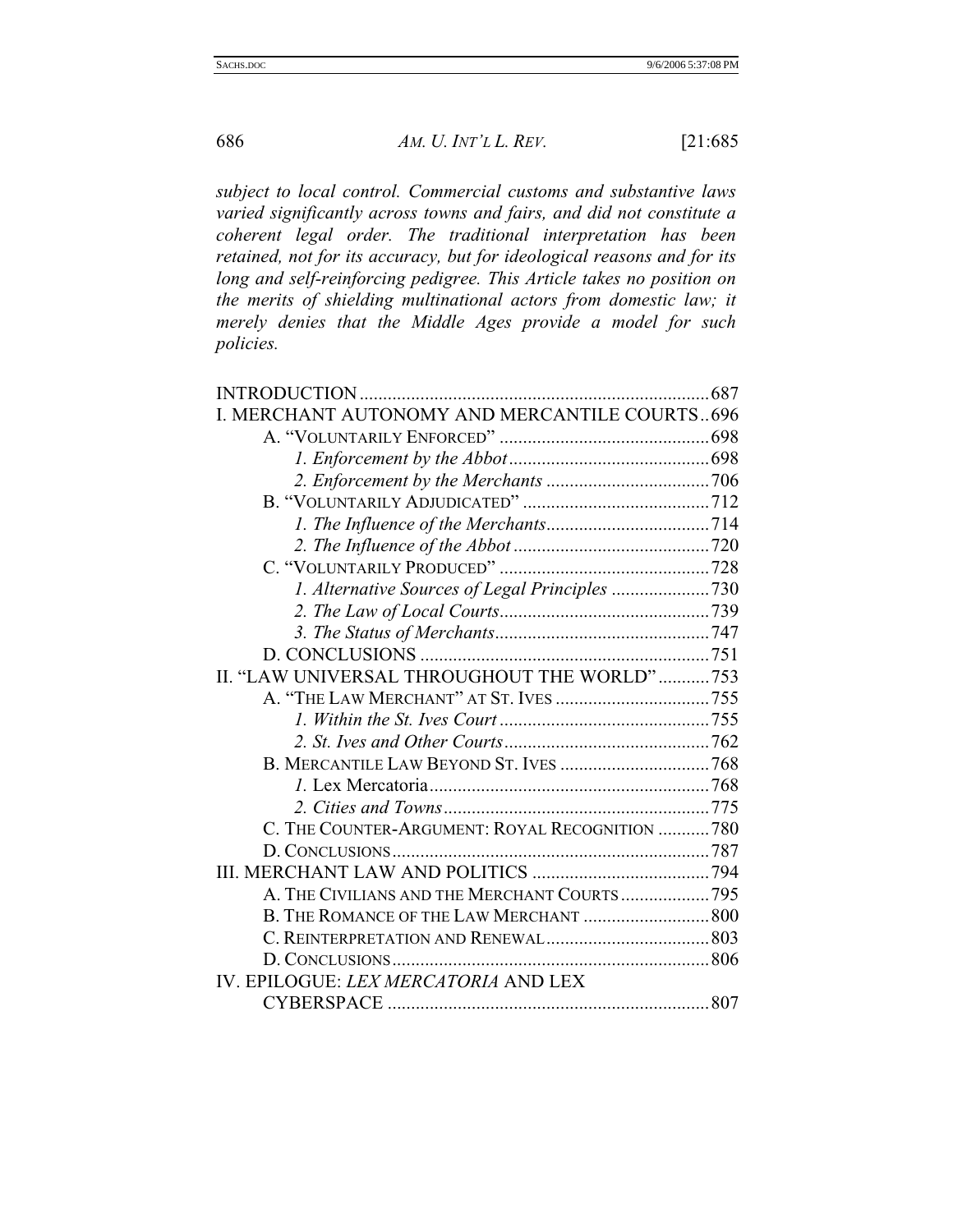## INTRODUCTION

On May 10, 1270, the wine merchant Gerard of Cologne appeared before the fair court of St. Ives to retrieve his property. A small vill in the county of Huntingdonshire, England, St. Ives was the site of an annual fair every Easter, and a special court had been established within the fair to hear disputes. Three containers of Gerard's Rhenish wine had allegedly been seized as collateral in another controversy, and he was ready to swear an oath to establish his ownership and get them back. Unfortunately, the records note, he did not come "sufficiently equipped"—and then a curious phrase—"according to law merchant."1 Gerard was told to return with five oath-helpers, who would also swear oaths to guarantee the truth of his claim.<sup>2</sup>

No further proceedings in the case are recorded, and Gerard of Cologne—who probably never did retrieve his wine—might seem to have had little relevance for the future development of commercial law. Yet 730 years later, echoes of Gerard's failure were heard in the report of an American Bar Association panel on "Achieving Legal and Business Order in Cyberspace." In July 2000, the ABA panel suggested that courts should turn to "a 'law merchant' for the Internet" in enforcing mandatory, non-binding arbitration clauses, as well as in regulating the activities of automated software robots.<sup>3</sup>

One might well wonder how this unusual term, the "law merchant," could possibly have retained a consistent meaning across more than seven centuries. How could any institution that required oath-helpers of Gerard of Cologne also provide a model for the transnational regulation of Internet 'bots'?

 <sup>1. 1</sup> SELECT CASES CONCERNING THE LAW MERCHANT 5 (Charles Gross ed. & trans., Selden Society 23, 1908) [hereinafter 1 SCLM]. The translation here offered by Gross is likely to be in error; the original text reads "*secundum legem mercatorum*," rather than the more common phrase "*secundum legem mercatoriam*," for which the translation may be more appropriate. *See infra* text accompanying note 258.

 <sup>2. 1</sup> SCLM, *supra* note 1, at 5; *cf*. *infra* text accompanying note 88 (describing compurgation).

 <sup>3.</sup> American Bar Association Global Cyberspace Jurisdiction Project, *Achieving Legal and Business Order in Cyberspace: A Report on Global Jurisdiction Issues Created by the Internet*, 55 BUS. LAW. 1801, 1822, 1933  $(2000).$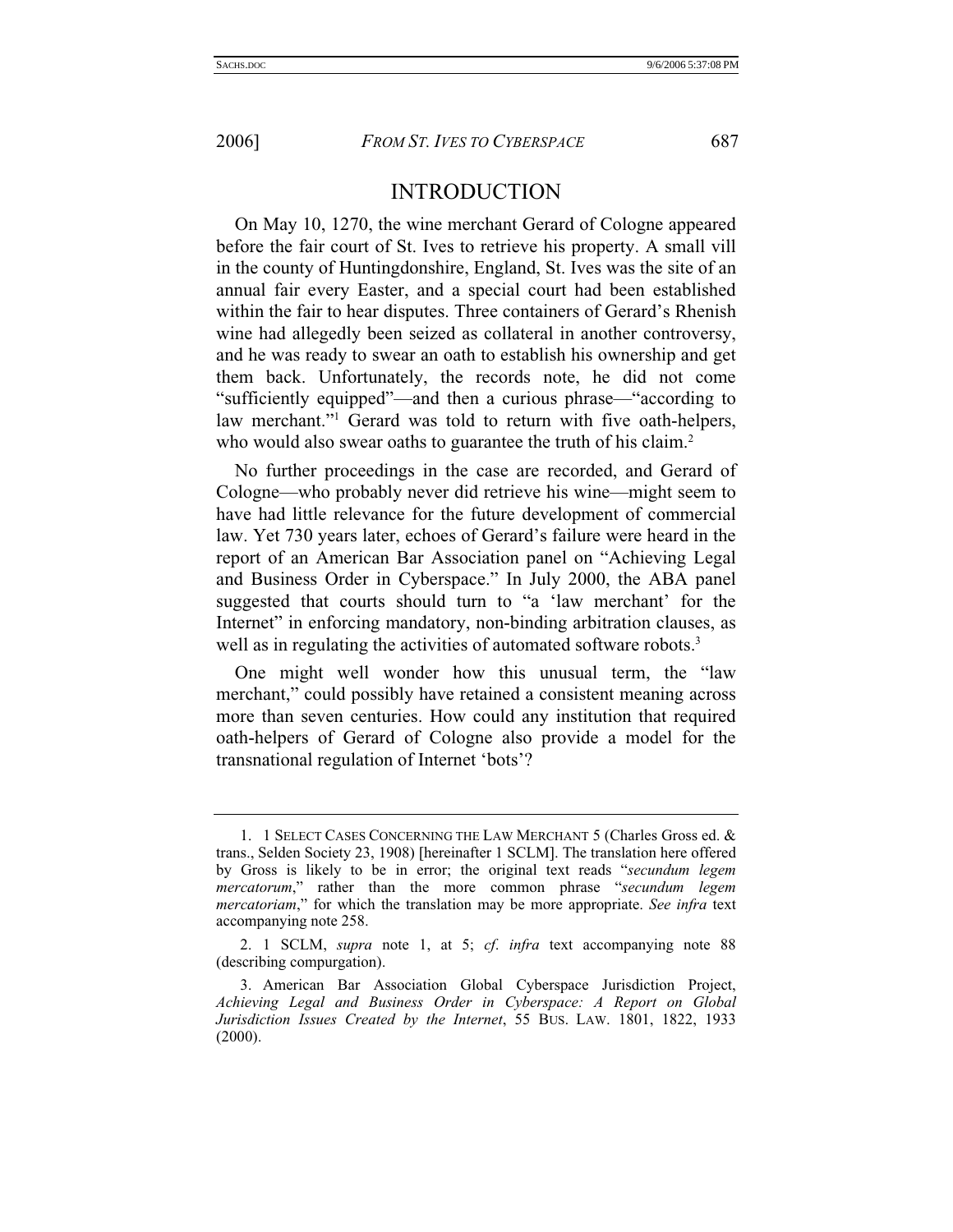For hundreds of years, however, historians have sought from the Middle Ages evidence of an independent, exclusively mercantile legal system as a solution to contemporary problems of foreign trade. Since the early seventeenth century, the prevailing view has been that fair courts like that of St. Ives enforced a body of law known as "the law merchant." This law differed from the municipal laws of existing jurisdictions in that it was created *autonomously* by merchants and expressed their customs, reflecting unwritten usages rather than the written command of a sovereign legislator. At the same time, the law merchant was not the product of a single merchant guild or even a single country, but was rather *universal*, the creature of the transnational merchant community, establishing substantive principles and convenient procedures to govern commerce across political borders. The law merchant thus represented a new legal order, free from the oppressive control of local laws and local lords. In the words of Levin Goldschmidt, a nineteenth-century German lawyer and historian, "'out of his own needs and his own views' the merchant of the Middle Ages created the Law Merchant."4

This "Romantic" vision of a universal law merchant—produced, interpreted, and enforced by a legally autonomous merchant class is still accepted in various forms by most studies of English commercial law.5 It has been adopted by legal scholars across the

 <sup>4.</sup> WILLIAM MITCHELL, AN ESSAY ON THE EARLY HISTORY OF THE LAW MERCHANT 161 (1904) (quoting Goldschmidt), *cited in* LEON E. TRAKMAN, THE LAW MERCHANT 9 (1983). The quotation from Goldschmidt is more fully given in MITCHELL, *supra*, at 10 ("The grandeur and significance of the medieval merchant . . . is that he creates his own laws out of his own needs and his own views.").

<sup>5</sup>*. See, e.g.*, BRUCE L. BENSON, THE ENTERPRISE OF LAW (1990) [hereinafter BENSON, ENTERPRISE OF LAW]; HAROLD J. BERMAN, LAW AND REVOLUTION (1983); BOAVENTURA DE SOUSA SANTOS, TOWARD A NEW LEGAL COMMON SENSE 209 (2d ed. 2002); TRAKMAN, *supra* note 4; Amitai Aviram, *A Paradox of Spontaneous Formation: The Evolution of Private Legal Systems*, 22 YALE L. & POL'Y REV. 1, 4 n.3, 5 (2004); Bruce L. Benson, *Justice Without Government: The Merchant Courts of Medieval Europe and Their Modern Counterparts*, *in* THE VOLUNTARY CITY 127 (David T. Beito et al. eds., 2002) [hereinafter Benson, *Justice Without Government*]; Bernardo M. Cremades & Steven L. Plehn, *The New*  Lex Mercatoria *and the Harmonization of the Laws of International Commercial Transactions*, 2 B.U. INT'L L.J. 317 (1984); William C. Jones, *An Inquiry into the History of the Adjudication of Mercantile Disputes in Great Britain and the United States*, 25 U. CHI. L. REV. 445 (1958); Leonard P. Liggio, *The Medieval Law*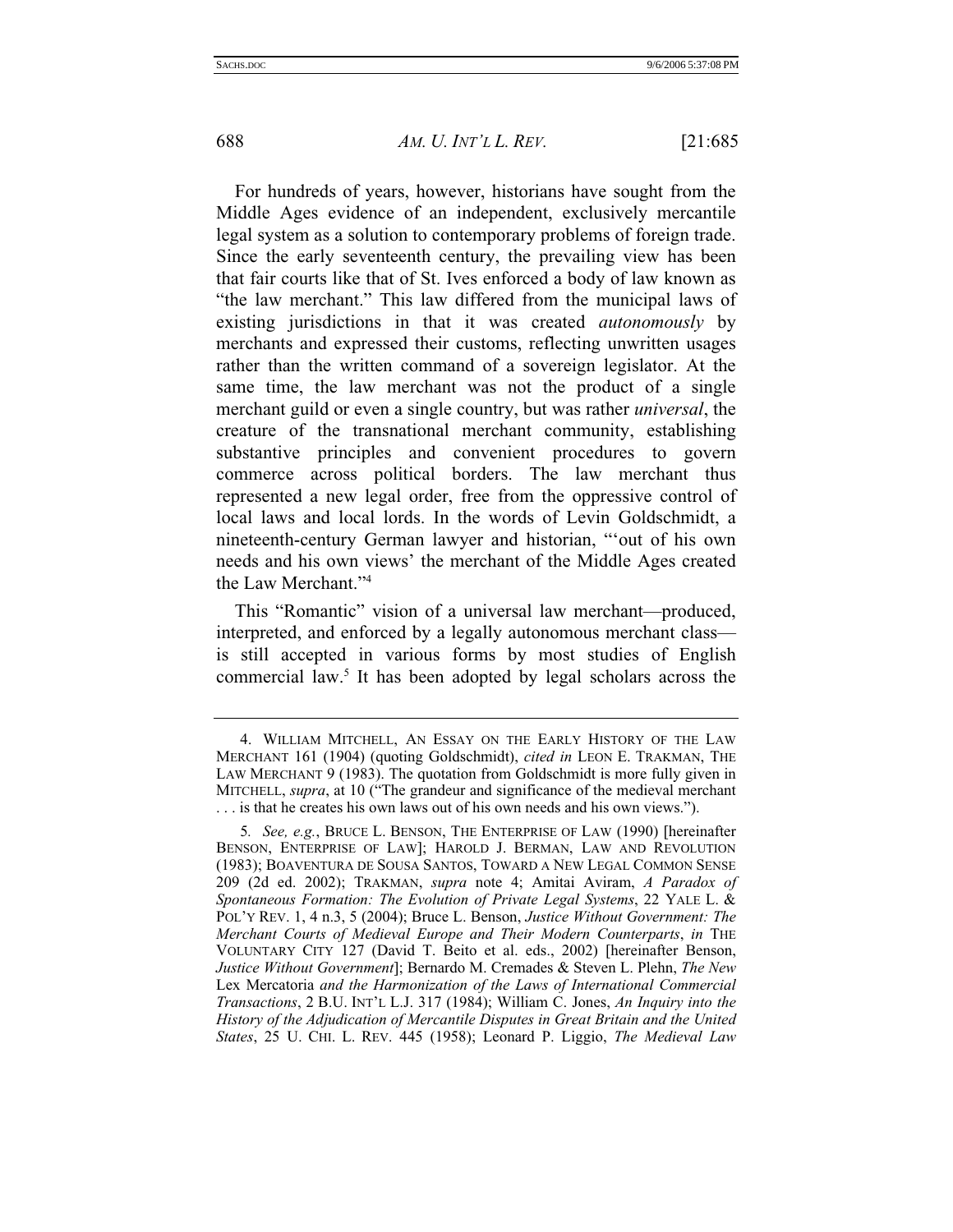### 2006] *FROM ST. IVES TO CYBERSPACE* 689

ideological spectrum, from Richard Posner to Roberto Unger;<sup>6</sup> it has made its way into standard first-year casebooks;<sup>7</sup> and it has profoundly influenced the development of commercial law in the modern era.<sup>8</sup> The rapid expansion of cross-border trade and the rise of electronic commerce—in which borders are all but invisible suggest to some that a "new law merchant" is emerging, and that existing national legal systems would do well to strengthen its institutions and defer to its authority.9

 The term "Romantic" is not necessarily pejorative. *See* WYNDHAM ANSTIS BEWES, THE ROMANCE OF THE LAW MERCHANT (photo. reprint 1986) (1923).

 6. ROBERTO MANGABEIRA UNGER, LAW IN MODERN SOCIETY 73-74 (1985) (claiming that merchants wished to avoid "government bureaucracies and government courts" and therefore "struggled to develop their own associations and their own law alongside the bureaucratic law of the state"); William M. Landes  $\&$ Richard A. Posner, *Adjudication as a Private Good*, 8 J. LEGAL STUD. 235, 257 (1979) ("Throughout the Middle Ages European merchants had their own private courts and law for the adjudication of commercial disputes."). Posner twice described the "medieval merchants' courts" as "private courts" in *Discussion by Seminar Participants*, 8 J. LEGAL STUD. 323, 347 (1979). For references to medieval commerce in other studies of private legal systems, see ROBERT C. ELLICKSON, ORDER WITHOUT LAW 137 n.2 (1991); and Lisa Bernstein, *Private Commercial Law in the Cotton Industry: Creating Cooperation Through Rules, Norms, and Institutions*, 99 MICH. L. REV. 1724, 1763 n.161 (2001).

7*. See, e.g.*, RICHARD E. SPEIDEL & IAN AYRES, STUDIES IN CONTRACT LAW 2 (6th ed. 2003) (asserting that medieval merchants "administered a remarkably effective system which did not depend upon state enforcement mechanisms"); *id*. at 6.

 8. For a discussion of the impact of Goldschmidt's work on modern American law, especially with regard to Karl Llewellyn and the formation of the Uniform Commercial Code, see James Whitman, Note, *Commercial Law and the American Volk: A Note on Llewellyn's German Sources for the Uniform Commercial Code*, 97 YALE L.J. 156 (1987); and compare U.C.C. § 1-103(b), 1 U.L.A. 20 (1989) ("Unless displaced by the particular provisions of this Act, the principles of law and equity, including the law merchant . . . supplement its provisions.").

 9. For a (limited) sample of such works, see Thomas E. Carbonneau, *The Remaking of Arbitration: Design and Destiny*, *in LEX MERCATORIA* AND ARBITRATION 1 (Thomas E. Carbonneau ed., 1990); Robert D. Cooter, *Decentralized Law for a Complex Economy: The Structural Approach to* 

*Merchant: Economic Growth Challenged by the Public Choice State*, 9 J. DES ECONOMISTES ET DES ETUDES HUMAINES 63 (1999); Todd J. Zywicki, *The Rise and Fall of Efficiency in the Common Law: A Supply-Side Analysis*, 97 NW. U. L. REV. 1551, 1593-1601 (2003). (Trakman's views have since moderated on certain points. *See* Leon E. Trakman, *From the Medieval Law Merchant to E-Merchant Law*, 53 U. TORONTO L.J. 265 (2003) [hereinafter Trakman, *E-Merchant Law*]; *see also infra* note 27.)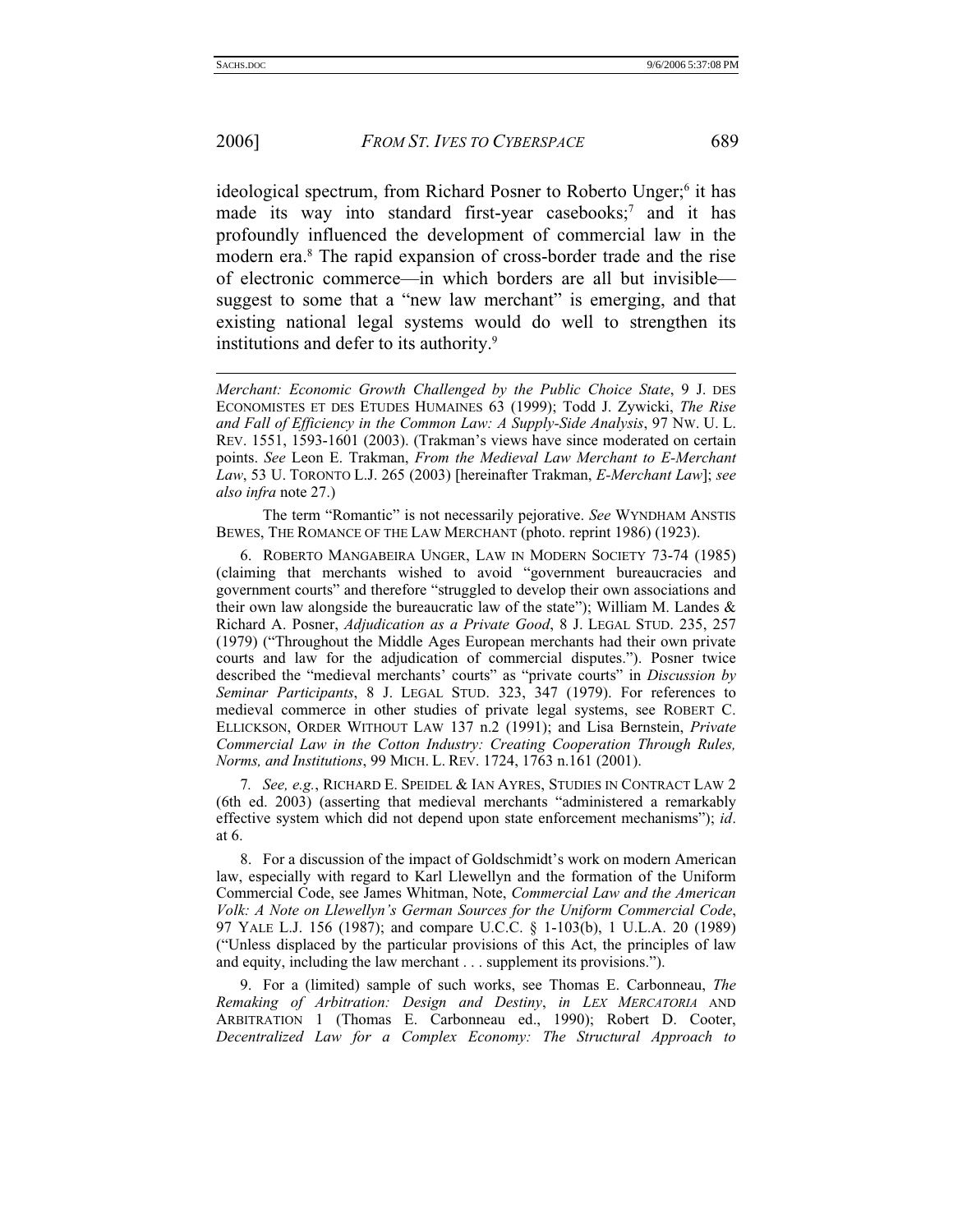690 *AM. U. INT'L L. REV.* [21:685

The appropriateness of a "new law merchant" to regulate crossborder commerce is far beyond the scope of this study. What this Article seeks to show, however, is that the historical experience of medieval mercantile law has been grossly misconceived. The Romantic interpretation is deeply inaccurate, at least as applied to the experience of medieval England, and provides a prime example of the misuse of historical evidence in support of political ends.

The origins of the "new law merchant" model, Filip De Ly once worried, "have been discussed by many authors, but have rarely been subject to thorough analysis." As a result, "the subject has largely remained obscure," and "there is hardly any evidence to determine whether the medieval law merchant had autonomous standing" apart from the local municipal law.10

Yet De Ly's concerns seem overly pessimistic, especially in light of the evidence from the fair court of St. Ives. St. Ives is particularly well-suited for a focused study of the Romantic thesis. In the early thirteenth century, the rural village was the site of one of the largest

*Adjudicating the New Law Merchant*, 144 U. PENN. L. REV. 1643 (1996); L. Yves Fortier, *The New, New* Lex Mercatoria*, or, Back to the Future*, 17 ARB. INT'L 121 (2001); Berthold Goldman, Lex Mercatoria, FORUM INTERNATIONALE, Nov. 1986, at 1; Louise Hertwig Hayes, Note, *A Modern* Lex Mercatoria*: Political Rhetoric or Substantive Progress?*, 3 BROOK. J. INT'L L. 210 (1977); Friedrich K. Juenger, *American Conflicts Scholarship and the New Law Merchant*, 28 VAND. J. TRANSNAT'L L. 487 (1995); Andreas Lowenfeld, Lex Mercatoria*: An Arbitrator's View*, *in LEX MERCATORIA* AND ARBITRATION, *supra*, at 37; Clive M. Schmitthoff, *International Business Law: A New Law Merchant*, *in* 2 CURRENT LAW AND SOCIAL PROBLEMS 129 (R. St. J. MacDonald ed., 1961).

On the application of the law merchant to cyberspace, see Matthew R. Burnstein, Note, *Conflicts on the Net: Choice of Law in Transnational Cyberspace*, 29 VAND. J. TRANSNAT'L L. 75 (1996); Noel Cox, *The Regulation of Cyberspace and the Loss of National Sovereignty*, 11 INFO. & COMM. TECH. L. 241 (2002); Gillian K. Hadfield, *Delivering Legality on the Internet: Developing Principles for the Private Provision of Commercial Law*, 6 AM. L. & ECON. REV. 154 (2004); I. Trotter Hardy, *The Proper Legal Regime for "Cyberspace*,*"* 55 U. PITT. L. REV. 993 (1994); David R. Johnson & David Post, *Law and Borders: The Rise of Law in Cyberspace*, 48 STAN. L. REV. 1367 (1996); Joel R. Reidenberg, Lex Informatica*: The Formulation of Information Policy Rules Through Technology*, 76 TEX. L. REV. 553 (1998).

 <sup>10.</sup> FILIP DE LY, INTERNATIONAL BUSINESS LAW AND *LEX MERCATORIA* 8-9, 17-19 (1992).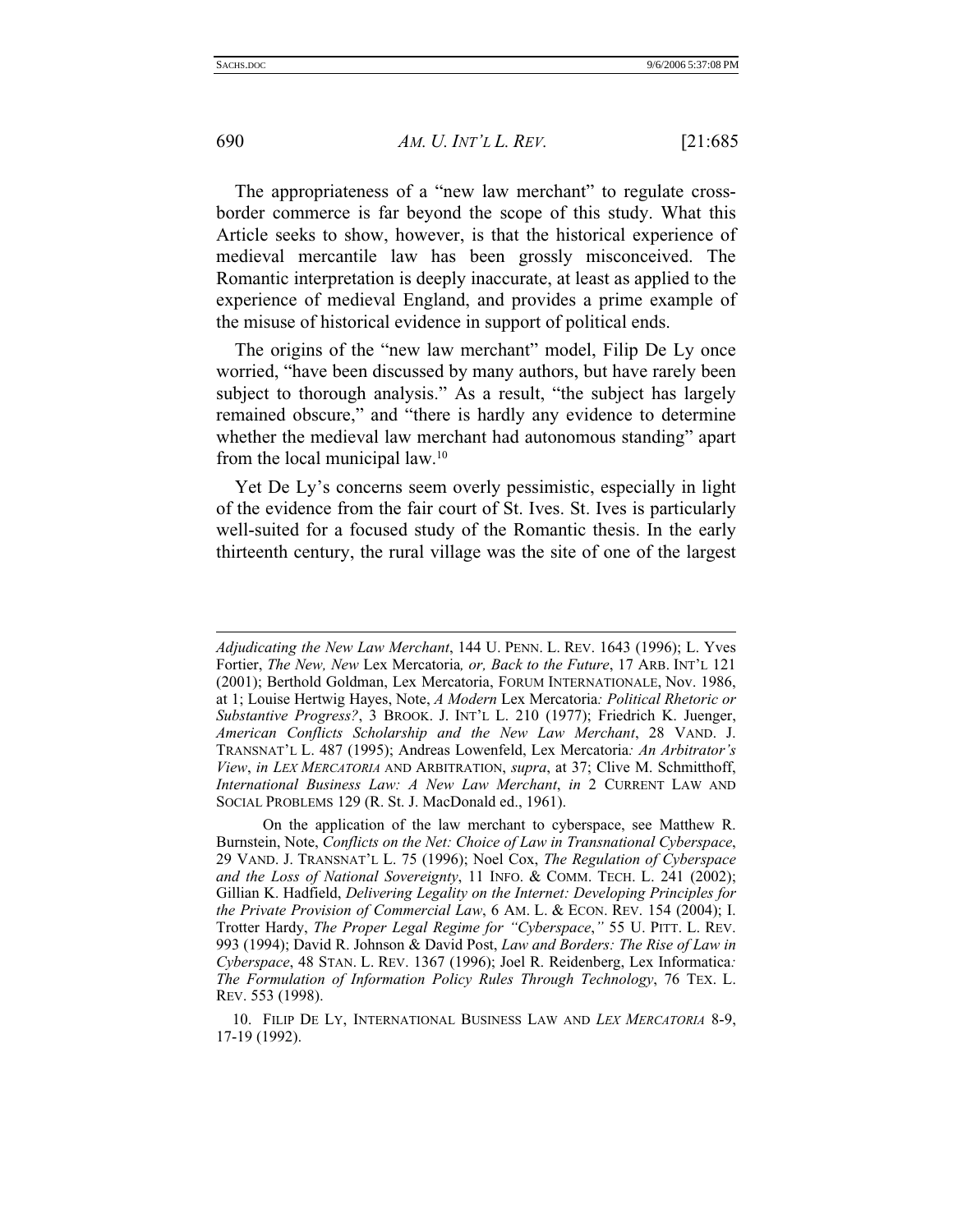fairs in England.<sup>11</sup> Though it reached its zenith under the reign of King John, the fair continued to be highly profitable throughout the 1200s as a significant center for the cloth trade, providing an opportunity for merchants from as far away as Italy to trade their wares along its central Bridge Street.<sup>12</sup> If the law merchant were indeed a universal means of regulating medieval commerce, one should expect it to be in force at St. Ives.<sup>13</sup>

More importantly, the activity of the St. Ives court is uniquely well documented. Far more information is available on the St. Ives court—both in published works and manuscripts—than on any other English fair of its day. Fourteen of the fair court's annual plea rolls, recording the administrative business of the court as well as the cases argued before it, are preserved in the Public Record Office. The surviving rolls are variously dated between 1270 and 1324 and provide the chronological focus for this study. Additionally, the

 12. DOROTHY USHER, *The Mediaeval Fair of St. Ives*, *in* TWO STUDIES OF MEDIAEVAL LIFE 1, 27 (1953).

 <sup>11.</sup> ELLEN WEDEMEYER MOORE, THE FAIRS OF MEDIEVAL ENGLAND 1 (Pontifical Inst. of Mediaeval Studies, Studies and Texts 72, 1985); *see also* Avner Greif, *Institutions and Impersonal Exchange: From Communal to Individual Responsibility*, 158 J. INSTITUTIONAL & THEORETICAL ECON. 168, 189 (2002) (describing St. Ives as "one of England's most important fairs"). St. Ives was located on the River Ouse, and its importance as a center of trade was helped by the road to Ramsey that ran through it, as well as the well-traveled bridge across the Ouse that gave the name to "Bridge Street." Lillian J. Redstone, *St. Ives*, *in* 2 THE VICTORIA HISTORY OF THE COUNTIES OF ENGLAND: HUNTINGDONSHIRE 210, 211-13 (photo. reprint 1974) (William Page et al. eds., 1932). Henry III bought immense quantities of textiles there, but its revenues diminished during the reigns of Edward I and Edward II. *Id.* at 216.

 <sup>13.</sup> St. Ives was a river town, and not a port; this study will therefore only be concerned with trade conducted on land, passing over related issues in the history of maritime law. Interpretations similar to Goldschmidt's have been proposed for admiralty law as well, inspired by such documents as the Rhodian Sea Laws, the Laws of Oleron and Wisby, and the *Consolato del Mar*. *Cf*. THE RHODIAN SEA-LAW (photo. reprint 1976) (Walter Ashburner ed. & trans., 1909); MONUMENTA JURIDICA: THE BLACK BOOK OF THE ADMIRALTY (Travers Twiss ed., Rolls Series 55, London, Longman & Co. 1871-1876); CONSULATE OF THE SEA AND RELATED DOCUMENTS (Stanley S. Jados trans., 1975). However, the sea laws pose substantially different problems to historians, and modern maritime and commercial law developed in large measure independently from one another. As a result, the two fields have often been considered separately, and it is the commercial history, with its purported rules of general application, rather than the specialized maritime experience, that has inspired recent suggestions for reform.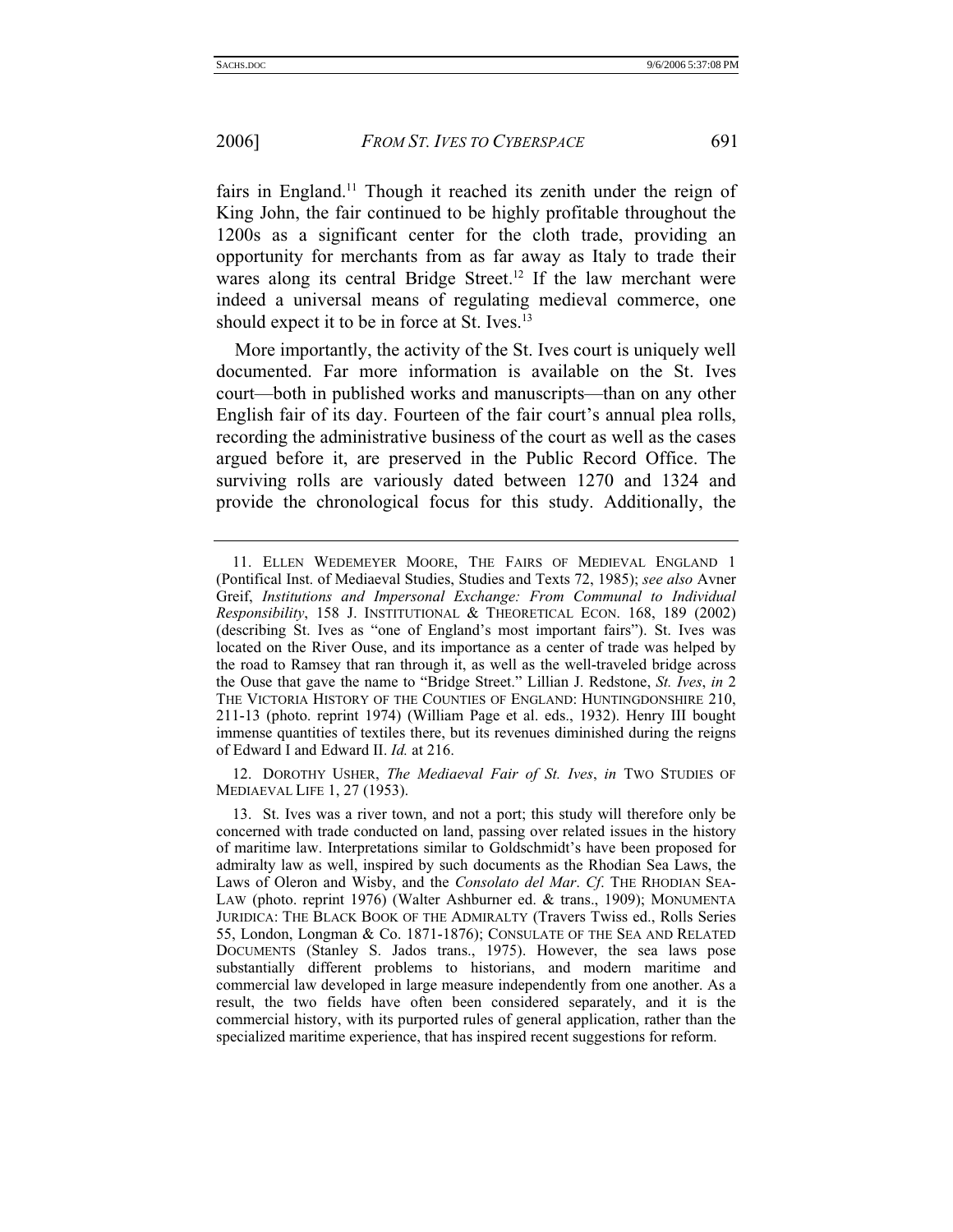Selden Society has published a significant number of the records in two volumes of facing-page translation—one volume edited by the great legal historian F.W. Maitland, the other by Harvard history professor Charles Gross.14 Though the Gross and Maitland editions are selective, the extracts were chosen with the design of presenting as much information as possible about the law as practiced at St.  $Ives.<sup>15</sup>$ 

Gross had described the St. Ives series as "unrivalled,"16 and his description has remained accurate to the present day. Ellen Wedemeyer Moore remarked that early documents from English fairs are "scattered" and present a coherent picture "only when taken as a whole."17 Although the heyday of English fairs was in the twelfth and early thirteenth centuries, most other records from local fairs are only available for the period after the Black Death.<sup>18</sup> The only series of documents that Moore regarded as at all comparable to the St. Ives rolls are the account rolls of the St. Giles fair at Winchester, which begin in 1287 and continue into the late

- 16*.* Charles Gross, *Introduction* to 1 SCLM, *supra* note 1, at xv.
- 17. MOORE, *supra* note 11, at 2-3.

<sup>14</sup>*. See* 1 SELECT PLEAS IN MANORIAL AND OTHER SEIGNORIAL COURTS 130- 60 (photo. reprint 1974) (Frederic William Maitland ed. & trans., Selden Society 2, London, B. Quaritch 1889) [hereinafter 1 SELECT PLEAS]; 1 SCLM, *supra* note 1, at xiii-107. Maitland was only aware of one roll, containing records from the years 1275 and 1291; in the introduction to his edited selection, he noted that "[i]t would be an eminently good deed to print the whole roll." 1 SELECT PLEAS, *supra*, at 130.

 <sup>15.</sup> Maitland was amazed by the rolls' "detailed information about the commercial law and commercial morals of the thirteenth century," and therefore emphasized the records of litigation over those describing the court's administrative tasks. 1 SELECT PLEAS, *supra* note 14, at 130. Gross similarly sought to identify those records offering the most information "concerning the law merchant or the procedure of the fair courts." Charles Gross, *Introduction* to 1 SCLM, *supra* note 1, at xv.

 <sup>18.</sup> For the period before the Black Death, Gross's volume contains only a handful of cases from the fair and piepowder courts of Carnarvon, dated 1325- 1326, as well as from the fair court of Wye, dated 1332. 1 SCLM, *supra* note 1, at 107-11. The records of eleven cases heard in the fair court of Leicester in 1347 have been preserved among other records of the city, but they are in poor condition, and the legible cases contain little information on the functioning of the court. *See* 2 RECORDS OF THE BOROUGH OF LEICESTER 72-74 (Mary Bateson ed., 1901); *cf.* Albert Thomas Carter, *The Early History of the Law Merchant in England*, 17 LAW Q. REV. 232, 232 (1901) ("[T]he local records . . . have most unfortunately been lost or destroyed.").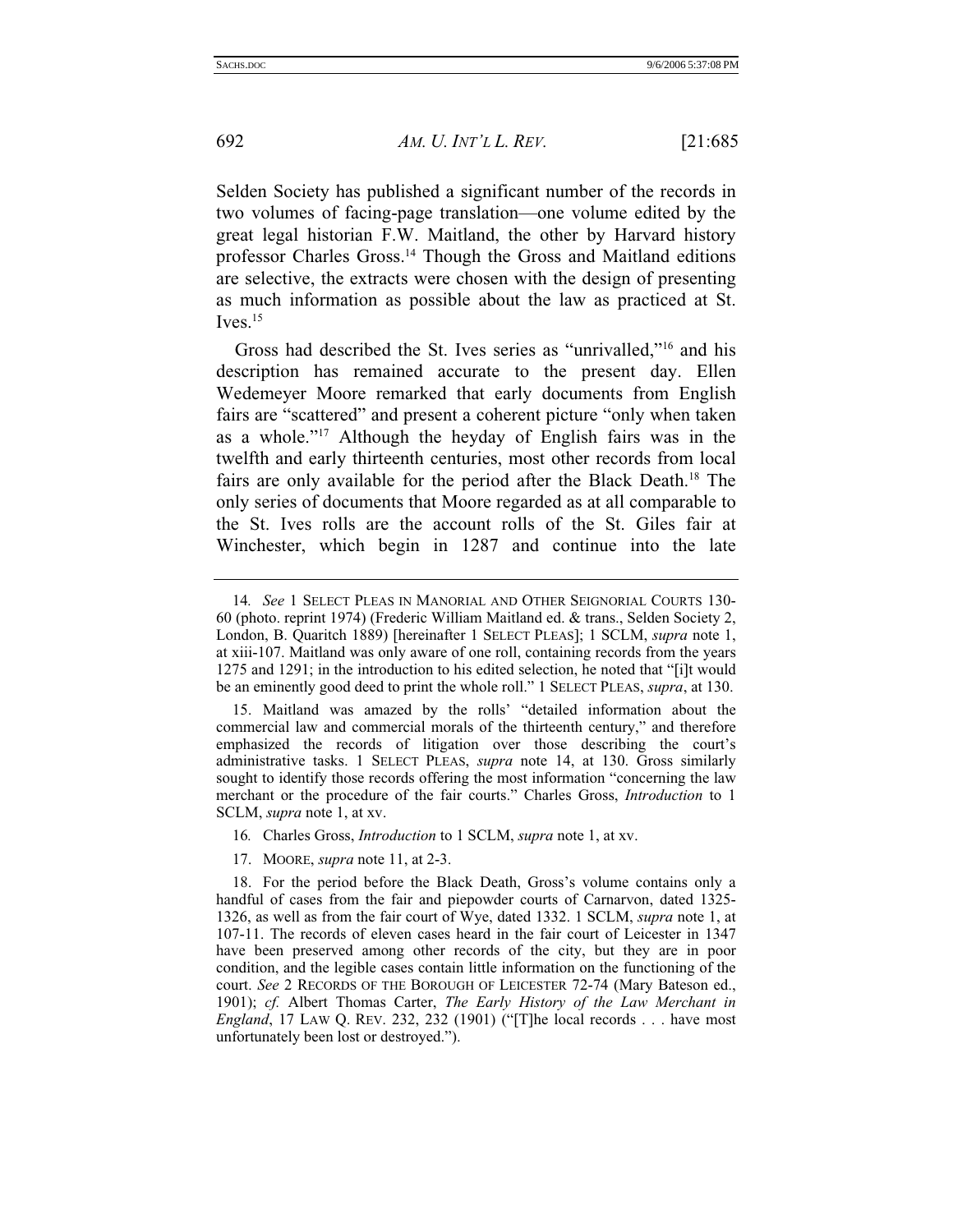fourteenth century. However, the latter are records of account and contain primarily fiscal information, which will not help us in examining the justice practiced in the fair courts.<sup>19</sup> The thesis of an autonomous, universal law merchant must be tested on the evidence available, and no source contains as complete a description of an English fair before the plague as the St. Ives rolls. The fair court records must therefore be trusted to depict accurately the experience of commercial law in English fairs of this period. Furthermore, although a great deal of original work has been done on English commercial law in the last twenty years, there has been no systematic examination of the St. Ives documents with an eye towards proving or disproving the Romantic thesis.20

What the fair court rolls reveal is that the merchants of St. Ives did not create their own legal order out of their own needs and views. Rather, the administration of the fair was in large part subject to the authority of the king of England and of the abbey of Ramsey, a powerful and wealthy monastic foundation that held both the St. Ives

 <sup>19.</sup> MOORE, *supra* note 11, at 3.

 <sup>20.</sup> Significant works include JOHN HAMILTON BAKER, *The Law Merchant and the Common Law Before 1700*, *in* THE LEGAL PROFESSION AND THE COMMON LAW 341 (1986) (studying local customs and the common-law courts); JAMES STEVEN ROGERS, THE EARLY HISTORY OF THE LAW OF BILLS AND NOTES (1995) (investigating bills of exchange); and *LEX MERCATORIA* AND LEGAL PLURALISM (Mary Elizabeth Basile et al. eds. & trans., 1998) (presenting a thirteenth-century commercial treatise). (Because *LEX MERCATORIA* AND LEGAL PLURALISM contains two separately paginated sections, references to the original text of the treatise will hereinafter be cited as *LEX MERCATORIA*, while references to the editors' commentary will be cited as LMLP.) Moore examined the St. Ives rolls extensively, but her discussion centered on the economic and social conditions of the fair rather than the nature of the law practiced in its court. *See generally*  MOORE, *supra* note 11.

Some additional work has been done on Continental sources, including Oliver Volckart & Antje Mangels, *Are the Roots of the Modern* Lex Mercatoria *Really Medieval?*, 65 S. ECON. J. 427 (1999); Emily Kadens, *Order Within Law, Variety Within Custom: The Character of the Medieval Merchant Law*, 5 CHI. J. INT'L L. 39 (2004); and especially Charles Donahue, Jr., *Medieval and Early Modern* Lex Mercatoria*: An Attempt at the* Probatio Diabolica, 5 CHI. J. INT'L L. 21 (2004). However, the traditional understanding of medieval mercantile law in the Anglo-American historiography has largely been derived from English sources, *see* Kadens, *supra*, at 40 n.6, and effective criticism of the traditional interpretation must cover the same ground.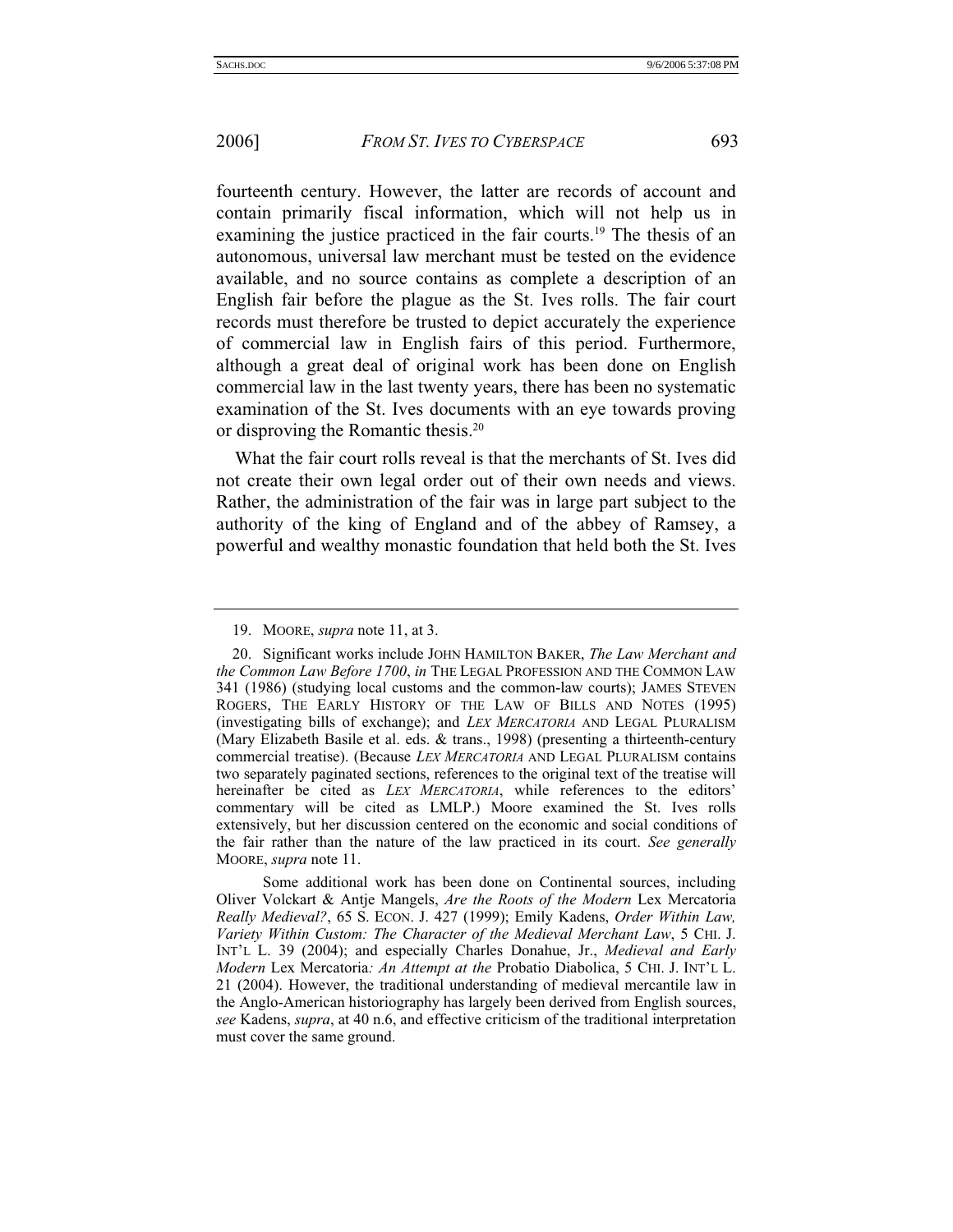fair and the manor of Slepe in which the vill was located.<sup>21</sup> The king and abbot had significant authority over the establishment of legal principles, the resolution of disputes, and the enforcement of the fair court's judgments. The merchants did participate in each of these areas of authority, especially in rendering judgments. However, the same could be said of the unfree suitors of a contemporary manorial court, and there is little evidence indicating that the merchants who traded at St. Ives possessed any unique rights to independence or autonomous self-government. In fact, the best way of understanding the fair court may not be as a special court for merchants, but rather as a seignorial court—a lord's court—the business of which was primarily commercial in nature.<sup>22</sup>

Moreover, the fair court rolls, in combination with evidence from the charters and custumals of English towns, indicate that the "*lex mercatoria*" occasionally cited at St. Ives could not have functioned as a universal law for the merchant class. Goldschmidt would have agreed (indeed, insisted) that the law merchant was a customary law; it derived its force from mercantile customs, and not from any official promulgation or enactment. Yet these customs were not necessarily constitutive of a coherent legal order, nor were they necessarily shared across any great distance. Within St. Ives, the use of the phrase "*secundum legem mercatoriam*" did not invoke a specific body of substantive principles ("according to *the* law merchant"), but rather referred indefinitely to whatever principles might be appropriate to the case, according to a mixture of local custom and contemporary notions of fair dealing (i.e., "according to mercantile law"). Claims that these principles were universal founder on the clear differences among the various customs of English fairs and towns. Indeed, the fair court rolls give no impression whatsoever

 <sup>21.</sup> St. Ives came into the possession of the abbey of Ramsey in Anglo-Saxon times, and it is estimated that in 1300, approximately 800 individuals lived in the vill as unfree tenants of the abbot. Redstone, *supra* note 11, at 216; MOORE, *supra* note 11, at 231. ("Vill" is the term used by Gross in his translation of the court rolls; Redstone occasionally described St. Ives as a "town," but it was certainly not a "town" or "city" in the sense of a legally independent corporation. Redstone, *supra* note 11, at 216.) The abbey of Ramsey has itself been the focus of a great deal of study, and there exists a large amount of excellent documentary evidence on its holdings. *See, e.g.*, J. AMBROSE RAFTIS, THE ESTATES OF RAMSEY ABBEY (Pontifical Inst. of Mediaeval Studies, Studies and Texts 3, 1957).

<sup>22</sup>*. Cf*. ROGERS, *supra* note 20, at 25.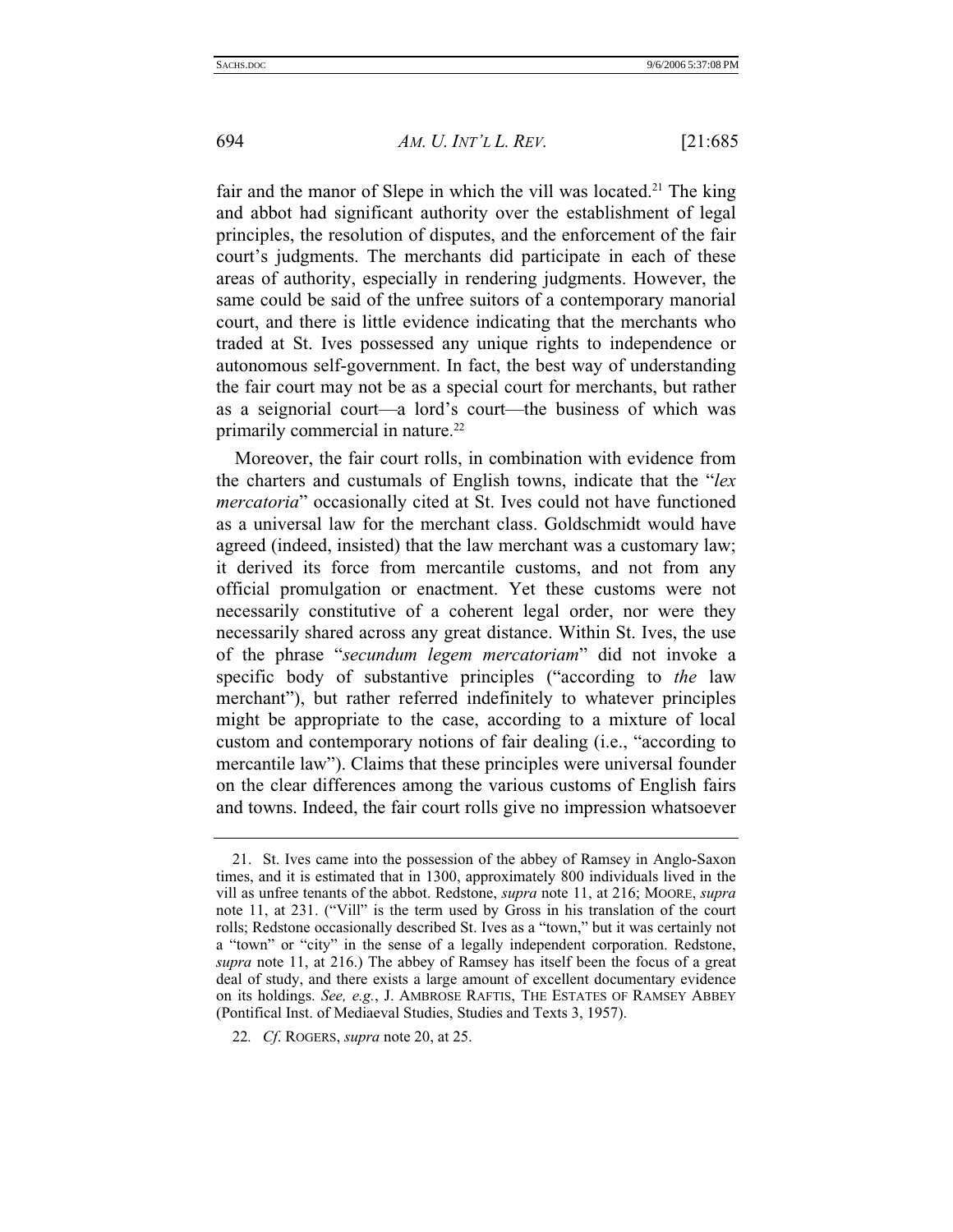that the suitors considered themselves to participate in a tradition of commercial law extending beyond the borders of St. Ives. The point is not, as it has sometimes been put, that "the Law Merchant acquired a distinctly local flavour" as it was haltingly and imperfectly realized by various jurisdictions;23 rather, there *only existed* a diversity of local practices, a diversity which has since been reified by scholars into a single—and fictional—"Law Merchant."

Given this evidence, why has a flawed interpretation of medieval commercial law succeeded so brilliantly? The thesis that the Middle Ages happened upon a universal means of commercial selfregulation is of more than mere historical interest; it has repeatedly been used to support various political programs, from the jurisdictional claims of the civil lawyers in seventeenth-century England to the demands for self-government of the merchant *Volk* in Goldschmidt's day. In the era of globalization, the Romantic thesis has taken on new life, as scholars attempt to craft a new means of regulating international commerce—or even regulating the Internet—based on the model of the medieval law merchant.

Such models, however, are clearly divorced from historical reality. Broad principles of mercantile law may perhaps have been widely shared in medieval Europe; merchants would presumably have preferred justice that was swift and fair, that took notice of mercantile customs, and that did not place contradictory demands on those trading across jurisdictional lines. But there is no suggestion in the fair court rolls of an autonomous legal order that spanned the continent; there might have been mercantile laws and customs, but no Romantic law merchant. What similarities existed in the regulation of commerce may be better explained as the convergent evolution of local practices, rather than the conscious expansion across Europe of a distinct body of law. The memory of medieval commerce has been distorted considerably in the seven centuries since Gerard lost his wine; the evidence from St. Ives fails to support the view that the merchants of the Middle Ages "were subject to no legal order but their own."24

 <sup>23.</sup> Trakman, *E-Merchant Law*, *supra* note 5, at 276.

 <sup>24.</sup> LMLP, *supra* note 20, at 188 (describing a view contrary to that of the editors).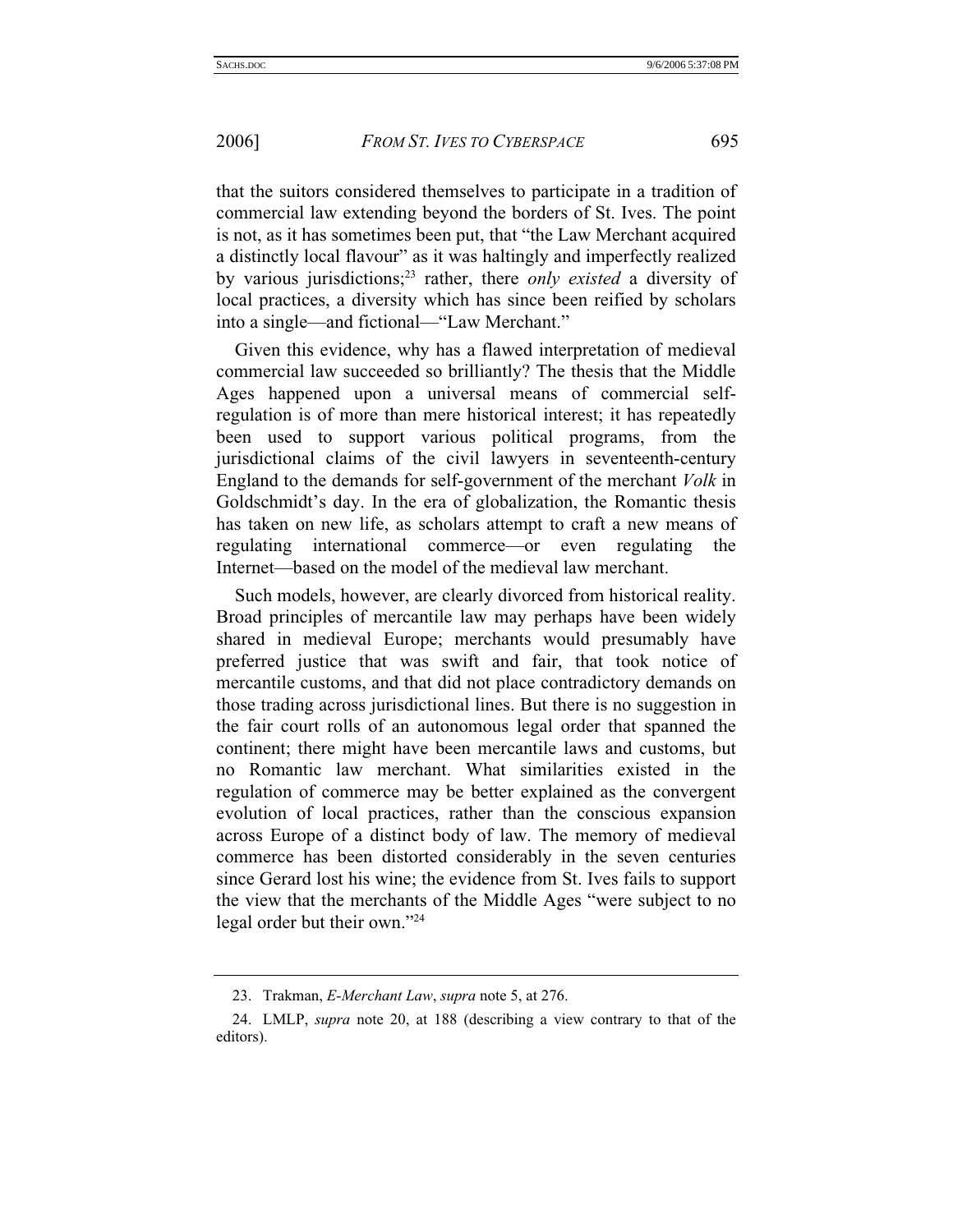## I. MERCHANT AUTONOMY AND MERCANTILE COURTS

"If you read the law reports of the seventeenth century," Thomas Scrutton wrote in 1909, "you will be struck with one very remarkable fact; either Englishmen of that day did not engage in commerce, or they appear not to have been litigious people in commercial matters, each of which alternatives appears improbable."<sup>25</sup>

What Scrutton wrote of the seventeenth century might be said with more justice of earlier periods: that if you read the records of the English Crown, you might well assume that medieval merchants almost never appeared before the courts. Indeed, many modern writers have adopted this position, and claimed that medieval merchants turned to a private legal system instead. Bernardo Cremades and Steven Plehn described an idyllic past in which sovereigns "adopted a laissez-faire approach toward the merchant class," granting merchants full autonomy "provided they did not infringe on local concerns."26 According to Leon Trakman, the courts recognized the capacity of merchants "to regulate their own affairs,"27 and Harold Berman claimed that the merchant community "organized international fairs and markets" and "formed mercantile

 <sup>25.</sup> Thomas Edward Scrutton, *General Survey of the History of the Law Merchant*, *in* 3 SELECT ESSAYS IN ANGLO-AMERICAN LEGAL HISTORY 7, 7 (John H. Wigmore ed., 1909) [hereinafter 3 SELECT ESSAYS].

 <sup>26.</sup> Cremades & Plehn, *supra* note 5, at 318.

 <sup>27.</sup> TRAKMAN, *supra* note 4, at 9. In his recent work, he took a more nuanced view of the influence of existing local authorities over merchant courts: "[H]owever autonomous medieval merchants may have been depicted as being, they were clearly subject to the influence of local forces," an influence "quite apparent . . . in the influence exerted by local rulers over courts of the fair generally and in local influence at the fair of St. Ives." Trakman, *E-Merchant Law*, *supra* note 5, at 266 & n.3; *see also* Erratum, 54 U. TORONTO L.J. Table of Contents (Spring 2004) (citing Stephen Edward Sachs, The 'Law Merchant' and the Fair Court of St. Ives, 1270-1324 (Mar. 21, 2002) (unpublished A.B. thesis, Harvard University) (on file with the Harvard University Library), *available at* http://www.stevesachs.com/thesis.pdf); Donahue, *supra* note 20, at 23 n.8. However, Trakman continued to maintain that "many local princes and rulers" adopted "[a] hands-off approach towards the Law Merchant," which required "a sacrifice of physical control over merchant trade." Trakman, *E-Merchant Law*, *supra* note 5, at 274. (He also noted that "[o]ver the decades [his] views . . . have changed" concerning the nature and extent of the "resurgence" of a "'modern' Law Merchant." *Id.* at 278 n.66. *But see infra* text accompanying note 239.)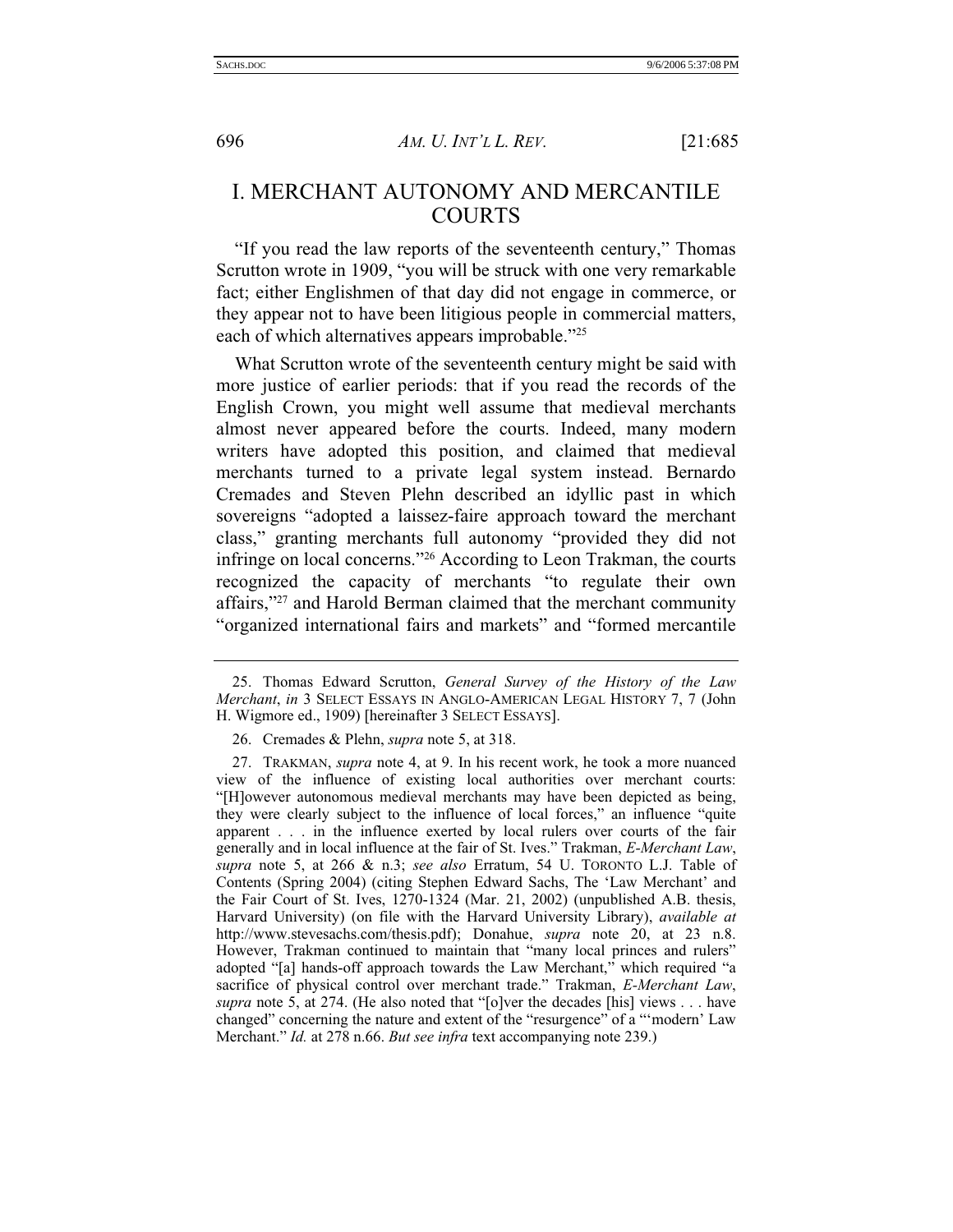courts" to administer them.28 Similarly, Bruce Benson presented a vision of merchants who "wanted to expand international trade" but found "highly localized legal systems [standing] in their way"; to avoid these legal systems, they created their own, building an autonomous law merchant that was "*voluntarily produced, voluntarily adjudicated, and voluntarily enforced*."29

Yet to what extent was the fair court a court of the merchants, a court that belonged to the merchant community and that consistently enforced its will? The fair court of St. Ives—of the type widely referred to as "merchant courts," or "courts of piepowder"—was established to hear cases arising out of the fair, many of which would naturally be commercial in nature. But the mercantile orientation of much of its business does not imply that the fair court was an institution under mercantile control. The vision of medieval mercantile law as an entirely private legal system—with legal principles developed, interpreted, and enforced by merchants would be frustrated if external authorities were found to wield substantial influence over mercantile courts.

To answer this question, this section will consider the sources of authority in the fair court's executive, judicial, and legislative functions.30 Analyzing the evidence through these three categories shows that the merchants did not exercise anything approaching a monopoly of power over the fair court's day-to-day operations. Both in theory and practice, the fair court of St. Ives was a creature of the king of England and of its lord, the abbot of Ramsey. While the merchants may have exercised some influence in the court's decision-making, the evidence from St. Ives does not indicate the presence of a radically independent and self-governing merchant community. The power that the merchant community exercised

 <sup>28.</sup> BERMAN, *supra* note 5, at 340. Even Kadens, whose analysis differs radically from Berman's (and who recognized that fair courts "were not . . . purely merchant institutions"), held that such courts should be categorized with "guild courts, specialized commercial courts, and commercial arbitration" as "private mercantile legal systems," to be contrasted with the civil courts—"of the town, the prince, or the Church"—where the "governing local law" was the default source of legal principles. Kadens, *supra* note 20, at 53, 64.

 <sup>29.</sup> Benson, *Justice Without Government*, *supra* note 5, at 128.

 <sup>30.</sup> The division of authority along these lines is somewhat anachronistic, as the court itself did not acknowledge such divisions.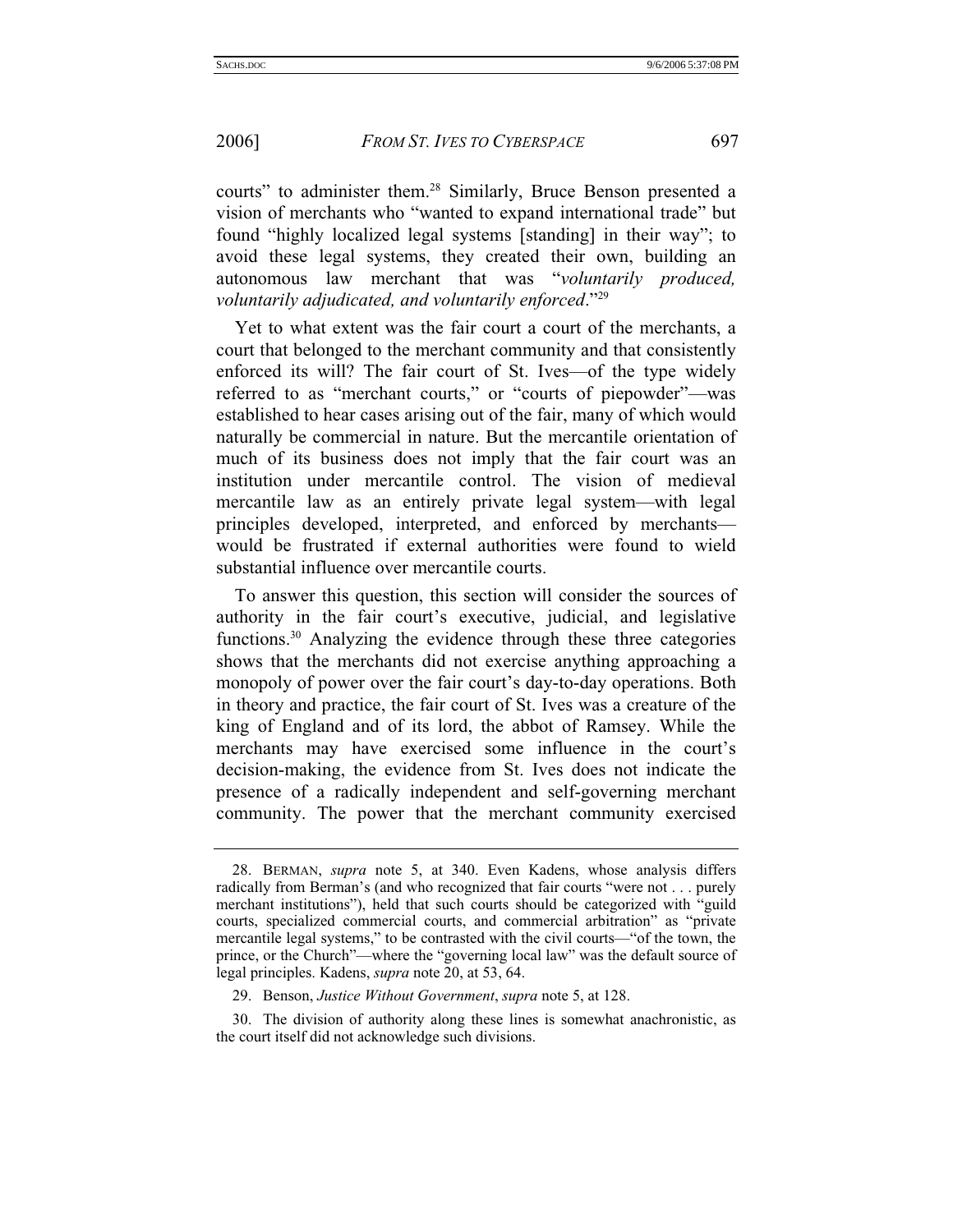within the fair court was not unique to St. Ives or to merchant courts generally, but rather was common to local courts across England. The same could be said for many of the substantive legal rules applied at St. Ives, which were subject to the control of Crown and abbot and which strongly resembled those of other local courts. Most importantly, the very notion of a legal system reserved for merchants may well have been incoherent during this period, as merchants did not enjoy the status of a separate and distinct personal class.

Indeed, if you were to follow Scrutton's approach in reading the records of the central royal courts, you would be looking in the wrong place. A great deal of litigation in medieval England occurred in local and seignorial courts, which ought to be our natural basis for comparison. The misconception of the fair courts as "private" results from an anachronistic identification of the central royal courts with what would later be termed "the state." The court of St. Ives is most comprehensible in the terms of its contemporaries, as a seignorial court subject to the power of the abbot; the fair court was part of a pre-existing political framework rather than an autonomous merchant-led legal order.

#### A. "VOLUNTARILY ENFORCED"

## *1. Enforcement by the Abbot*

Perhaps the most unusual aspect of Benson's formulation is its description of mercantile law as "voluntarily enforced." On this view, merchant courts were private courts with limited ability to enforce their judgments, lacking "the coercive authority of a state." Instead, these courts relied on voluntary private enforcement, such as the boycott of traders who refused to respect the court's decisions.31 Cremades and Plehn described medieval mercantile law as "largely self-enforcing," as a trader "who refused to comply" with a decision "risked his reputation and could be excluded from trading at the allimportant fairs . . . . Parties to a dispute rarely needed the aid of the local sovereign to enforce a merchant court's decision."<sup>32</sup> Paul Milgrom, Douglass North, and Barry Weingast portrayed mercantile courts as operating "without the benefit of state enforcement of

 <sup>31.</sup> BENSON, ENTERPRISE OF LAW, *supra* note 5.

 <sup>32.</sup> Cremades & Plehn, *supra* note 5, at 319.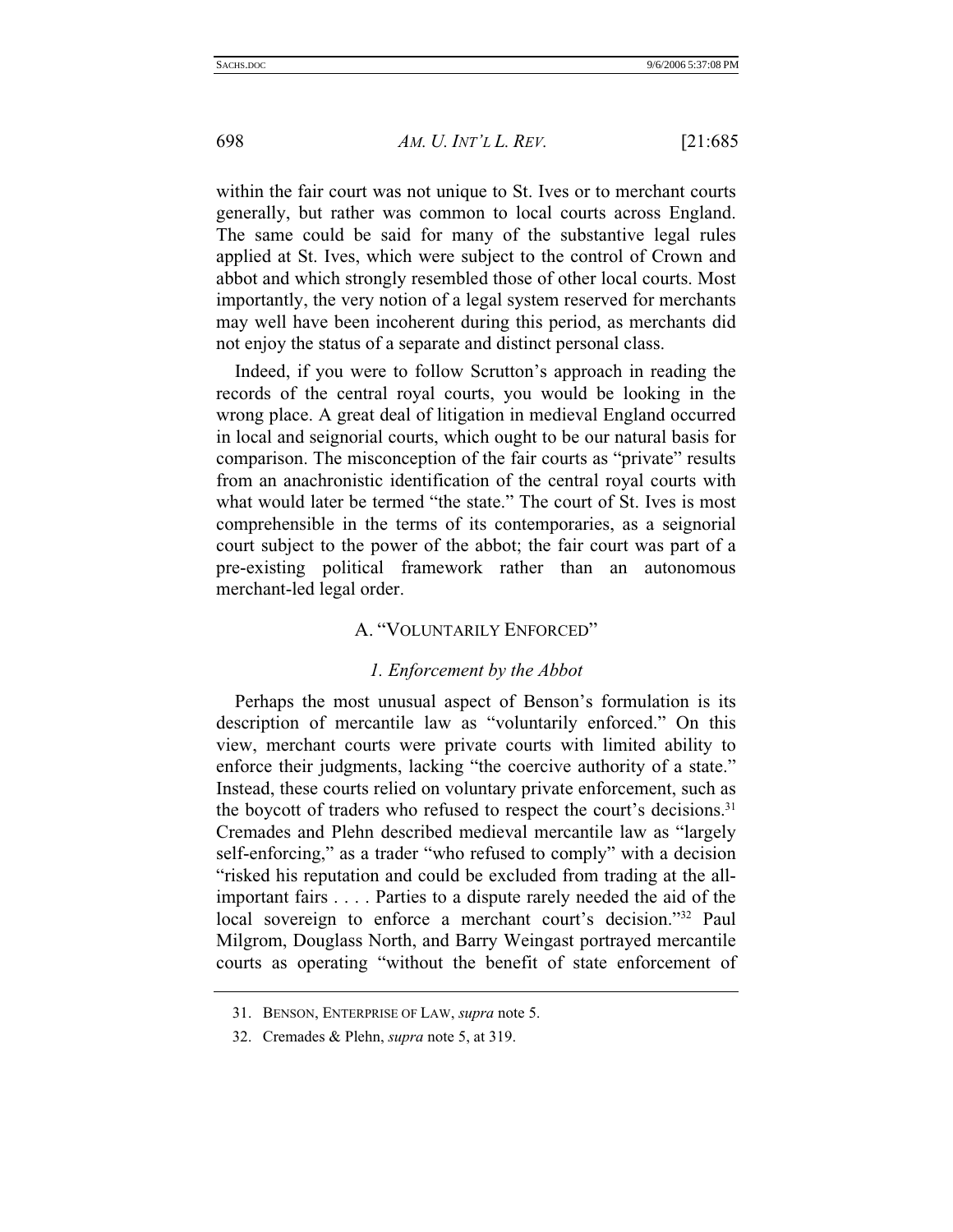contracts"; only in later ages could the state "seize the property of individuals who resisted paying judgments, or put them into jail."33 Their analysis was later seconded by Edward Schwartz, who suggested that "the law merchant has no power to coerce any party into paying a judgment."34

In contrast, however, the St. Ives documents show that such coercive power—to enforce decisions, to collect damages, and to assess fines—was exercised routinely. Indeed, in the context of thirteenth-century legal theory, there could have been little dispute about such questions; these powers lay very clearly in the hand of the abbot of Ramsey. The court was part of the abbey's patrimony, which included the manor of Slepe in which the village was located. The residents of St. Ives were largely of villein status and owed tenurial obligations to the abbey.35 The abbot therefore had direct, personal jurisdiction over the many residents of St. Ives who appear in the court rolls, and who came before the fair court as before the court of their lord. Until St. Ives received a town charter in 1874, some six centuries after the court rolls were written, there was no officially recognized municipal jurisdiction within the town, and any

 <sup>33.</sup> Paul R. Milgrom et al., *The Role of Institutions in the Revival of Trade*, 2 ECON. & POL. 1, 2, 20-21 (1990); *see also* Douglass C. North, *Institutions, Transaction Costs, and the Rise of Merchant Empires*, *in* THE POLITICAL ECONOMY OF MERCHANT EMPIRES 22, 30 (James D. Tracy ed., Ctr. for Early Modern History, Studies in Comparative Early Modern History 2, 1991) (describing "the voluntaristic structure of enforcement of contracts via internal merchant organizations").

 <sup>34.</sup> EDWARD P. SCHWARTZ, ESSAYS IN THE POSITIVE POLITICAL THEORY OF JUDICIAL INSTITUTIONS 82 (1993). Unfortunately, Schwartz followed Milgrom, North, and Weingast in a particularly egregious error by treating the "law merchant" as a *person*, an individual merchant whose task it was to arbitrate disputes. *See* Milgrom et al., *supra* note 33, at 16 (initially treating the "Law Merchant" as an individual for the purposes of an economic model, but then stating that "[i]t might be that the Law Merchant is a more sedentary merchant than the long-distance traders whom he serves"); *see also* SCHWARTZ, *supra*, at 103 (the goal of finding knowledgeable judges "was achieved by choosing law merchants from among the population of traders at a fair").

 <sup>35.</sup> MOORE, *supra* note 11, at 231; *see also* Redstone, *supra* note 11, at 216 ("The tenure of the houses within the immediate region of the fair was almost entirely copyhold . . . . [Tenants] paid a yearly rent, and did customary works, being particularly bound to mow the abbot's Great Holme or meadow, and to be obedient to his bailiff.").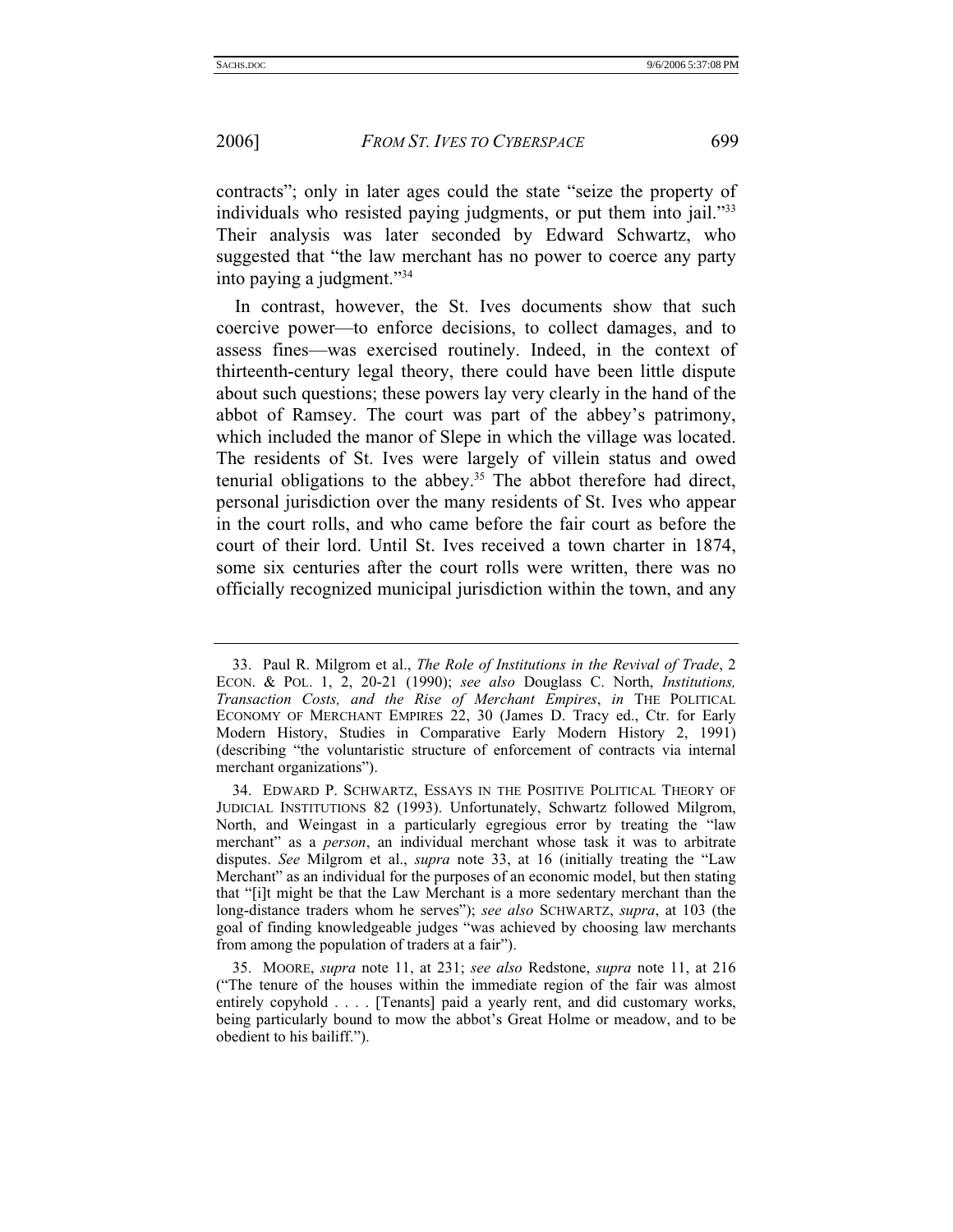mercantile courts held there operated solely under the authority of its feudal lord.36

Moreover, the abbot's rights in the fair had been confirmed by royal grant. When the abbey received a charter from Henry I granting the right to hold an annual fair at St. Ives in 1110, the terms of the charter included the customary rights to take tolls in the fair and to hold a court to govern it.<sup>37</sup> A dispute over the extent of this grant in the mid-thirteenth century illustrates well the official view of the St. Ives fair and its court. In 1252, the abbot of Ramsey sued several royal bailiffs for extending the term of the royal peace for three weeks after the end of the fair—in other words, adding a three-weeklong royal fair at St. Ives, leading many merchants to delay their arrival until after the abbot's fair had ended. The abbot and monks claimed that these actions were "contrary to their charter and contrary to the will of the king who had that charter made for their benefit"; the fair had been given "as an appurtenance to Ramsey abbey in free and perpetual alms," so that the abbots had possession of it "*as of their own soil, with which they could do as they pleased*."38 The plaintiffs repeatedly invoked the argument that the

 <sup>36.</sup> Redstone, *supra* note 11, at 216 ("[P]iepowder courts [in St. Ives], as well as courts baron for the manors of Slepe and the priory, retained a purely seignorial character.").

 <sup>37.</sup> The charter of Henry I granted the abbot a fair

to be held from Tuesday in Easter week until the octave, well and truly, with *sac* and *soc*, *toll* and *theam*, and *infangentheof*, and with all customs such as any fair in all England has. And I wish and command that all coming there, staying there, or going away from there, may enjoy my firm peace.

Charter to the Abbot of Ramsey (1110), *in* A SOURCE BOOK FOR MEDIEVAL ECONOMIC HISTORY 119, 119-20 (Roy C. Cave & Herbert H. Coulson eds., 1936) (quoting 2 CARTULARIUM MONASTERII DE RAMESEIA 101 (W. H. Hart & P. A. Lyons eds., Rolls Series 79, London, Longman 1886) [hereinafter 2 CARTUL. MONAST. DE RAMES.]). The phrase "*sac* and *soc*" represented the grant of jurisdiction along with the profits of justice, and the power to compel attendance at the court. JOHN HUDSON, THE FORMATION OF THE ENGLISH COMMON LAW 44 (1996); *see also* 1 FREDERICK POLLOCK & FREDERIC WILLIAM MAITLAND, THE HISTORY OF ENGLISH LAW BEFORE THE TIME OF EDWARD I, at 578-80 (photo. reprint 1952) (Cambridge, Cambridge Univ. Press 2d ed. 1898).

 <sup>38.</sup> Ramsey v. Taylor, Curia Regis Roll 146, 36 Hen. 3, m. 10, 10d (K.B. 1252), *in* SELECT CASES IN PROCEDURE WITHOUT WRIT UNDER HENRY III, at 25, 26 (H.G. Richardson & G.O. Sayles eds. & trans., Selden Society 60, 1941) [hereinafter PROCEDURE WITHOUT WRIT] (emphasis added); *see also* 2 SELECT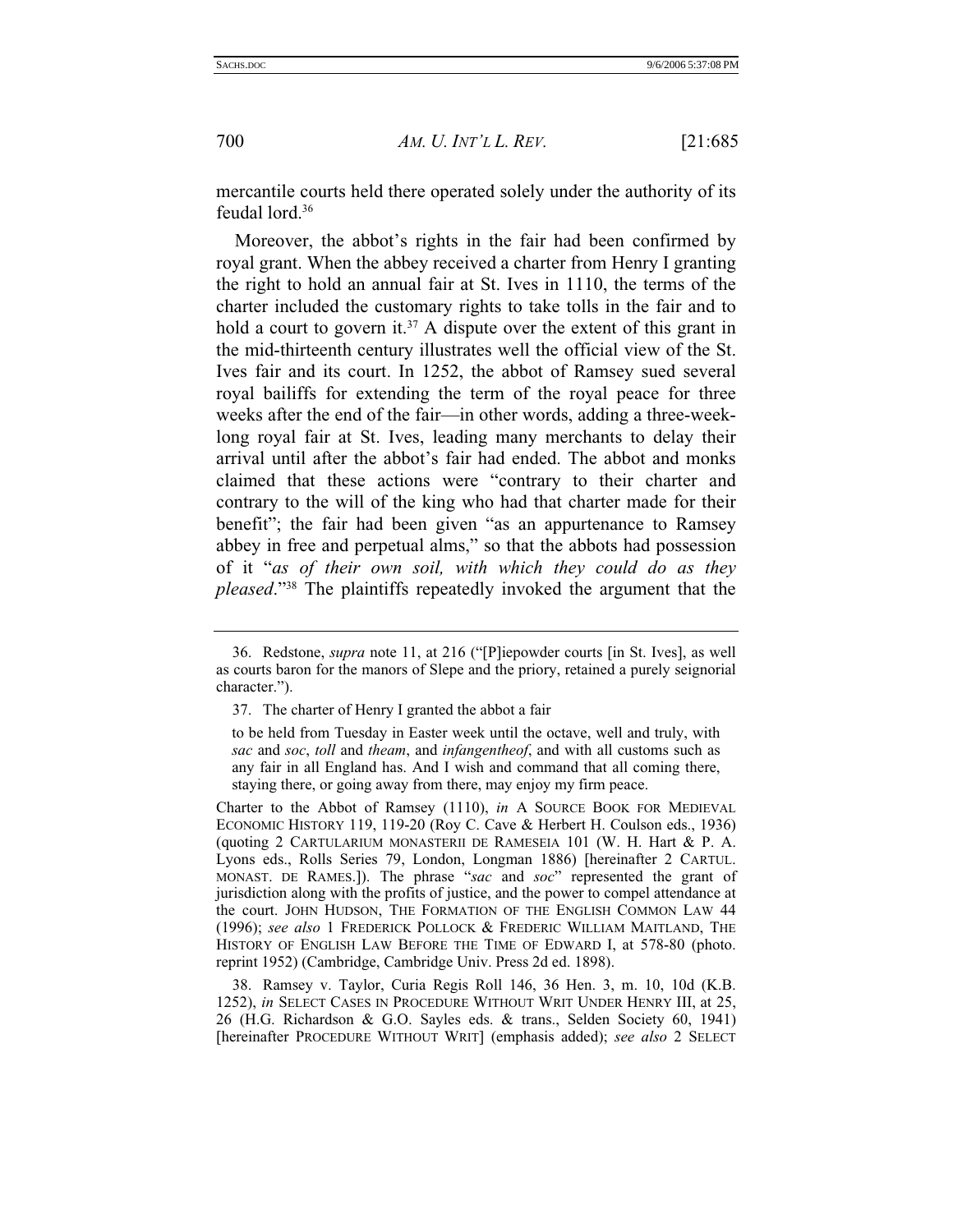## 2006] *FROM ST. IVES TO CYBERSPACE* 701

St. Ives fair was held on "their own soil," and they protested that the king's bailiffs had collected tolls and rent even from "the abbot's houses, stalls, and booths and from the boats and ships which were moored to the abbot's own soil." The plaintiffs also represented St. Ives as a private hundred,<sup>39</sup> saying that "Hurstingstone hundred belongs to the abbot, and he has and always ought to have the attachments which arise from plaints within the fair and outside it, and [the right] to hear those plaints at his pleasure where he may wish."<sup>40</sup> The resolution of the case is not preserved, but three years later, Henry III sold to the abbot all the revenues and jurisdiction of the fair however long it might last—establishing abbatial control over the fair for the entire period of the extant court rolls.<sup>41</sup>

The executive authority of the abbot over the fair, so well established in theory, was also confirmed in practice. The officers of the fair court—the steward, the bailiffs, and the clerks—were appointed by the abbot or by his representatives. The court was held

40*. Ramsey*, *in* PROCEDURE WITHOUT WRIT, *supra* note 38, at 27-29. The royal bailiffs replied by asserting the king's power over the fair: once the term of the abbot's fair ended, the fair "came into the king's hand," and "the abbot can in fact claim no rights in either fair or market after the time of this fair is past." However, the bailiffs did not contest the abbot's lordship over the fair during the period of the king's one-week grant. *Id*. at 28-29.

CASES CONCERNING THE LAW MERCHANT lxxxvii-lxxxix (Hubert Hall ed., Selden Society 46, 1930) [hereinafter 2 SCLM].

 <sup>39.</sup> A royally established subdivision under the sole control of a lord. *Cf*. James C. Oldham, *The Origins of the Special Jury*, 50 U. CHI. L. REV. 137, 165 (1983) ("The term 'hundred' escapes uniform definition, but historically it refers to a subdivision of a county, measured either by a number of villages or by population.").

 <sup>41.</sup> Charter to the Abbot and Convent of Ramsey, 42 Hen. 3, m. 2 (May 7, 1258), *in* 2 CALENDAR OF THE CHARTER ROLLS PRESERVED IN THE PUBLIC RECORD OFFICE 10 (1906) [hereinafter 2 CHARTER ROLLS]. The record of the case ends with the commissioning of a jury, consisting of twelve knights and twelve merchants, to investigate the customary rights of the abbot over the St. Ives fair. *Ramsey*, *in* PROCEDURE WITHOUT WRIT, *supra* note 38, at 30. Gross gleaned from "vague statements of Matthew Paris" that "judgment was pronounced against the abbot." Gross, *supra* note 15, at xxviii. Many years later, Edward I transferred the annual rent the abbot paid for the fair to his Queen Eleanor by charter, and in 1293, Edward granted the abbot a weekly market on Mondays in addition to the fair. Charter to Queen Eleanor, 3 Edw., m. 3 (Oct. 22, 1275), *in* 2 CHARTER ROLLS, *supra*, at 192, 193; Charter to the Abbot and Convent of Ramsey, 21 Edw., m. 4 (May 14, 1293), *in* 2 CHARTER ROLLS, *supra*, at 427.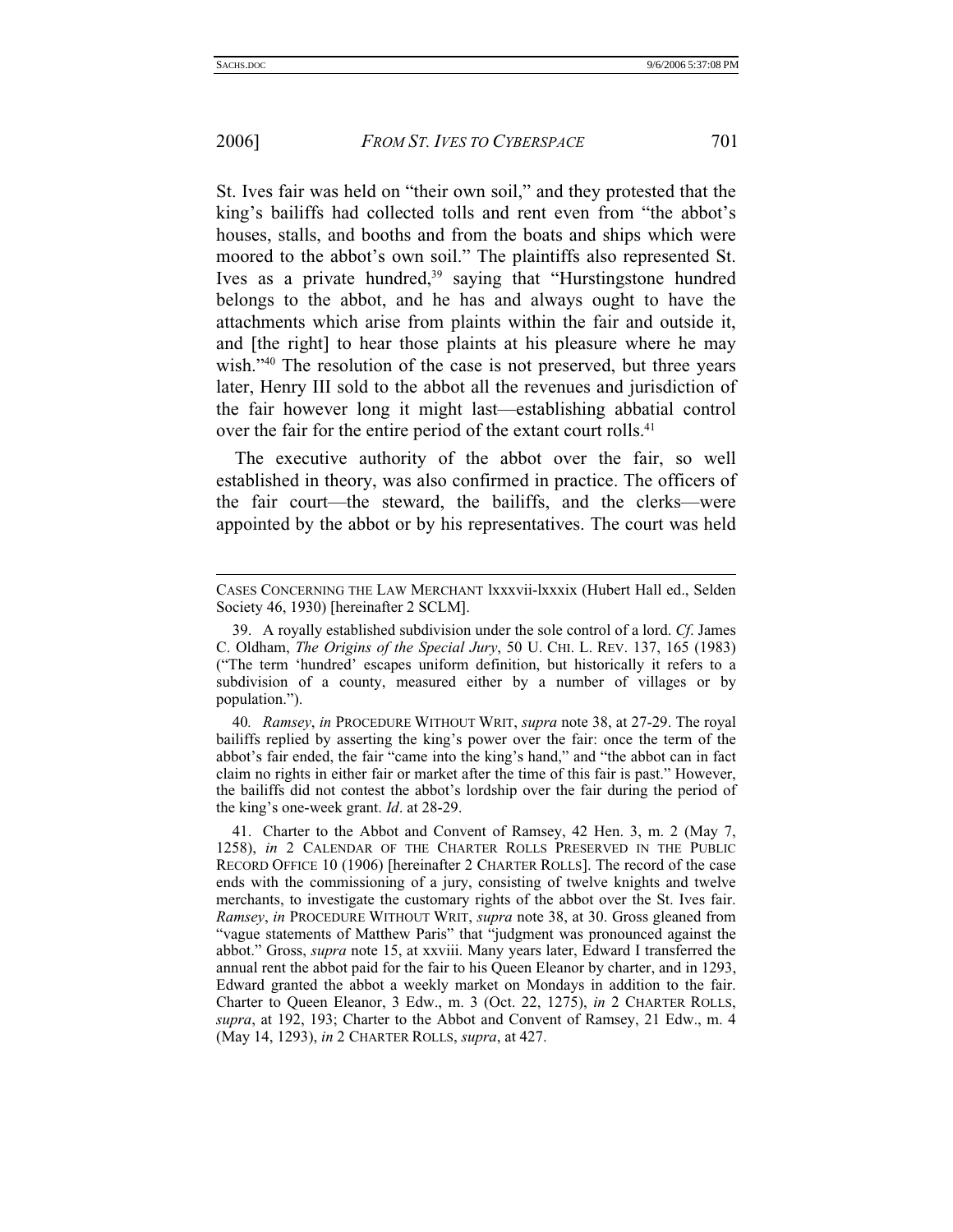in the abbot's own administrative buildings, $42$  and the fines and amercements paid in the fair court went to the abbot's treasury.<sup>43</sup> The

 43. *See* MOORE, *supra* note 11, at 200-01 (observing that though the revenues from the fair court were relatively small—only £8 9s. in 1287, compared to £126 from stall and shop rentals the year before—the fines and amercements still represented a valuable source of income).

 The manner in which these payments were recorded provides additional evidence of the abbot's financial interest. The notes in the margins of the St. Ives court rolls contain information that the scribe or a later reader found significant and chose to emphasize; as a result, the contents of the marginalia should give us some insight into the court's purpose in maintaining records. Of the first year of records that Gross translated, for example, two-thirds of all marginalia record the amount of money paid in fines or otherwise rendered to the abbot. *See* 1 SCLM, *supra* note 1, at 1-10. (Other notes include such information as "*Prec' est* [it is ordered]," generally to mark a distraint, or "*Memorandum*," simply to draw attention to a proceeding.)

 The fact that so many of the marginalia record payments—and that almost all payments to the court are recorded in the margins—indicates that the court rolls were used not only by the court to keep track of its proceedings, but also by the abbot's officials to calculate how much their lord was owed. This may have been viewed as a more central purpose of the rolls than their use as authorities in future cases, which seems from the records to have been rather infrequent: out of the hundreds of proceedings recorded in the Gross and Maitland collections, only five refer to the record of a previous case on the rolls. *See* Glemsford v. Longmark (St. Ives Fair Ct. 1295), *in* 1 SCLM, *supra* note 1, at 72; Titchwell v. Burdon (St. Ives Fair Ct. 1300), *in* 1 SCLM, *supra* note 1, at 81; Lolworth v. Soaper (St. Ives Fair Ct. 1300), *in* 1 SCLM, *supra* note 1, at 82; Gavelock v. Trot (St. Ives Fair Ct. 1300), *in* 1 SCLM, *supra* note 1, at 82; Cause v. Ward (St. Ives Fair Ct. 1302), *in* 1 SCLM, *supra* note 1, at 88.

 If the records were indeed primarily fiscal in nature, the St. Ives fair would have been in keeping with the best administrative practices of its day. An anonymous treatise on husbandry, written *circa* 1300 and believed to reflect the procedures on the Ramsey abbey estates, mentions court rolls only in the context of assessing the profits of justice: "The steward ought to hand in his court rolls soon after Michaelmas so that one can charge with these rolls reeves and bailiffs who ought to render account for the perquisites of courts for the whole year." *Husbandry*, *in* WALTER OF HENLEY AND OTHER TREATISES ON ESTATE MANAGEMENT AND ACCOUNTING 437 (Dorothea Oschinsky ed. & trans., 1971)

 <sup>42.</sup> An entry from 1295 describes an oath sworn "at St. Ives, in the hall of the abbot of Ramsey where pleas are held during the fair." 1 SCLM, *supra* note 1, at 67. Additionally, the bailiffs of the town of Huntingdon, which held the rights to certain taxes in the fair, swore their oaths on May 7, 1300, "at St. Ives, in the hall of the lord abbot where the pleas of the fair are held." 1 *id.* at 73; *see also* Redstone, *supra* note 11, at 216. The building housed other courts of the abbot as well, implying that the fair court was hardly a private institution of the merchants. *Id*. at 219.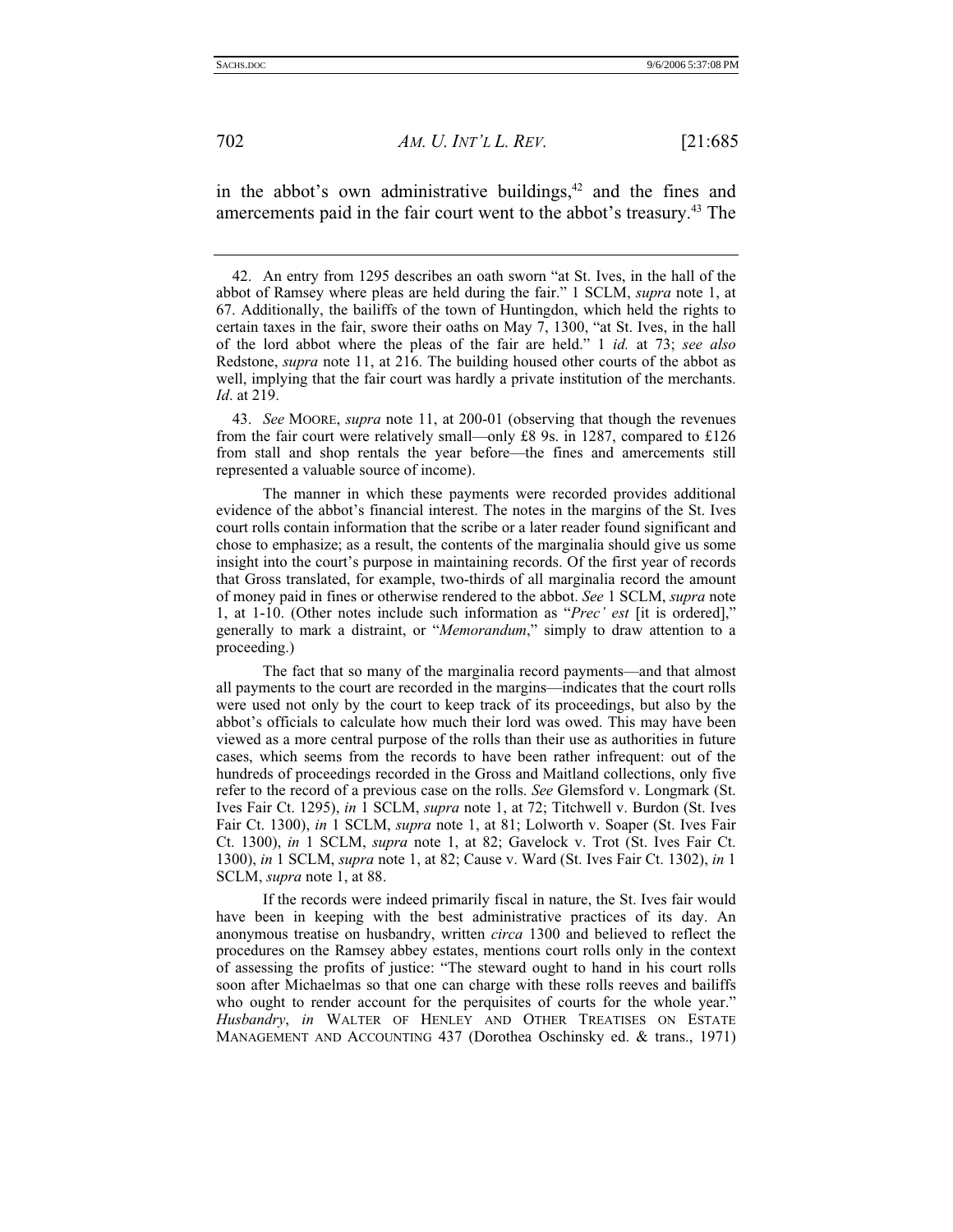## 2006] *FROM ST. IVES TO CYBERSPACE* 703

watchmen and constables as well as the jurors of presentment were unfree men who owed services to the abbot as their lord.<sup>44</sup> The abbot's men were responsible for collecting payments to the court,<sup>45</sup> requiring the parties' appearance,<sup>46</sup> continuing private prosecutions on their own authority, $47$  distraining absent defendants by seizing their goods, $48$  and conducting lawbreakers to jail. $49$ 

These practices, most notably the authority to imprison defendants, are difficult to reconcile with the interpretation that merchant courts lacked coercive power. Avner Greif, for example, wrote that "during this period English law precluded . . . punishing a borrower who defaulted with imprisonment."<sup>50</sup> This statement may

46*. See* Bolton v. Goldsmith (St. Ives Fair Ct. 1275), *in* 1 SELECT PLEAS, *supra* note 14, at 158 ("[The defendant] withdrew from the court in contempt of the Abbot and his bailiffs.").

47*. See* Tanner v. Francis (St. Ives Fair Ct. 1291), *in* 1 SCLM, *supra* note 1, at 48 (in which the steward ordered an inquest "'*ex officio*,' as if at the suit of the lord king"); Benefield v. Fittleton (St. Ives Fair Ct. 1300), *in* 1 SCLM, *supra* note 1, at 74. In most cases, however, the proceedings were ended if the plaintiff failed to appear. *See, e.g.*, Howell v. Mules (St. Ives Fair Ct. 1287), *in* 1 SCLM, *supra* note 1, at 28; Broughton v. Canwick (St. Ives Fair Ct. 1291), *in* 1 SCLM, *supra* note 1, at 46; Glemsford v. Longmark (St. Ives Fair Ct. 1295), *in* 1 SCLM, *supra* note 1, at 72.

49*. See, e.g.*, 1 SCLM, *supra* note 1, at 16 (ordering Ralph of Armston and his fellow bailiffs to "cause the bodies of all the said harlots and the bodies of all other harlots, wherever they may be found within the bounds and lists of the fair, to be arrested and brought to the court and held in safe custody until etc.").

 50. Greif, *supra* note 11, at 195; *see also* Avner Greif, *Impersonal Exchange Without Impartial Law: The Community Responsibility System*, 5 CHI. J. INT'L L. 109, 134 n.69 (2004) [hereinafter Greif, *Impersonal Exchange*]. For a wider discussion of medieval punishments for debt, see W.J. Jones, *The Foundations of* 

<sup>(</sup>ca. 1300) [hereinafter WALTER OF HENLEY]. Oschinsky argued that the original version of this treatise was included in the remembrance produced for John of Sawtrey, who was abbot of Ramsey from 1286 to 1316. Dorothea Oschinsky, *Introduction* to *Husbandry*, *in* WALTER OF HENLEY, *supra*, at 200-01.

<sup>44</sup>*. See generally* MOORE, *supra* note 11, at 160-73.

<sup>45</sup>*. See* Knaresborough v. Leyland (St. Ives Fair Ct. 1270), *in* 1 SCLM, *supra* note 1, at 1 (charging the bailiff William of Graveley with collecting the amercement).

<sup>48</sup>*. See, e.g.*, Waite v. Curtrey (St. Ives Fair Ct. 1287), *in* 1 SCLM, *supra* note 1, at 30 ("[The defendant] broke the seal of William Unwin of Sawtry, a bailiff of the fair, which had been placed on his booth because he would not be justiced to answer Adam Waite plaintiff.").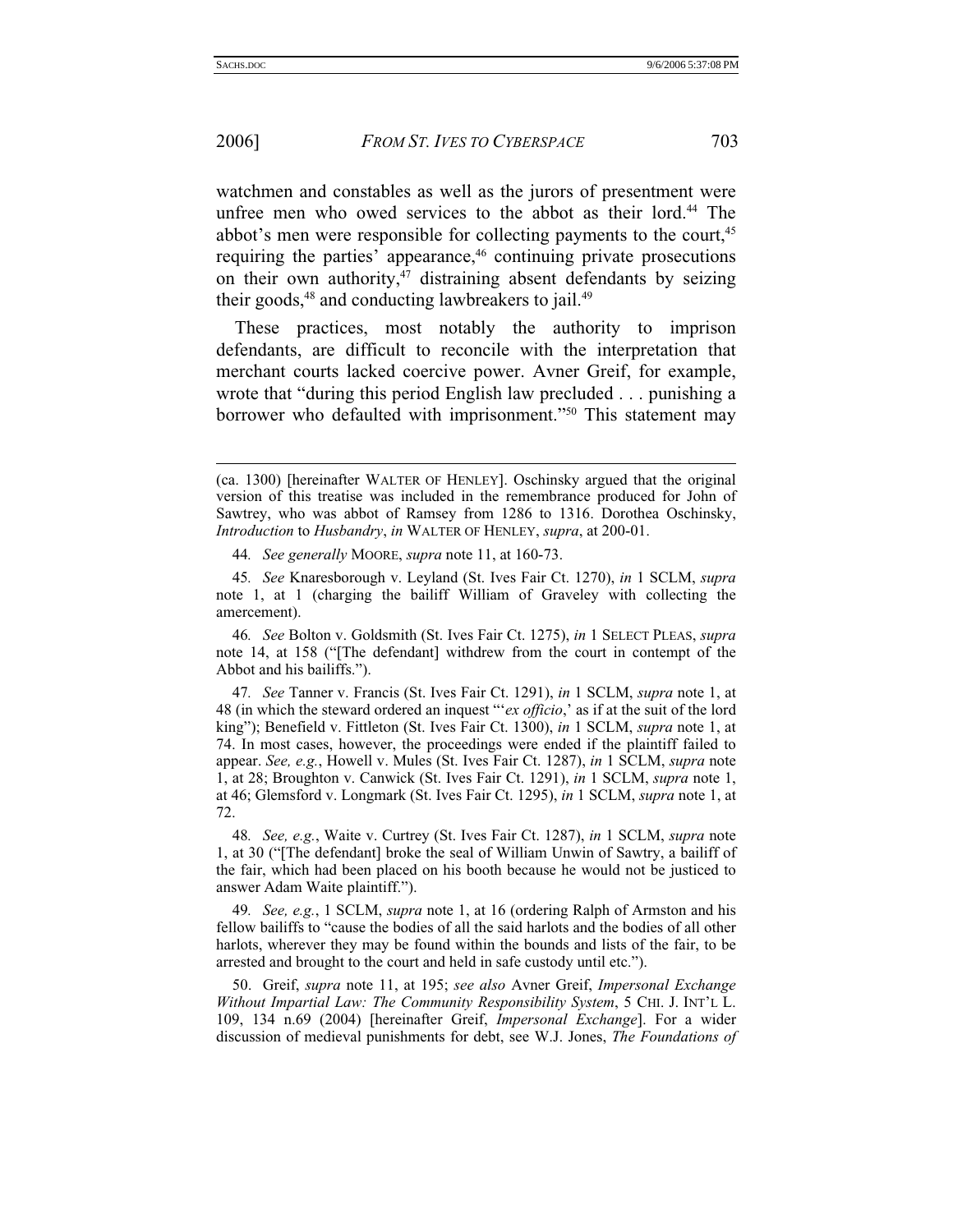704 *AM. U. INT'L L. REV.* [21:685

have been true of the law enforced in central royal courts, but not necessarily in local courts, and certainly not in St. Ives.51 In *Ribaud v. Russell*, a pair of feather-merchants were accused of failing to pay their agent his commissions; they were unable to prove their case or pay the damages, and therefore pledged "their bodies"—in Gross's explanation, a euphemism for imprisonment.<sup>52</sup> A number of other cases involved imprisonment for debt,<sup>53</sup> including minor debts,<sup>54</sup> and defendants who "refused to be justiced . . . and to stand trial" could be forced to pledge their bodies as well.<sup>55</sup> Even when the court did not resort to extreme measures such as imprisonment (or exile),<sup>56</sup> the

 52. Ribaud v. Russell (St. Ives Fair Ct. 1287), *in* 1 SCLM, *supra* note 1, at 15- 16, 16 n.1. They were later released on their own recognizance. *Id.* at 16.

 53. In 1291, Robert Almain defaulted on a debt that William of Sheepshed had guaranteed; he was later ordered to pay Sheepshed 12d. as well as 2s. damages, and pledged his body as a guarantee of payment. Sheepshed v. Almain (St. Ives Fair Ct. 1291), *in* 1 SCLM, *supra* note 1, at 48. Another such case is *Hereford v. Lyons* (St. Ives Fair Ct. 1293), *in* 1 SCLM, *supra* note 1, at 62-63, in which the defendant "in the presence of the lord's steward . . . binds himself so that if he does not so pay, his body together with all his chattels may be detained until satisfaction shall have been made." This latter case may have attempted to rely on a royal statute justifying the detention, but there is good reason to characterize the invocation of the statute as mere pretext. *See infra* text accompanying notes 169- 173.

 54. In 1275, Alice Crese claimed that she had been given a respite from payment for 2s. worth of bread purchased from Richard of Ely two weeks earlier. When she was unable to prove her case or pay for the bread, she was forced to pledge her body. Ely v. Crese (St. Ives Fair Ct. 1275), *in* 1 SELECT PLEAS, *supra* note 14, at 158-59.

55*.* Benefield v. Fittleton (St. Ives Fair Ct. 1300), *in* 1 SCLM, *supra* note 1, at 74.

 56. When Roger of Pontefract and his wife Beatrice were convicted of stealing shoes worth 2.5d. in 1291, it was judged that "because the said shoes are of little value, wherefore no one may lose life or limb," they should instead "leave the vill of St. Ives and never more hereafter return thereto." Shepherd v. Pontefract (St. Ives Fair Ct. 1291), *in* 1 SCLM, *supra* note 1, at 38. A similar penalty was prescribed that same year for the ten-year-old John, son of William, son of Agnes of Lynn, who was found stealing a purse near the bridge in St. Ives, "because he is

*English Bankruptcy: Statutes and Commissions in the Early Modern Period*, TRANSACTIONS OF AM. PHIL. SOC'Y, July 1979, at 5, 11-14.

 <sup>51.</sup> Indeed, Greif's statement would not even be true of royal courts during this period if the debt had been secured by a bond under the 1285 Statute of Merchants. Statute of Merchants, 1285, 13 Edw. (Eng.), *reprinted in* 1 STATUTES OF THE REALM 98-100 (photo. reprint 1993) (London, George Eyre & Andrew Strahan 1810).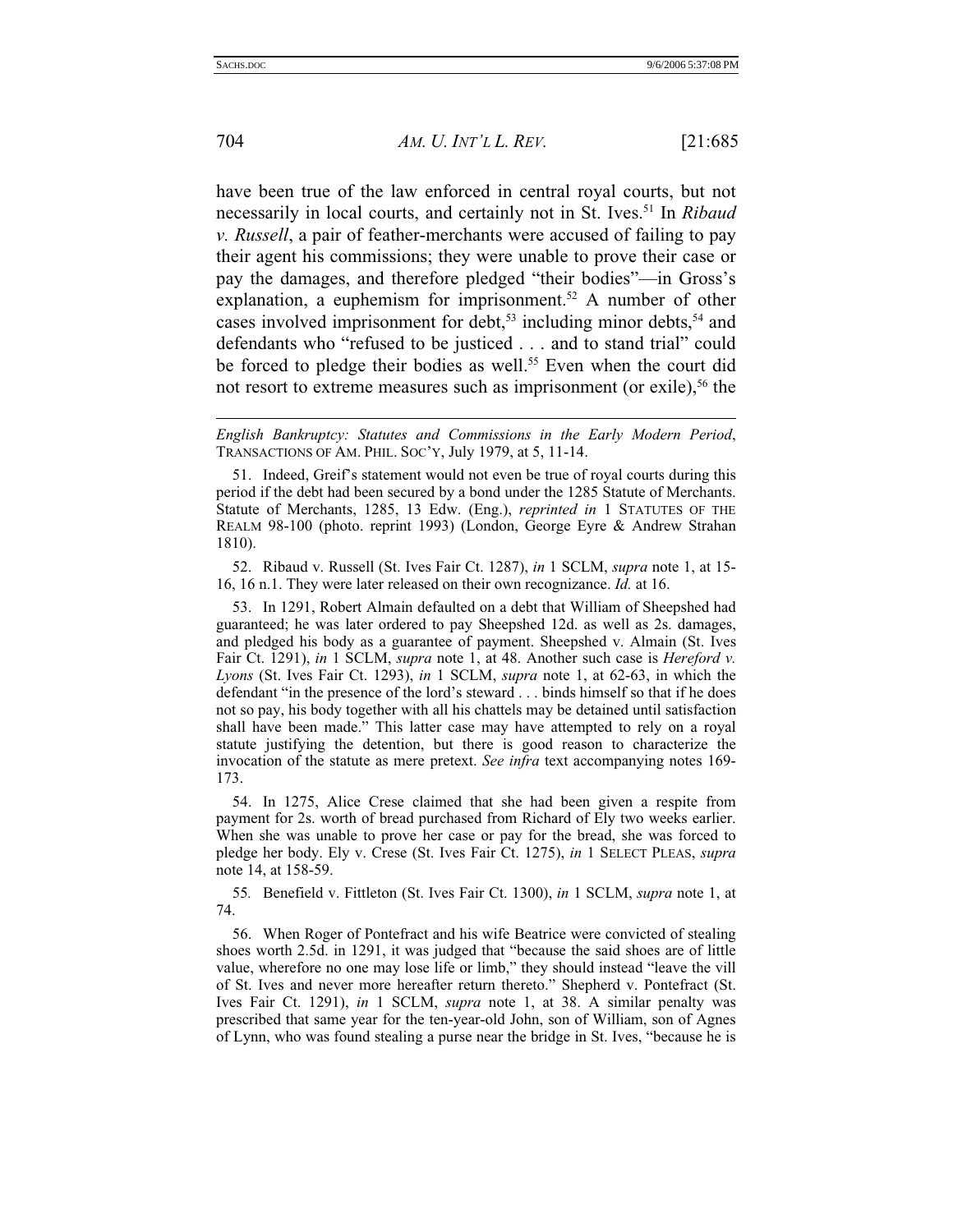2006] *FROM ST. IVES TO CYBERSPACE* 705

far more common practice of seizing and withholding goods still required a coercive power far beyond an organized boycott.

Moreover, the abbot claimed—and the fair court enforced—a monopoly on the use of such physical coercion within the fair. A plaintiff in 1293 sued a servant of Amice Hendeman who had attempted to seize his goods, arguing that "the said Amice has no authority to arrest the goods of [the plaintiff] or of any other merchant which are hosted in the frontages during the fair, [nor has anyone] save only the lord abbot and his bailiffs."57 In 1287, a man named Totte Simon attempted to collect a tax on wool; because he "executed this office without warrant and without the leave of the bailiffs of the fair," he was summoned to the fair court and his goods were distrained.<sup>58</sup> Similarly, in 1291, Hamon of Bury St. Edmunds claimed the right to exercise the office of alnager (measurer of cloth) without appointment from the abbot. He based his claim on a letter patent from Sir Roger de Lisle, clerk of the Great Wardrobe—a powerful royal official—ordering that he be admitted to measure wool, linen, and canvas. Hamon was arrested on a Saturday for measuring canvas without appointment to the office. On Monday, the court cited the "charter of the lord king touching the fair" and declared that "no bailiff or officer of the lord king should in any way interfere with the said fair or its appurtenances," since that might prevent the abbot and convent of Ramsey from "having for ever the administration of all things pertaining to that fair both inside and outside the vill": an unabashed statement of abbatial power. Hamon was finally admitted to his office—after all, he had served as the abbot's alnager several times in the past—but he was forced to give up the letter and renounce his claim to office.<sup>59</sup> The fair court was thus both willing and able to assert the abbot's power when challenged, even against higher authorities.

not old enough to sustain the judgment which is ordained and provided for such evil-doers." *In re* Lynn (St. Ives Fair Ct. 1291), *in* 1 SCLM, *supra* note 1, at 42.

 <sup>57.</sup> Bury v. Quy (St. Ives Fair Ct. 1293), *in* 1 SCLM, *supra* note 1, at 66. The plaintiff eventually lost the case, but on different grounds. *Id.*

 <sup>58.</sup> *In re* Simon (St. Ives Fair Ct. 1287), *in* 1 SCLM, *supra* note 1, at 16.

 <sup>59.</sup> *In re* Hamon of Bury St. Edmunds (St. Ives Fair Ct. 1291), *in* 1 SCLM, *supra* note 1, at 42.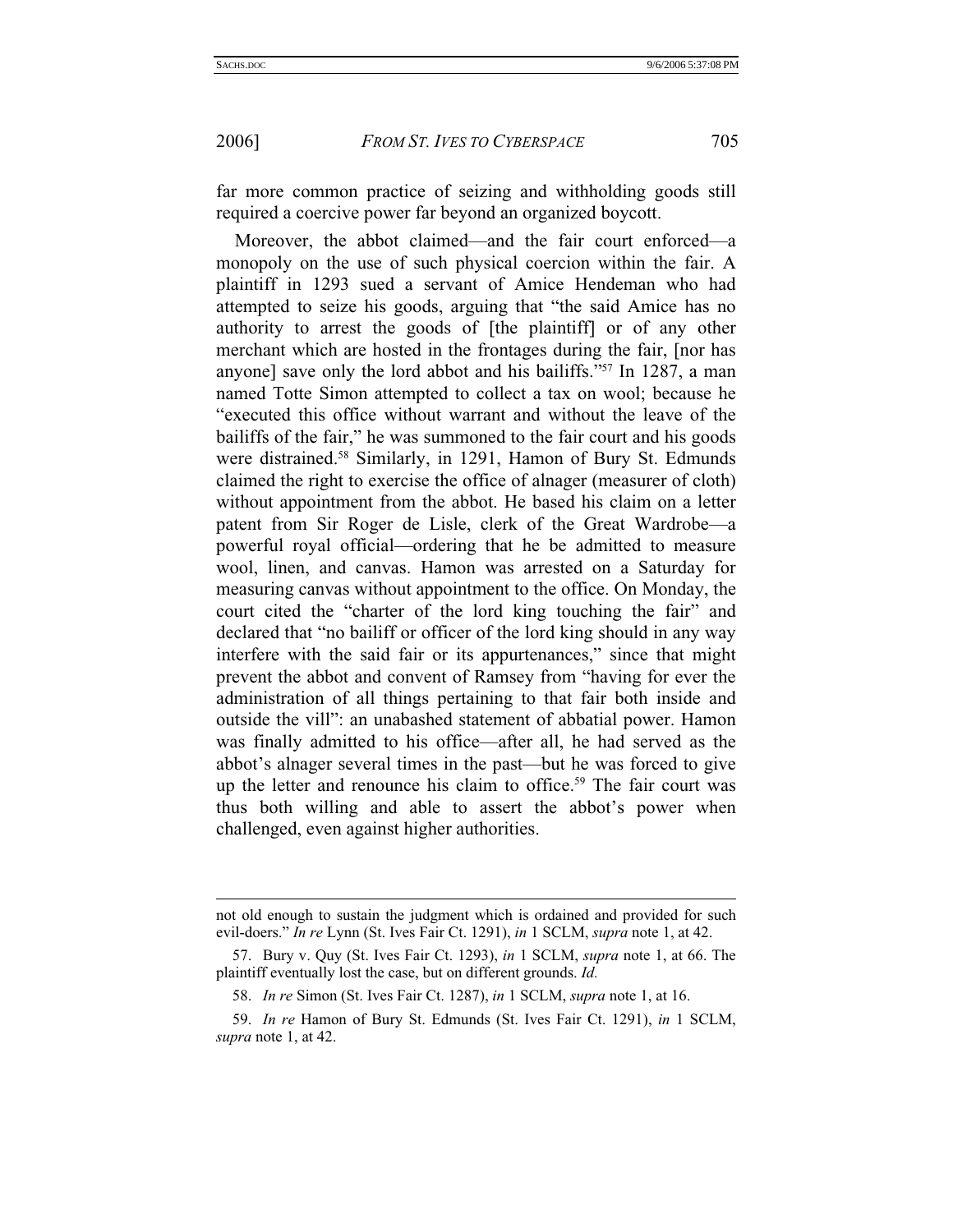#### *2. Enforcement by the Merchants*

As the holder of a royal grant and as the lord of St. Ives, the abbot of Ramsey enjoyed an immense amount of control over the conduct of the fair.60 No similar claim to executive authority could plausibly be made on behalf of the merchant community.<sup>61</sup> Benson wrote of "the threat of ostracism by the merchant community at large" as a means of enforcing the decisions of a merchant court, and certainly traders would have thought twice before extending credit to a man who had just been convicted of theft.<sup>62</sup> But the fair court rolls contain no evidence that such ostracism was ever institutionalized; indeed, given that some defendants appear repeatedly in the rolls, one infers that they lived to trade again.

Some authors, however, have sought to locate such private enforcement power in the collective actions of mercantile

 <sup>60.</sup> A lord who held a royal charter could exercise significant authority over a fair even if it were not held on his "own soil." Often the king would grant a fair to an outside lord to be held in an independent town; in such cases, the lord's authority would supersede that of the town burgesses. The bishop of Winchester, for example, held "little jurisdiction" over the town itself, which was a royal borough, "or over the port of Southampton, the crucial link between St. Giles fair and its international merchants." MOORE, *supra* note 11, at 18. However, during the term of the fair, the power of the civic authorities in Winchester was entirely transferred to the officers of the bishop, who held the keys of the city gates so long as the fair lasted. Similar powers were claimed by the lords of fairs in Hereford, York, Westminster, and many other towns. 1 SCLM, *supra* note 1, at xxi-xxii; *see also* K.L. MCCUTCHEON, YORKSHIRE FAIRS AND MARKETS TO THE END OF THE EIGHTEENTH CENTURY 124-25 (Publications of the Thoresby Society 39, 1940); Charles Gross, *The Court of Piepowder*, 20 Q. J. ECON. 231, 238 (1906); Sachs, *supra* note 27, at 16 n.21.

 <sup>61.</sup> The sole exception to this rule seems to be the practice of individuals "raising the hue" following an assault, which alerted the fairgoers to the danger. *See, e.g.*, Hautaine v. Burdon (St. Ives Fair Ct. 1295), *in* 1 SCLM, *supra* note 1, at 72. However, "raising the hue" appears to have been a common practice in English villages and was not in any way unique to merchants or fairs. Moreover, as Maitland notes, although "[e]very good and lawful man is bound to follow the hue and cry when it is raised," this "improvised and unprofessional police force" was "utterly inefficient" in locating the culprit. Frederic William Maitland, *Outlines of English Legal History, 560-1600* [hereinafter Maitland, *Outlines*], *in* 2 COLLECTED PAPERS OF FREDERIC WILLIAM MAITLAND 417, 460 (H. A. L. Fisher ed., 1911) [hereinafter MAITLAND PAPERS].

 <sup>62.</sup> Benson, *Justice Without Government*, *supra* note 5, at 129.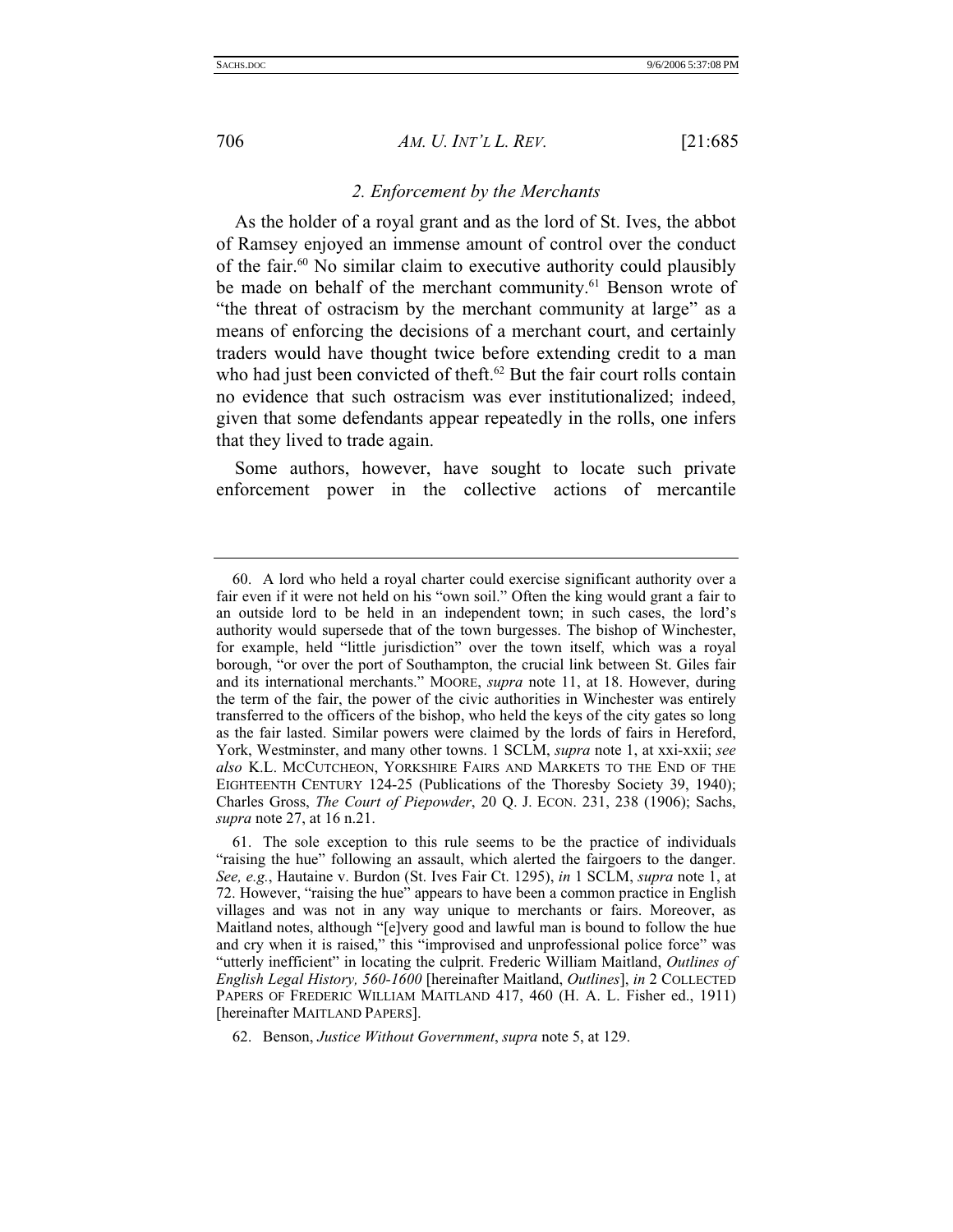organizations.63 A merchant guild, for example, could use boycotts both to influence the decisions of external actors and to coerce its own members to abide by guild policy. Greif, Milgrom, and Weingast found numerous records of guilds taking reprisals against foreign merchants and "conditioning future trade on adequate past protection," citing boycott threats in medieval Flanders, Genoa, and Germany.<sup>64</sup> Moreover, boycotts could be maintained by punishing guild members who violated the rules of the cartel. In 1281, Jakemin of Liège was ostracized from the guild of Leicester because he "went through the country in the county of Leicester and took with him strange merchants and bought wool with the money of those merchants," thereby threatening the guild's wool monopoly.<sup>65</sup>

Merchant guilds are, however, only rarely mentioned in the St. Ives rolls, which provide no evidence of organized boycotts at St. Ives.<sup>66</sup> Two additional factors would caution against viewing boycotts as a significant mechanism of private enforcement. First, it is not clear how effective or credible such threats were. For example, in a purported exchange of letters in 1299-1300, the fair court of Champagne (engaged in a dispute with a merchant court in London) threatened "*to inhibit the land and fairs of Champagne and Brie to all your subjects and their goods*."67 Yet the threat does not appear to

65. 2 RECORDS OF THE BOROUGH OF LEICESTER, *supra* note 18, at 205.

 66. In fact, there may be no mention of guilds at all; the only possible reference of which I am aware is found in *Almaine v. Flanders* (St. Ives Fair Ct. 1270), *in* 1 SCLM, *supra* note 1, at 8 (describing the presumably German plaintiff as a "burgher of Lynn").

<sup>63</sup>*. See, e.g.*, Milgrom et al., *supra* note 33, at 19 (describing mercantile courts as part of "a system that relies on boycotts as sanctions").

 <sup>64.</sup> Avner Greif et al., *Coordination, Commitment, and Enforcement: The Case of the Merchant Guild*, 102 J. POL. ECON. 745, 755-58 (1994). In 1261, a group of guilds in five Flemish towns agreed "[f]or the good of the trade" that "if it should happen that any cleric or any other merchant anywhere in England . . . deals falsely with any merchant in this alliance . . . no present or future member of this alliance will be so bold as to trade with them." MOORE, *supra* note 11, at 301, *cited in* Greif et al., *supra*, at 756; *see also* Greif et al., *supra*, at 755-56 (discussing the Genoese boycott of Tabriz in the 1340s); *id*. at 757 (discussing embargoes by German merchants of Norway in 1284 and Bruges in 1358).

 <sup>67.</sup> CORNELIUS WALFORD, FAIRS, PAST AND PRESENT 257 (London, Elliot Stock 1883). These should be compared to the more certainly apocryphal letters included as a formulary in the treatise *Lex Mercatoria*. *See LEX MERCATORIA*, *supra* note 20, at 38-40; *see also* LMLP, *supra* note 20, at 103-06 (analyzing factual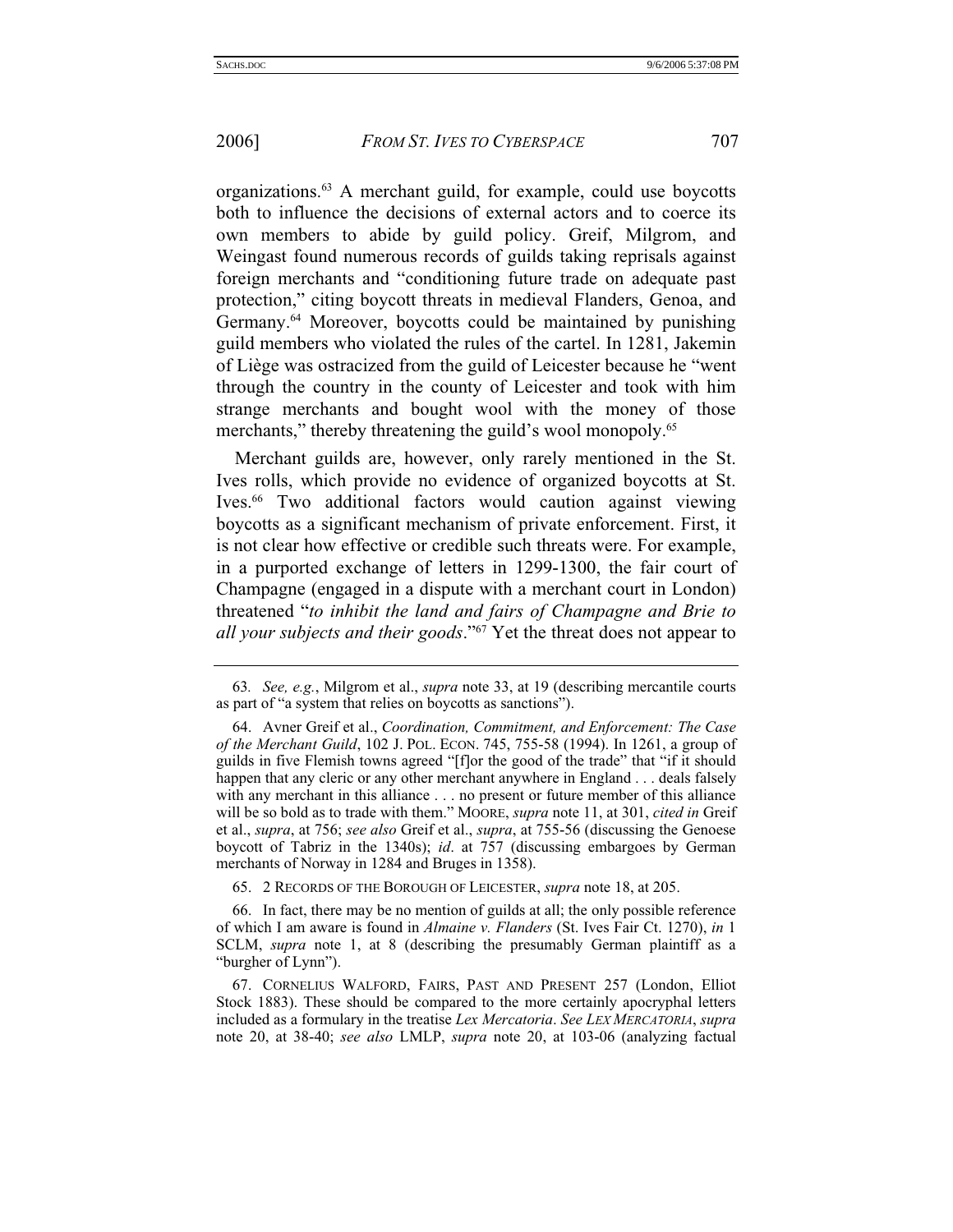708 *AM. U. INT'L L. REV.* [21:685

have been carried out, even after the Champagne court's judgment was disregarded. Large-scale boycotts were a blunt instrument—they could be far more costly to their organizers than to those whom they targeted—and should not be viewed as a dominant method of enforcement for individual cases. (Nor were they always evidence of mercantile self-enforcement; the keepers of the fairs of Champagne were knights or royal officials, and represented the interests of the French Crown.)

Second, and more importantly, the guilds that might organize such boycotts were not fully private organizations, but were often coextensive with local municipal jurisdictions. The sentence against Jakemin of Liège, for example, was pronounced by the mayor of Leicester.<sup>68</sup> This practice was far from unusual, as town governments were often created out of merchant guilds. As Greif noted elsewhere, "in many towns the mercantile and municipal organizations were identical, since the merchant guild was the governing body of the borough."69 To the extent that the merchant guild had been officially endowed with municipal jurisdiction, its enforcement actions cannot be considered "private" or "voluntary" in the modern sense.

A more sophisticated means of collective self-regulation would be the "community responsibility system" (CRS) proposed by Greif.<sup>70</sup> Under Greif's model, every member of a community could be held liable for any other member's unpaid debts or breaches of contract.<sup>71</sup> In a world of many local jurisdictions with geographically limited enforcement power, foreign traders could easily escape liability by fleeing to another town; by holding the defendant's "peers [and] parceners" equally liable, the CRS could satisfy the plaintiff's claims, while ensuring that the defendant's irate countrymen would

deficiencies of letters contained in *Lex Mercatoria*). It is entirely possible that Walford's letters are apocryphal as well; those from London are attributed to the Mayor "and the Citizens of London," while Basile et al. noted that "[n]o London court of which we are aware . . . had 'citizens of London' in its title." LMLP, *supra* note 20, at 104 n.87; *see also infra* text accompanying note 314.

 <sup>68. 2</sup> RECORDS OF THE BOROUGH OF LEICESTER, *supra* note 18, at 205.

 <sup>69.</sup> Greif, *supra* note 11, at 183 n.20.

<sup>70</sup>*. See generally* Greif, *supra* note 11; Greif, *Impersonal Exchange*, *supra* note 50.

 <sup>71.</sup> Greif, *supra* note 11, at 169.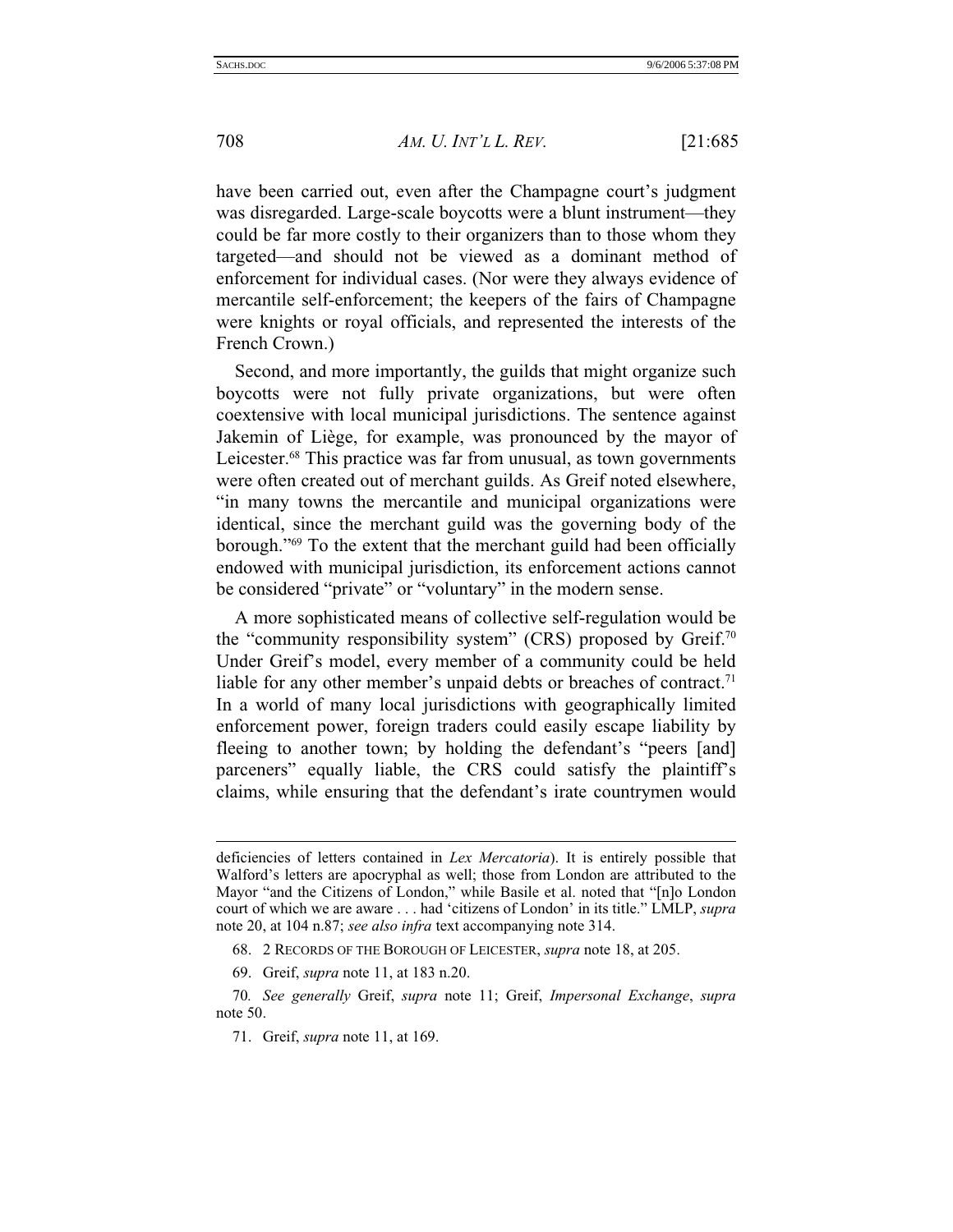seek compensation at home.<sup>72</sup> The CRS would therefore give the community a strong interest in the honorable conduct of each of its members, and could make use of strong intra-community ties to encourage honest dealing abroad. It could allow for "impersonal exchange despite the lack of impartial legal enforcement provided by a third party," and would be "self-enforcing" in the sense that "all relevant incentives—to individual traders and their communities were provided endogenously."73

Yet to the extent that the CRS model applies to St. Ives, it can hardly be described as a successful example of "voluntary enforce[ment]" of mercantile law, since it was neither voluntary nor well-enforced.74 The applications of collective responsibility at St. Ives were accompanied by a torrent of litigation, with repeated disagreements as to which merchants were members of which communities, as well as hasty (and potentially arbitrary) seizures of goods.75 Even when the system worked as designed, law-abiding merchants could find their goods confiscated without regard to their own actions; as Lars Boerner and Albert Ritschl noted, collective liability had been described from the earliest sources onward as "a nuisance, an obstacle to merchant activity, and a bad practice that

 74. Nor was it specific to issues of mercantile law; in one case cited by Greif, the plaintiff complains of the forcible seizure of his property, rather than of an unpaid debt or breach of contract. Almaine v. Flanders (St. Ives Fair Ct. 1270), *in* 1 SCLM, *supra* note 1, at 9; Greif, *supra* note 11, at 188.

 <sup>72.</sup> The phrase can be found in *S. Michel v. Troner* (St. Ives Fair Ct. 1275), *in* 1 SELECT PLEAS, *supra* note 14, at 152.

 <sup>73.</sup> Greif, *supra* note 11, at 168, 200. For more on the medieval use of coalitions and collective business entities to prevent cheating, see Greif, *Impersonal Exchange*, *supra* note 50; Avner Greif, *Reputation and Coalitions in Medieval Trade: Evidence on the Maghribi Traders*, 49 J. ECON. HIST. 857 (1989); Avner Greif, *Contract Enforceability and Economic Institutions in Early Trade: The Maghribi Traders' Coalition*, 83 AM. ECON. REV. 525 (1993); and Avner Greif, *Cultural Beliefs and the Organization of Society: A Historical and Theoretical Reflection on Collectivist and Individualist Societies*, 102 J. POL. ECON. 912 (1994).

<sup>75</sup>*. See, e.g.*, Blacythemout v. Hamerton (St. Ives Fair Ct. 1270), *in* 1 SCLM, *supra* note 1, at 3; Currier v. Holdcorn (St. Ives Fair Ct. 1270), *in* 1 SCLM, *supra* note 1, at 2, 4; Fleetbridge v. Coventry (St. Ives Fair Ct. 1275), *in* 1 SELECT PLEAS, *supra* note 14, at 145-47.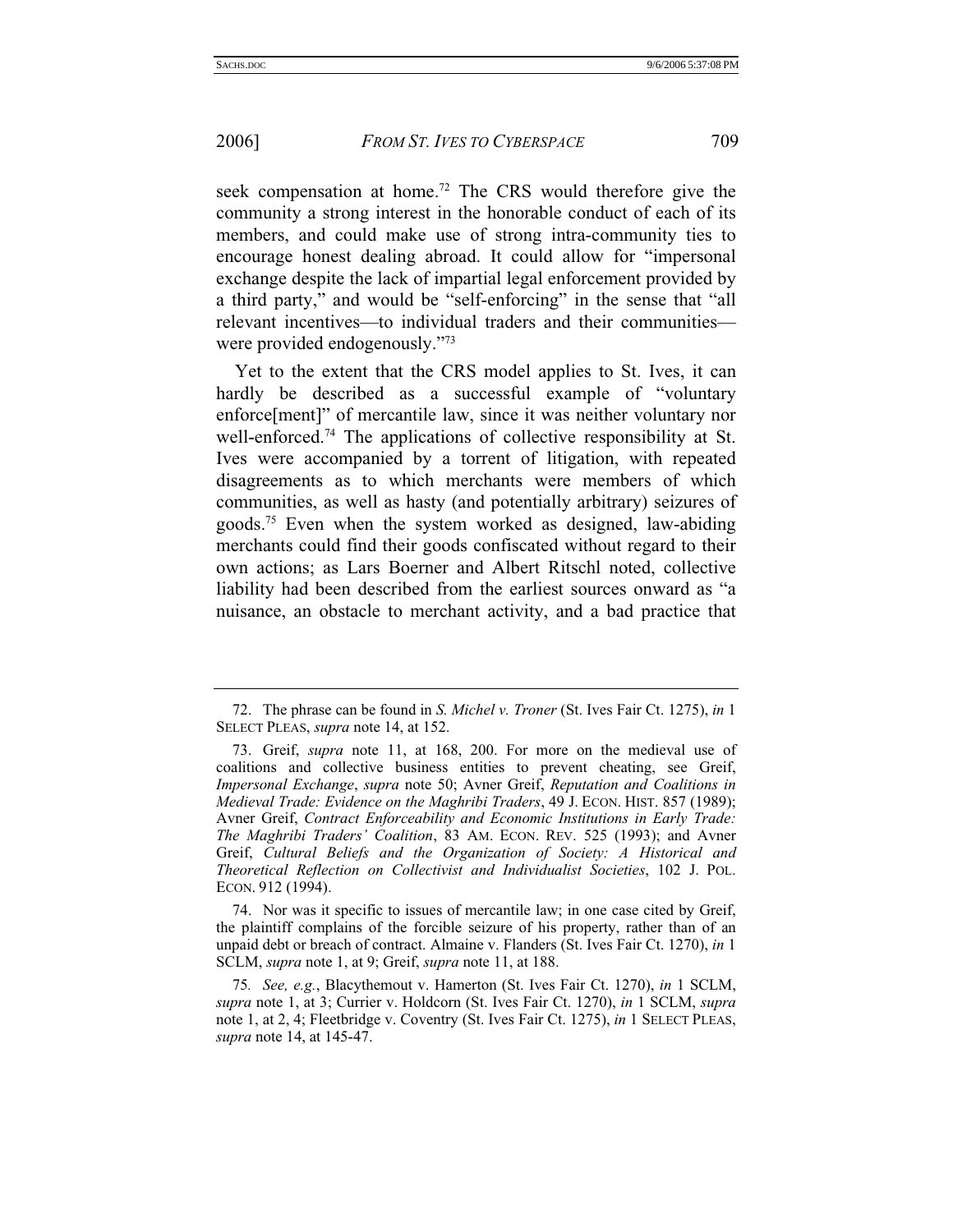had to be abolished or at least regulated."<sup>76</sup> Indeed, the practice was prohibited in England by the first Statute of Westminster in 1275, which forbade the application of collective liability to residents of England.<sup>77</sup>

 76. Lars Boerner & Albert Ritschl, Comment, *Individual Enforcement of Collective Liability in Premodern Europe*, 158 J. INSTITUTIONAL & THEORETICAL ECON. 205, 206 (2002) (citations omitted); *cf.* 2 FLETA ch. 63 (H.G. Richardson & G.O. Sayles eds., Selden Society 72, 1955) (ca. 1290) (complaining of the practice "in fairs, markets, [and] cities" of "obstructing, distraining and harassing anyone who passes through . . . for a debt due from another . . . alleging against him that he was an associate of the debtor in question," and noting that "this is done with impunity"); Volckart & Mangels, *supra* note 20, at 445.

 Boerner and Ritschl further argued that the practice was rarely conceived as a means of individualized contract enforcement. Rather, the creditor was required first to pursue the debtor in the courts of the latter's own community, and collective liability would be imposed only as a punishment on communities that had failed in doing justice. Boerner & Ritschl, *supra*, at 208. This seems to have often been the practice at St. Ives; William and Amice of Fleetbridge sued the entire community of Leicester only after they had "sued for the payment of the said money in the court of Leicester . . . [and] the commonalty of Leicester made default of justice . . . wherefore [the plaintiffs] style them and the others of the said commonalty detainors, deforceors and principal debtors of the said debt." Fleetbridge v. Coventry (St. Ives Fair Ct. 1275), *in* 1 SELECT PLEAS, *supra* note 14, at 145-46; *see also* 1 SCLM, *supra* note 1, at 94-95 (concerning a theft of jewels by Flemish pirates, which the count of Flanders did not correct); Almaine v. Flanders (St. Ives Fair Ct. 1270), *in* 1 SCLM, *supra* note 1, at 9-10; S. Michel v. Troner (St. Ives Fair Ct. 1275), *in* 1 SELECT PLEAS, *supra* note 14, at 152 ("[T]o obtain which money the said Brun and his representatives have often laboured at Boston and at Norwich and as yet have not been able to get any part thereof . . . .").

 Similar requirements can be found in royal charters to Leicester, Cambridge, and Lubeck. Third Charter of Henry III to the Burgesses of Leicester, 53 Hen. 3, m. 18 (Apr. 20, 1269), *in* 2 RECORDS OF THE BOROUGH OF LEICESTER, *supra* note 18, at 56; Greif, *supra* note 11, at 194 (quoting THE CHARTERS OF THE BOROUGH OF CAMBRIDGE 14 (Frederic William Maitland & Mary Bateson eds., 1901)); *id*. at 183-84 (quoting Charter to the Merchants of Lubeck, 51 Hen. 3, m. 31 (Dec. 23, 1266), *in* 6 CALENDAR OF THE PATENT ROLLS PRESERVED IN THE PUBLIC RECORD OFFICE: HENRY III, at 20 (1913)).

 77. Statute of Westminster I, 1275, 3 Edw., cl. 23 (Eng.), *reprinted in* 1 STATUTES OF THE REALM, *supra* note 51, at 33. Greif described the new remedies provided in the Statutes of Acton Burnell and of Merchants as a response to this loss of collective responsibility: "Edward seems to have abolished the system, recognizing its cost, only to later realize its benefits and gradually introduce an alternative based on individual legal liability." Greif, *Impersonal Exchange*, *supra* note 50, at 136; *see also id*. at 135 n.74, 136 n.76; Statute of Acton Burnell, 1283, 11 Edw. (Eng.), *reprinted in* 1 STATUTES OF THE REALM, *supra* note 51, at 53; Statute of Merchants, 1285, 13 Edw. (Eng.), *reprinted in* 1 STATUTES OF THE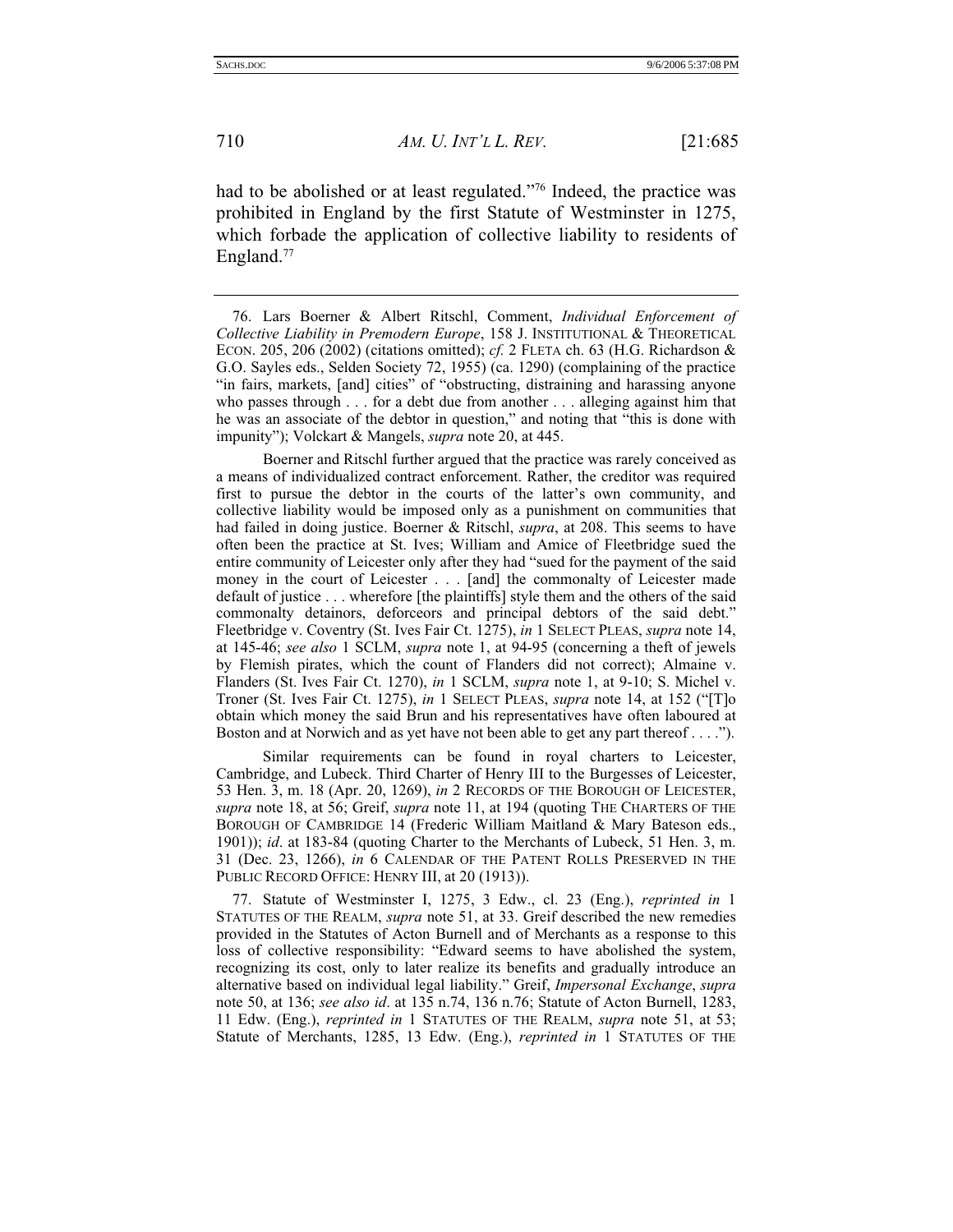#### 2006] *FROM ST. IVES TO CYBERSPACE* 711

More fundamentally, in order to be effective, the CRS required the forcible seizure of goods from the defendant's community, thus relying on the coercive power of local courts—or, in Greif's terms, "intra-community contract enforcement institutions."78 Although these institutions functioned in the "absence of centralized legal contract enforcement provided by a state," a comparison to state enforcement is somewhat anachronistic; at most, the CRS served to assist local authorities in projecting power beyond their own boundaries, shifting the cost of enforcement to innocent members of the defendant's community. When no one of that community could be found in their limited local domain, these authorities were helpless.<sup>79</sup> Collective liability provided only a means for the magnification and projection of local power, rather than a new merchant-led mechanism of enforcement.<sup>80</sup> Even if the merchants

78. Greif, *supra* note 11, at 200-01.

 79. *See* Grief, *Impersonal Exchange*, *supra* note 50, at 132. In 1315, when Edward II sought to seize the goods of Flemish merchants to compensate for injuries done by Flemish pirates, the bailiffs of St. Ives responded that no merchants from Flanders could be found within the fair, and "[t]herefore up to the present time nothing has been done therein etc." 1 SCLM, *supra* note 1, at 94.

 80. Another case of mercantile self-regulation being ultimately dependent on coercive authority can be found in Grele v. Lucas (Ch. 1292), PRO C258/1 no. 5 (Paul Brand trans., 2003) (on file with author). In 1291, Thomas Lucas bought £31 worth of fish from the German merchant Arnald de Grele at the fair of Lynn, and was later accused of having left town at night without having paid. According to the accusation, Lucas then fled "to Boston, from Boston to Lincoln, from Lincoln to Hull, from Hull to London, always promising [to pay Grele], who followed him from town to town." *Id.* m. 3. The "men of his trade" complained to the London officials that "they had received great harm in the fair at Lynn," because

no foreign merchant would make any sale before full payment was made in their ships and houses, calling them false debtors and maliciously carrying off their goods, where previously they could buy £500 or £400 of goods by God's penny [a nominal down payment used to confirm a sale] without any further payment.

REALM, *supra* note 51, at 98. The evidence of Edward's regret is uncertain, however, because the option of individual suit had always existed. The innovation of the statutes was the creation of a sealed bond that provided for immediate execution without litigation, and avoidance of litigation had been no virtue of the CRS. *See supra* text accompanying note 75. Moreover, the process of Acton Burnell was one of extreme formality, requiring an appearance by both creditor and debtor before the mayor of one of three specified cities, and could not have been envisioned as a replacement for a widely available process of recovery.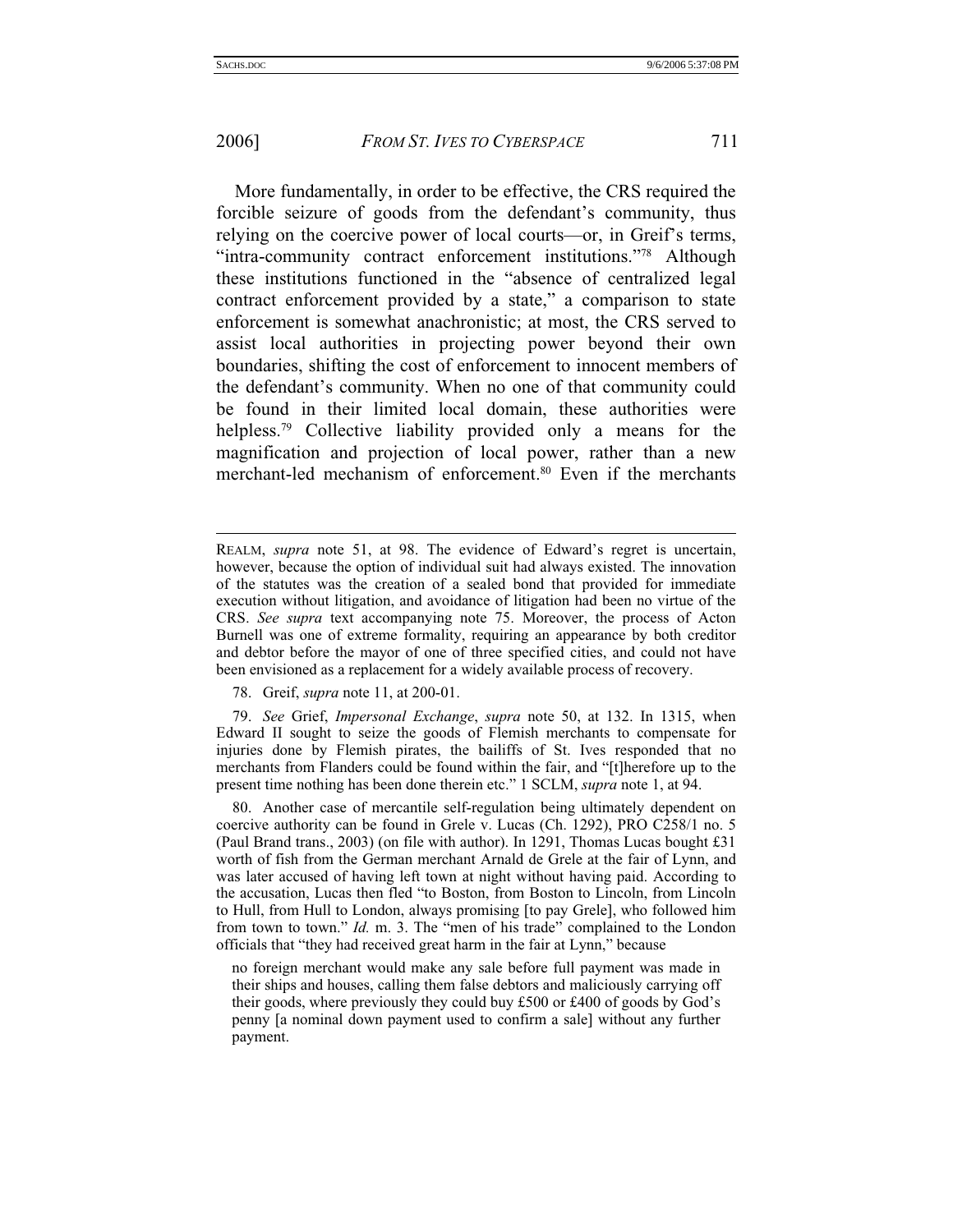712 *AM. U. INT'L L. REV.* [21:685

had regulated their own affairs, they still depended on the existing local authorities to make those regulations enforceable.

## B. "VOLUNTARILY ADJUDICATED"

Merchant courts have traditionally been conceived as highly informal affairs. Perhaps the most extreme example was offered by Bernard Brodhurst, who claimed that "[w]herever a market or fair was held," disputes would be resolved "by four or five of the merchants present on the spot," applying "the principles and customs recognized as obtaining generally among the trading classes."81 The

 Although the case does suggest a form of collective action by the foreign merchants, it does not seem to fit Benson's description of "voluntary enforcement." Although they had lost their good credit, the Londoners were still *able* to trade with others—this was no punitive boycott, but rather a sensible insistence that those who associate with thieves should pay in advance. Moreover, although the London traders collectively sought assistance outside of existing legal structures—they wanted Lucas arrested and held in jail before his trial—they did so by seeking the intervention of royal officials, complaining that "the good name of the merchants of London attending fairs . . . has been much damaged by his actions and can be damaged still more unless he can be brought to justice by his body (since he has nothing) as a warning to others." *Id*. In January 1292, Lucas was brought before the royal warden of London (the city was under the king's direct control at the time), tried, and consigned to the Tower. It was therefore still necessary to apprehend Lucas as a "warning to others"—the threatened sanction of loss of credit was insufficient to prevent violations of the rules.

 This case therefore casts any theory of independent merchant justice in a rather poor light; Lucas fled from town to town without the universal law merchant ever catching up with him. The situation required the intervention of the Crown, because Lucas "had nothing by which he could be attached [i.e., he was judgmentproof], nor could he find sureties for a quarter of a year and more"—the medieval equivalent of posting bail. *Id*. The possibility of flight was not something that the transnational community of merchants (or even tighter communities such as the "men of his trade" or the merchants of London) could address on their own, and the use of physical force by local authorities, rather than merely boycotts by aggrieved merchants, was at some basic level necessary to make the system work. (I am indebted to Paul Brand for bringing this case to my attention.)

 81. Bernard Edward Spencer Brodhurst, *The Merchants of the Staple*, *in* 3 SELECT ESSAYS, *supra* note 25, at 16, 25 (citing GEORGE NORTON, COMMENTARIES ON THE HISTORY, CONSTITUTION & CHARTERED FRANCHISES OF THE CITY OF LONDON 324 (E. Tyrrell ed., London, Longman 3d ed. 1869)). Little good evidence exists to support Brodhurst's position; the charter of Henry III cited

*Id*. m. 2. The Londoners also worried that "unless a speedy remedy was provided on this matter their goods in overseas parts could be arrested until full satisfaction was given to the said merchant on the said debt." *Id*.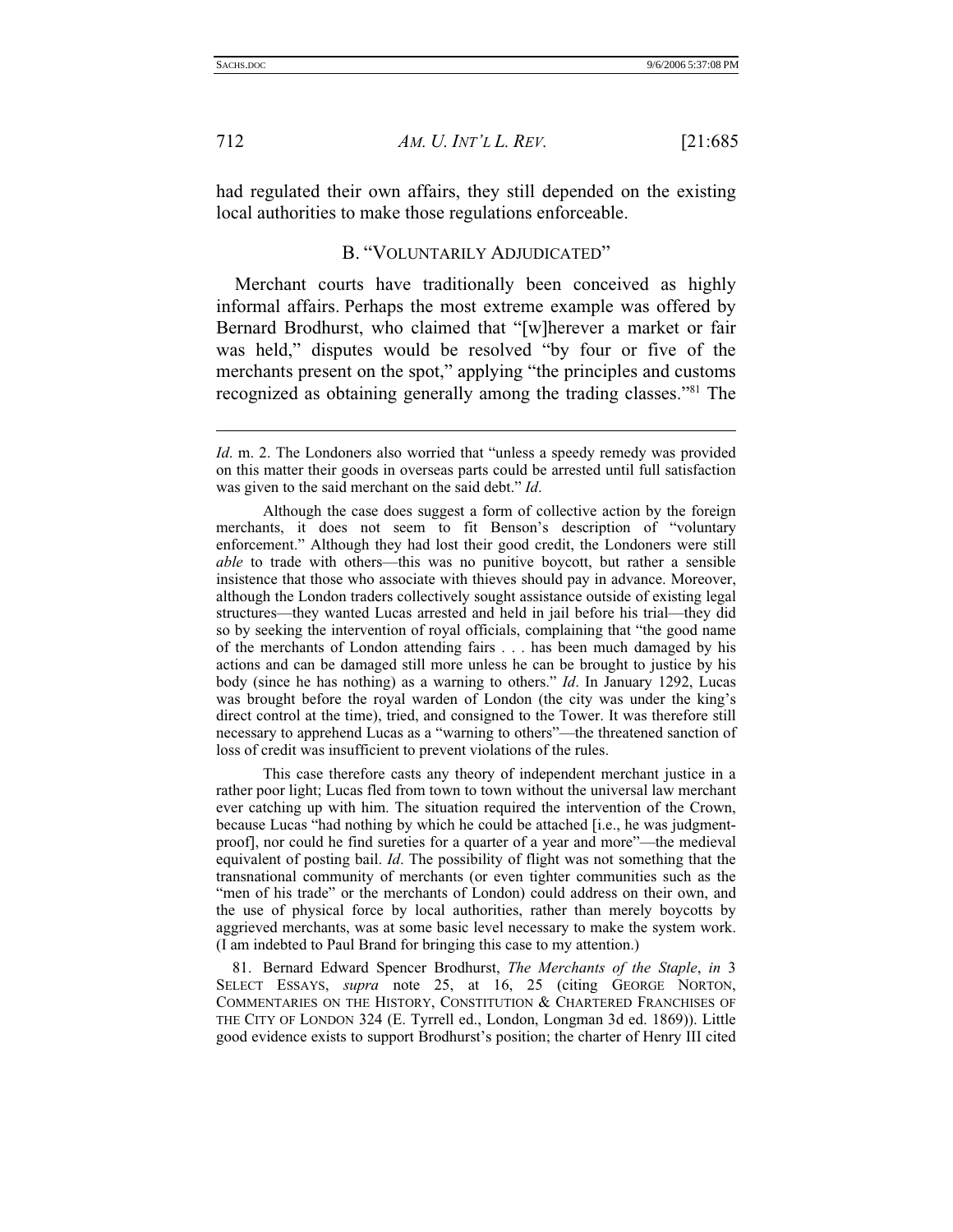## 2006] *FROM ST. IVES TO CYBERSPACE* 713

process of the St. Ives court was certainly more formal than that, but a number of authors have attributed independent judicial authority to the merchant community. On this interpretation, the decisions in mercantile matters were rendered by merchants themselves, either as a collective body or in individual proceedings resembling modern arbitration.82

The evidence from St. Ives, however, fails to show that the merchant community exercised a unique degree of influence in the adjudication of mercantile cases. Although the merchants did participate in rendering decisions, this "participatory" structure was common to local courts throughout England. Furthermore, the merchants were hardly an autonomous legal class; mercantile cases and appeals could be heard in the royal courts, and the abbot of Ramsey had significant power to alter the course of litigation in St. Ives. Rather than modern tribunals for arbitration, England's mercantile courts far more closely resembled the local and seignorial courts that were their contemporaries.

by Norton says nothing at all about "four or five" citizens. Charter of 52 Hen. 3, ¶ 98 (Mar. 26, 1268), *in* 1 LIBER ALBUS, LIBER CUSTUMARUM, ET LIBER HORN 137 (Henry Thomas Riley ed., Rolls Series 12, London, Longman 1859) (1419), *cited in* Norton, *supra*, at 324 ("*exceptis placitis de mercandisis quae secundum legem mercatoriam terminari solent in burgis et feriis*"). (I am grateful to Rhett P. Martin for assistance with the Latin text.) One mention of "four or five" merchants can be found in the Charter to the Burgesses of Melecumbe, 8 Edw., m. 9 (May 27, 1280), *in* 2 CHARTER ROLLS, *supra* note 41, at 223, 223 ("Grant to the burgesses of Melecumbe all of the liberties granted to the citizens of London, that is that none of them shall be compelled to plead without the bounds of the said borough . . . excepting [among others] pleas of merchandise which by the law merchant are determined in boroughs and fairs, so that such plaints (*querele*) shall be determined by four or five of *the said burgesses* [i.e., the burgesses of Melecumbe] present in the said boroughs or fairs; saving always to the king the amercements thence arising.") (emphasis added). Yet this provision seems to grant the community of Melecumbe that four or five of its members are to be included among the suitors hearing cases in *other* towns in which they trade, rather than indicating a general tradition of relying on four or five randomly assembled traders on the spot. (The insistence that fines be paid to the king also diminishes any impression of private 'frontier justice.')

<sup>82</sup>*. See, e.g.*, A. Claire Cutler, *Globalization, the Rule of Law, and the Modern Law Merchant: Medieval or Late Capitalist Associations?*, 8 CONSTELLATIONS 480, 485 (2001) ("These courts operated privately, more like contemporary arbitration tribunals than like courts of law.").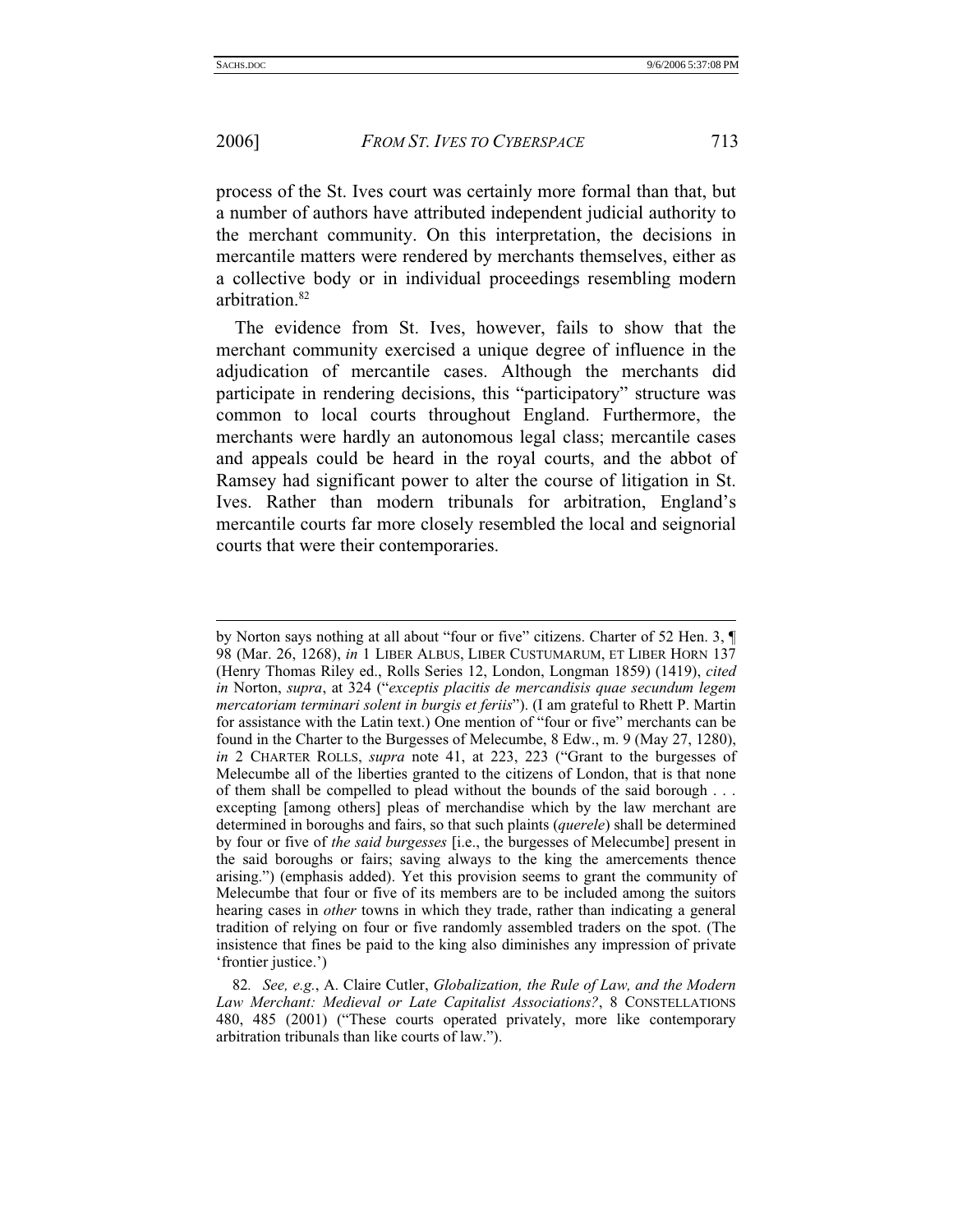#### *1. The Influence of the Merchants*

According to the thirteenth-century treatise *Lex Mercatoria*, written during the period of the extant St. Ives rolls, the merchant community did exercise some independent judicial authority in mercantile courts. In market courts, the treatise states, "every judgment ought to be rendered by merchants of the same court and not by the mayor or by the seneschal of the market."<sup>83</sup> There is a good deal of evidence that this practice was followed in St. Ives. In the case of *Fulham v. Francis*, upon encountering a particularly knotty legal problem (namely, whether servants may swear an oath to establish ownership of goods by their master), the court called upon the merchants to render the decision. The court rolls record that "thereupon all the merchants of the said fair, both natives and foreigners, to whom judgments belong according to the law merchant [*secundum legem mercatoriam*], having been called for this purpose and consulted, say that [the servants] may properly be admitted in this and similar cases according to the law merchant."84

Merchants were relied upon to render the decisions of the fair court quite frequently, not only in cases of exceptional difficulty. We know that there were merchants present at the court on a regular basis. In *Hereford v. Lyons*, the defendant swore "in the presence of the lord's steward, James Pilat, Bernard Pilat, and many other citizens, burghers, and merchants" to abide by a settlement. $85$  The merchants had a significant role even in cases concerning royal law: when Simon Blake of Bury was arrested for violating the royal assize

 <sup>83.</sup> *LEX MERCATORIA*, *supra* note 20, at 20; *see also* Gross, *supra* note 60, at 242 ("In the Middle Ages the merchants were the suitors or doomsmen; they found the judgment or declared the law.").

 <sup>84.</sup> Fulham v. Francis (St. Ives Fair Ct. 1311), *in* 1 SCLM, *supra* note 1, at 90.

 <sup>85.</sup> Hereford v. Lyons (St. Ives Fair Ct. 1293), *in* 1 SCLM, *supra* note 1, at 62, 63. Similarly, in *Swavesey v. Pope*, the question arose whether Hugh Pope, the defendant, had received a new trial date before his essoiner (a representative sent to excuse his absence) left a previous court hearing. According to the rolls, Pope

craves that the record of the merchants and of the whole court be allowed him. The merchants and all others of the court testify and say that [Hugh's essoiner] withdrew from the court before a day was given to him; wherefore they say that Hugh made default at that court.

Swavesey v. Pope (St. Ives Fair Ct. 1288), *in* 1 SCLM, *supra* note 1, at 35.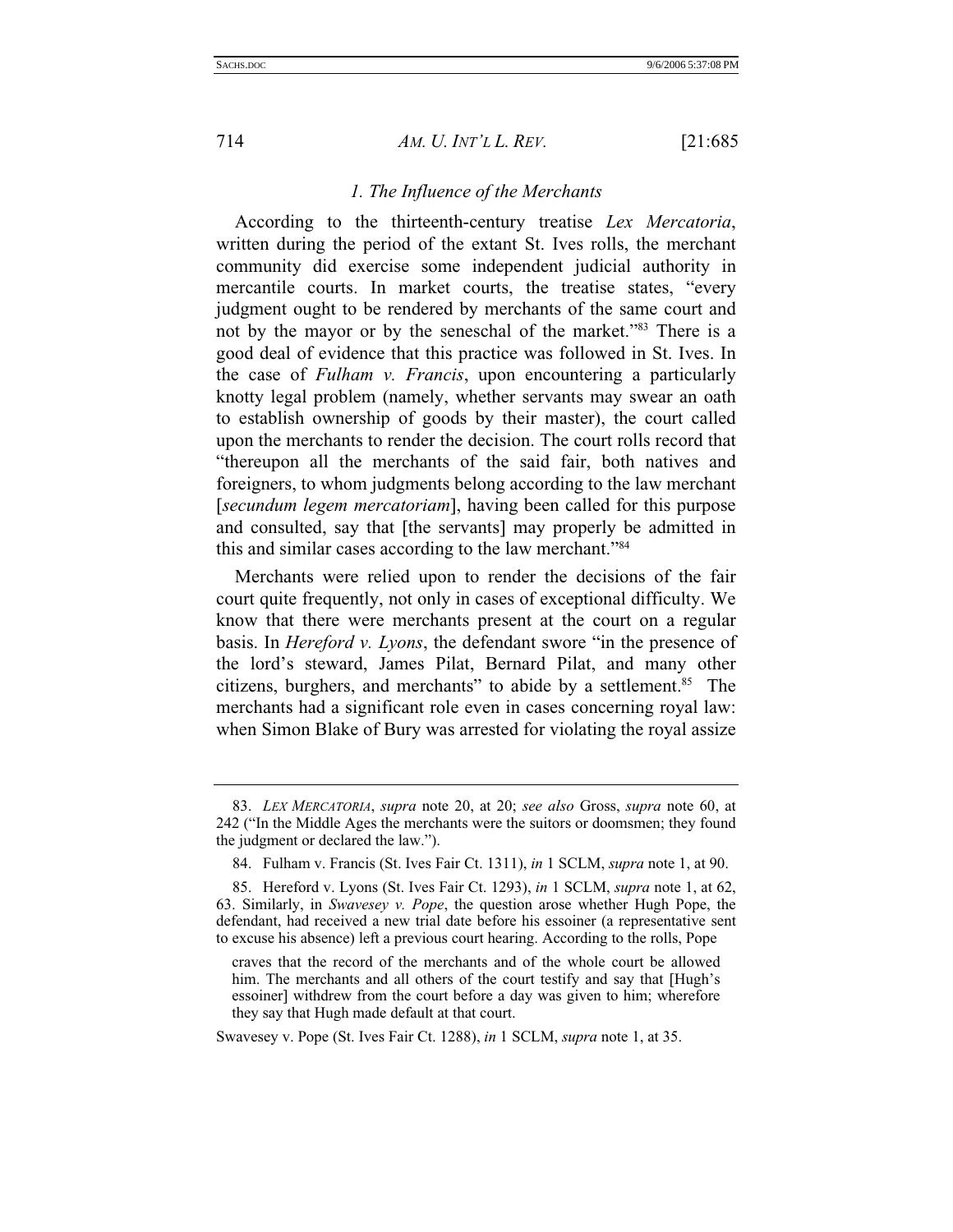in selling canvas, the court assembled all the merchants of the fair to try his case.<sup>86</sup>

The merchants' decision-making role is emphasized by the parties themselves in *Graffham v. Pope*, in which Alan of Berkhamstead intervened to claim as his own a horse that had been attached for a debt. He said that he had bought the horse from Thomas of Ramsden, "[a]nd that this is so he craves may be inquired [by an inquest], unless he may be admitted to [make] his law [i.e., prove his case by oath] by the award of the merchants." The inquest later revealed that Alan had bought the horse through collusion with the defendant, but the fact that Alan had sought relief "by the award of the merchants" indicates that the merchants attendant at court were seen as among the decision-makers. $87$  Later in the same session, a dispute arose in *Fleming v. Tanner* over whether the appropriate means to prove a breach of contract were an inquest or a wager of law, a formal oath of innocence sworn by the defendant and a specified number of compurgators (oath-helpers). On this question "the parties put themselves on the judgment of the merchants, and it is awarded by the merchants that the truth of the matter be inquired [by an inquest]."88 These are only a few of the many cases at St. Ives in which a party appealed to "the merchants" for a favorable decision.

These cases would seem to establish that the St. Ives court did give decision-making power to the merchant community. The ability of the merchants to render decisions in this way would certainly have been unusual in the courts of King's Bench or Common Pleas, and some historians have emphasized this fact in describing the mercantile community's judicial independence.<sup>89</sup>

 <sup>86. 1</sup> SELECT PLEAS, *supra* note 14, at 154-55.

 <sup>87.</sup> Graffham v. Pope (St. Ives Fair Ct. 1291), *in* 1 SCLM, *supra* note 1, at 50- 51. They were not the only decision-makers, however. *See* Fleetbridge v. Coventry (St. Ives Fair Ct. 1275), *in* 1 SELECT PLEAS, *supra* note 14, at 147 (referring to a judgment "of the court and of the merchants," thus implying that the two were not coextensive).

 <sup>88.</sup> Fleming v. Tanner (St. Ives Fair Ct. 1291), *in* 1 SCLM, *supra* note 1, at 52.

<sup>89</sup>*. See, e.g.*, Benson, *Justice Without Government*, *supra* note 5, at 130 ("[Given that royal judges] often adjudicated disputes about which they knew nothing . . . [p]articipatory or communal adjudication was, therefore, a necessary characteristic of the law merchant."); *see also* 1 WILLIAM SEARLE HOLDSWORTH, A HISTORY OF ENGLISH LAW 539 (7th ed. rev. 1956) (remarking that the practice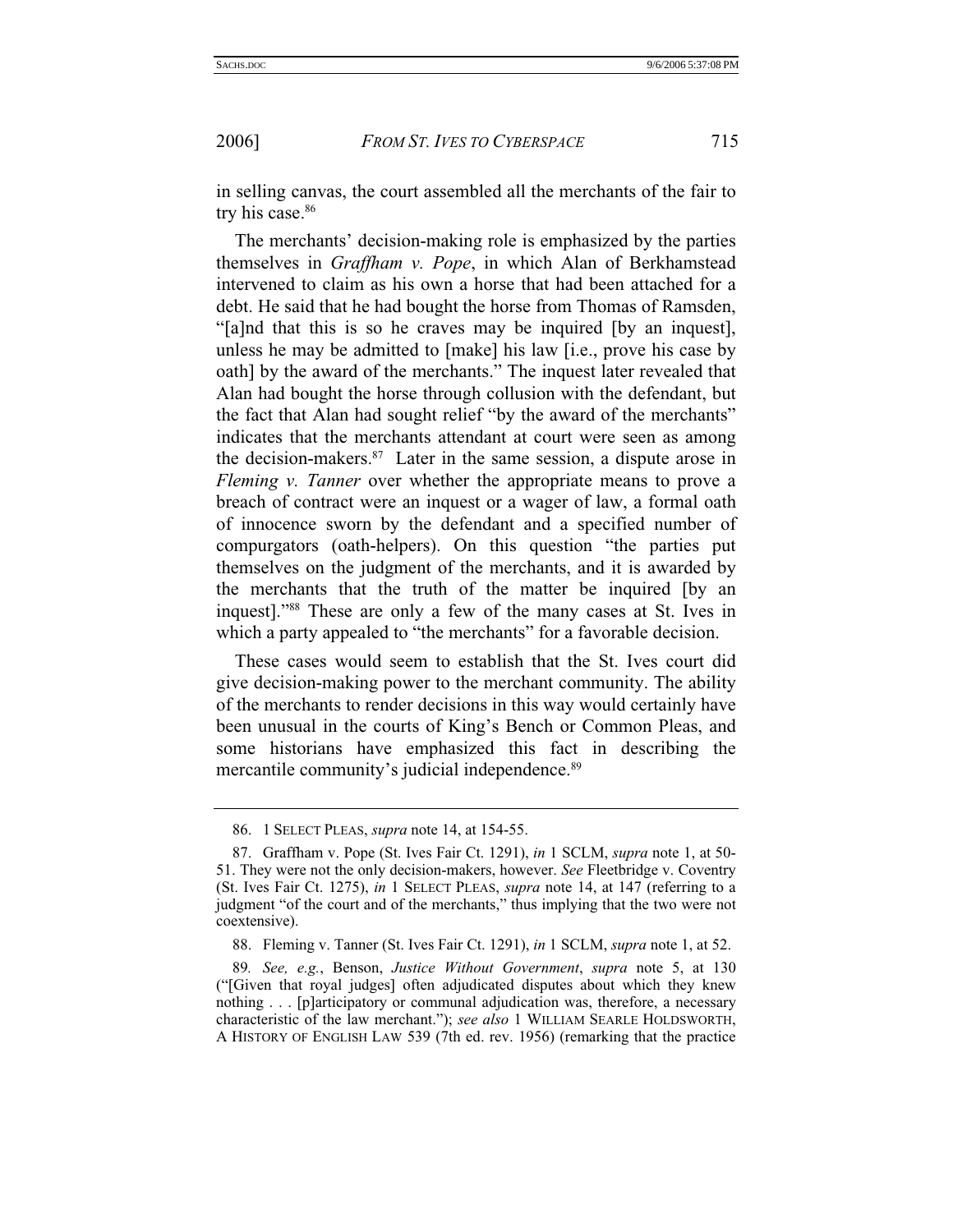## 716 *AM. U. INT'L L. REV.* [21:685

Where these interpretations err, however, is in choosing the central royal courts as an appropriate basis for comparison. In local courts, it had long been customary for the population judged by the court to provide suitors who would attend the court and participate in rendering its decisions. In fact, the permanent residents of St. Ives joined the merchants in rendering decisions—these were the "others of the court" mentioned in *Swavesey v. Pope*. 90 If the process followed in fair courts were compared to that of manorial and other seignorial courts, one would find that it was actually quite standard—and that "participatory" procedure was not in any way an innovation of the merchants.

An examination of the records of nearby manorial courts shows a structure very similar to that of St. Ives. In 1295, in the court of the manor of King's Ripton (which, like St. Ives, was part of the patrimony of the abbot of Ramsey), a legal question was "inquired by the township," which says that the plaintiff "has produced sufficient suit."<sup>91</sup> Clearly, this procedure appears to involve the same population that is judged by the court in the process of making judgments. In 1249, in the court of the manors of the abbey of Bec, Richard Blund asked for a jury "of the whole court" to determine whether he has the greater right in a certain piece of land; after investigation, "the whole court say upon their oath that the said Richard has greater right in the said land than anyone else."92 The "whole court" seems very clearly to have been an assembly of suitors rather than a single judge, especially given that they pronounce their judgments by oath. Cases were delayed in the abbot's honour of Broughton in 1294 because "the present court is thinly attended by suitors," and in King's Ripton in 1288, "the whole court" requested a delay in giving judgment until the next court session—an event that

of merchant judges gave "the merchants who attended . . . power to shape directly the law there administered").

 <sup>90.</sup> Swavesey v. Pope (St. Ives Fair Ct. 1288), *in* 1 SCLM, *supra* note 1, at 35.

 <sup>91.</sup> Sweyn v. Nicholas (King's Ripton Manor Ct. 1295), *in* 1 SELECT PLEAS, *supra* note 14, at 118. "Suit" here refers to the *secta*, the witnesses and others who accompanied the plaintiff and would swear to the truth of his accusations. *Cf*. 2 FLETA, *supra* note 76, ch. 63 (defining "suit" in a contract case as "the witness of law-abiding men who were present at the contract made between them").

 <sup>92.</sup> Blund v. Frith (Abbey of Bec Manor Ct. 1249), *in* 1 SELECT PLEAS, *supra* note 14, at 20-21.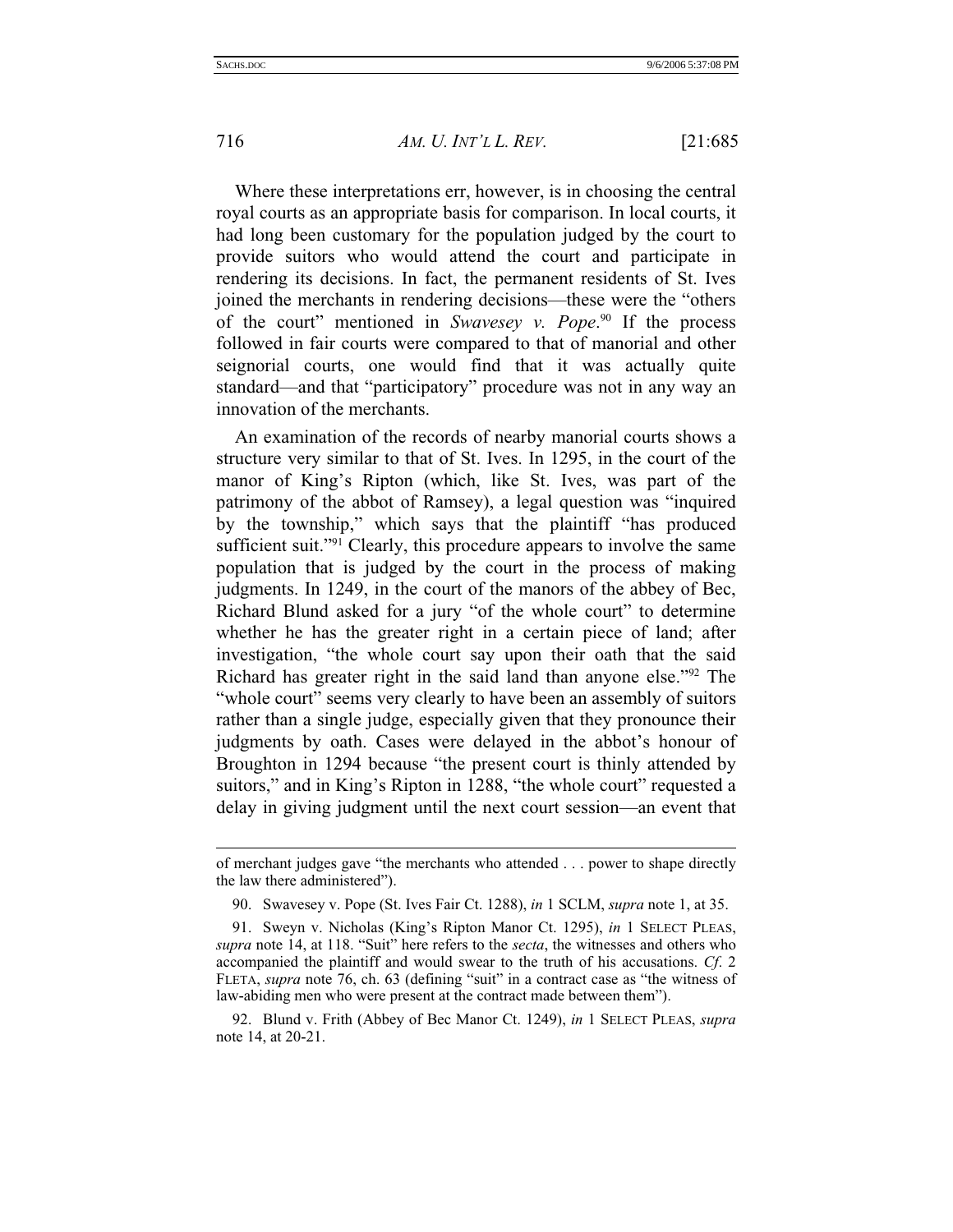is only comprehensible if the "whole court" includes the suitors and not the steward alone.<sup>93</sup>

Additional examples can be found in the scant records of other fair courts. In 1347, when John of Knaptoft sued William Parchment-Maker for debt in the fair court of Leicester, the defendant "[came] and by leave of the community [put] himself in mercy."94 The "community" was no mere abstraction. In a later case, it performed the function of a special jury; the defendant David Blanket-Maker protested his innocence, "wherefore the bailiff was ordered to summon the community also etc. which says that he is guilty."<sup>95</sup>

These examples support the assessment of F.W. Maitland that although the steward may have presided over a court, often he "was not the judge; the suitors were the judges."96 Maitland cited a case of 1226 from Bracton's Note Book in which the sheriff of Lincolnshire was forced to adjourn the court "because he had quarreled with the freeholders whose business it was '*facere judicia*.'"97 To make judgments—even in a royal county court—was the responsibility of the suitors, although the steward or sheriff was "the presiding magistrate, . . . control[led] the whole procedure, issue[d] all the mandates, [and] pronounce[d] the sentence."<sup>98</sup> In fact, Maitland argued, the separation between the presiding officer and the suitors

 <sup>93. 1</sup> SELECT PLEAS, *supra* note 14, at 83; Alconbury v. Stalker (King's Ripton Manor Ct. 1288), *in id*. at 111. One can also find examples further afield. In 1326 in Hatfield Chase, Yorkshire, it was "attested by the community of the court" that deathbed transfers of land were not accepted, and in 1344 an inquest in Great Waltham, Essex, was "taken by the entire vill" to determine a point of law. SELECT CASES IN MANORIAL COURTS, 1250-1550, at 14, 102 (L.R. Poos & Lloyd Bonfield eds., Selden Society 114, 1997).

 <sup>94.</sup> Knaptoft v. Parchment-Maker (Leicester Fair Ct. 1347), *in* 2 RECORDS OF THE BOROUGH OF LEICESTER, *supra* note 18, at 72.

 <sup>95.</sup> Cochet v. Blanket-Maker (Leicester Fair Ct. 1347), *in* 2 RECORDS OF THE BOROUGH OF LEICESTER, *supra* note 18, at 72-73.

 <sup>96.</sup> Frederic William Maitland, *Introduction* to 1 SELECT PLEAS, *supra* note 14, at xi, lxv.

<sup>97</sup>*. Id*.; *see also* Lincoln v. Auteyn, Hilary, pl. 1730 (K.B. 1226), *in* 3 BRACTON'S NOTE BOOK 565 (photo. reprint 1999) (Frederic William Maitland ed., London, C. J. Clay & Sons 1887).

 <sup>98.</sup> Maitland, *supra* note 96, at lxv.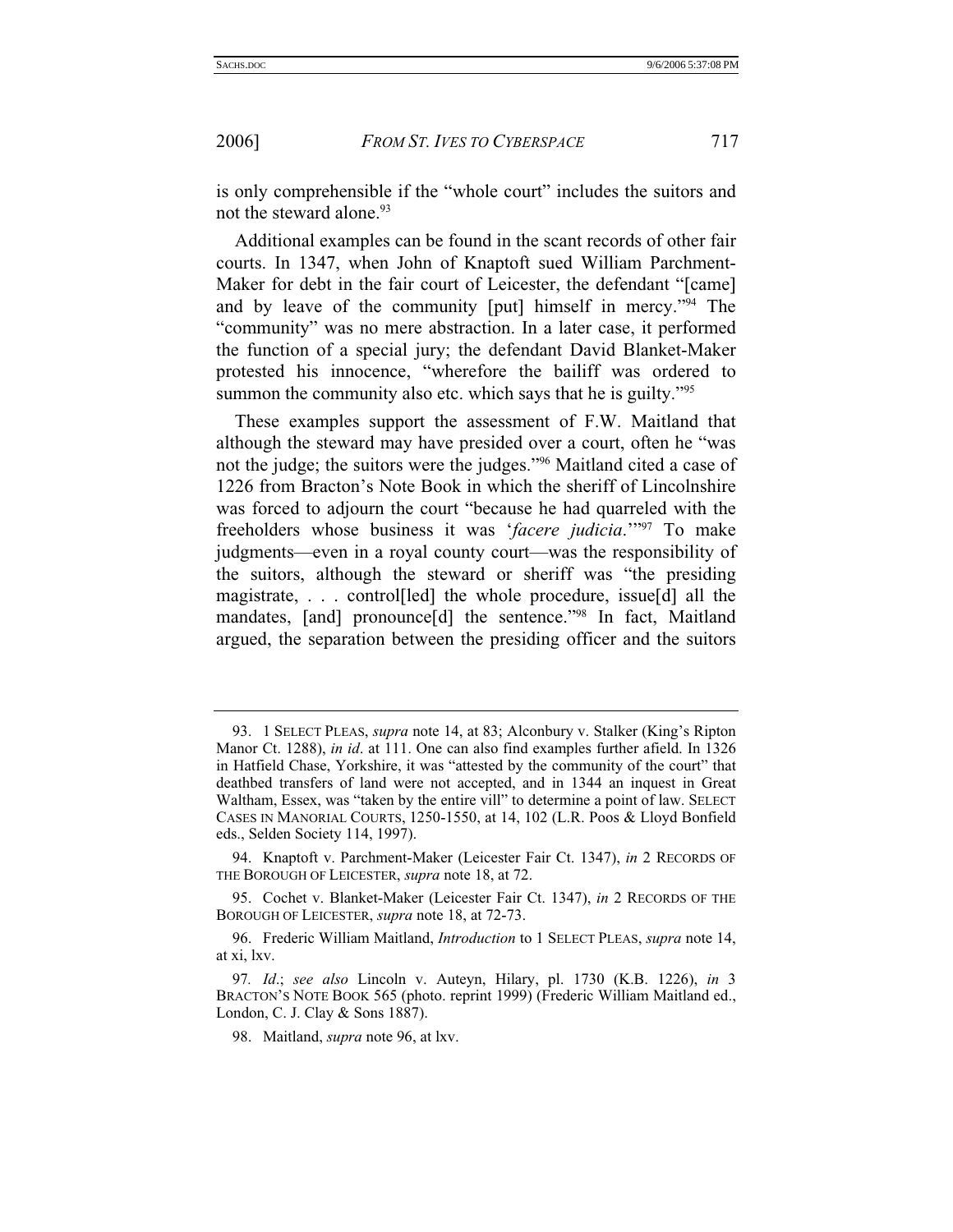or 'doomsmen' was even in the thirteenth century "very ancient, and look where we will in Western Europe we may find it."<sup>99</sup>

As in the fair of St. Ives, moreover, most local courts in England displayed no fine distinctions in personal jurisdiction, "no distinctions of procedure between cases which concern freeholders and cases which concern customary tenants." Villeins could even be suitors and "do justice upon their lord," even as they owed him services "of a very 'villanous' kind."100 In the end, the injunction of *Lex Mercatoria* that judgments are to be rendered by the suitors of the court and not the seneschal does not seem very far removed from the principle cited by Maitland that "*Curia domini debet facere judicium et non dominus*."101

Such a system of justice may seem quite alien to those familiar with modern courts, where an appointed judge decides questions of law and a jury tries questions of fact. But at the time, the actual work of the court was strictly limited. In most cases the suitors of local courts only decided *how* the proof was to be rendered, such as by compurgation or by a jury inquest, and not whether the evidence offered was in fact sufficient. In determining who had the greater right to the piece of land, the jury of Bec was making judgments of both fact and law, determining the proper custom to apply as well as how the parties stood with regard to that custom. The fact that juries in commercial cases in St. Ives might be composed of "merchants

 <sup>99.</sup> Maitland, *Outlines*, *supra* note 61, at 446; *see also* Carter, *supra* note 18, at 236 ("'Popularity' is however not peculiar to mercantile Courts, but was common to all early local Courts, as in this country, to the Manorial Court and the Sheriff's Court.").

 <sup>100.</sup> Maitland, *supra* note 96, at lxix-lxxi. Maitland added that in the thirteenth and fourteenth centuries, "it is common enough to find a demandant claiming a villein tenement by inheritance 'according to the custom of the manor,' . . . with all the same strict accuracy that would have been required of him had he been a freeholder pleading before the Common Bench." Frederic William Maitland, *A New Point on Villein Tenure* (1891), *in* 2 MAITLAND PAPERS, *supra* note 61, at 202, 204. One distinction, however, between cases concerning freeholders and customary tenants was that the former might insist on having freemen among the court's suitors. One free plaintiff made this claim in 1284, arguing that Magna Carta had guaranteed a right to judgment by his peers. Simon Subburg' of Burnham v. Prior of Walsingham, CP 40/55, m. 97d (C.P. 1284), *cited in* PAUL BRAND, THE MAKING OF THE COMMON LAW 296 (1992). However, this distinction does not seem to have arisen at St. Ives.

 <sup>101.</sup> Maitland, *supra* note 96, at lxviii-lxix.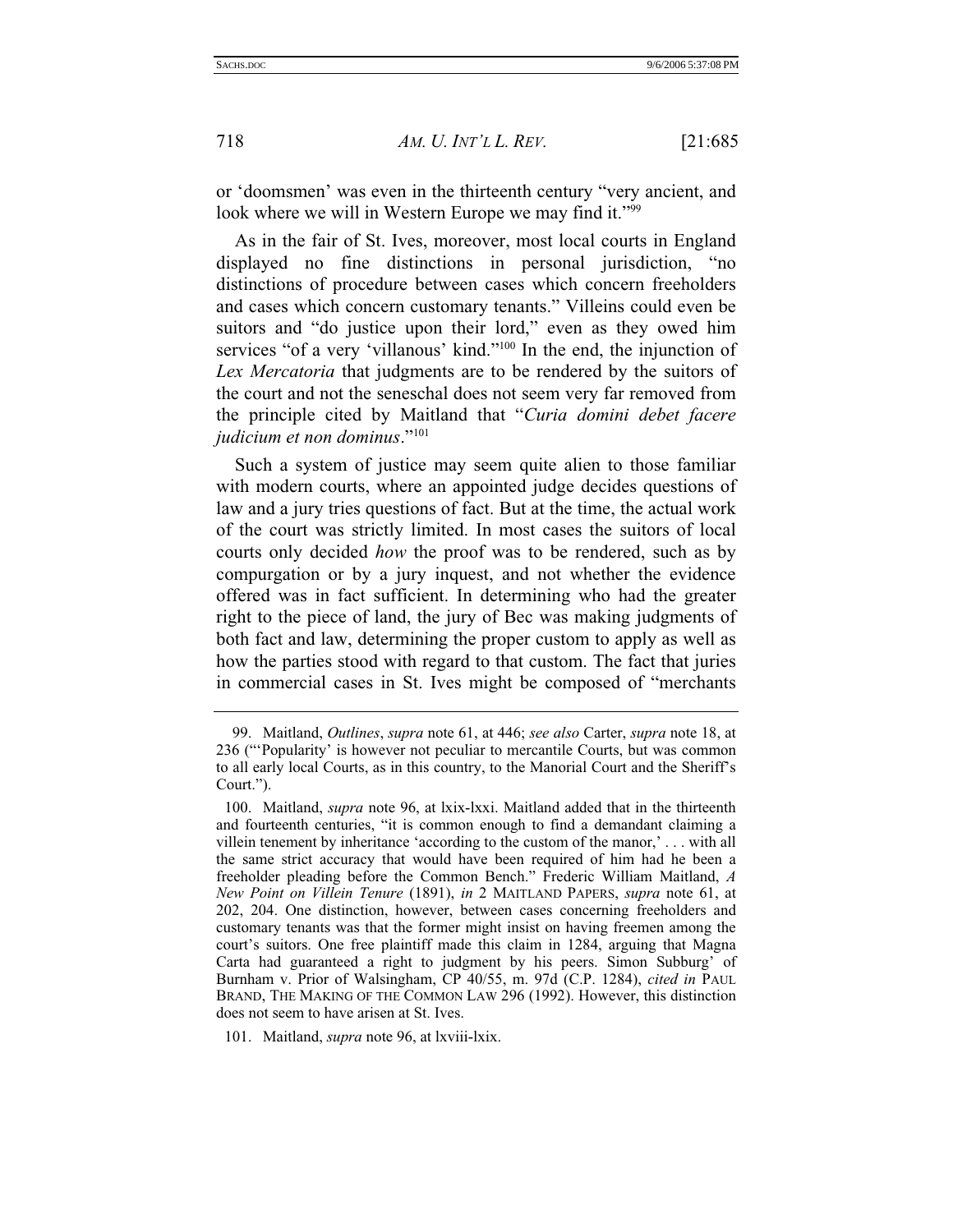and neighbors" therefore did not mean that merchants represented an autonomous legal class.102 Unlike today's juries, medieval juries were expected to include those most knowledgeable about the case and its participants, and courts often impaneled juries of experts on specific questions. The dispute between King Henry III and the abbot over the extension of the St. Ives fair was referred to a jury of twelve knights and twelve merchants; this was certainly *not* done because the merchants had any legal right to be consulted in a dispute over revenues, but rather because the merchants would have been likely to remember past practice.103 James Oldham has even presented examples of juries of matrons (to determine if a woman were pregnant) and of fishmongers (to assess food quality), and no one has suggested that matrons or fishmongers were legally autonomous in medieval England.104

In relying on specialist juries for specialist questions, therefore, or in including members of the community as suitors, the fair court was entirely unexceptional. Indeed, Maitland noted that for much of the

 103. Ramsey v. Taylor, Curia Regis Roll 146, 36 Hen. 3, m. 10, 10d (K.B. 1252), *in* PROCEDURE WITHOUT WRIT, *supra* note 38, at 30; *see also supra* text accompanying notes 38-41.

<sup>102.</sup> *See, e.g.*, Lawford v. Northampton (St. Ives Fair Ct. 1287), *in* 1 SCLM, *supra* note 1, at 25. Participation in the judicial process may have been viewed more as a burden than a privilege. Maitland described a number of examples in which tenants sought to avoid serving as a suitor for their lord's court, and noted that "[i]t would have been very dangerous for any one to attend the county court unless he was bound to go there, for he would have been creating evidence of a duty to attend." Frederic William Maitland, *The Suitors of the County Court* (1888), *in* 1 MAITLAND PAPERS*, supra* note 61, at 458, 465. In St. Ives, litigation occasionally had to be delayed "owing to the small attendance at the court." Papworth v. Kent (St. Ives Fair Ct. 1291), *in* 1 SCLM, *supra* note 1, at 39; *see also* Cause v. Ward (St. Ives Fair Ct. 1302), *in* 1 SCLM, *supra* note 1, at 88. Individuals would also willingly pay fines in order to avoid jury service. William of Hamerton paid 6d. to avoid serving on a jury in 1302; Robert Bank of the Green was fined 6d. the same day for refusing to serve, and Ralph Clerk was fined 12d. because, "having been elected by the jurors to be one of them, [he] would not make oath but withdrew from the court in contempt of the lord and his bailiffs." 1 SCLM, *supra* note 1, at 83.

 <sup>104.</sup> *See* James C. Oldham, *The Origins of the Special Jury*, 50 U. CHI. L. REV. 137, 139 (1983) (reporting the early existence of juries composed of "experts" in a particular field). Where a foreigner was a party, there was established a tradition of juries "of the half tongue," with half of their members of the foreigner's own country; the same could hold for Welshmen, Jews, and university students. *Id*. at 168-69.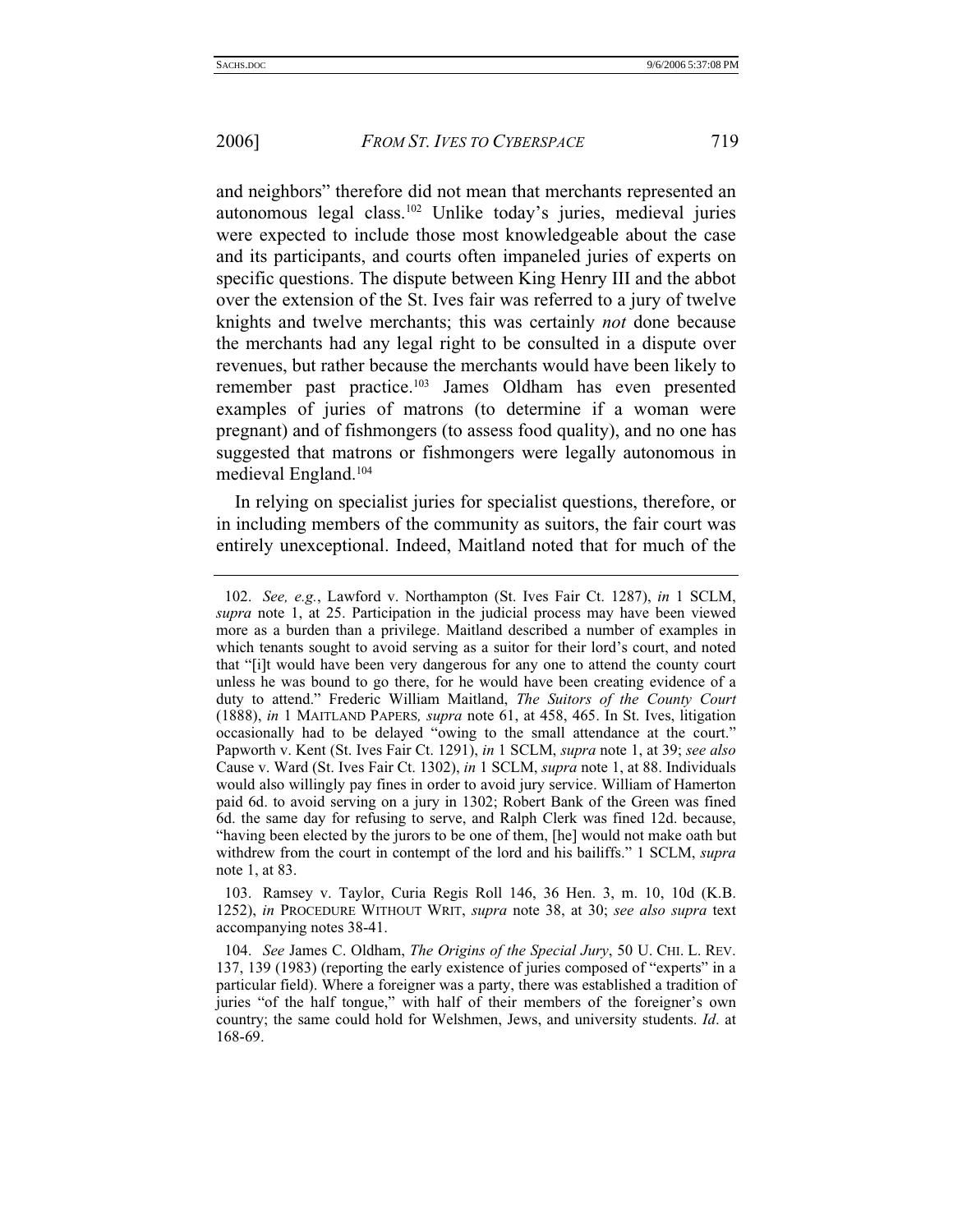history of St. Ives, "the great bulk of all the justice that was done" in England was done by local and seignorial courts.105 The true innovation of the period may well have been the more formal procedure of central courts, and not the conventional local approach adopted by the fairs.106

## *2. The Influence of the Abbot*

The evidence presented thus far has shown that the merchants possessed no unique claim on the judicial power of the fair court, no authority that would not also have been extended to the populations judged by other local, seignorial, and manorial courts. However, the merchants' claim was also far from exclusive: the power to hear mercantile cases was not limited to merchants alone. The proceedings of the St. Ives court did not in the least resemble private arbitration hearings. The abbot's steward presided over them,  $107$  and the abbot and his officers could and did intervene in the court's deliberations—even to the point of moving litigation from one court controlled by the abbot to another. The abbot's authority was recognized not only by the royal courts in hearing cases from St. Ives, but also by the fairgoers themselves. There is therefore little reason to conclude that the merchants of St. Ives were the masters of their own affairs, or that the disputes arising from the fair were "voluntarily adjudicated."

To begin with, the merchants had little opportunity to escape the fair court's jurisdiction. Although medieval mercantile courts have

 <sup>105.</sup> Maitland, *Outlines*, *supra* note 61, at 433. The king's own courts, on the other hand, had begun as courts for the "protection of royal rights," the "causes of the king's barons," and the appeals of "persistent litigant[s]" whom "justice had failed . . . everywhere else." It was only over time that the royal courts "flung open" [their] doors to all manner of people" and made their custom "the common law of England." *Id*. at 433-34.

 <sup>106. &</sup>quot;Elsewhere the position of the '*curia*' is less clear because it seems to discharge many functions: now it judges, now it presents, now it serves as a jury of trial. Imitation of the royal courts seems to be transfiguring it . . . ." Maitland, *supra* note 96, at lxviii.

 <sup>107.</sup> The steward's role was typical for such courts. *See* Gross, *supra* note 60, at 238 ("The court of piepowder was held . . . before the steward if the market or fair belonged to a lord.").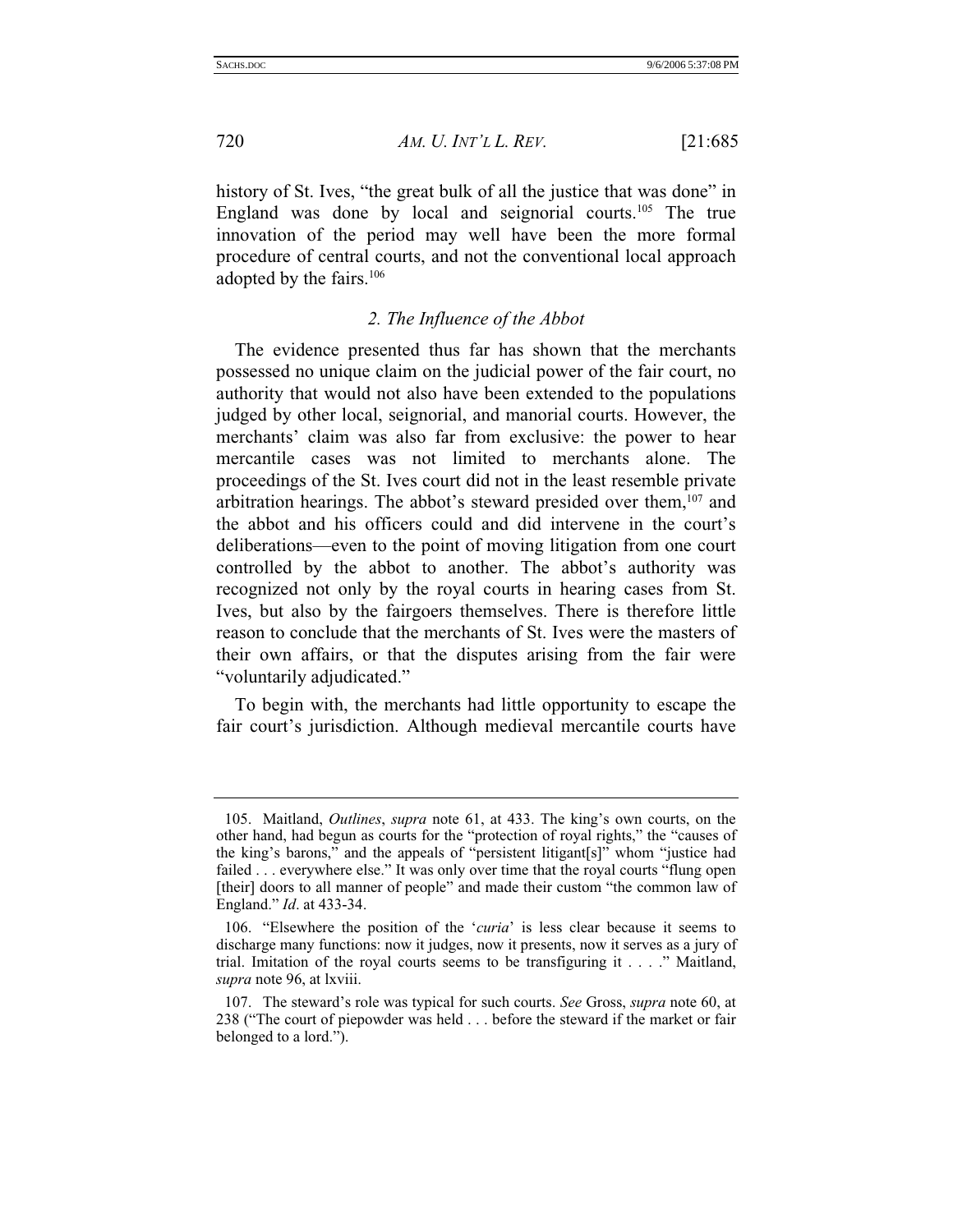often been analogized to modern arbitration tribunals,108 the fair court was a particularly inhospitable environment for private arbitration. In 1287, Robert of St. Leonards and Ralph Pole sued Richard Elsdon; instead of litigating, they asked for a day in which to negotiate a settlement, and would "submit themselves in all things to the arbitrament of Bartholomew of Acre."109 Yet this settlement was accepted only after the defendant paid 12d. for the amercements of both parties.<sup>110</sup> There are many other cases where parties sought to settle their cases out of court, but there is no indication in any of them that the parties ever submitted themselves to the decision of an arbitrator, nor was the fair court ever called upon to enforce an arbitral award. In each case where the parties sought leave to make concord on their own, they had to do so "saving what should be saved"—with the leave of the steward, and protecting the lord's rights, "especially his right to demand a fine."111 In other words, this tribunal was not merely a voluntary mechanism for resolving private

 109. St. Leonards v. Elsdon (St. Ives Fair Ct. 1287), *in* 1 SCLM, *supra* note 1, at 18.

<sup>108</sup>*. See, e.g.*, Schmitthoff, *supra* note 9, at 134 ("[T]hese commercial courts . . . were in the nature of modern conciliation and arbitration tribunals rather than courts in the strict sense of the word."); Trakman, *E-Merchant Law*, *supra* note 5, at 282 ("As in medieval times, commercial arbitration centres have developed at merchant centres, not unlike courts of the fair, and have applied arbitration laws and procedures to suit merchant clientele, not unlike the actions of medieval courts of the fair."); Cutler, *supra* note 82, at 485 ("These courts operated privately, more like contemporary arbitration tribunals than like courts of law.").

<sup>110</sup>*. Id*. at 21. The arbitrator's decision was that the *plaintiffs* should give the *defendants* 4s. No reason is given for the reversal, although it is possible that there were counterclaims that do not appear in the record. For comparison, the average wage for a building craftsman during this period is estimated at between 3-4d. per day (1s. = 12d.;  $\pounds 1 = 20s$ . = 240d.), while that of an unskilled laborer was 1½-2d. per day. Henry Phelps Brown & Sheila V. Hopkins, *Seven Centuries of Building Wages*, 22 ECONOMICA 195 (1955), *reprinted in* A PERSPECTIVE OF WAGES AND PRICES 1, 11 (Henry Phelps Brown & Sheila V. Hopkins eds., 1981).

<sup>111</sup>*. See, e.g.*, Serjeant v. Foville (St. Ives Fair Ct. 1270), *in* 1 SCLM, *supra* note 1, at 2. A manual for holding seignorial courts written *circa* 1307 offers a similar message, saying that "none can make compromise without the leave of the lord or his steward when a plaint has been made and gage and pledge given, except with a saving for all the lord's rights." *The Manner of Holding Courts—John de Longueville*, *in* THE COURT BARON: BEING PRECEDENTS FOR USE IN SEIGNORIAL AND OTHER LOCAL COURTS 79, 79 (Frederic William Maitland & William Paley Baildon eds. & trans., Selden Society 4, London, B. Quaritch 1891) [hereinafter COURT BARON].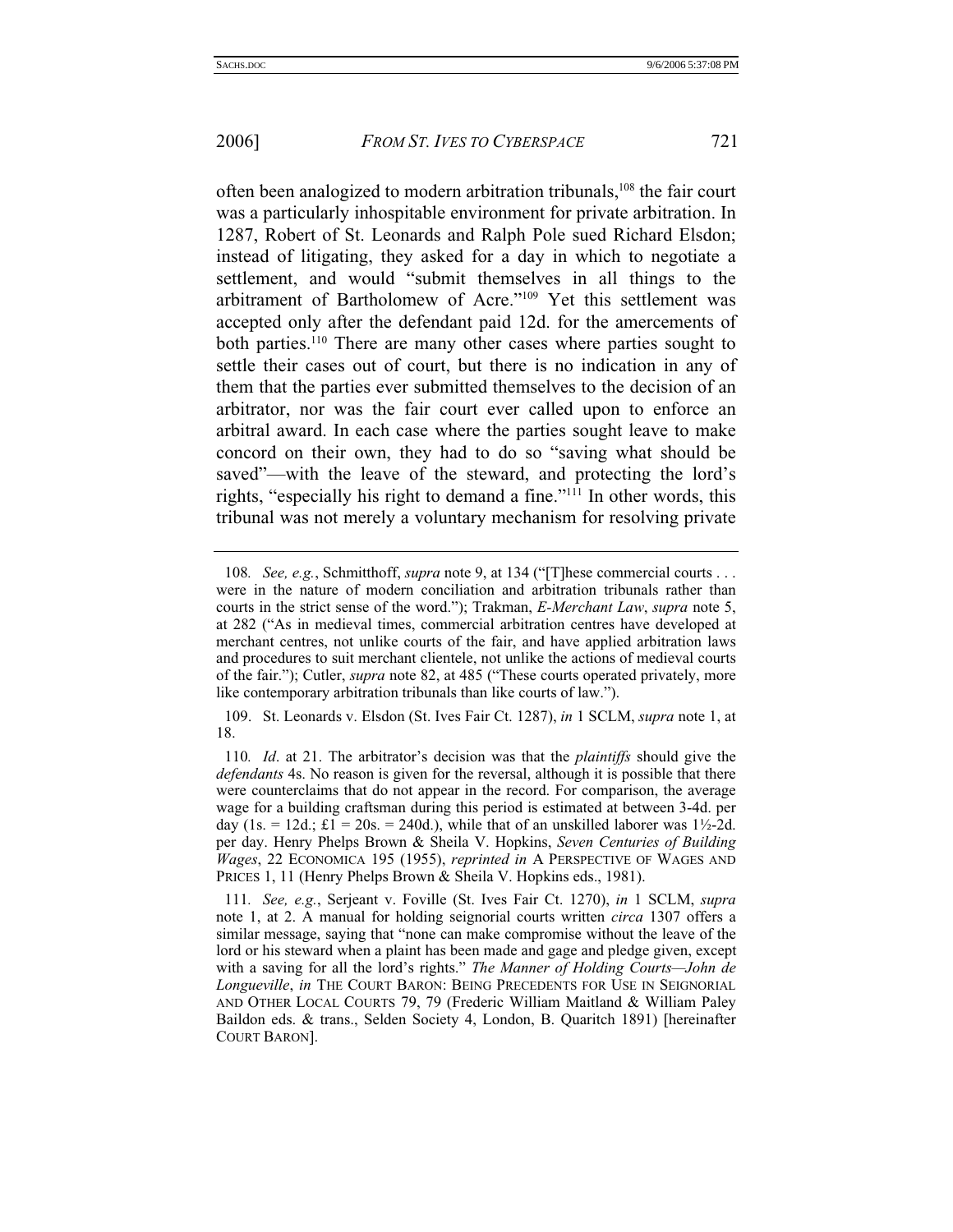disputes among individuals, but a coercive public forum that could and did demand payment even from parties who decided not to litigate. $112$ 

Once a dispute had come before the fair court, its resolution could be affected by the intervention of the abbot of Ramsey or his officials. In *Coventry v. Fleetbridge*, two plaintiffs who had sued the community of Leicester were countersued, and claimed to be outside the fair court's jurisdiction as London citizens.113 This case was "[r]eserved for the abbot's hearing," perhaps because it posed diplomatic issues among the various communities involved. Yet there is no evidence that the abbot's intervention occurred with the consent of the parties, or with that of the merchants and residents who served as suitors. Diplomatic concerns could also affect the successful execution of a judgment; the judgment against the defendant in *Lolworth v. Soaper*, who was "of the homage of the bishop of Ely," was suspended "owing to a love-day [i.e., a time to make concord] between the bishop and the abbot, which has been granted and at which they are to treat concerning the various matters in dispute between them."114

The abbot's officers also exercised significant discretionary powers in the fair court, similar to those they might have possessed in manor courts. For instance, through the office of the steward, the abbot had the authority to pardon offenses and remit fines. Pardons appear twenty-five times in the cases described by Gross and Maitland, and some of these pardons may indeed have been intended

 <sup>112.</sup> Douglas Yarn provided additional examples of medieval arbitration, and argued that arbitration "was not unknown to the merchant courts and those who used them." Douglas Yarn, *The Death of ADR: A Cautionary Tale of Isomorphism Through Institutionalization*, 108 PENN. ST. L. REV. 929, 975 (2004). However, the practice hardly seems common, and those arbitrations that did occur seem to have been conceived as mediated settlements rather than independent tribunals.

 <sup>113.</sup> Coventry v. Fleetbridge (St. Ives Fair Ct. 1275), 1 SELECT PLEAS, *supra* note 14, at 155; *see also supra* note 76 (reviewing Fleetbridge's suit).

 <sup>114.</sup> Lolworth v. Soaper (St. Ives Fair Ct. 1300), *in* 1 SCLM, *supra* note 1, at 82. Although the court had awarded the plaintiff "his debt together with his damages," there is no mention in the extant rolls whether either were ever recovered. However, at the end of the record, the plaintiff "puts Richard of Peche in his place," meaning that further proceedings in the case were envisioned.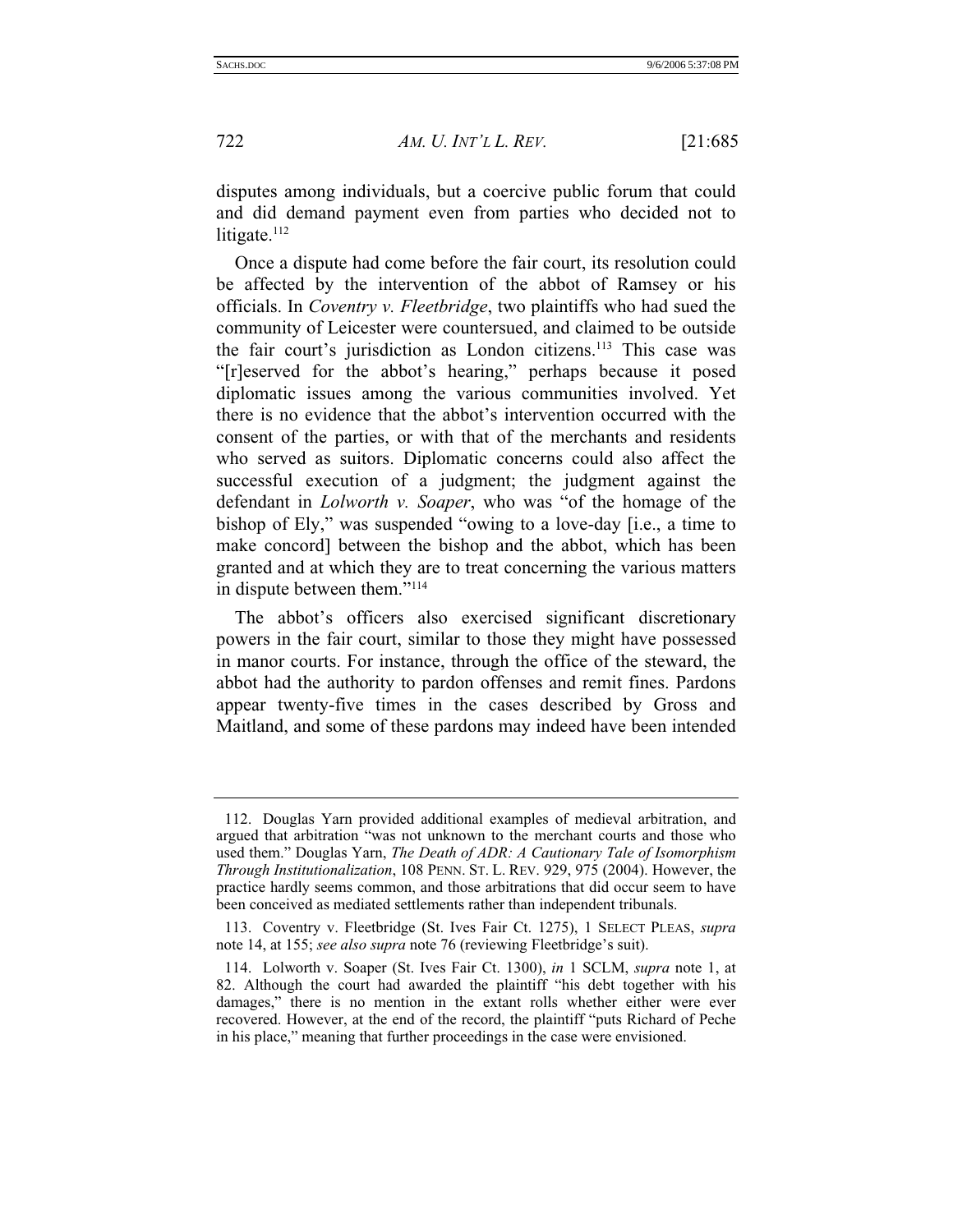to correct a miscarriage of justice.115 Unsuccessful plaintiffs were normally fined for their "false claim," and eight pardons were used to excuse plaintiffs in such cases—perhaps because the steward chose not to add a fine on top of the suffering alleged in their plea. In the case of *Tempsford v. Chaplain*, the plaintiff's allegations against an intervening party had been supported by the results of an inquest, which was later thrown out because it had been undertaken by the steward *ex officio*; although the intervening party successfully waged his law, the steward chose to pardon the plaintiff for his false claim.116 Four more cases involved procedural errors; Colletta Donel lost her case against Robert Woodfool when it was revealed that her real name was Hawise, but the warden of the fair—an official of the abbot who had no prescribed role in the fair court—chose to remit her fine. $117$ 

Pardons could be granted for less noble purposes as well. Although poverty was a common ground for pardons, accounting for another eight of the twenty-five cases, these were hardly instances of absolute privation. In 1293, a merchant selling dishware 'at the backs' (i.e., away from the main street of the fair) was pardoned for his poverty and immediately thereafter paid 12d. to the lord abbot to sell there lawfully. The payment shows that he was hardly impoverished, and the prosecution and later pardon may just have been a means of compelling him to pay for his new privilege.<sup>118</sup> Those involved with the abbot's administration frequently received pardons: the court pardoned the bailiffs of the fair in a case involving improper distraints, and when the abbot was found to have lent houses to prostitutes through an attorney, the attorney's fine was

 <sup>115.</sup> This number does not include several cases where a party had his fine pardoned on account of poverty and then pledged his body—a euphemism for being sent to prison for inability to pay. *See supra* text accompanying notes 52-54 (citing four cases where debtors pledged their bodies for unsatisfied debt). It does, however, include one case where the defendants had pledged their bodies and then were liberated on their faith. Ribaud v. Russell (St. Ives Fair Ct. 1287), *in* 1 SCLM, *supra* note 1, at 15-16.

 <sup>116.</sup> Tempsford v. Chaplain (St. Ives Fair Ct. 1291), *in* 1 SCLM, *supra* note 1, at 44-45.

 <sup>117.</sup> Donel v. Woodfool (St. Ives Fair Ct. 1293) *in* 1 SCLM, *supra* note 1, at 57.

 <sup>118. 1</sup> SCLM, *supra* note 1, at 56.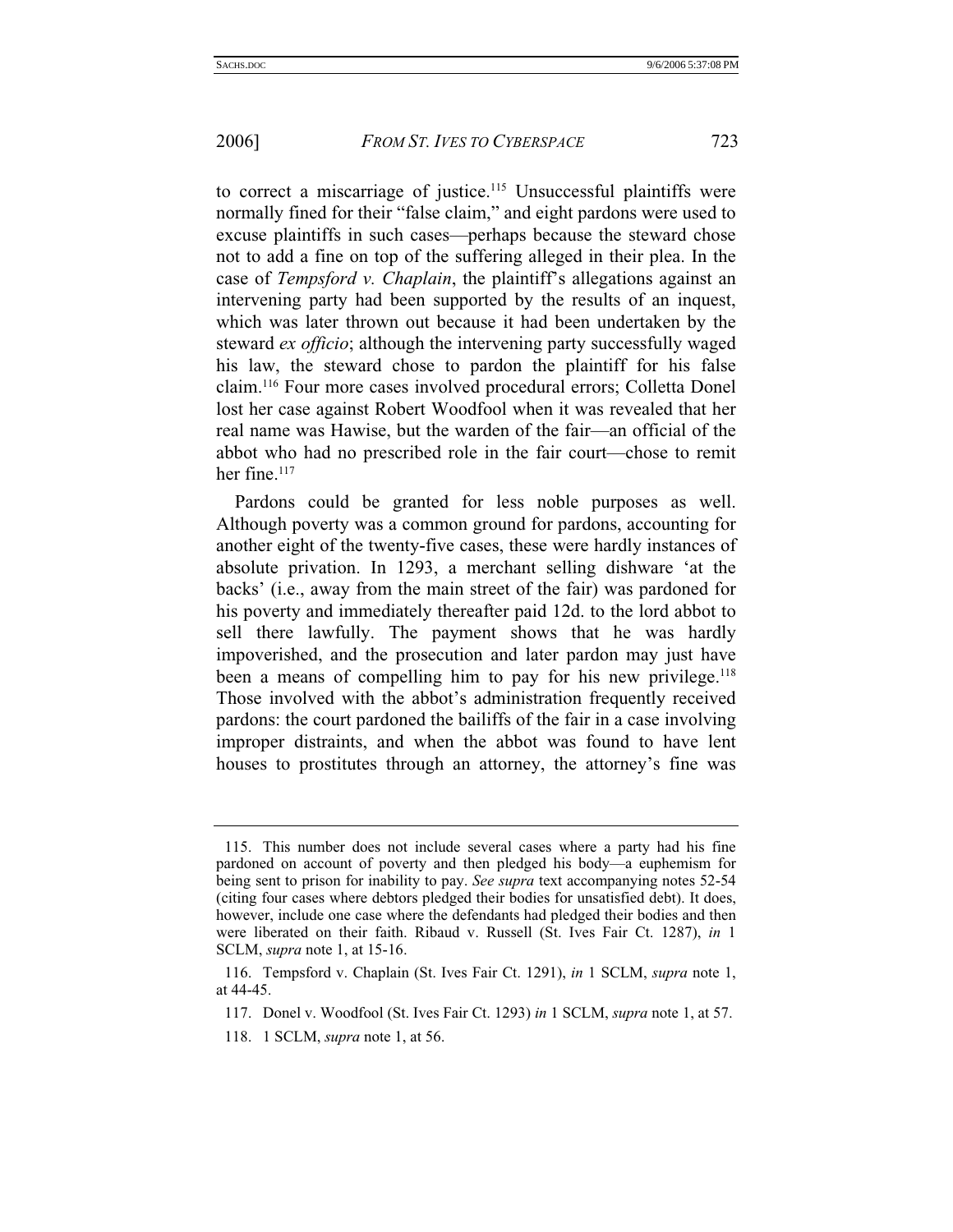quickly forgiven.<sup>119</sup> The court also pardoned defendants "at the instance of" various intervenors "and other friends," whose intervention was no doubt influential.<sup>120</sup> The ability to grant pardons at the steward's discretion made the favor of the abbot a valuable commodity, and it reinforces the vision that the fair court was not fundamentally different from its sister court of the manor.<sup>121</sup>

Indeed, there is a striking absence of any clear line between the business of the fair court and the business of other courts belonging to the abbot of Ramsey. When "a certain carter" in 1287 accidentally knocked three tiles off a house belonging to the abbot, he was fined 3d. in the fair court. Yet there is no explanation of why the case is heard in the fair court rather than in that of the manor, which presumably would have been more appropriate.122 Additionally, at least one record survives in which a case is removed from the fair court to that of the weekly market in St. Ives, which was granted to the abbot in 1293.123 In 1316, Ralph of Houghton sued John Christian in a plea of debt, and after the defendant was distrained by "a tapet, a barrel, two hogsheads, and a tankard" and still failed to appear, the plaintiff requested that the case be transferred "to the court of the market together with the said distresses."<sup>124</sup> No explanation is given for the transfer, but as the case was heard on May 29, very close to the end of the fair court's session, the plaintiff may have chosen to

 <sup>119.</sup> Boys v. West (St. Ives Fair Ct. 1293), *in* 1 SCLM, *supra* note 1, at 60; 1 SCLM, *supra* note 1, at 74.

 <sup>120. 1</sup> SCLM, *supra* note 1, at 41 (describing one such pardon).

 <sup>121.</sup> This is not to say that all pardons, or even most, were examples of favoritism. Based on a survey of the pardons granted by the fair court of St. Ives in the year 1287, Moore concluded that the abbots and his officials were "relatively equitable and impartial" in granting pardons, with "at least as much concern for the humble and impecunious as for the wealthy fairgoers." MOORE, *supra* note 11, at 201-02. However, even if pardons were, on the whole, granted fairly, the fact remains that officers of the abbot held the arbitrary and unchecked power to grant them—and that pardons granted in the fair court to further the abbot's interests or "at the instance of . . . other friends" were never contested by the merchants. 1 SCLM, *supra* note 1, at 41.

 <sup>122. 1</sup> SCLM, *supra* note 1, at 31.

<sup>123</sup>*. Id*. at 121 n.1 (quoting 2 CARTUL. MONAST. DE RAMES., *supra* note 37, at 298).

 <sup>124.</sup> Houghton v. Christian (St. Ives Fair Ct. 1316), *in* 1 SCLM, *supra* note 1, at 101.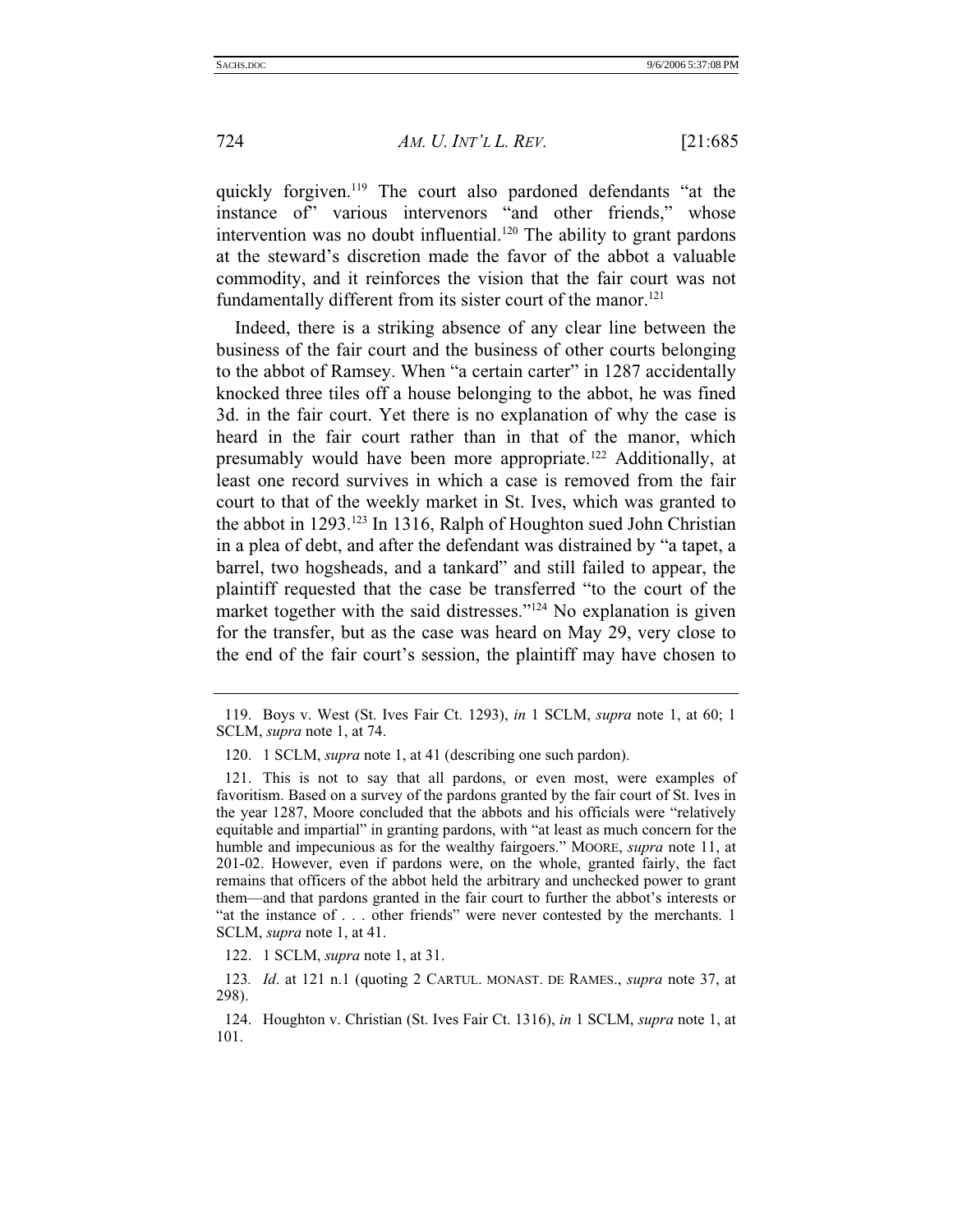keep his case alive in a weekly court instead of waiting until the next fair. The same phenomenon can be found in other manorial courts held by the abbot.<sup>125</sup> The ability to move from one court to another implies that the abbot's justice was to a certain extent fungible; regardless of the tribunal's name or function, it was ultimately the court, not of the merchants, but of the abbot of Ramsey.

The authority of the abbot was well understood by his contemporaries, as the records of the central royal courts make clear. In 1315, Simon Dederic of Guisnes brought suit in the court of King's Bench against the abbot of Ramsey and one of the abbot's bailiffs for executing what Guisnes considered an improper judgment—the abbot, as the lord who held the fair, was being held personally responsible for the actions of the St. Ives court, even when a decision had been reached *secundum legem mercatoriam*. 126

 <sup>125.</sup> The abbot held his honor court, where his free tenants would be justiced, in the manor of Broughton. This manor lay within Hurstingstone hundred, a private hundred which the abbot held of the king. *See supra* text accompanying note 38. In 1256, Richard King sued one of the abbot's bailiffs for trespass in the honor court; "[t]he parties were given a day 'at the hundred'" instead. On August 31, 1235, a servant named Laurence accused John le Megre in St. Ives of stealing a sheep. Laurence offered to prove that the sheep was his master's at the honor court the next day. There was no need for the case to be heard there, rather than the manor court—Warren Ault, in recounting the dispute, noted that "[t]he matter is scarcely in its field"—but the manor court was then no longer in session, and Laurence might have had to wait for justice until the following spring. The case was eventually disposed by assigning it to yet a third forum, the hundred court, where it was heard the next Monday. Warren Ortman Ault, *Introduction* to COURT ROLLS OF THE ABBEY OF RAMSEY AND OF THE HONOR OF CLARE xvii-xviii (Warren Ortman Ault ed., Yale Historical Publications, Manuscripts & Edited Texts 9, 1928).

 <sup>126.</sup> Dederic v. Ramsey, Coram Rege Roll 221, 8 Edw. 2, m. 93d (K.B. 1315), *in* 2 SCLM, *supra* note 38, at 86-88; *see also* Clive M. Schmitthoff, *International Trade Law and Private International Law*, *in* 2 VOM DEUTSCHEN ZUM EUROPÄISCHEN RECHT 257, 262 (Ernst von Caemmerer et al. eds., 1963) (noting that a court had strong incentive to recognize a foreign court's ruling). *See generally infra* text accompanying note 287.

An additional case from St. Ives is found in Saxby v. Bedford, PRO Curia Regis Roll 155, Michaelmas, m. 1d (K.B. 1255), *in* 2 SCLM, *supra* note 38, at 5. This case arose during the period when the fair was in the king's hands, so perhaps it is not surprising that it would be heard in the court of King's Bench. However, we should note the respondent's claim that he need not "answer for this," because he had recovered his money "in the aforesaid fair [of St. Ives] . . . . And inasmuch as he recovered there as a merchant and according to the method of merchants [*per*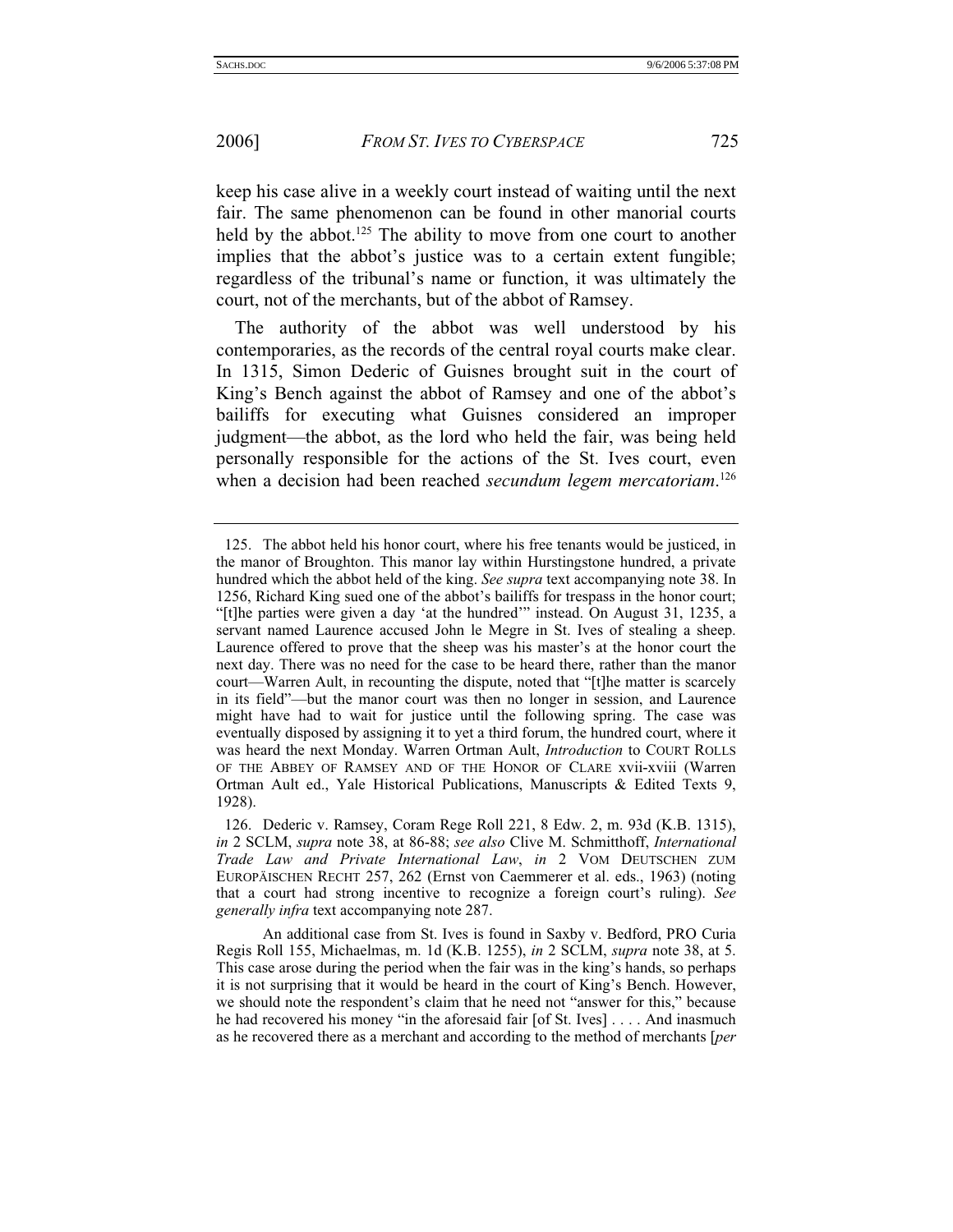726 *AM. U. INT'L L. REV.* [21:685

A similar practice can be found in the court of the Exchequer in 1321, where the abbot of Westminster was sued for the actions of his bailiff pursuant to an order given by the fair court of Westminster. The merchant plaintiffs argued that in arresting their goods, the bailiff acted as "minister of him, the abbot, of the . . . fair aforesaid to do those things that concerned that liberty and the jurisdiction thereof in the place and name of [the abbot], which things the abbot ought to have done if personally, etc." On that basis, the act of the bailiff "ought to be regarded as the act of the abbot himself, when as bailiff . . . exercising the jurisdiction of the abbot[,] he arrested the said goods."127 The royal courts did not shrink from reviewing the actions of such courts, and moreover considered the authority of the fair courts' decisions as proceeding from the lords who held them.

These cases have not been accounted for under the traditional interpretation, which understands the decisions of merchant courts to be unreviewable by existing authorities.<sup>128</sup> Yet cases could even be brought to the royal courts directly. In 1276, Richard Lombe brought suit in the court of King's Bench for an assault that had taken place in the fair of St. Ives, when five men "beat and wounded him and cut off his left ear and so ill-treated him that his life was despaired of."129

*modum mercatorum*], he seeks judgment." *Id*. This claim was ignored by the royal court, which clearly did not regard the decision of a mercantile court as binding.

 <sup>127.</sup> Mays v. Seman, PRO Exchequer Plea Roll 43 (Ex. 1321), *in* 2 SCLM, *supra* note 38, at 93. Judgment was initially given in the abbot's favor, as the defendant was no longer in his service, and because the abbot had received a favorable royal writ. 2 SCLM, *supra* note 38, at 93, 151-54.

 <sup>128.</sup> *See, e.g.*, TRAKMAN, *supra* note 4, at 16 ("Appeals were forbidden where the tribunal wished to avoid frivolous disputes."); Benson, *Justice Without Government*, *supra* note 5, at 130 ("To steer clear of unnecessary litigation, delays, and other disruptions of commerce, appeals were forbidden."); *see also id*. at 131 (erroneously arguing that royal courts gained appellate jurisdiction only after the 1353 Statute of the Staple, which "served to weaken the authority of the merchant courts and the law merchant itself" by "ma[king] the law merchant appear to be less decisive law"). The royal courts may not have been analogous to modern appellate tribunals, but they clearly could review the judgments of the fair court.

 <sup>129.</sup> Lombe v. Clopton, Coram Rege Roll No. 26, Michaelmas, m. 40 (K.B. 1276), *in* 1 SELECT CASES IN THE COURT OF KING'S BENCH UNDER EDWARD I, at 30 (G. O. Sayles ed. & trans., Selden Society 55, 1936) [hereinafter KING'S BENCH].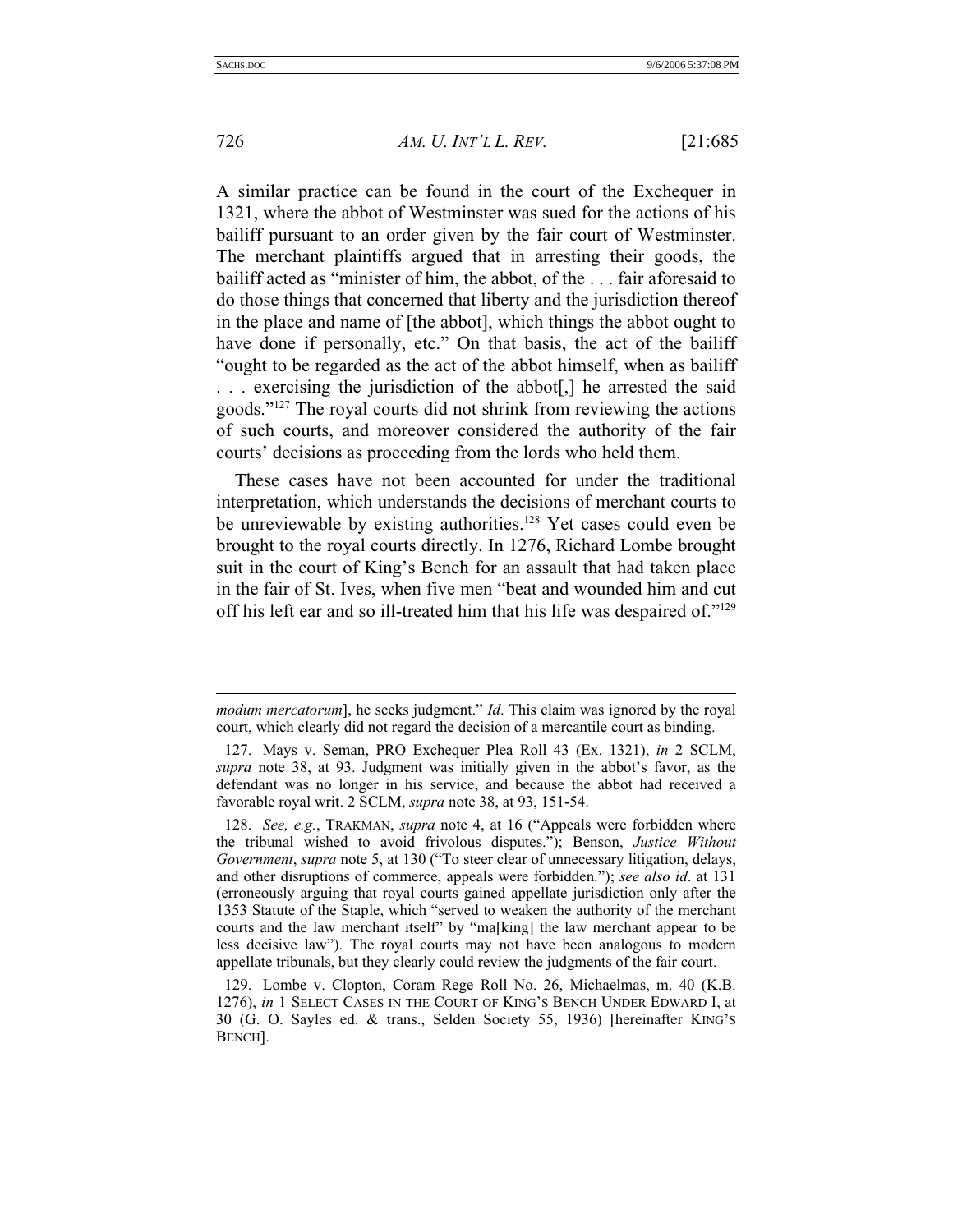Similar cases can easily be found in the fair court rolls,<sup>130</sup> but Lombe chose to sue in the royal courts instead; the St. Ives court did not exercise a monopoly over pleas arising out of the fair.<sup>131</sup>

The strong impression left by these records is that the St. Ives court was well integrated into the contemporary legal framework, and that it did not possess any source of judicial authority apart from existing patterns of lordship. In rendering its decisions, the fair court operated exactly as a seigneurial court would have, with its suitors drawn from the population to be judged. Furthermore, despite the existence of local courts to hear mercantile pleas, the king retained some jurisdiction over fairs and markets. The abbot held his fair court by royal grant, and when its decisions were in error, the royal courts were competent to hear the appeal and to apply the proper remedy. Indeed, according to contemporary manuals and formularies, seigneurial courts heard mercantile cases as a matter of course.132 Perhaps nothing else should be expected from the records of royal or feudal courts; yet the evidence does not betray even a trace of the idea that mercantile cases are properly resolved only through a decision of the merchant community.

As a final note, one can examine what any good merchant would consider an incontestable source: the fairgoers' pocketbooks. When John Beeston of Nottingham sued Gilbert Chesterton of Stamford in 1275 for the lordly sum of £10 principal and £10 in damages, he promised one-third of any money he would receive to the lord abbot

<sup>130</sup>*. See, e.g.*, Shearman v. Longville (St. Ives Fair Ct. 1287), *in* 1 SCLM, *supra* note 1, at 29.

 <sup>131.</sup> No reason is provided as to why Lombe entered the royal courts; it is possible that the defendants left the fair shortly after the assault, or that Lombe expected better results from the more powerful tribunal. Also, his suit was heard in the Michaelmas term, when the St. Ives court had been out of session for several months and would not convene again until Easter.

 <sup>132. &</sup>quot;The Court Baron," an instruction manual for stewards of seignorial courts at the time of the St. Ives rolls, provides a sample case in which a merchant sues for defamation and subsequent loss of credit. This manual was designed for seignorial courts generally, and demonstrates that such courts were accustomed to hearing mercantile disputes. It was also popular, as at least seven copies of the manuscript survive. *The Court Baron*, *in* COURT BARON, *supra* note 111, at 20, 40- 41; *see also* Frederick William Maitland & William Paley Baildon, *Precedents in Court Keeping*, *in* COURT BARON, *supra* note 111, at 3, 6-7.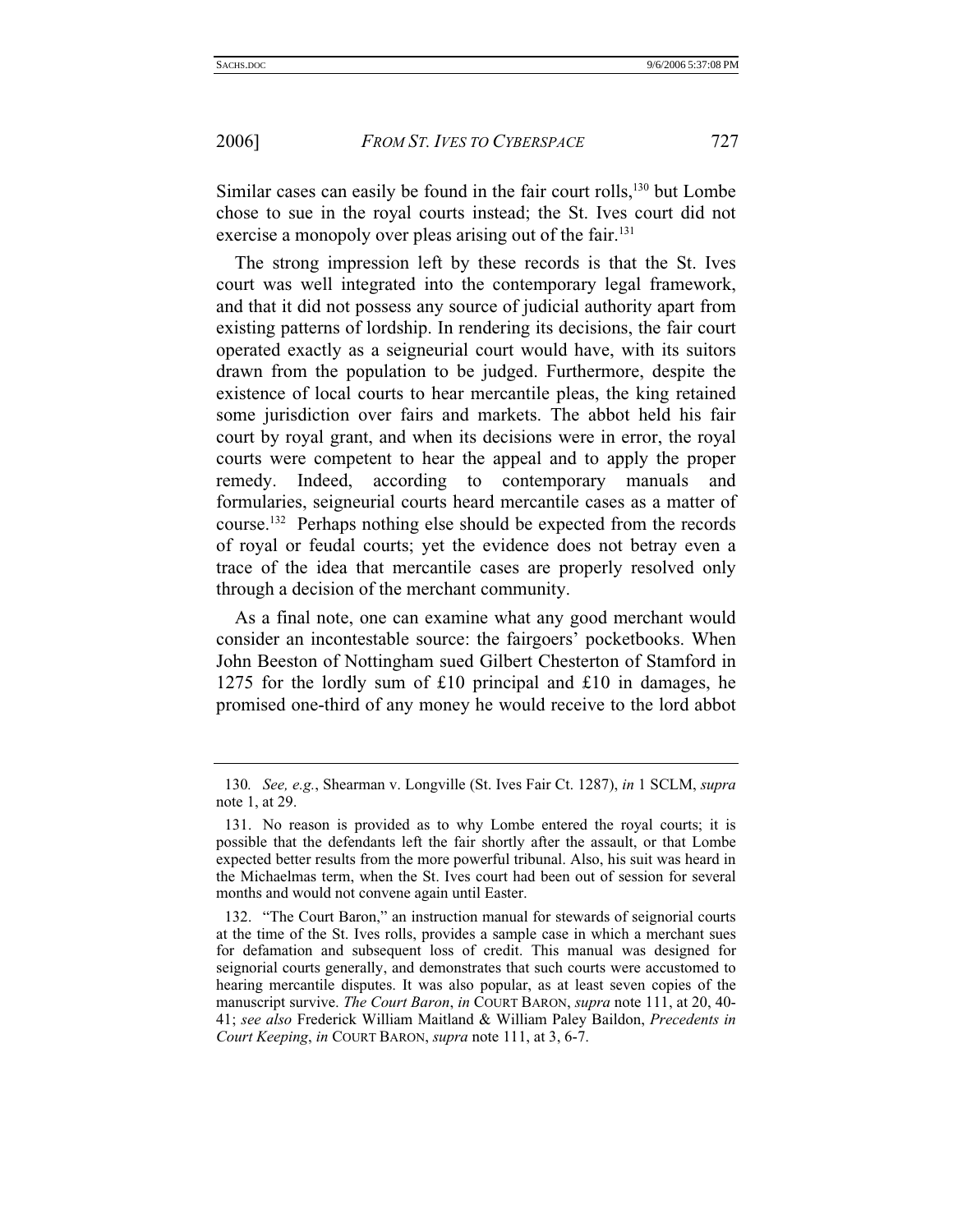"that he may have aid."133 A significant number of litigants repeated this gesture; four merchants accused of selling cloth with a false measure gave the abbot 40s. "for his grace and favour."134 The merchants who traded at St. Ives made their living from trade; they would not have been so willing to make payments if they did not believe that the abbot could give them something in return. There would be no reason for the parties to pay such substantial sums to the abbot in a court organized and operated by merchants alone. Even in cases that did not concern the abbot directly, the parties at the fair court knew where their justice was coming from.

## C. "VOLUNTARILY PRODUCED"

On what principles of law did the St. Ives court rely? Unfortunately for our inquiry, the fair court was a forum of expedience, not one preoccupied with the labored examination of statute and precedent. When a certain Luke sued Gilbert Tarter for failure to pay 7s. rent, the fair court concerned itself only with determining the facts, and would likely have thought it absurd to ask which specific principle the alleged actions had violated.<sup>135</sup>

Even if such principles were debated, the debates would rarely be preserved in the rolls. A contemporary treatise describes the dilemma of a debtor in a court like St. Ives who acknowledged a debt but wished to show his innocence under the law—for instance, because the debt had been paid. In such a case, the defendant should make a general statement of his defense and then make his proof "by his law" (an oath) or "by the country" (a jury inquest).<sup>136</sup> In either case, the specific arguments would not be introduced into the record, which would reveal only successful or unsuccessful oaths and

135. Luke v. Tarter (St. Ives Fair Ct. 1300), *in* 1 SCLM, *supra* note 1, at 75.

 <sup>133.</sup> Beeston v. Chesterton (St. Ives Fair Ct. 1275), *in* 1 SELECT PLEAS, *supra* note 14, at 144. Despite his generous offer, Beeston later lost his case. *Id*. at 155.

 <sup>134. 1</sup> SELECT PLEAS, *supra* note 14, at 155; *see also* Almaine v. Flanders (St. Ives Fair Ct. 1270), *in* 1 SCLM, *supra* note 1, at 9 (pledging one seventh of damages); S. Michel v. Dunwich (St. Ives Fair Ct. 1275), *in* 1 SELECT PLEAS, *supra* note 14, at 149 (pledging 13s. 4d. to the abbot if the plaintiff collected, and 4s. if he did not); Thirning v. Wiggenhall (St. Ives Fair Ct. 1275), *in* 1 SELECT PLEAS, *supra* note 14, at 157 (pledging 4s. to the abbot).

<sup>136</sup>*. The Manner of Holding Courts—John de Longueville*, *supra* note 111, at 91-92.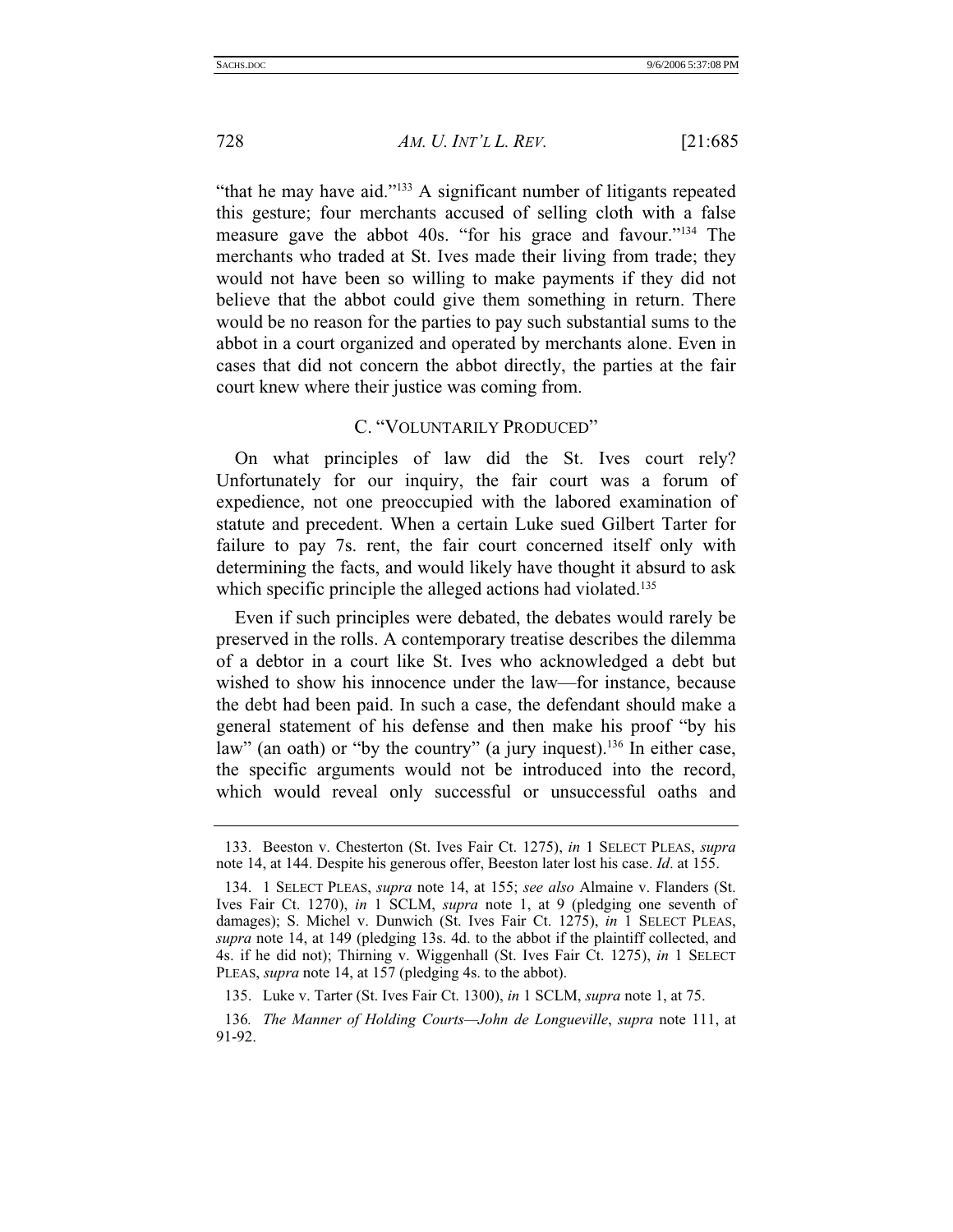verdicts of "guilty" or "not guilty"—making it impossible for later readers to determine the facts of the case or the substantive law applied to them. As in the contemporary common-law courts, the inscrutable methods of proof obscured the distinction between law and fact.137 The proceedings of the St. Ives court are even more difficult to decipher, as the rolls habitually confuse actions of detinue, debt, and trespass with a freedom that would be shocking to the doctrinaire common lawyers of a later era.<sup>138</sup>

Yet the fair court had established rules of substance and of procedure, even if it rarely presented them in an explicit manner. To understand them, we must leave behind the modern assumption that courts decide cases only on the basis of positive, written, enacted law; as Fritz Kern has noted, the fair court's contemporaries would have likely considered true law to be "unenacted and unwritten."<sup>139</sup> The substantive principles on which the court operated seem in large measure to have been general principles of fair play. Promises ought to be kept; debts ought to be paid; trespasses ought to be punished. These may be addressed by custom, but they are also matters of simple justice, which it was the duty of the court to provide.

For some scholars, these principles constituted an alternative legal system, a "voluntarily produced" law merchant.<sup>140</sup> Indeed, there are cases in the St. Ives records in which decisions are reached "*secundum legem mercatoriam*." Although a full examination of the meaning of this phrase must be postponed until Part II, for the

 139. FRITZ KERN, KINGSHIP AND LAW IN THE MIDDLE AGES 156 (photo. reprint 1985) (S. B. Chrimes ed. & trans., Studies in Mediaeval History 4, 1939) (1914).

 140. Benson, *Justice Without Government*, *supra* note 5, at 128. This view was also endorsed by the sociologist Max Weber, who wrote his doctoral dissertation on medieval partnership law under the guidance of Levin Goldschmidt. MAX WEBER, THE HISTORY OF COMMERCIAL PARTNERSHIPS IN THE MIDDLE AGES 51 (Lutz Kaelber trans., Rowman & Littlefield 2003) (1889) (arguing that the "formation of commercial law" took place as "entirely new legal constructions . . . emerged from the rapidly multiplying demands of the historical times").

<sup>137</sup>*. Cf*. J. H. BAKER, AN INTRODUCTION TO ENGLISH LEGAL HISTORY 95-96 (3d ed. 1990).

 <sup>138.</sup> The fair court was anything but rigorous in its classification of cases; Maitland cited an example in which an action for money due on contract "is conceived as an action to obtain money 'detained and deforced by violence against the lord's peace.' It looks like an action of tort; it also looks like an action to obtain coins which already are the plaintiff's." 1 SELECT PLEAS, *supra* note 14, at 134.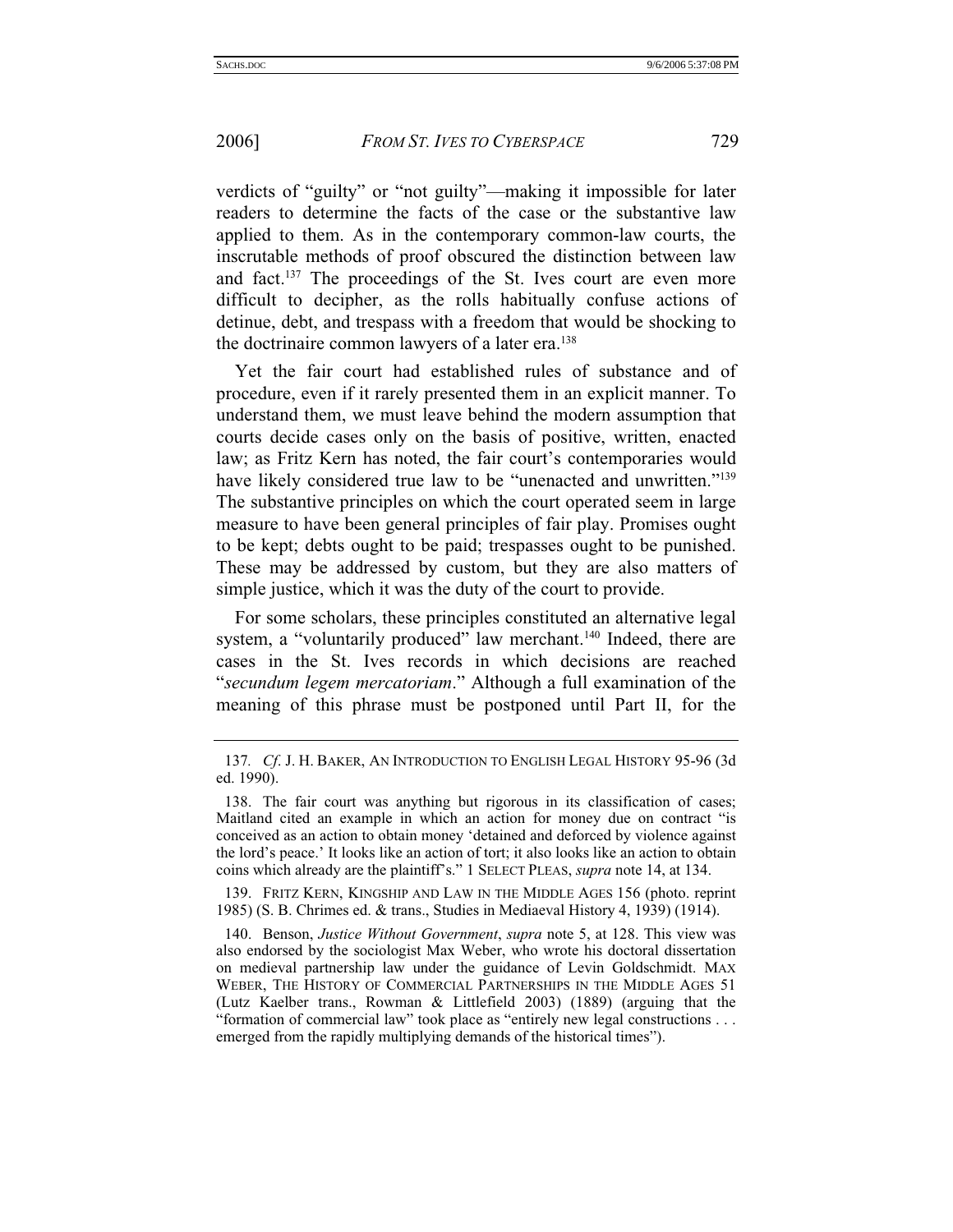moment it is enough to make three observations. First, the merchants at St. Ives were subject to many legal regimes *other* than *lex mercatoria*, including the ordinances of the abbot, the statutes of the king, and the customs and principles of equity which constrained and modified these two authorities. Second, certain fundamental principles applied by the St. Ives court strongly resembled those of other, decidedly non-mercantile local and seignorial courts, rather than any merchant-created legal order. Third and finally, the laws applied at St. Ives governed all parties before the court, and were not reserved for the private use of a merchant class. Taken together, these observations gravely weaken the argument that the merchant community exercised the primary legislative authority within the fair—that the merchants were sole authors of the laws by which they were privileged to be governed.

## *1. Alternative Sources of Legal Principles*

To return to Scrutton's remark with which we began, a reader of the St. Ives rolls, well versed in the Romantic interpretation, would be struck with the "very remarkable fact" of how rarely "*lex mercatoria*" is mentioned. Only eleven records of the entire set of court rolls contain the phrase "*secundum legem mercatoriam*" or its variants, and these references establish principles concerning the following seven subjects: the attachment of goods (including the number of oath-helpers required to claim them,<sup>141</sup> whether servants may do so in their master's place,  $142$  and the time period after which they may be sold to satisfy a debt);<sup>143</sup> the conclusion of a sale through the payment of earnest money;<sup>144</sup> the need for pledges in a wager of law;<sup>145</sup> the need to specify the regnal year in which an

 <sup>141. 1</sup> SCLM, *supra* note 1, at 5.

 <sup>142.</sup> Fulham v. Francis (St. Ives Fair Ct. 1311), *in* 1 SCLM, *supra* note 1, at 90.

 <sup>143.</sup> Fairhead v. Tankus (St. Ives Fair Ct. 1295), *in* 1 SCLM, *supra* note 1, at 71; Yarmouth v. Fick (St. Ives Fair Ct. 1300), *in* 1 SCLM, *supra* note 1, at 81.

 <sup>144.</sup> Tempsford v. Chaplain (St. Ives Fair Ct. 1291), *in* 1 SCLM, *supra* note 1, at 45.

 <sup>145.</sup> Saddington v. Laungbaurgh (St. Ives Fair Ct. 1287), *in* 1 SCLM, *supra* note 1, at 22.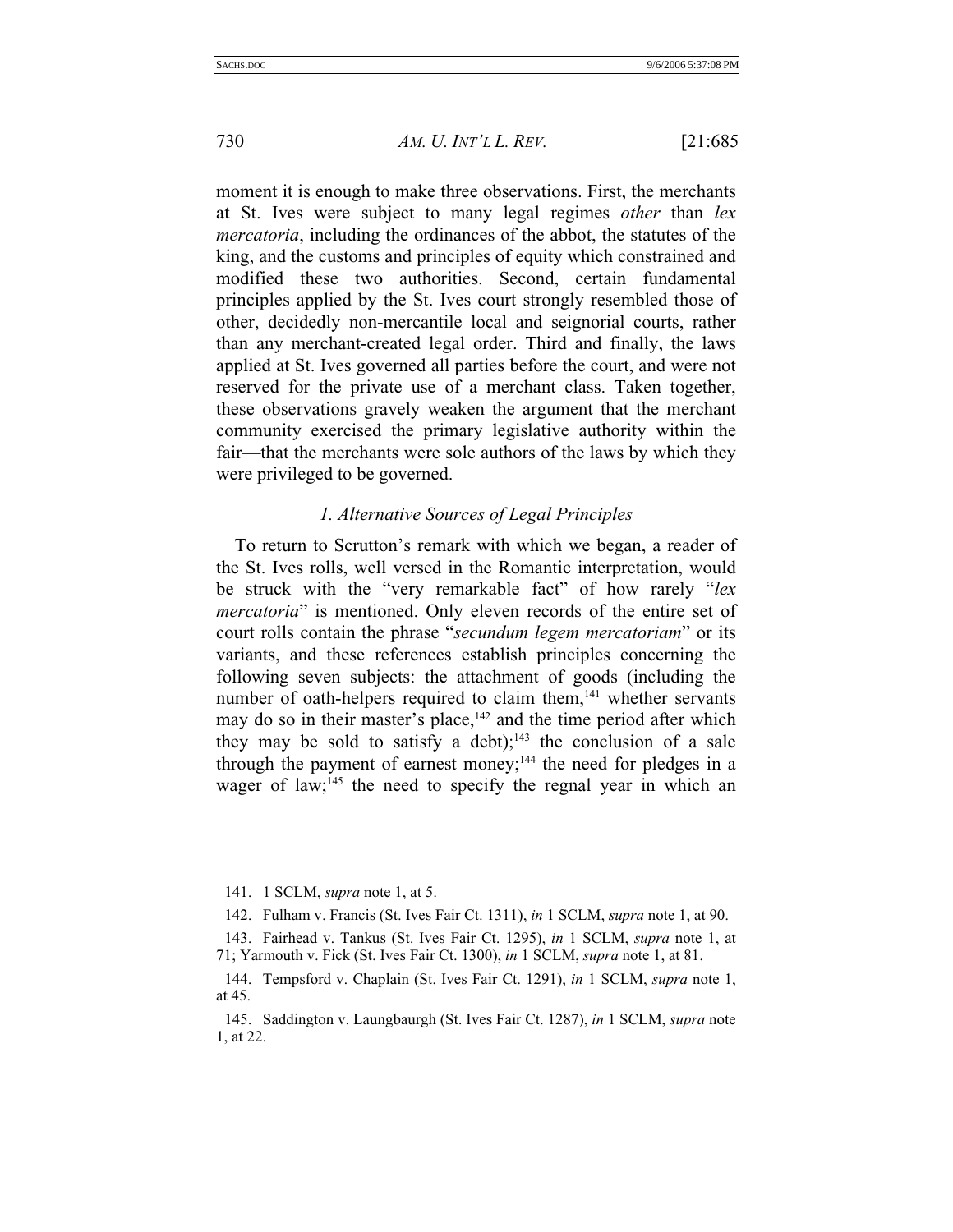offense occurred;<sup>146</sup> the admissibility of a sealed writing of debt;<sup>147</sup> the king's claim to fraudulently marketed licorice;<sup>148</sup> and the right of a third-party butcher to intervene in sales of meat and fish.<sup>149</sup>

No matter how unsophisticated the medieval economy, these principles would hardly constitute a sufficient body of law to regulate European commerce. As a result, we cannot read "according to the law merchant" into the court's deliberations in cases where it does not appear. Rather, we should take the documents as they are, and consider whether the merchants who traded at St. Ives were subject to many alternative sources of legal principles. *Lex mercatoria* is far from the only authority cited in the rolls—the regulations of the abbot, the statutes of the king, and the dictates of custom and fairness are all used at various times to justify decisions of the court. Indeed, the records of the fair court give very little indication of where one type of authority ended and another began. To adopt T.F.T. Plucknett's phrase, the fair court was wound within an "elastic web" of legal authority, in which the will of king and abbot had significant influence, although not necessarily complete adherence.150

To investigate the substantive legal principles that the fair court applied, we must look first to the manorial institutions that the court most closely resembled. As was argued in Part I, the fair court can in many ways be understood as a manor court of the abbot of Ramsey; in Lloyd Bonfield's formulation, it "established and enforced village by-laws, elected local officials, enquired into disturbances of public order, . . . and [monitored] payment of fines and the performance [of] services owed to the lord," all in addition to resolving disputes

 <sup>146.</sup> Darlington v. Burser (St. Ives Fair Ct. 1302), *in* 1 SCLM, *supra* note 1, at 85-86.

 <sup>147.</sup> Hoppman v. Welborne (St. Ives Fair Ct. 1302), *in* 1 SCLM, *supra* note 1, at 86-87.

 <sup>148.</sup> Bedford v. Reading (St. Ives Fair Ct. 1312), *in* 1 SCLM, *supra* note 1, at 91.

 <sup>149.</sup> Legge v. Mildenhall (St. Ives Fair Ct. 1291), *in* 1 SCLM, *supra* note 1, at 46-47; Bishop v. Godsbirth (St. Ives Fair Ct. 1315), *in* 1 SCLM, *supra* note 1, at 97.

 <sup>150.</sup> T.F.T. PLUCKNETT, LEGISLATION OF EDWARD I, at 13 (Ford Lectures 1947, 1949).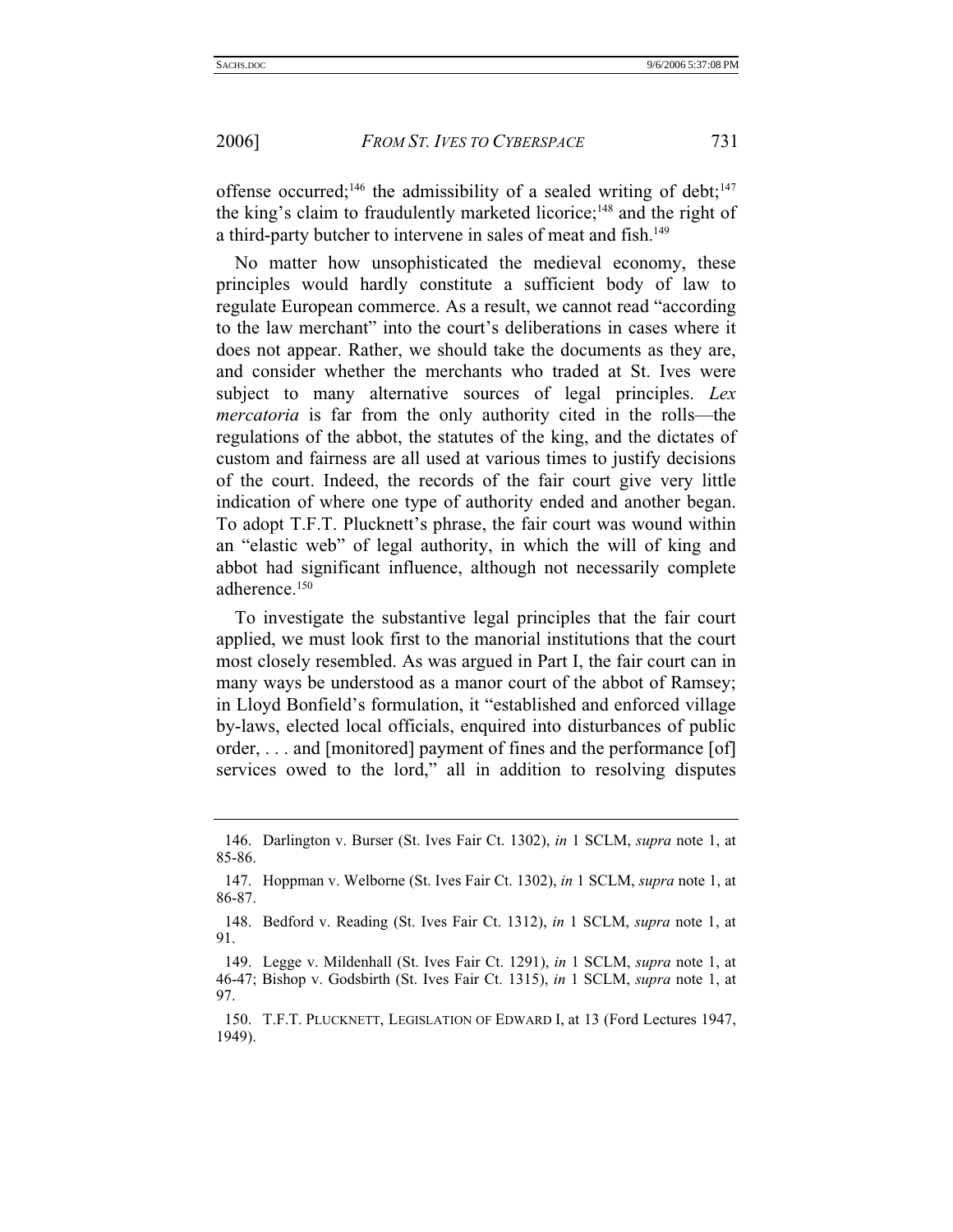among parties subject to its jurisdiction.<sup>151</sup> Tenurial obligations related to the fair, such as the requirement that the vill of Houghton supply watchmen, were addressed in the fair court along with unrelated issues such as fire safety regulations and complaints about a neighbor's garbage piles.<sup>152</sup>

In its capacity as an administrative institution of the abbot, it was only natural that the fair court would make decisions based upon the authority of the abbot's will. An entry from 1315 fines a clerk six times for successively failing to "present the articles of the fair, as is the custom [*prout moris est*]."153 Exactly what these articles contained, we do not know; however, we can assume that they served to regulate conduct within the fair. In 1287, Richard of Banbury was accused of selling russet cloth "at the backs," meaning away from the main street of the fair—an act that was considered "contrary to the ordinances [of the fair]."154 Similarly, letting houses to prostitutes was described in 1300 as "contrary to the ordinance of the fair [*contra statutum ferie*]."155

The abbot's "peace," a lord's guarantee of freedom from violence, was also frequently cited as an authority by the fair court. Most of the cases of assault are said to occur "*contra pacem domini Abbatis*

153*. Id*. at 98.

154*. Id*. at 21. The phrase "contrary to an ordinance of the fair" is used in two other cases of selling at the backs, those of Reginald of Wetwang in 1293 and of William of Gidding in 1300. *Id*. at 58, 78.

155*. Id*. at 74. In a conversation with the author, Paul Brand noted that it is not certain whether these ordinances were promulgated by the abbot, as opposed to being formed in community with others. However, the rolls do make it clear that the abbot was licensed to grant exceptions. *See, e.g.*, *id*. at 24 (granting an exception to merchants who unlawfully sold merchandise during the time of the fair). One possible interpretation is to identify the ordinances with the charter of 42 Hen. III, which Gross read as granting that "during the fair no one is to carry on trade whereby the profits of the abbot and convent may be diminished." *Id*. at 36 n.1; *see* Charter to the Abbot and Convent of Ramsey, 42 Hen. 3 (May 7, 1258), *in* 2 CARTUL. MONAST. DE RAMES, *supra* note 37, at 67, 68; *see also* Charter to the Abbot and Convent of Ramsey, 42 Hen. 3, *supra* note 41. But at least one entry of 1288 describes such sales as contrary to *both* "the charter of the lord king" and "the ordinances of the fair," indicating that they were considered as distinct. Pollard v. Nicholas (St. Ives Fair Ct. 1288), *in* 1 SCLM, *supra* note 1, at 36.

 <sup>151.</sup> Lloyd Bonfield, *The Nature of Customary Law in the Manor Courts of Medieval England*, 31 COMP. STUD. IN SOC'Y & HIST. 514, 517-18 (1989).

 <sup>152.</sup> *See* 1 SCLM, *supra* note 1, at 73, 75, 84.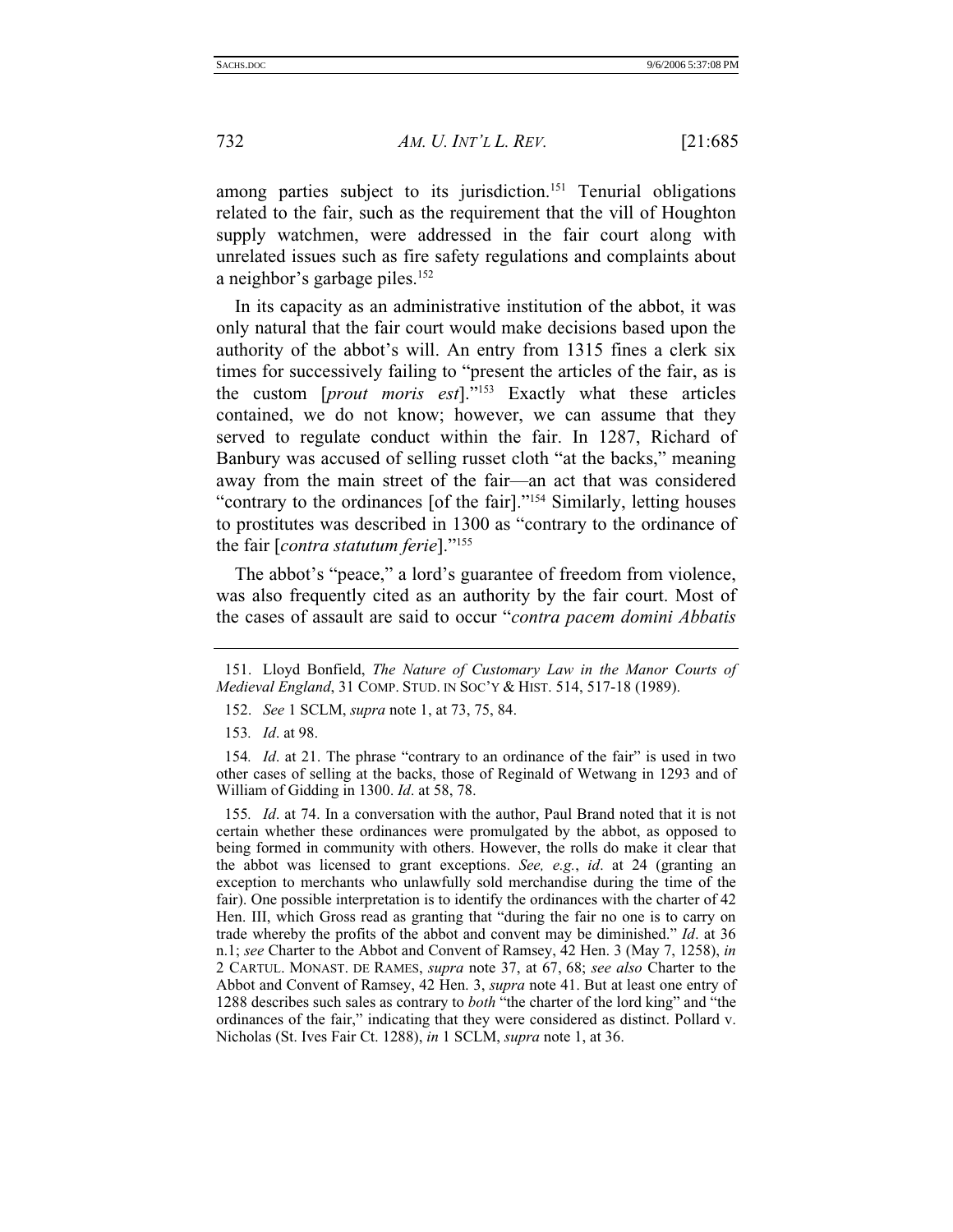[against the peace of the lord abbot]," and the phrase appears repeatedly in cases of trespass, slander, and breaking and entering.156 The formula even makes its appearance in a case of debt and contract, where the defendant is accused of having violated the peace by taking possession of a horse before he had sufficiently paid for it.<sup>157</sup>

This position of authority was not unique to the abbot; the king's will found its expression in St. Ives in a similar way. When faced with a direct royal command, such as the 1315 order to seize the goods of all Flemish merchants present at the fair, the St. Ives court immediately sought to comply.158 It also obeyed the terms of the king's charters—of course giving pride of place to those describing the privileges of the abbot,<sup>159</sup> but also accepting as valid royal grants that exempted individuals from the fair court's jurisdiction. For instance, in *Almaine v. Flanders*, the fair court exempted foreign communities from judgment if they could present royal charters granting them immunity.<sup>160</sup> Those of the city of London had the right to be tried in their own courts, and the fair court respected this right

 <sup>156.</sup> Ledman v. Barber (St. Ives Fair Ct. 1288), *in* 1 SCLM, *supra* note 1, at 33; Wells v. Horningsea (St. Ives Fair Ct. 1275), *in* 1 SELECT PLEAS, *supra* note 14, at 138; London v. Woodfool (St. Ives Fair Ct. 1275), *in* 1 SELECT PLEAS, *supra* note 14, at 143; Raven v. Cobbler (St. Ives Fair Ct. 1275), *in* 1 SELECT PLEAS, *supra* note 14, at 145.

 <sup>157.</sup> Lawford v. Northampton (St. Ives Fair Ct. 1287), *in* 1 SCLM, *supra* note 1, at 25; *cf*. Chapman v. Boston (St. Ives Fair Ct. 1275), *in* 1 SELECT PLEAS, *supra* note 14, at 141 (accusing the defendant of assault and robbery on the king's highway "against the peace of the lord abbot and his bailiffs").

 <sup>158. 1</sup> SCLM, *supra* note 1, at 94. The goods were to be seized to help repay a countess for her robbery at the hands of Flemish pirates; the bailiffs answered that no goods or chattels of Flemish merchants had been found in the fair since the writ was delivered, and "therefore up to the present time nothing has been done therein etc." *Id*. at 94-95.

 <sup>159.</sup> In 1288, John Poke was convicted of leasing two houses when not all of the houses of the abbot had yet been leased. This was described as "contrary to the charter of the lord king." 1 SCLM, *supra* note 1, at 34. Gross noted that Henry III had granted a charter ensuring that the abbot's houses would be the first to be leased. *Id*. (quoting 2 CARTUL. MONAST. DE RAMES., *supra* note 37, at 68).

 <sup>160.</sup> Almaine v. Flanders (St. Ives Fair Ct. 1270), *in* 1 SCLM, *supra* note 1, at 9-10.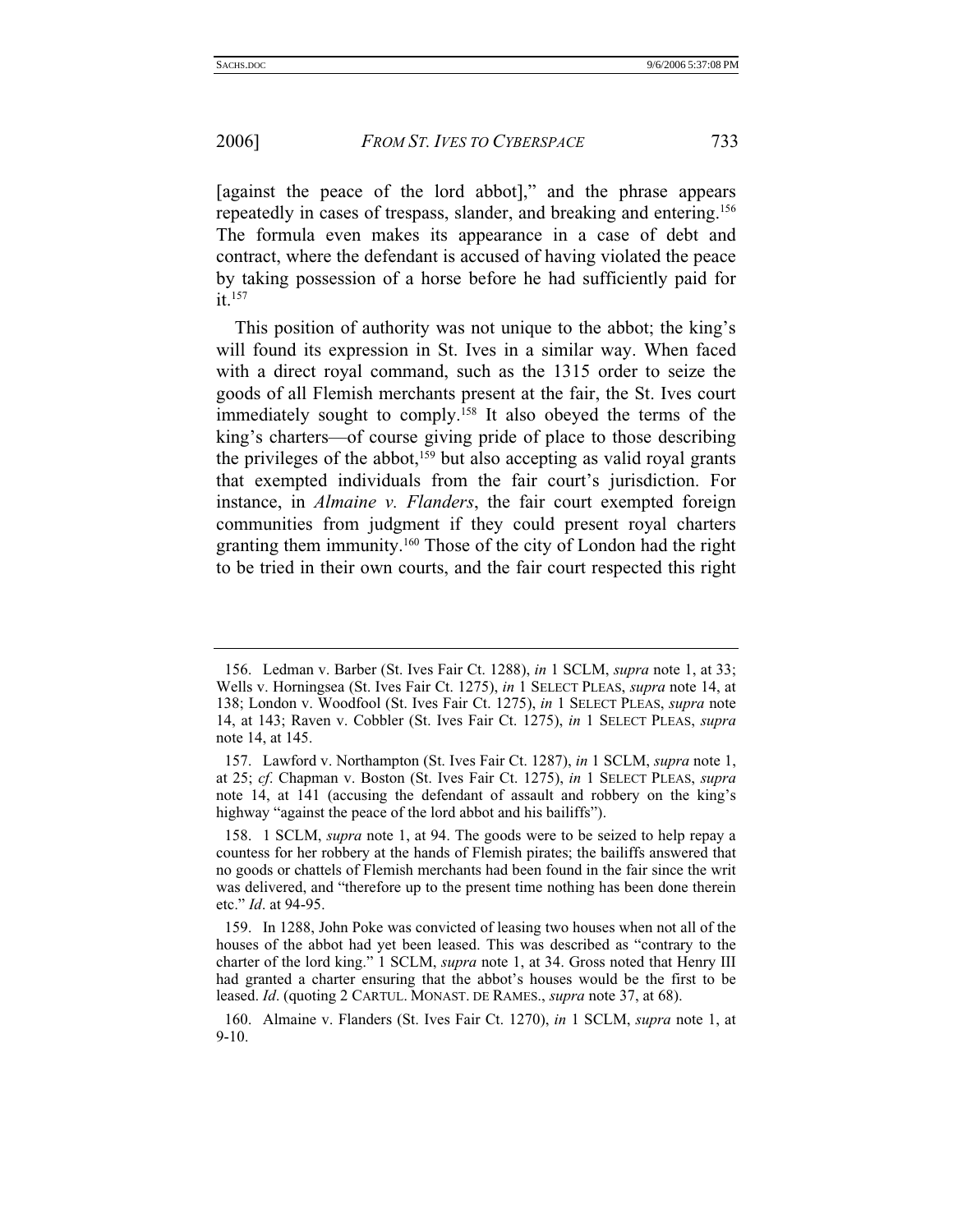when it was invoked.<sup>161</sup> The king reserved the rights to establish standards of weights and measures, to take prises of goods for the royal wardrobe, and to regulate the currency, and the court rolls contain records of these procedures.<sup>162</sup> Furthermore, the king could still exercise some direct legislative control over the fairs of his realm, as when he granted privileges in St. Ives to the bishop of Ely, or exempted foreign merchants from many taxes and tolls in the *Carta Mercatoria* of 1303.163

The court of St. Ives was even called upon to enforce royal grants that had nothing to do with its own jurisdiction. In 1293, Thomas of Grantham sued the abbot of Thorney for taking a 6d. toll from him in the abbot's market of Yaxley, even though "he and all citizens of London are free and quit of such demands in all cities and boroughs throughout the realm of England."164 The record leaves no indication of why the abbot of Thorney was subject in this case to the abbot of

<sup>161</sup>*. See* Coventry v. Fleetbridge (St. Ives Fair Ct. 1275), *in* 1 SELECT PLEAS, *supra* note 14, at 155.

<sup>162</sup>*. See* 1 SCLM, *supra* note 1, at 40-41 (litigation concerning a false measure); *id*. at 76 (concerning prises); May v. Stanground (St. Ives Fair Ct. 1300), *in* 1 SCLM, *supra* note 1, at 80 (noting that the debased "crockards and pollards" had been "prohibited by the lord king throughout all England," and enforcing payment at the prescribed 2:1 rate). Damages were partially paid in "cokedones" in *Yarmouth v. Fick* (St. Ives Fair Ct. 1300), *in* 1 SCLM, *supra* note 1, at 81, but in that case the debased coins had already been attached before the currency regulations took effect. *See generally* Statute Concerning False Money, 1299, 27 Edw. (Eng.), *in* 1 STATUTES OF THE REALM, *supra* note 51, at 131; C.G. Crump & A. Hughes, *The English Currency Under Edward I*, 5 ECON. J. 50, 63 (1895); N.J. Mayhew & D.R. Walker, *Crockards and Pollards: Imitation and the Problem of Fineness in a Silver Coinage*, *in* EDWARDIAN MONETARY AFFAIRS 125, 137 (N.J. Mayhew ed., British Archaeological Reports 36, 1977).

 <sup>163. 1</sup> SCLM, *supra* note 1, at 32; *Carta Mercatoria*, 31 Edw. 3, m. 11 (Feb. 1, 1303), *in* ENGLISH ECONOMIC HISTORY: SELECT DOCUMENTS 211 (A.E. Bland et al. eds., 1914). In 1287, the prior of Ely appeared in St. Ives to request the privileges he had been guaranteed in prior royal charters; these included the rights to receive the amercements of his own men in pleas against others, and to have his officers carry a rod in the fair as a symbol of their power. No answer to the request is recorded. 1 SCLM, *supra* note 1, at 32. (These royal privileges had earlier been the subject of litigation before the Common Bench. *See* Ely v. Ramsey (C.P. 1283), *in* 1 EARLIEST ENGLISH LAW REPORTS 138 (Paul A. Brand ed., Selden Society 111, 1996).)

 <sup>164.</sup> Grantham v. Thorney (St. Ives Fair Ct. 1293), *in* 1 SCLM, *supra* note 1, at 63-64.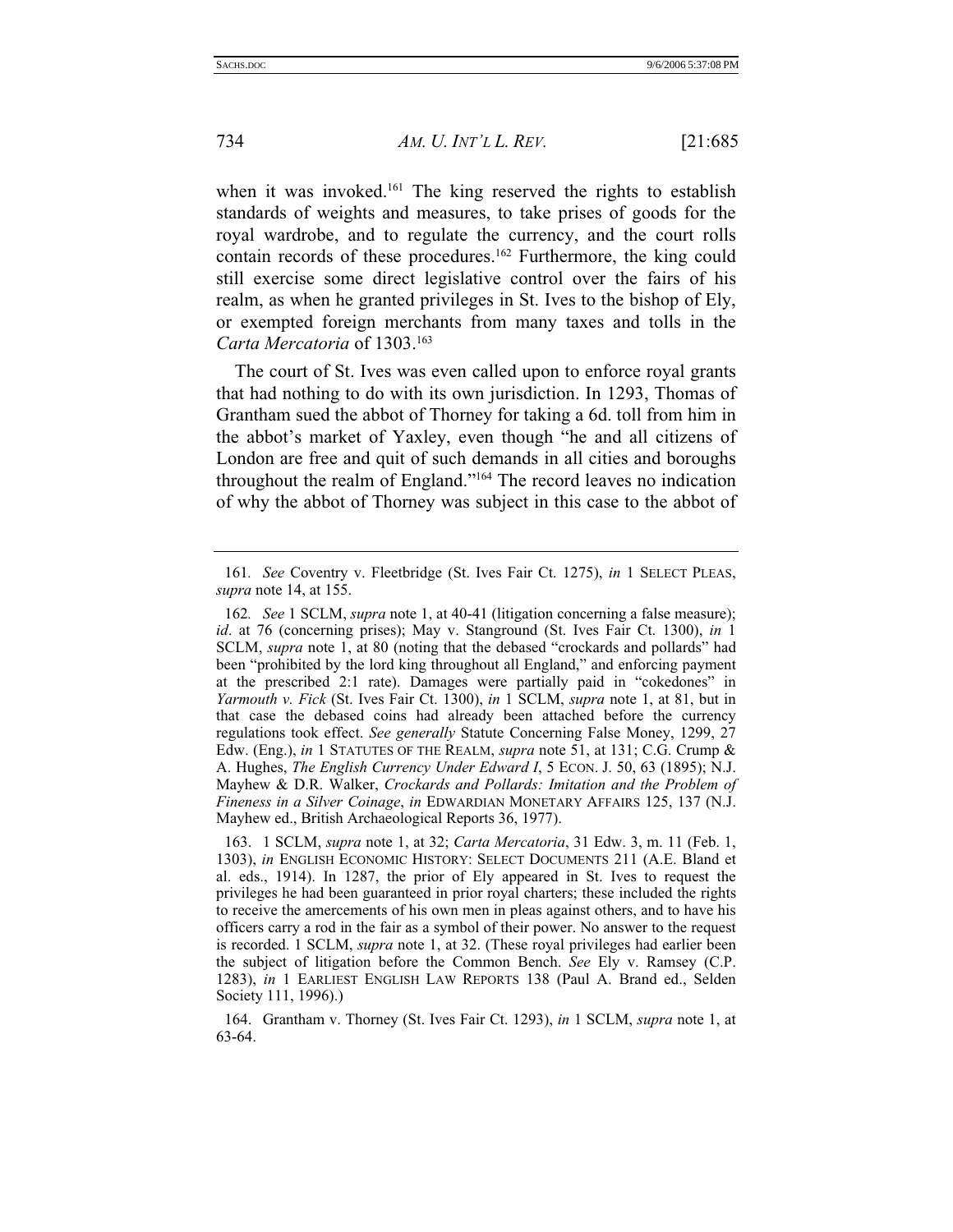Ramsey's jurisdiction; however, it does show that the fair court could and did entertain litigation based on a royal grant.<sup>165</sup>

The extant records from St. Ives coincided with the explosion of legislation under Edward I, and occasionally a royal statute did effectively change the practice of justice at the fair court. Before 1275, for instance, an entire community could be held collectively liable for the debt of a single member (as mentioned earlier concerning the CRS).166 Indeed, much of the litigation examined by Gross in the fair court rolls of 1270 and by Maitland in the rolls of 1275 arose out of such disputes.<sup>167</sup> Once the Statute of Westminster I exempted English communities from this practice, a change is clearly reflected in the records—at no point after 1275 were the goods of an English community seized in an individual dispute.<sup>168</sup>

At other times, however, royal statutes would be more honored in the breach than in the observance. In 1287, the fair rolls record that the communities of merchants at the fair of St. Ives "were assembled to hear the command of the lord king in accordance with the new form of his statute touching merchants frequenting English fairs." The "new form of his statute" is believed to be the Statute of Merchants, issued at Westminster in 1285, which amended the 1283 Statute of Acton Burnell.<sup>169</sup> As a result of this assembly, the merchants would have presumably been familiar with the procedure for debt collection that the statute established. However, after the

 <sup>165.</sup> This case cannot be explained—as one might explain a number of others arising from conduct that did not take place in St. Ives—by assuming that the plaintiff found the defendant in the fair and turned to the nearest court at hand. The abbot of Thorney and his co-defendant, his bailiff William Curteis, were both represented by attorneys, giving the impression that they had expected the litigation and had sent representatives to take their places. The case is made still more mysterious by the fact that the defendants chose to settle for the sum of a full mark, many times the 6d. claimed as damages. *Id*.

<sup>166</sup>*. See supra* text accompanying note 70.

<sup>167</sup>*. Cf*. 1 SCLM, *supra* note 1, at 1-10; 1 SELECT PLEAS, *supra* note 14, at 145, 149.

 <sup>168.</sup> Statute of Westminster I, 1275, 3 Edw., cl. 23 (Eng.), *reprinted in* 1 STATUTES OF THE REALM, *supra* note 51, at 33.

 <sup>169. 1</sup> SCLM, *supra* note 1, at 19; *cf*. Statute of Acton Burnell, 1283, 11 Edw. (Eng.), *reprinted in* 1 STATUTES OF THE REALM, *supra* note 51, at 53; Statute of Merchants, 1285, 13 Edw. (Eng.), *reprinted in* 1 STATUTES OF THE REALM, *supra* note 51, at 98.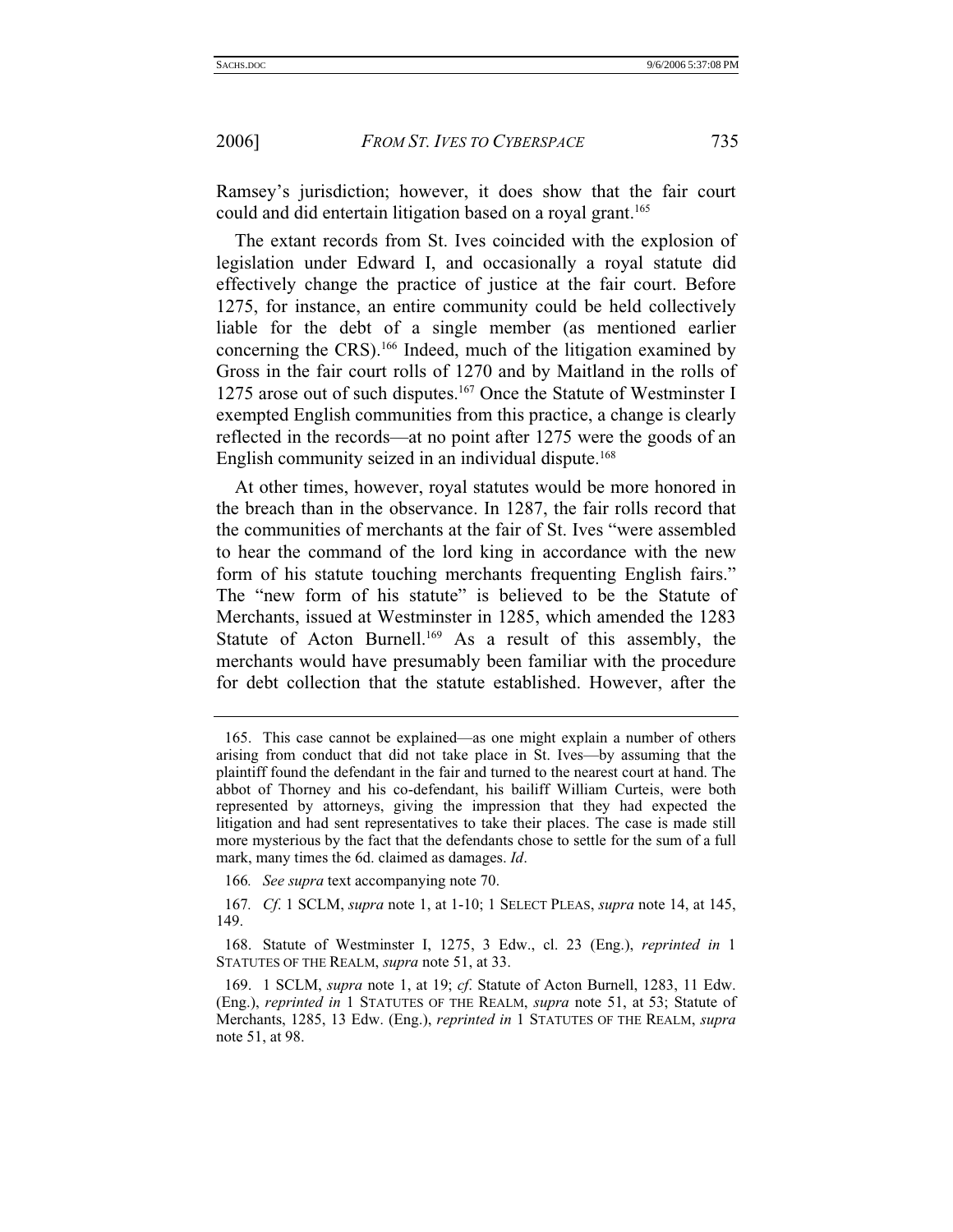statute is mentioned in this record, it virtually disappears from the rolls. In fact, the St. Ives records appear to contain only one case where the Statute of Merchants was invoked, namely *Hereford v. Lyons*, where a debtor was imprisoned "in accordance with the statute of the lord king [*secundum statutum domini regis*]" until he could find security for the payment of his debts.<sup>170</sup> Even in this sole example, the fair court was playing fast and loose with the terms of the statute, which provided for the recovery of certain *registered* debts, not any debt whatsoever. Moreover, the debtor in this case was given an opportunity to sell his goods and to repay the debt before he was arrested—a practice allowed by Acton Burnell but prohibited by the Statute of Merchants, which required that the debtor be imprisoned immediately and that he remain in prison until the debt were paid in full.<sup>171</sup>

Even as the court misapplied the statute, however, it still relied on the statute's authority for justification—its actions were undertaken *secundum statutum domini regis*. 172 To be treated so unevenly, these statutes cannot have been understood as strict, positive law; instead, the fair court seemed to follow more closely the interpretation of Plucknett described earlier, that statutes "in essence were merely

 172. Not all royal statutes were so lucky; clause 35 of the Statute of Westminster I forbade the officials of non-royal courts to seize goods in cases involving "contracts, covenants, and trespasses done out of their power and their jurisdiction

 <sup>170.</sup> Hereford v. Lyons (St. Ives Fair Ct. 1293), *in* 1 SCLM, *supra* note 1, at 62- 63.

<sup>171</sup>*. Id*.; PLUCKNETT, *supra* note 150, at 140; *see also* Statute of Acton Burnell, 1283, 11 Edw. (Eng.), *reprinted in* 1 STATUTES OF THE REALM, *supra* note 51, at 53; Statute of Merchants, 1285, 13 Edw. (Eng.), *reprinted in* 1 STATUTES OF THE REALM, *supra* note 51, at 98. In a conversation with the author, Paul Brand suggested that the record may reflect a deliberate misreading of the statute. The parties in this case eventually settled, after the defendant promised to pay his debts by the end of the coming June.

<sup>. . .</sup> nor within their franchise where their power is." Statute of Westminster I, 1275, 3 Edw., cl. 35 (Eng.), *reprinted in* 1 STATUTES OF THE REALM, *supra* note 51, at 33, 35; *see also* LMLP, *supra* note 20, at 107 n.3. This statute seems to have been entirely ignored at St. Ives, even by those who would have an interest in citing it so as to avoid punishment. *See, e.g.*, Saddington v. Langbaurgh (St. Ives Fair Ct. 1287), *in* 1 SCLM, *supra* note 1, at 22 (arising entirely out of a dispute that took place in the town of Bedford); Titchwell v. Burdon (St. Ives Fair Ct. 1293), *in* 1 SCLM, *supra* note 1, at 59 (concerning a debt incurred in Boston, for which the plaintiff had pursued the defendant for almost a year before finding him in the St. Ives fair).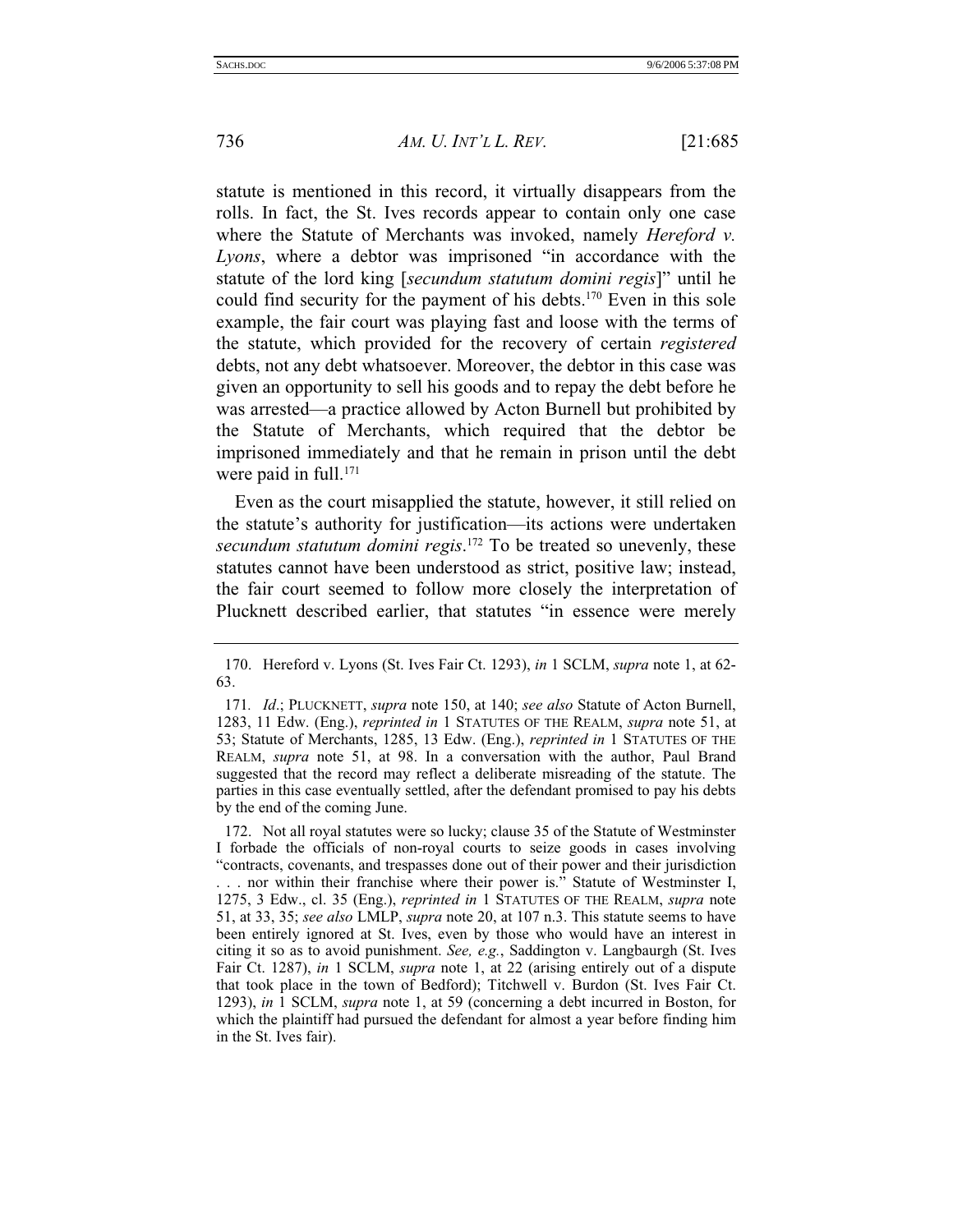modifications of the elastic web of the customary common law."<sup>173</sup> The authority of the statutes was not set aside in conflict with a superior law merchant; rather, the statutes were never so hard and fast to begin with.

A similar story can be told of the customary constraints on the abbot's power. Some evidence of the power of custom is provided by the fact that the fair court appealed to custom, not to the abbot's command, in fining the clerk who had failed to present the articles of the fair.174 In 1287, Robert Pole and six others sought permission to sell woolen cloths and canvas in the same stalls, a practice prohibited by the abbot's regulations; for the significant sum of 20s., their request was granted for one year only, and they were required to take an oath that "never in the future will they make such a sale there, or demand this as a custom, save by leave of the warden and the steward of the fair."175 The fact that the abbot's officials would require a solemn oath to prevent a claim of custom shows the influence that such a custom might have wielded had it been allowed to form, as well as the power of custom to restrict the abbot's freedom of action.<sup>176</sup> Yet it must be noted that there is nothing uniquely mercantile in such customs, which could emerge between lords and their tenants concerning any kind of privilege.<sup>177</sup> Even were the one-time grant to harden into a custom, it would have been owed

 177. The bishop of Chichester, for example, in 1408 granted his tenants an exemption from building a new hay loft "on condition that it shall not serve as a precedent in time to come." *Id*. at 520.

 <sup>173.</sup> PLUCKNETT, *supra* note 150, at 13.

 <sup>174. 1</sup> SCLM, *supra* note 1, at 98.

<sup>175</sup>*. Id*. at 24.

 <sup>176.</sup> As Bonfield argued, however, to understand this notion of custom, we must separate it from the modern concept of "precedent," which contains not only the principle that similar reasoning must be applied to similar cases, but the requirement that rules be held either to be unchangeable or to be changed only in a certain legally recognized manner. Such a description would be entirely inappropriate for the customary law of the St. Ives court, in which the abbot's representatives feared a new claim of custom might eventually arise from a single one-year exemption. Confusing custom with precedent might also "startle historians of common law, because it would mean that manor courts had adopted the concept of precedent centuries before . . . that of the royal courts." Bonfield, *supra* note 151, at 522.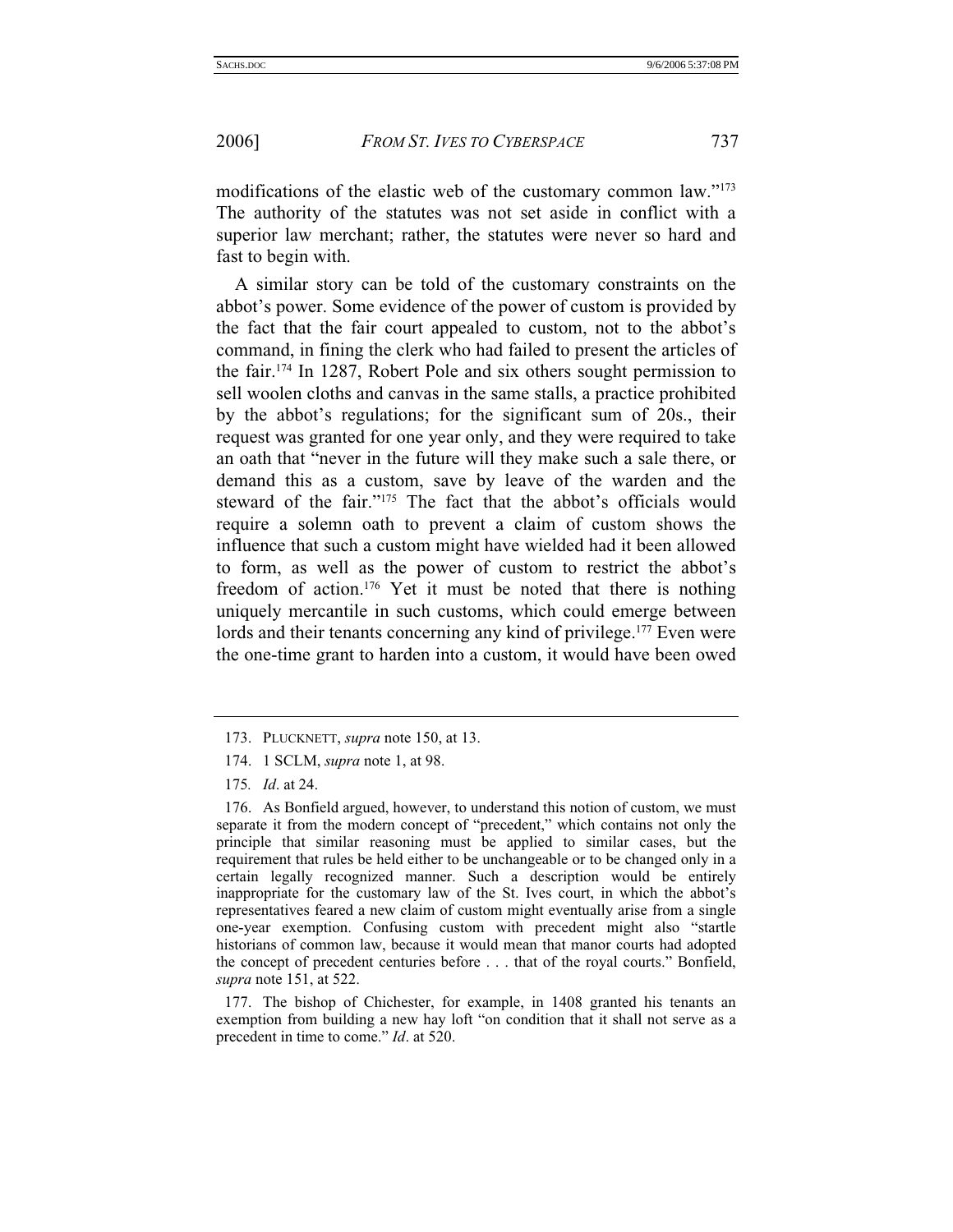only to Robert Poole and his fellows, and not to all merchants generally.

That the fair court might have relied on custom in this way should not be surprising, given Plucknett's description of the "elastic web" of "customary common law." The king and abbot exercised significant influence over the principles applied there, and customary principles were often combined with these authorities—as in one case concerning the manipulation of wool prices, described as both "contrary to the custom of the fair" and "to the great damage and prejudice of the lord king."178

As is clear from the above discussion, the authority of the king and that of the abbot were not entirely distinct in the fair court's records, and may not have been distinct in the minds of the fair court's suitors either. Several cases in the court rolls cite royal and abbatial authority almost interchangeably, and occasionally combine it with customary provisions. For instance, selling "at the backs" was usually referred to in the court rolls as an infraction against the abbot, or (as above) as contrary to an "ordinance of the fair." However, when the merchants of Louvain and Malines were found engaging in the practice in 1315, it was called "contrary to the custom of the realm etc."179 Stephen of Reedness that same year was accused of selling at the backs "to the contempt of the lord king and to the great damage of the said abbot"; he was ordered to appear to answer "the lord king and the abbot of Ramsey," and an inquest was begun "on behalf of the king etc."180 And in pleading against Nicholas Crowthorpe of Northhampton in 1288, the bailiff Philip Pollard cited as authorities the "ordinances of the fair," the "charter granted by the lord king," the "peace of the lord abbot and his bailiffs," and the "law and custom of the [St. Ives] fair" all at once.<sup>181</sup>

The fair court therefore cannot be seen as participating in a single legal tradition. The abbot's dictates, the king's statutes, the residents'

 <sup>178. 1</sup> SCLM, *supra* note 1, at 92-93. The "damage" may result from the increased cost of royal prises and purchases in the fair.

<sup>179</sup>*. Id.* at 93.

<sup>180</sup>*. Id.*

 <sup>181.</sup> Pollard v. Crowthorpe (St. Ives Fair Ct. 1288), *in* 1 SCLM, *supra* note 1, at 35-36.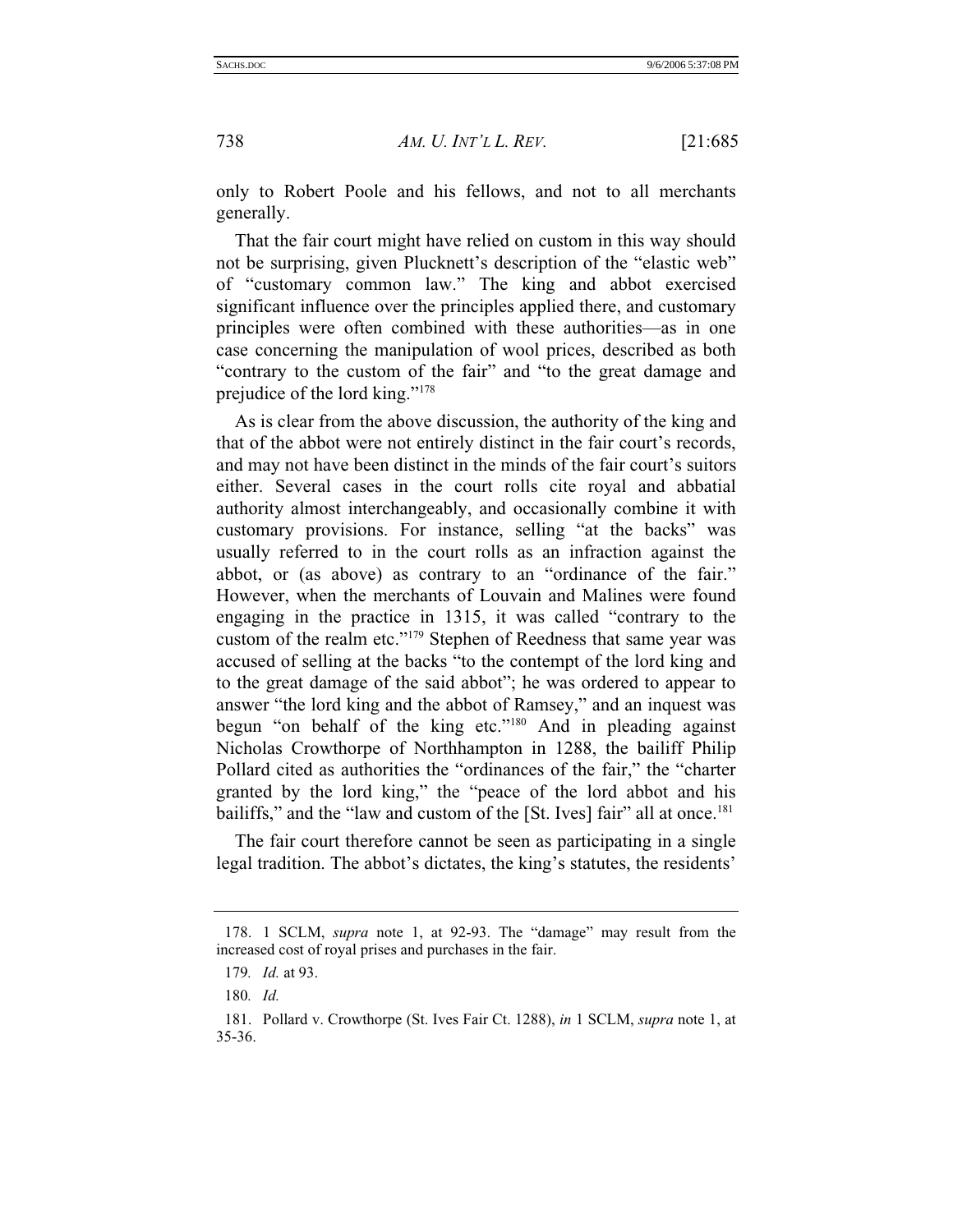customs, the suitors' sense of justice—all these participated in an organic, 'living' law. The principles of the fair courts were not merely grounded in the will of the merchant community; instead, the authority of the lord and of the lord king were keenly felt in the fair's day-to-day administration. In this way, the fair court was very similar to the local and seignorial courts that were its contemporaries, and it is these similarities to which we now turn.

## *2. The Law of Local Courts*

Another "remarkable fact" about the fair court, Scrutton's reader might conclude, is that the records from St. Ives *read* like records of other local courts. The fair court followed the same general procedures as its local contemporaries. The various judicial manuals of the period, written to help stewards manage their seigneurial courts, describe the practices at St. Ives with surprising accuracy. In matters of substance, moreover, the fair court frequently applied principles common to its contemporaries, even on questions later historians have described as central to the law merchant. This evidence tells against the view of a law merchant "voluntarily produced" by an independent merchant community; neither in procedure nor in substance do the court rolls convey the impression of a radically independent institution operating outside the legal conceptions of its day.

The type of justice practiced by manorial and seignorial courts is possibly more ancient than that of the courts of common law, and it may have been more familiar to the litigants at St. Ives. Maitland's original study of the St. Ives rolls included them in a volume of "Manorial and Seignorial Courts," and in many respects—the style of record-keeping, the manner of presenting complaints and answers, the means of argument, the evidentiary tools of inquest and wager of law—the St. Ives court was operating in well-marked territory. After all, the abbot of Ramsey had many courts, and cases could be moved among them;<sup>182</sup> why would his steward conduct each of them so differently?

We can find further similarities in procedure by looking to the instruction manuals used by stewards of contemporary seignorial

<sup>182</sup>*. See supra* text accompanying notes 123-25.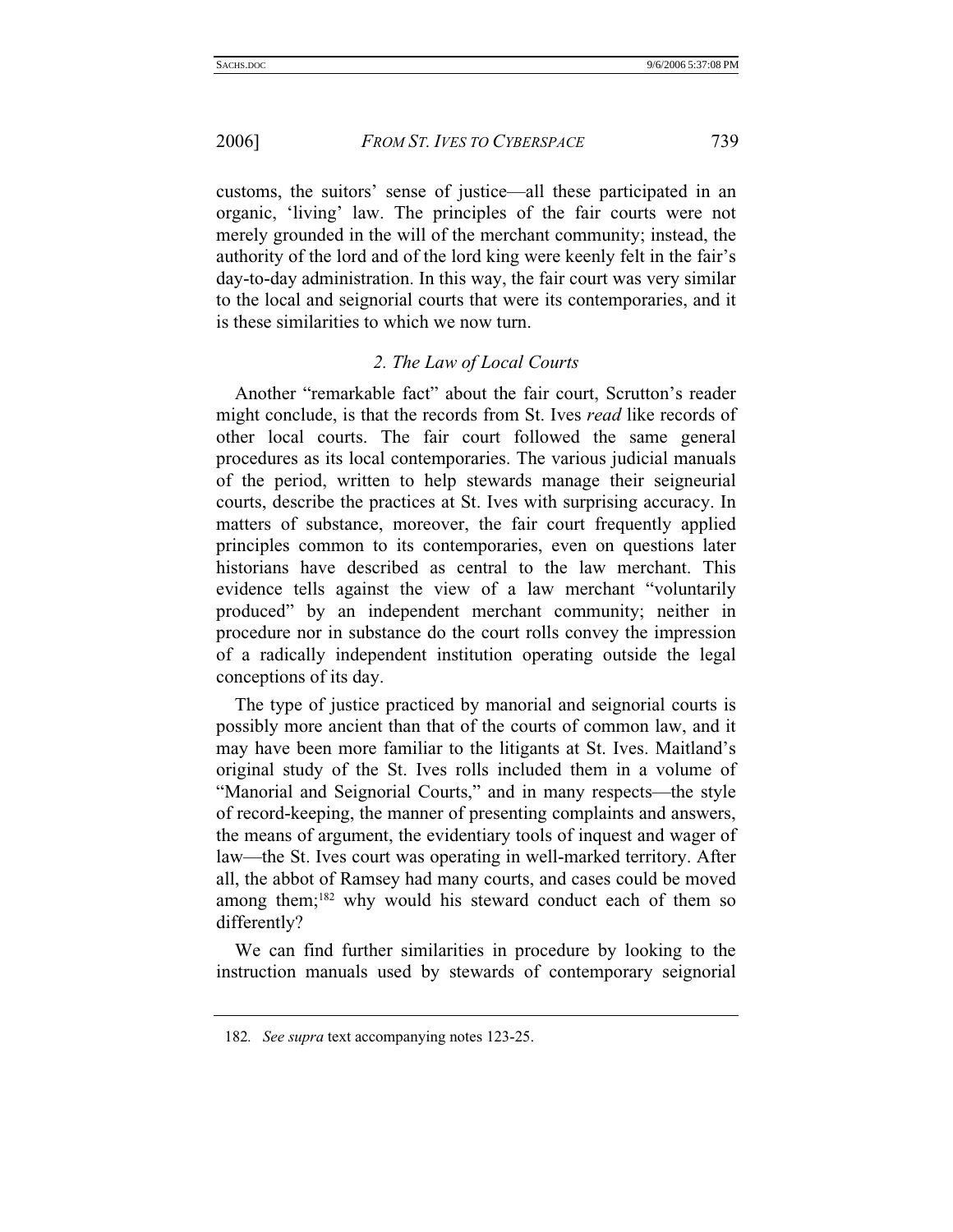courts. The practices described in "The Court Baron," a popular instruction manual for the stewards of seignorial courts in the late thirteenth and early fourteenth centuries, very closely resemble those of the fair court. In one sample case included in the text, a merchant defamed another and caused him to lose credit for a purchase; the defendant was allowed to wage his law six-handed (i.e., with five compurgators) at the next court.<sup>183</sup> Exactly the same procedure was followed in cases at St. Ives, such as *Rushbrooke v. Woodfool* and *Woodfool v. Pors*—even down to the number of compurgators required.184 In a second sample, the defendant in a case of debt asked for a love-day in an attempt to settle the dispute. The steward granted the love-day, but did so "saving the right of the lord in all things"; an almost identical procedure occurred at St. Ives in *Cousin v. Huy*. 185 Two more manuscripts, entitled "The Manner of Holding Courts" one composed *circa* 1307 for John de Longueville, a lawyer who represented the borough of Northampton in Parliament,<sup>186</sup> and another composed *circa* 1342 for the Abbey of St. Albans<sup>187</sup> confirm the similarities between the procedure at St. Ives and in other local courts. These treatises, it must be remembered, were not written to address mercantile courts specifically; rather, they were intended to be generally applicable to seignorial courts throughout England.

Although many authors have emphasized the distinct procedures of mercantile courts—often extolling their "speed and informality"188—the court of St. Ives in fact retained many of the

<sup>183</sup>*. The Court Baron*, *supra* note 132, at 40-41.

 <sup>184.</sup> Rushbrooke v. Woodfool (St. Ives Fair Ct. 1293), *in* 1 SCLM, *supra* note 1, at 57; Woodfool v. Pors (St. Ives Fair Ct. 1295), *in* 1 SCLM, *supra* note 1, at 71. In the latter, the defendant fails in his law because he "came three-handed when he ought to have come six-handed." *Id.*

 <sup>185.</sup> Cousin v. Huy (St. Ives Fair Ct. 1270), *in* 1 SCLM, *supra* note 1, at 5.

<sup>186</sup>*. The Manner of Holding Courts—John de Longueville*, *supra* note 111; *see also* Maitland & Baildon, *supra* note 132, at 14.

<sup>187</sup>*. The Manner of Holding Courts—St. Albans Formulary*, *in* COURT BARON, *supra* note 111, at 93; *see also* Maitland & Baildon, *supra* note 132, at 15.

 <sup>188.</sup> Benson, *Justice Without Government*, *supra* note 5, at 130; TRAKMAN, *supra* note 4, at 13; *see also* Kadens, *supra* note 20, at 57 (describing "merchant procedure" as "equitable procedure," which relied "not on the rigor of the law but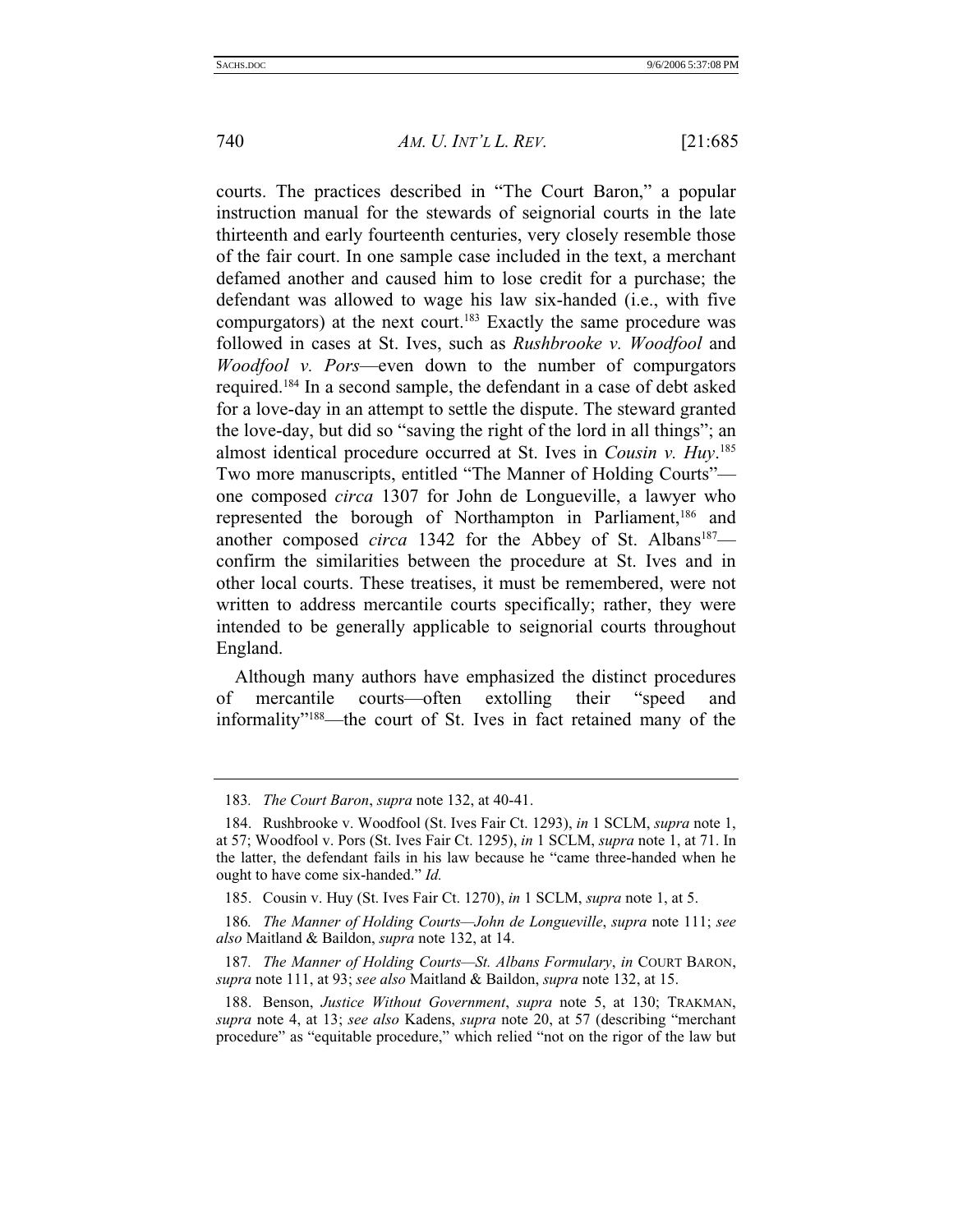## 2006] *FROM ST. IVES TO CYBERSPACE* 741

worst formalities of existing procedure. Parties could lose a judgment should one of their compurgators accidentally name the plaintiff instead of the defendant, or by failing to mention the word "ox" in denying the plaintiff's count word for word.<sup>189</sup> As Charles Donahue noted, the "default rules" of procedure at St. Ives were not provided by a distinct "body of customary law," or by "an accepted body of mercantile procedural rules." Instead, they were supplied by "the common customary law of the realm of England," supplemented by "the common elements in the procedure of local courts."190

The fair court did not merely adopt existing procedural rules, but much substantive law as well. This Article cannot attempt a complete comparison of St. Ives' practices with those of other courts, and some of its practices may have been distinctively mercantile.<sup>191</sup> Yet

 Moreover, although the St. Ives rolls—along with *Lex Mercatoria* and every other contemporary English source—are replete with examples of wager of law, this practice has been overlooked by many commentators. *See, e.g.*, 1 HOLDSWORTH, *supra* note 89, at 570 ("Wager of law was unknown among them."); TRAKMAN, *supra* note 4, at 2 ("Commercial adjudicators . . . avoided the delays that would otherwise arise from the administration of oaths . . . ."); Benson, *Justice Without Government*, *supra* note 5, at 130 ("[T]hese courts avoided lengthy testimony under oath . . . .").

190. Donahue, *supra* note 20, at 30.

191*. See generally* Kadens, *supra* note 20, at 48-56. For example, one common custom was that of releasing attached goods to plaintiffs after the defendant failed to appear for a year and a day. *See, e.g.*, Fairhead v. Tankus (St. Ives Fair Ct. 1295), *in* 1 SCLM, *supra* note 1, at 71. Royal records show the practice was common to other fair courts. In 1281, the fair court of Stamford held that distraints should be kept for a year and a day before turning them over to the plaintiff, "as the custom of merchants is [*prout moris est mercatorum*]." Chesterton v. Stanbourne (Assize at Lincoln 1281), *in* 2 SCLM, *supra* note 38, at 31. The assertion was made in the argument of a bailiff of the fair, but it went uncontested. *Id*. Similarly, the steward and bailiffs of the Boston fair claimed in 1301 that "there are divers customs in use among the merchants coming there and pleading according to the law of merchants [*secundum legem mercatoriam*]"—one of which was that defendants who failed to appear would have their goods delivered to the plaintiff and held until the next fair, at which time they would be appraised and used to pay the debt. Dispenser v. Cleasby (K.B. 1301), *in* 2 SCLM, *supra* note 38, at 66.

on judging '*ex aequo et bono*,' according to that which is fair and best for the parties and doing so in the simplest possible fashion").

 <sup>189.</sup> Langbaurgh v. Bytham (St. Ives Fair Ct. 1287), *in* 1 SCLM, *supra* note 1, at 20; Legge v. Mildenhall (St. Ives Fair Ct. 1291), *in* 1 SCLM, *supra* note 1, at 46-47; *see also* MITCHELL, *supra* note 4, at 17-18.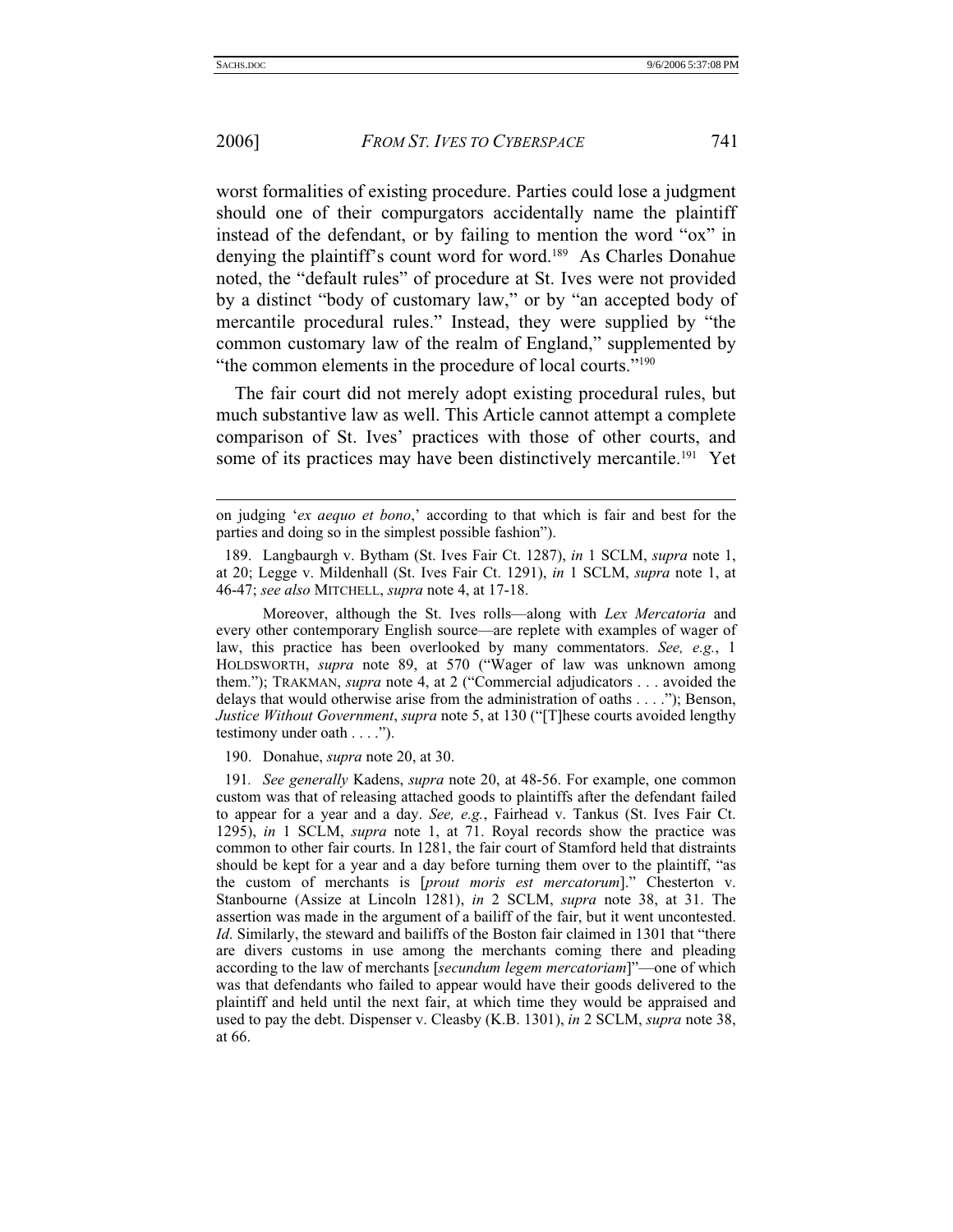742 *AM. U. INT'L L. REV.* [21:685

it is worthwhile to examine two fields, the enforcement of contracts and the transfer of debts, where the alleged distinctions between the law merchant and domestic English law have received particular emphasis—and where the St. Ives court clearly followed the local approach.

In cases of contract, the English royal courts for centuries required a writing under seal as "the only admissible proof of an agreement."192 The rule therefore denied relief to plaintiffs in cases concerning everyday agreements—such as carrying a cartload of hay—for which no formal deed (or "specialty") would be executed.<sup>193</sup> The mercantile courts, however, had a far looser requirement, and routinely considered cases of covenant without requiring a sealed deed. For instance, the St. Ives court in 1291 heard the case of *Carlisle v. Halling*, concerning a covenant without specialty to sell a pair of tongs.<sup>194</sup> A number of authors have attributed this flexibility to the influence of the law merchant: Trakman noted that merchants traded "[u]nencumbered by formal documents under seal";<sup>195</sup> Berman wrote that "informal agreements

 192. John William Salmond, *The History of Contract*, *in* 3 SELECT ESSAYS, *supra* note 25, at 320, 325; *cf.* Thomas Corbet v. "B.," 20 Edw. (Eyre of Salop 1292), *in* YEAR BOOKS OF THE REIGN OF KING EDWARD THE FIRST, YEARS XX AND XXI 222 (Alfred J. Horwood ed. & trans., Rolls Series 31, London, Longmans 1866) (concerning a covenant case supported only by good suit, against which the defendant requested "[j]udgment if we ought to answer his suit, in the absence of a writing &c").

193*. See* Anon v. A., 14 Edw. 2 (Eyre of London 1321), *in* 2 THE EYRE OF LONDON, 14 EDWARD II, A.D. 1321, at 286, 286 (Helen M. Cam ed., Year Books of Edward II 26 (Part 2), Selden Society 86, 1969) (requiring specialty to prove a covenant, noting that "we shall not undo the law for a cartload of hay").

194. Carlisle v. Halling (St. Ives Fair Ct. 1291), *in* 1 SCLM, *supra* note 1, at 47.

 195. Trakman, *E-Merchant Law*, *supra* note 5, at 274. Note, however, that the "writing obligatory" which Trakman saw as a replacement for such "formal

Even this practice may have had non-mercantile roots, however, in the tradition that possession pursuant to an exercise of jurisdiction could become ownership after a year and a day. *See* 1 SELECT PLEAS, *supra* note 14, at 31 (noting that one who claimed ownership of a lost sheep before the manor court of the abbey of Bec must "bind[] herself to restore it or its price in case it shall be demanded from her within [a] year and [a] day"); *see also* F. W. Maitland, *Possession for Year and Day*, 5 LAW Q. REV. 253, 260 (1889) (identifying the year-and-day as the period after which successful common-law plaintiffs could obtain a writ of execution, and after which intervenors could no longer claim that property disposed of by a court was actually their own).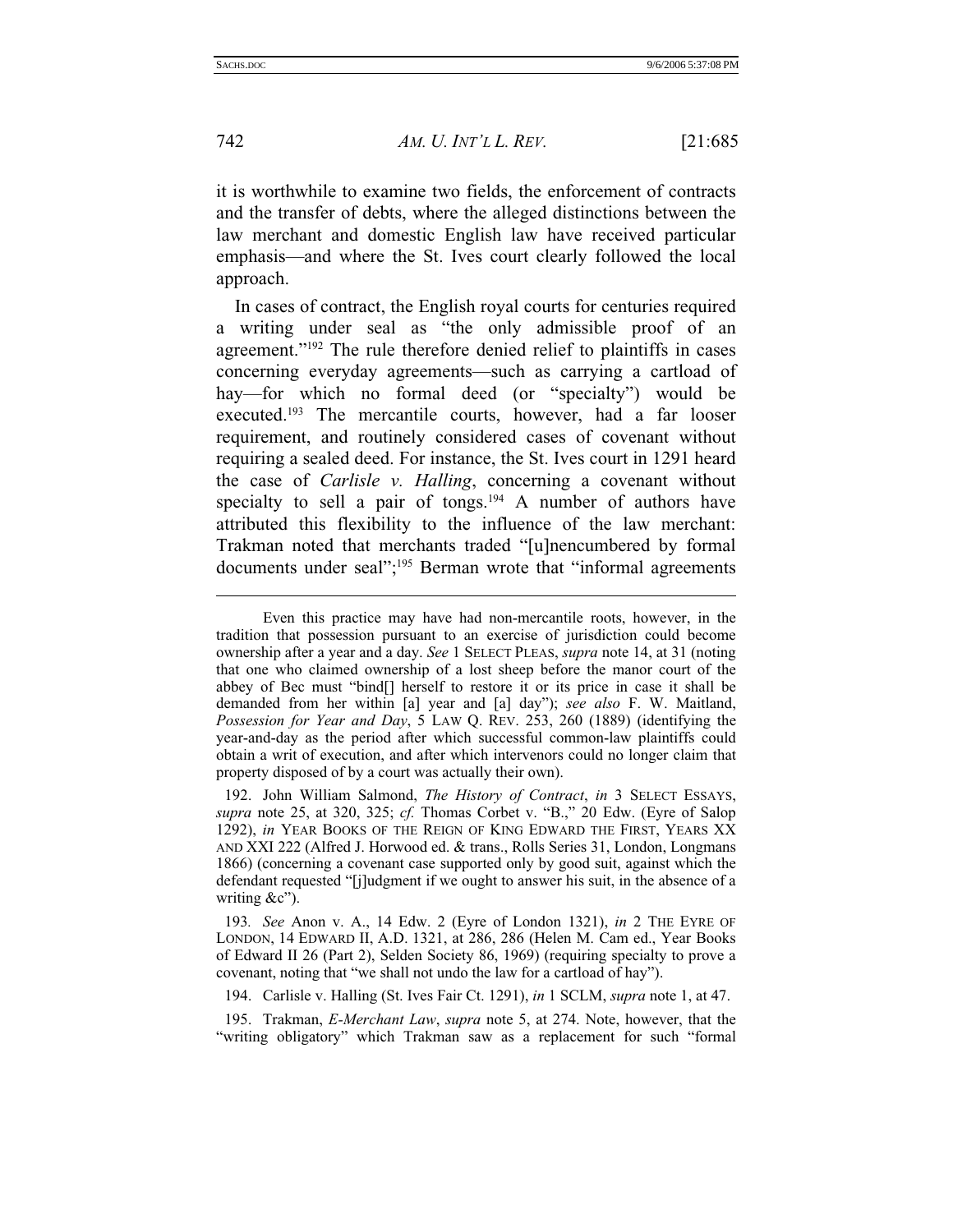2006] *FROM ST. IVES TO CYBERSPACE* 743

could be legally binding";196 and Cremades and Plehn praised the law merchant's "abandonment of contractual formalities."197

As we saw in the context of adjudication, however, this view is based primarily on the practices of royal courts. Before the period of the St. Ives rolls, much of commercial law had traditionally been a matter for local courts. The manor court of the Bishop of Ely at Littleport, for instance, heard a number of minor cases of covenant without requiring specialty. A jury inquest, not a sealed deed, revealed that William Peche "did not make the sedge of Oliver Beucosin in Hakonfen before Midsummer in [the] last year as he covenanted," and Peche was ordered to pay damages and a 6d. fine.<sup>198</sup> Other examples abound<sup>199</sup>—as one should expect, for "[i]t is hard to believe that these Littleport villans, . . . when they made agreements about their petty affairs, . . . procured parchment and ink and wax and a clerk."200

Historians are divided as to how the royal courts came to insist on specialty in actions of covenant.<sup>201</sup> Yet it is widely agreed that the requirement altered what had been the traditional modes of proof, which did not require specialty, and thus rendered the procedures of the central royal courts "different and distinct from what went on in local courts."<sup>202</sup> The king's jurisdiction was in certain respects a

197. Cremades & Plehn, *supra* note 5, at 319.

 198. Beucosin v. Peche (Littleport Manor Ct. 1318), *in* COURT BARON, *supra* note 111, at 124-25.

199*. See, e.g.*, Brewster v. Ilger (Littleport Manor Ct. 1325), *in* COURT BARON, *supra* note 111, at 144; COURT BARON, *supra* note 111, at 115.

200. COURT BARON, *supra* note 111, at 115-16.

201*. See* D. J. IBBETSON, A HISTORICAL INTRODUCTION TO THE LAW OF OBLIGATIONS 24 (1999).

 202. Joseph Biancalana, *Actions of Covenant, 1200-1330*, 20 LAW & HIST. REV. 1, 31 (2002). Robert Palmer argued that the specialty requirement emerged with the introduction of the *justicies* writ. *See* ROBERT C. PALMER, THE COUNTY COURTS OF MEDIEVAL ENGLAND 1150-1350, at 208-15 (1982); Robert C. Palmer, *Covenant,* Justicies *Writs, and Reasonable Showings*, 31 AM. J. LEGAL HIST. 97

documents," *id.*, could itself bear a seal. *See* Hoppman v. Welborne (St. Ives Fair Ct. 1302), *in* 1 SCLM, *supra* note 1, at 86-87 ("In witness whereof I have put my seal to the present writing.").

 <sup>196.</sup> Harold J. Berman, *The Law of International Commercial Transactions (*Lex Mercatoria*)*, *in* 3 A LAWYER'S GUIDE TO INTERNATIONAL BUSINESS TRANSACTIONS fol.3, at 5, 5 (2d ed. 1983).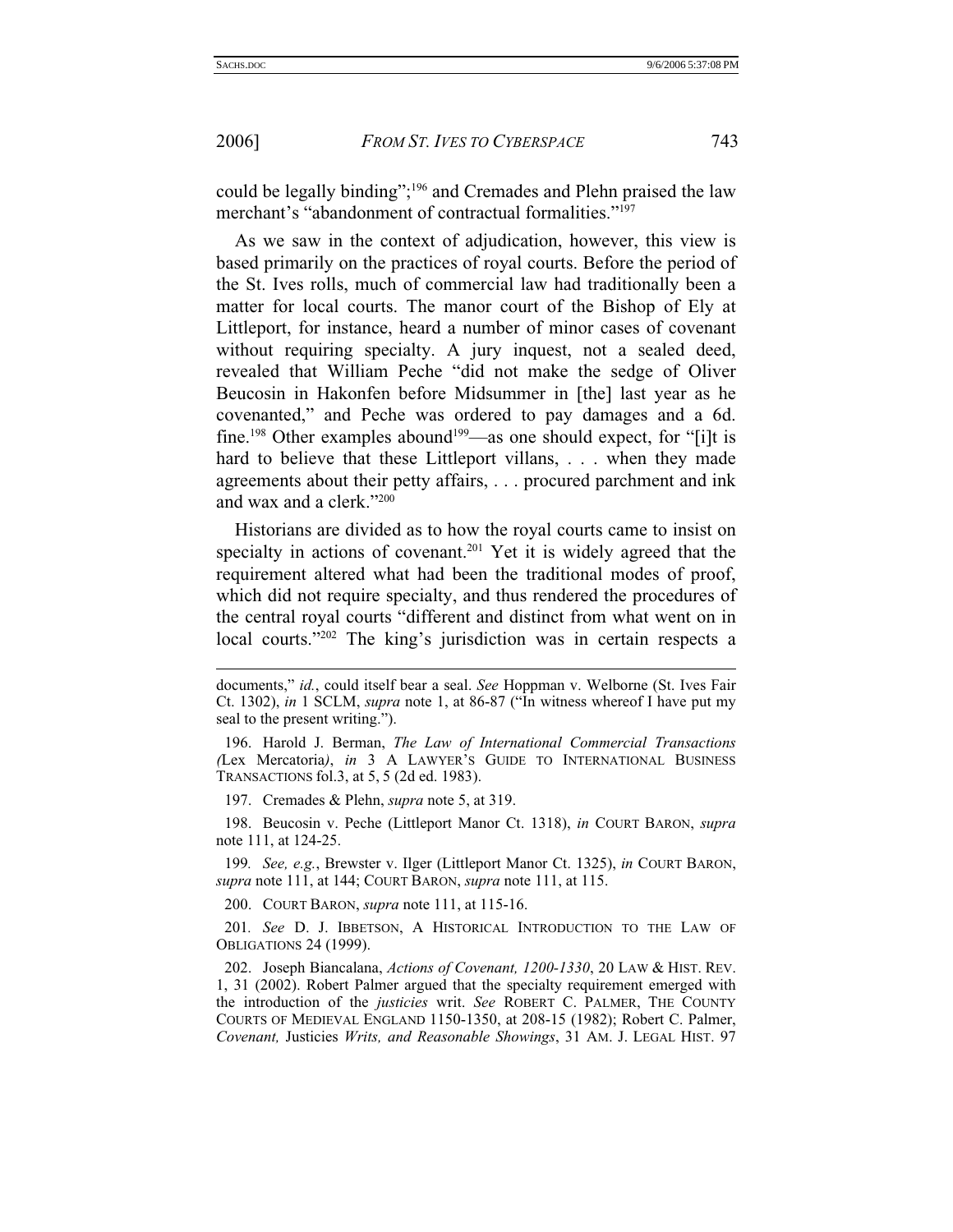recent innovation,<sup>203</sup> and the local courts it supplanted frequently did not require a formal deed in cases of covenant. The royal courts did not represent the entirety of English law. Rather than abandoning the law of the 'state' for that of the merchants, then, the court of St. Ives merely retained the pre-existing local practice.

The fair court also followed contemporary practice with regard to transferring debts. Medieval merchants are often said to have treated debts as transferable, a practice that culminated in the development of fully negotiable instruments.204 Benson wrote that merchant

 204. According to the seventeenth-century trader Gerard Malynes, the practice of endorsing bills to others may have been "used amongst Merchants beyond the seas," but the "Common Law of England" stood "directly against this course; for they say there can be no alienation from one man to another of debts; because they are held Choses in Action." GERARD MALYNES, *CONSUETUDO*, *VEL LEX MERCATORIA* 97 (photo. reprint 1997) (London, Adam Islip 1622); *see also* Carter, *supra* note 18, at 241. Among merchants, however, Berman claimed that commercial instruments became fully negotiable in the "late eleventh and twelfth centuries." BERMAN, *supra* note 5, at 350, *cited in* Kadens, *supra* note 20, at 41 n.12. Others have argued that bills of exchange were commonly transferred in midfifteenth-century England, and that the law merchant had established their negotiability by this time. *See, e.g.*, J.H. Munro, *English "Backwardness" and Financial Innovations in Commerce with the Low Countries, 14th to 16th Centuries*, *in* INTERNATIONAL TRADE IN THE LOW COUNTRIES 105 (Peter Stabel et al. eds., Studies in Urban Social, Economic and Political History of the Medieval and Early Modern Low Countries 10, 2000).

 The emergence of negotiable instruments has long been treated as the paradigmatic innovation of the law merchant. *See* Carter, *supra* note 18, at 241 (reasoning that negotiability was one of the "peculiar features which the common law regarded with aversion"); Cremades & Plehn, *supra* note 5, at 319 (explaining that the law merchant is typified by "the legal recognition given to bearer bills of exchange"); North, *supra* note 33, at 32 ("The law merchant established certain

l

<sup>(1987).</sup> Biancalana, however, contended that the requirement was not linked to the writ, but was rather intended to increase the popularity of royal courts among plaintiffs by limiting the options of the defendant. Biancalana, *supra*, at 31-32. Both would have agreed, however, that the requirement kept "central and local courts separate and distinct from each other." *Id.* at 31.

<sup>203</sup>*. See generally* ROBERT L. HENRY, CONTRACTS IN THE LOCAL COURTS OF MEDIEVAL ENGLAND 15-16 (1926); COURT BARON, *supra* note 111, at 116 ("[T]he king's court never . . . took upon itself to enforce the whole law of the land. Only by degrees and owing to the decay of the local courts did its catalogue of the forms of action become the one standard of English law."). Royal courts recognized the variety of local practices; damages could be assessed in county courts "according to the custom of the county," and writs to Ireland might direct a sheriff to do justice "according to the law and custom of those parts." PALMER, *supra* note 202, at 210.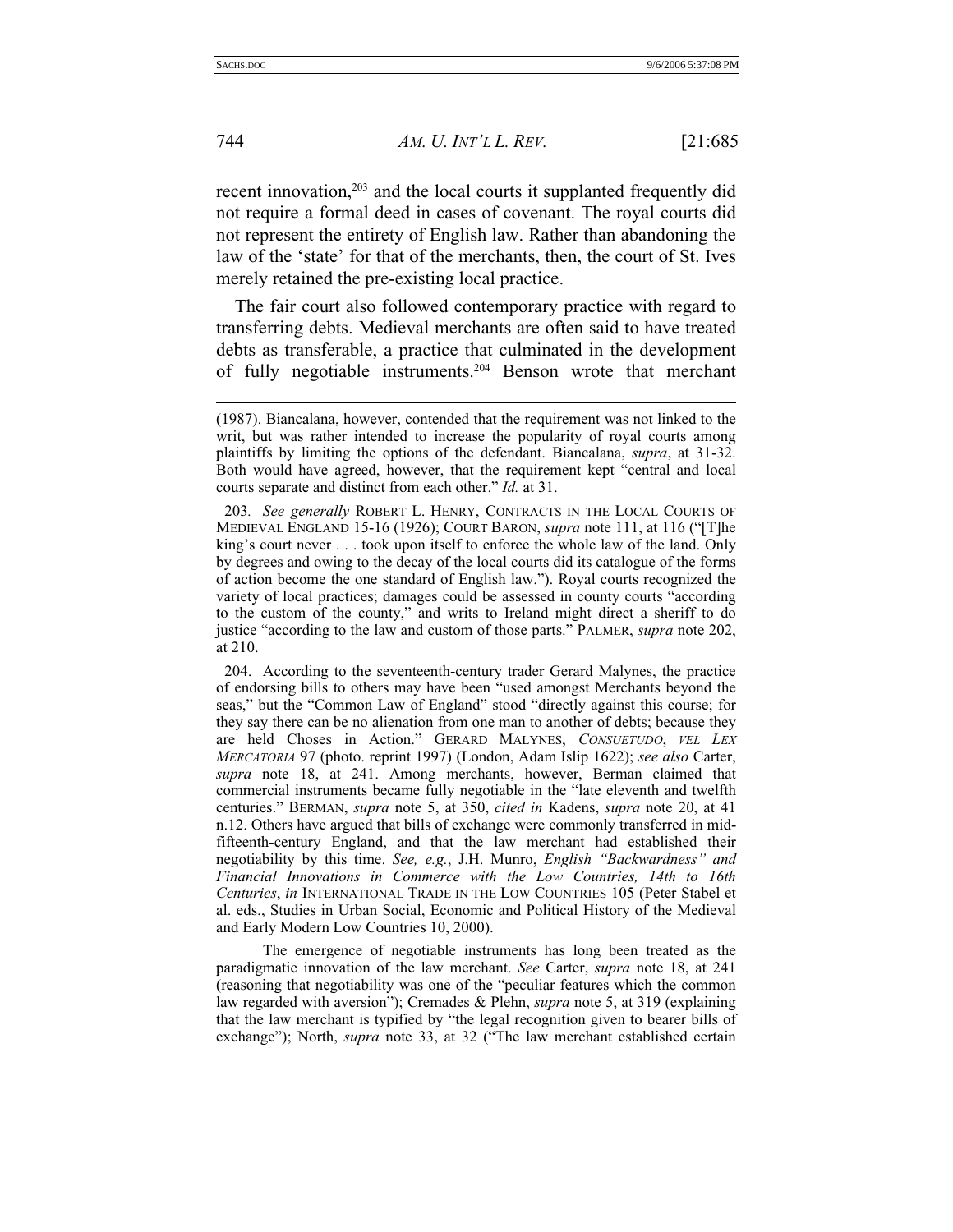## 2006] *FROM ST. IVES TO CYBERSPACE* 745

courts, unlike their contemporaries, "recognized debts as freely transferable through informal 'written obligatory,' a process developed by merchants themselves to simplify the transfer of debt."205 Trakman similarly claimed that "the medieval Law Merchant, realistically, originated the 'writing obligatory,' by which creditors could transfer freely the debts owed to them."206

Trakman found authority for his position in the St. Ives case of *S. Michel v. Troner*—in which a group of Norwich merchants bought wine for £8 10s., "which they were bound to pay to the said Brun or any on his behalf bearing a certain obligatory writing made between them on Midsummer Day A.D. 1274."207 However, this case fails to provide an example of unlimited transferability. The debt was to be paid to Brun or another acting "on his behalf," which likely indicates a collection agent designated by Brun, rather than an independent third party to whom the obligation had been endorsed.<sup>208</sup>

- 205. Benson, *Justice Without Government*, *supra* note 5, at 130.
- 206. Trakman, *E-Merchant Law*, *supra* note 5, at 274.

207*. Id.* at 274 n.39; S. Michel v. Troner (St. Ives Fair Ct. 1275), *in* 1 SELECT PLEAS, *supra* note 14, at 152.

208*. Cf.* ROGERS, *supra* note 20, at 47 (making a similar argument with regard to the later case of *Burton v. Davy*). The record goes on to mention that "Brun and his representatives have often laboured at Boston and at Norwich" to retrieve the money, indicating that Brun did in fact designate such agents. 1 SELECT PLEAS, *supra* note 14, at 152. Even J. Milnes Holden, whom Trakman cited, noted that the action in this case "was no more than an ordinary plea of debt." J. MILNES HOLDEN, HISTORY OF NEGOTIABLE INSTRUMENTS IN ENGLISH LAW 6 (1955) (internal citation omitted); Trakman, *E-Merchant Law*, *supra* note 5, at 275 nn.41  $& 43.$ 

 This practice was not uncommon; plaintiffs who could not travel to St. Ives would frequently send attorneys in their stead. *See, e.g*., Bolton v. Rydon (St. Ives Fair Ct. 1275), *in* 1 SELECT PLEAS, *supra* note 14, at 159; Graffham v. Pope (1291), *in* 1 SCLM, *supra* note 1, at 54; Grantham v. Thorney (St. Ives Fair Ct.

<sup>&#</sup>x27;choses in action' called negotiable instruments."); *see also* Swift v. Tyson, 41 U.S. (16 Pet.) 1, 19 (1842) ("The law respecting negotiable instruments may be truly declared . . . not the law of a single country only, but of the commercial world."); *cf.* 15 AM. JUR. 2D COMMON LAW § 7 (*defining* the law merchant as "the law regarding the negotiability of commercial paper as such law developed before the enactment of any statute on the subject"). *But see* ROGERS, *supra* note 20 (providing a wealth of evidence opposing the claim that the common law 'incorporated' negotiability from the law merchant); Stephen E. Sachs, Burying *Burton*: *Burton v. Davy* and the Law of Negotiable Instruments (May 21, 2002) (unpublished manuscript, on file with author), *available at* http://www.stevesachs. com/papers/burton.pdf.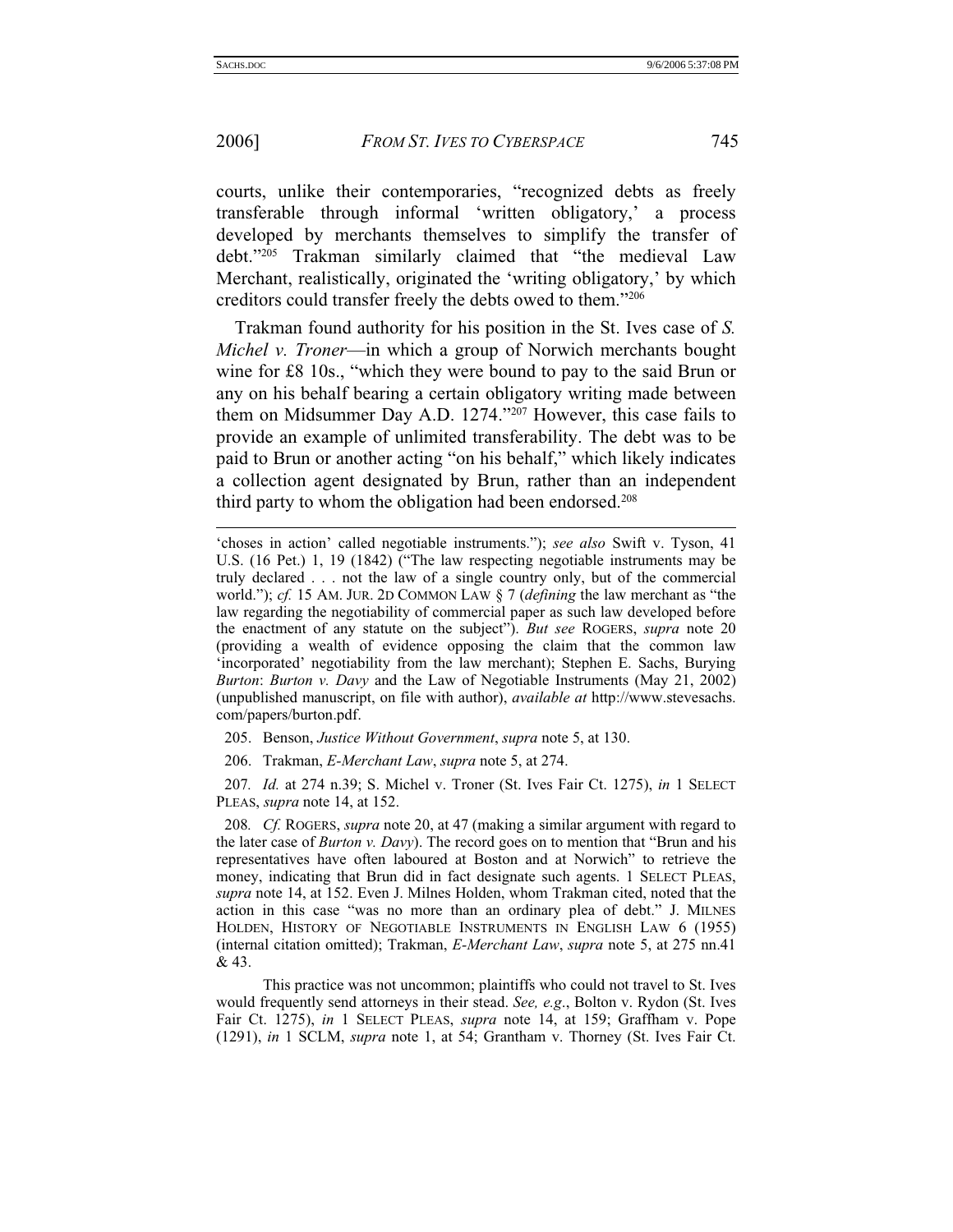Moreover, even if a creditor had sought to transfer an obligation to an unrelated third party, the St. Ives court would have refused to enforce such transfers. In *Abingdon v. Martin*, the plaintiff claimed standing as a messenger of the London cloth merchant John of Abingdon, whom the defendant owed  $£11.^{209}$  After initially challenging the plaintiff's standing, the defendant appeared in court two days later and presented what he claimed to be a written confirmation that the debt had been paid in full. The plaintiff immediately protested that the document was invalid, and asked for a jury to investigate. At this point, however, Martin argued that the plaintiff could not contest the document's validity, "since it is not lawful for him or for any other person to deny or abate the deed of another." The court agreed, Martin went free, and the unhappy plaintiff was fined for making a false claim.210

The record does not show whether Martin's written confirmation was valid or not. The document's validity, however, was clearly irrelevant to the court's procedure: even an obvious forgery could not be challenged by one who claimed to hold a transferred debt. As a result, it is hard to believe that many creditors transferred their debts at St. Ives, or that the court's approach to written instruments exemplified a more liberal merchant custom.

In general, the legal principles that can be gleaned from the St. Ives rolls do not leave a great deal of room for separate mercantile customs. Robert Henry compared the practices of mercantile, borough, communal, manorial, and seignorial courts, and found "comparatively little divergence" in the law they applied. Occasionally "a line can be drawn between the practice of borough and merchant courts on the one hand and manorial on the other, sometimes between borough and communal as against the manorial and merchant"; but in general there existed a "substantial

l

<sup>1293),</sup> *in* 1 SCLM, *supra* note 1, at 63-64; Vicker v. Foliot (St. Ives Fair Ct. 1295), *in* 1 SCLM, *supra* note 1, at 70; *see also* Jonathan Rose, *The Legal Profession in Medieval England: A History of Regulation*, 48 SYRACUSE L. REV. 1, 21 n.84 (1998) (describing the increasing number of "pleaders" at St. Ives).

 <sup>209.</sup> Abingdon v. Martin (St. Ives Fair Ct. 1293), *in* 1 SCLM, *supra* note 1, at 65.

<sup>210</sup>*. Id.* at 65-67.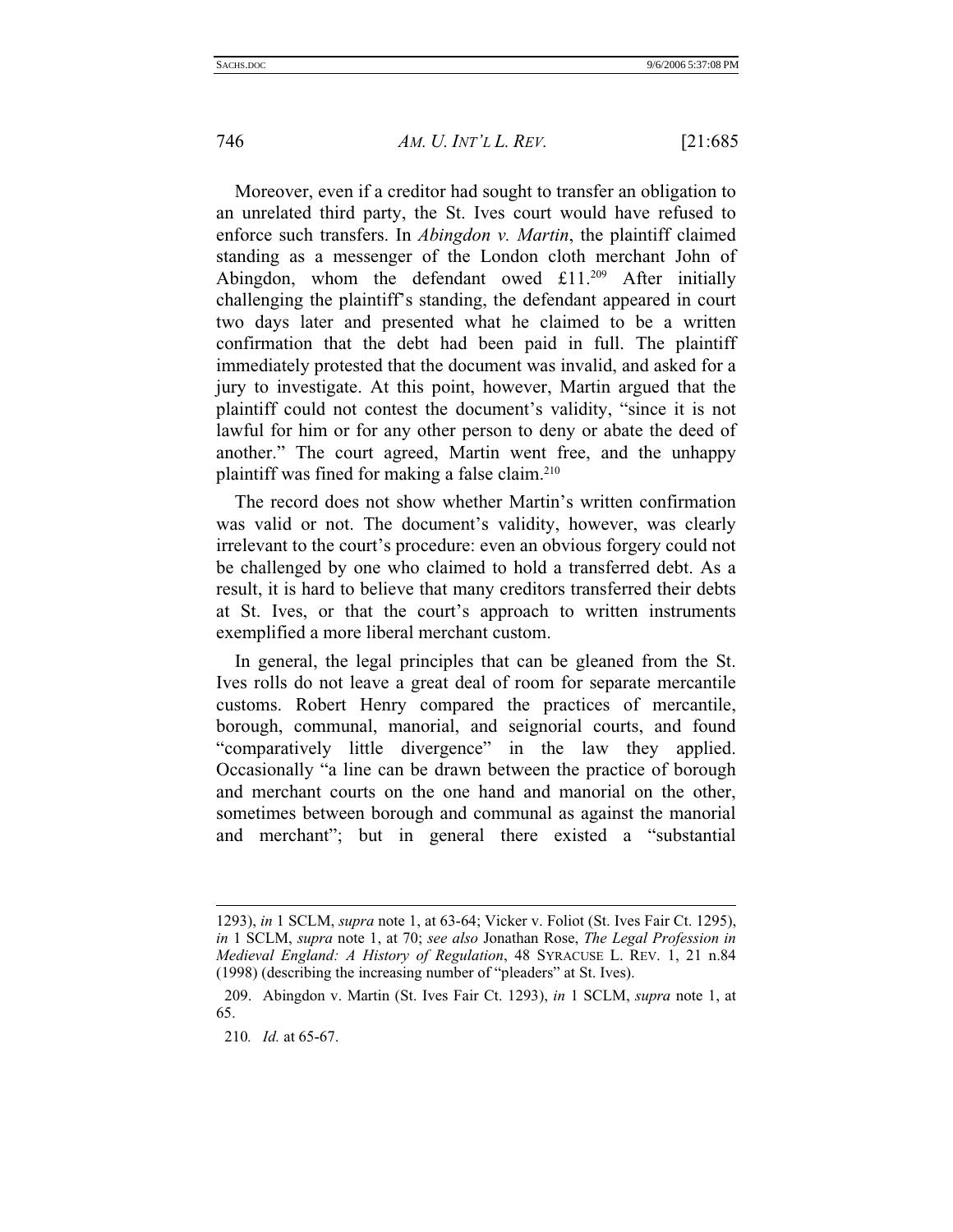uniformity" in the substantive law of the various courts, with "much more of similarity than of dissimilarity."<sup>211</sup>

The merchants of St. Ives did not "voluntarily produce[]" a law so similar to that of local courts by sheer coincidence. Rather, the widespread similarities between the local courts and the court of St. Ives, on both procedural and substantive matters, argue that the two shared a common legal tradition, and that the latter was not an independent creature of the international merchant community.

## *3. The Status of Merchants*

Even if separate mercantile customs could be identified, medieval mercantile law need not be viewed as a *private* law of merchants. William Mitchell portrayed the law merchant as a guild privilege, "in its origin a personal law, the law of a special class." By virtue of their profession, merchants could be judged by the law merchant as opposed to the common law; this class-based choice of law was a "characteristic feature" of the law merchant "throughout the Middle Ages."212 More recent scholarship similarly describes the word "merchant" as a "term of art" indicating a "personal status" analogous to that of the clergy or nobility, a term not applied more widely until the seventeenth century.<sup>213</sup>

At St. Ives, however, appeals to mercantile law were by no means limited to a particular class of persons. Non-merchants could invoke the protection of the customs of the fair or even of decisions reached *secundum legem mercatoriam*. Additionally, the rolls contain

 <sup>211.</sup> HENRY, *supra* note 203, at 9-10.

 <sup>212.</sup> MITCHELL, *supra* note 4, at 81. Mitchell argued largely on the basis of Continental examples, although he did have some evidence from England. *See also*  BEWES, *supra* note 5, at vi ("The merchants carried their law, as it were, in the same consignment as their goods . . . ."); BERMAN, *supra* note 5, at 345-46 (analogizing merchants' privileges to those of churchmen in ecclesiastical courts); HERBERT ALAN JOHNSON, THE LAW MERCHANT AND NEGOTIABLE INSTRUMENTS IN COLONIAL NEW YORK, 1664 TO 1730, at 16 (1963) (explaining how the law merchant "became a personal law that accompanied the merchant on his travels").

 <sup>213.</sup> Kadens, *supra* note 20, at 44-45 (arguing that merchants "existed in a world apart from that shared by the retailers and artisans who bought and sold locally," as the latter were uncontroversially subject to "local laws and customs" without raising issues of jurisdiction or choice of law). Note, however, that Kadens rejected much of the Romantic tradition.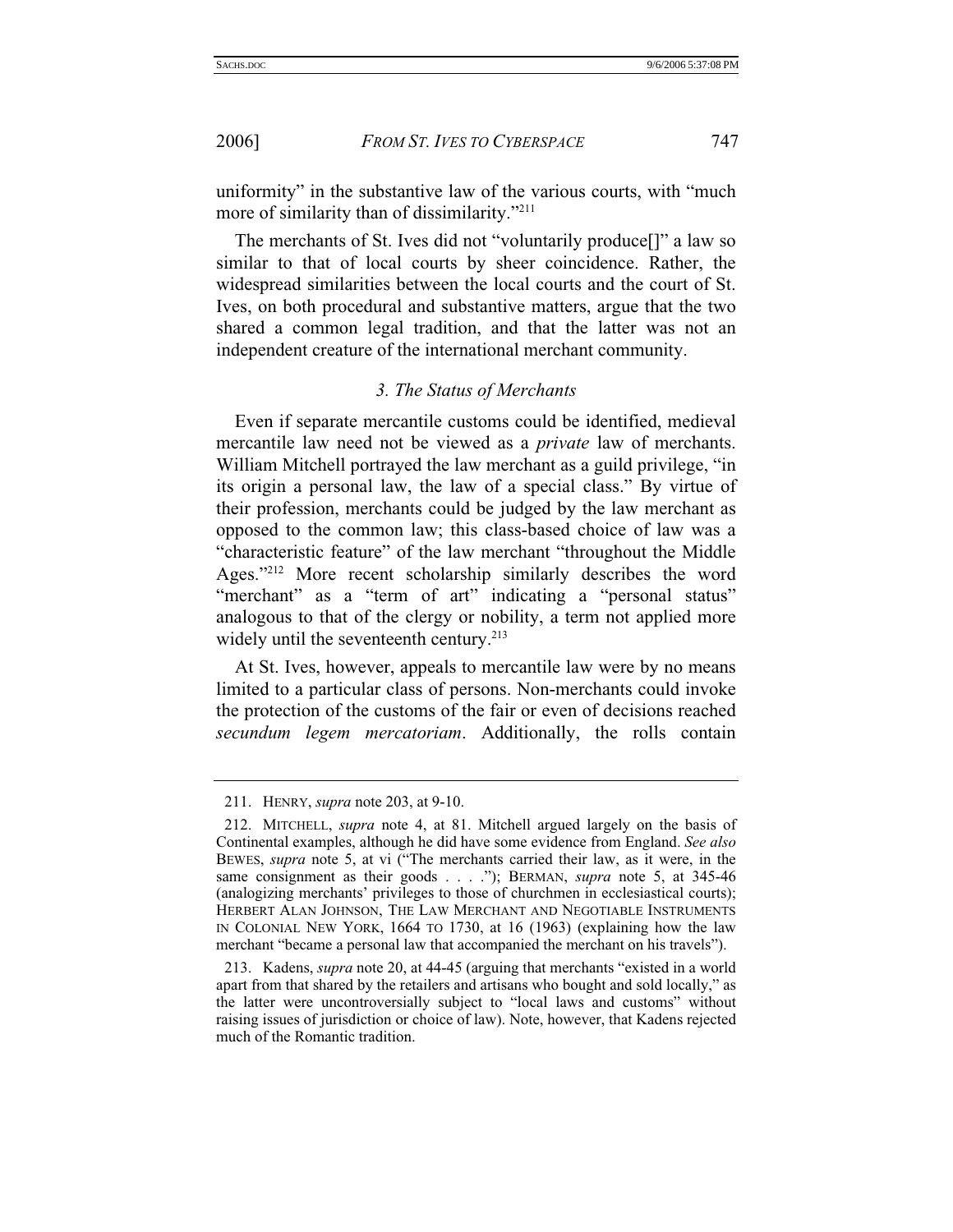theoretical arguments that men of all social classes can be considered "merchants" for the purpose of the law merchant's protection. In other words, the records depict mercantile law as a general body of customs applying to commerce, rather than as a set of privileges granted to a specific class.214

The fair court records do not contain a single example of a challenge to a party's social standing to have a case heard by the court or to be judged *secundum legem mercatoriam*. After all, questions of a theoretical nature were rarely raised in this very practical forum. Yet the records do establish that the jurisdiction of the fair court of St. Ives was in no way restricted to merchants. Some of those who came before the fair court were indeed members of merchant guilds or mercantile communities; Gottschalk of Almaine, who by his name was likely a German merchant, was also a "burgher of Lynn."215 However, individuals of all classes and occupations appear in the court rolls of St. Ives: in addition to merchants, local and foreign, we see a parade of monks,  $216$  knights,  $217$  townsmen,  $218$ bakers, $2^{19}$  carters, $2^{20}$  servants, $2^{21}$  and those even lower on the social

<sup>214</sup>*. See* 1 POLLOCK & MAITLAND, *supra* note 37, at 467 (stating that mercantile law "seems to have been rather a special law for mercantile transactions than a special law for merchants"); FREDERIC ROCKWELL SANBORN, ORIGINS OF THE EARLY ENGLISH MARITIME AND COMMERCIAL LAW 345-46 (1930) (denying that the law merchant was the private law of a class).

 <sup>215. 1</sup> SCLM, *supra* note 1, at 9.

 <sup>216.</sup> Ape v. Kirkstead (St. Ives Fair Ct. 1275), *in* 1 SELECT PLEAS, *supra* note 14, at 147.

 <sup>217.</sup> Hereford v. Lyons (St. Ives Fair Ct. 1293), *in* 1 SCLM, *supra* note 1, at 62 (in which the plaintiff is a knight). *But see* Appleby v. Bailiff of the Count of Brittany (C.P. 1278-89), *in* 2 EARLIEST ENGLISH LAW REPORTS 359, 360 (Paul A. Brand ed., Selden Society 112, 1996) (recounting a pleader's allegation—though without confirmation by the court—that a "knight of the county" is "not distrainable under the law merchant").

 <sup>218.</sup> *See* Cousin v. Huy (St. Ives Fair Ct. 1270), *in* 1 SCLM, *supra* note 1, at 3.

 <sup>219.</sup> Cricklade v. Wellingborough (St. Ives Fair Ct. 1293), *in* 1 SCLM, *supra* note 1, at 57-58.

 <sup>220. 1</sup> SCLM, *supra* note 1, at 31.

 <sup>221.</sup> Waite v. Hamon (St. Ives Fair Ct. 1287), *in* 1 SCLM, *supra* note 1, at 13.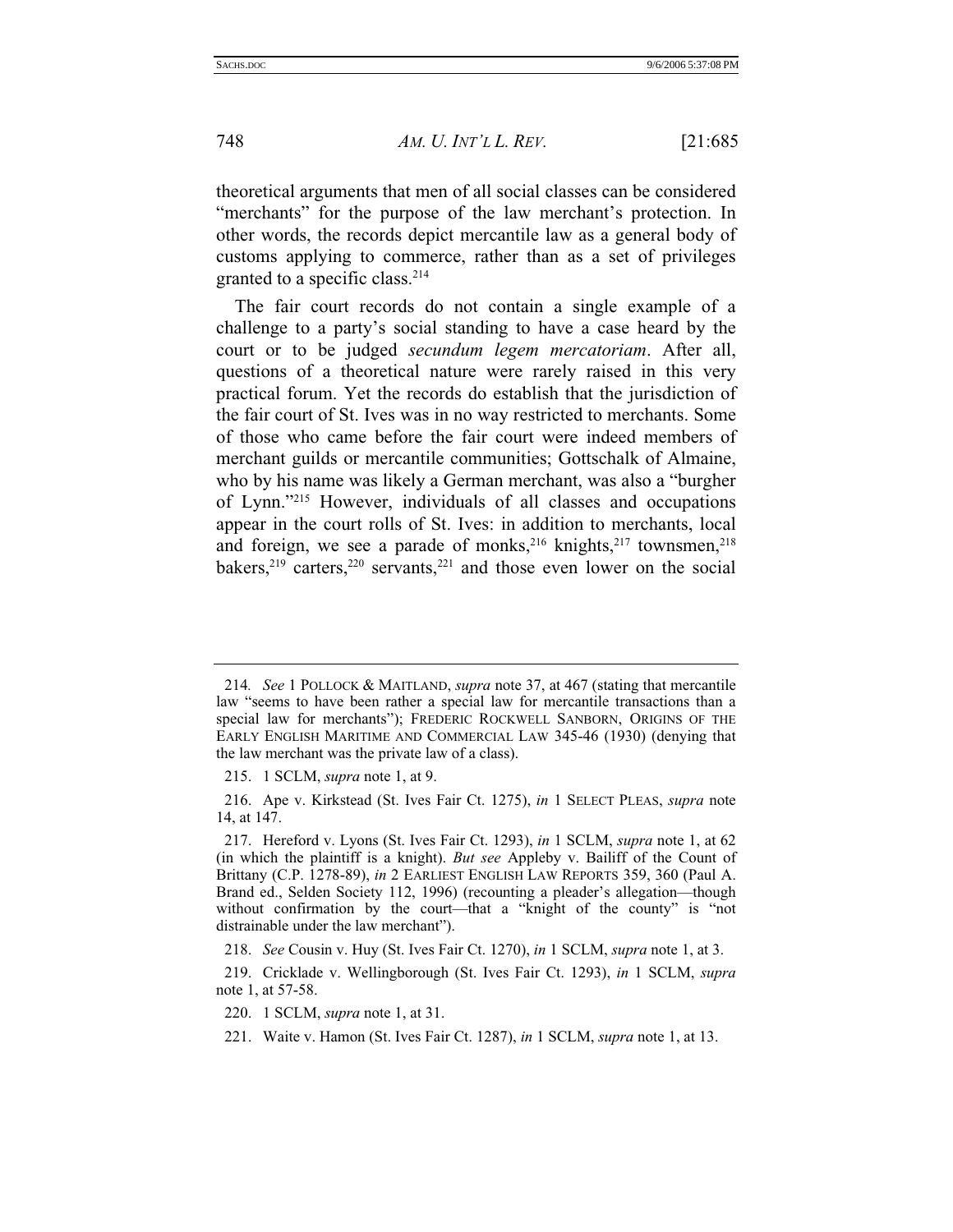scale.<sup>222</sup> St. Ives was in a rural area; before its incorporation in the late nineteenth century, it was not a city with independent legal status or a free town where merchants made the law. Some residents farmed, others provided services, and many did both; some residents were even quite well off. But they were almost all unfree and had various obligations to their lord, notably the pannage of pigs, haymaking, tallage, and payments on the marriage of daughters and for grazing pigs in the forest.223 These individuals of servile status, who would be classified as villeins by the common law of the time, were judged in the fair of St. Ives under the same rules as great merchants.

Consider Nicholas Legge, a butcher of St. Ives found in the rolls as an ale taster and juror. In his case against Nicholas of Mildenhall in 1291, Legge sought to intervene in a contract between Mildenhall and another butcher, as he was allowed to do by "the usage of merchants." Mildenhall admitted that "*lex mercatorum*," the law of merchants, "does indeed allow every merchant to participate in a bargain made with a butcher"; clearly, both parties included Legge in the category of "merchant," and the court raised no objection to the argument.224 Yet Legge was a resident of the vill—he was elected constable among residents of Bridge Street in 1302—and there is no indication that he was of unusual status. In any event, he was certainly no international traveler, or even a member of a corporate merchant guild.<sup>225</sup>

One can also find in the fair rolls a rare theoretical discussion of the range of the term "merchant." In the 1311 case of *Fulham v. Francis*, two servants of the abbot of Burton-on-Trent appeared in court to prove, "*secundum legem mercatoriam*," that a horse being seized to pay a debt actually belonged to their master. When forced

 <sup>222. 1</sup> SCLM, *supra* note 1, at 107 ("Richard Brewhouse receives the merryandrews in the midst of the fair to the disturbance and peril of the merchants; therefore he [is fined] 6d.").

 <sup>223.</sup> MOORE, *supra* note 11, at 237. Redstone noted that the town did not receive its charter until 1874, and the inhabitants at the time of the fair paid a yearly rent, did customary works, owed obedience to the lord's bailiff, and needed licenses from the lord for the marriage of widows or daughters. Redstone, *supra* note 11, at 216.

 <sup>224.</sup> Legge v. Mildenhall (St. Ives Fair Ct. 1291), *in* 1 SCLM, *supra* note 1, at 46-47.

 <sup>225.</sup> *See* MOORE, *supra* note 11, at 162, 257.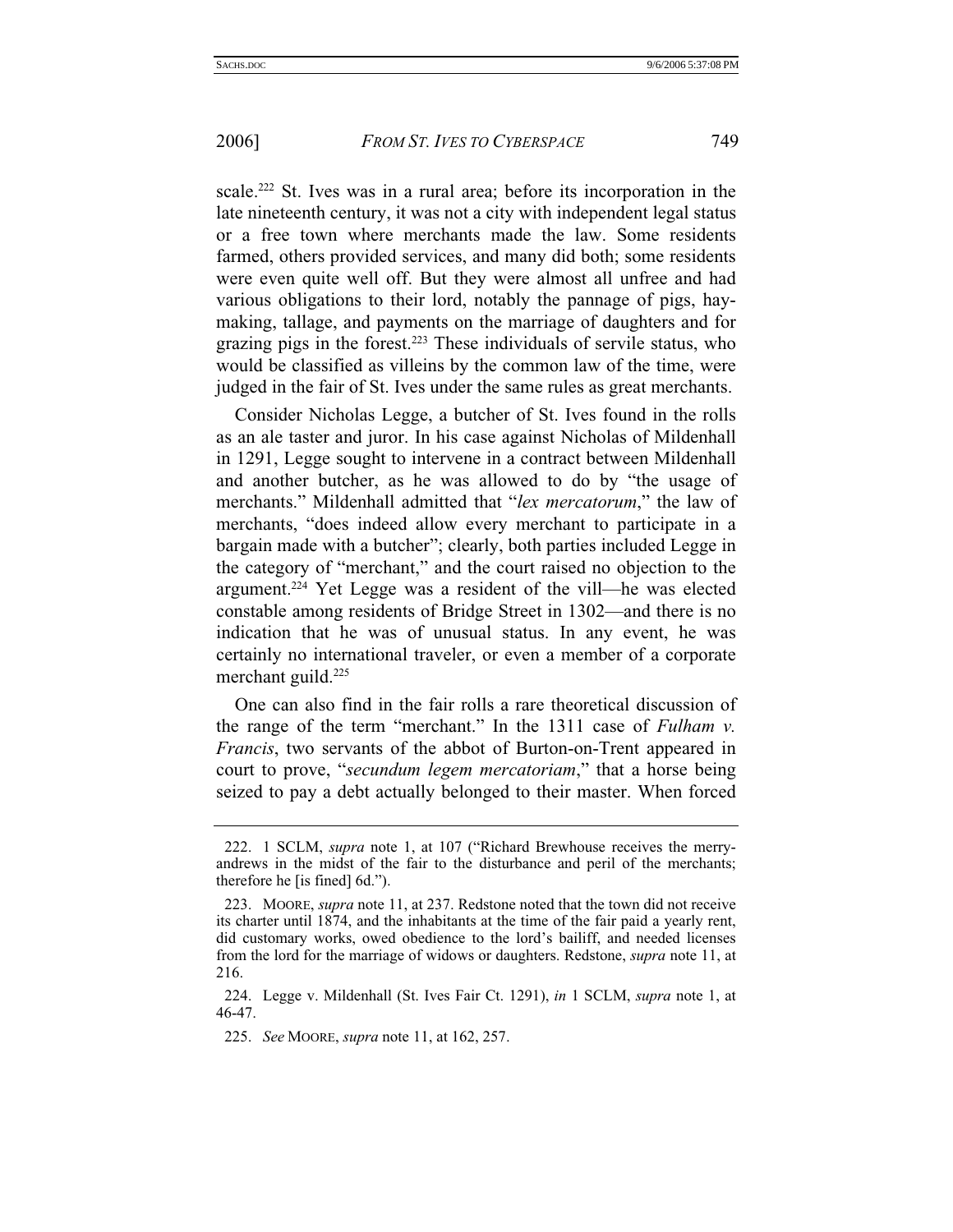to defend their right to testify, they cited a point of law and claimed that it applies to "any merchant . . . whosoever he may be, whether earl or baron, bishop or abbot, or any such person of rank." More importantly, the plaintiff never contested this expansive definition of "merchant"—he only claimed that the servants should not be allowed to act as their abbot's attorneys.<sup>226</sup>

This all-inclusive definition was accepted without objection by the court, which seems to settle the question of whether St. Ives court was part of a private legal system. If the classification of "merchant" has any meaning as an occupational description or as a name for a social class, it cannot include earls, barons, bishops, or abbots; these groups, especially the churchmen governed by ecclesiastical law, possessed a legal status profoundly distinct from that of merchants and townsmen. Indeed, the trader Gerard Malynes would later specifically exclude "clergymen, noblemen, gentlemen, soldiers, [lawyers], publick officers and magistrates" from the ranks of the "merchants" whom the law merchant could protect.<sup>227</sup>

As Frederick Pollock and F.W. Maitland noted, the term "merchant" was not used to indicate a personal status until well after the period of the court rolls.<sup>228</sup> The understanding at St. Ives seems to have been that a "merchant" is anyone who engages in trade—which would mean that the law applied at St. Ives was a commercial law of a general nature, not a personal one. If the law merchant were indeed the legal privilege of a mercantile class, that class must have been so inclusive as to be historically and legally meaningless.

 <sup>226.</sup> Fulham v. Francis (St. Ives Fair Ct. 1311), *in* 1 SCLM, *supra* note 1, at 89- 90.

 <sup>227.</sup> MALYNES, *supra* note 204, at 6.

 <sup>228. 1</sup> POLLOCK & MAITLAND, *supra* note 37, at 466-67 ("[I]n private law 'merchantship' . . . seems too indefinite and also seems to have few legal consequences to permit our calling it a status . . . . Until lately no one but 'a trader' could be made bankrupt; still we should hardly say that in 1860 'tradership' was a status."). In the eighteenth century, Wyndham Beawes complained of the "[c]onfusion of the terms Merchant and Trader" which had "prevailed for a long Time" in the past: "in the early Annals of England and Scotland we find Traders, who resorted to the Publick Fairs, indiscriminately stiled *Mercatores*; they are thus denominated in the publick Records in the Reign of Edward I." WYNDHAM BEAWES, *LEX MERCATORIA REDIVIVA* 31 (Thomas Mortimer ed., London, R. Baldwin 5th ed. 1792) (1758).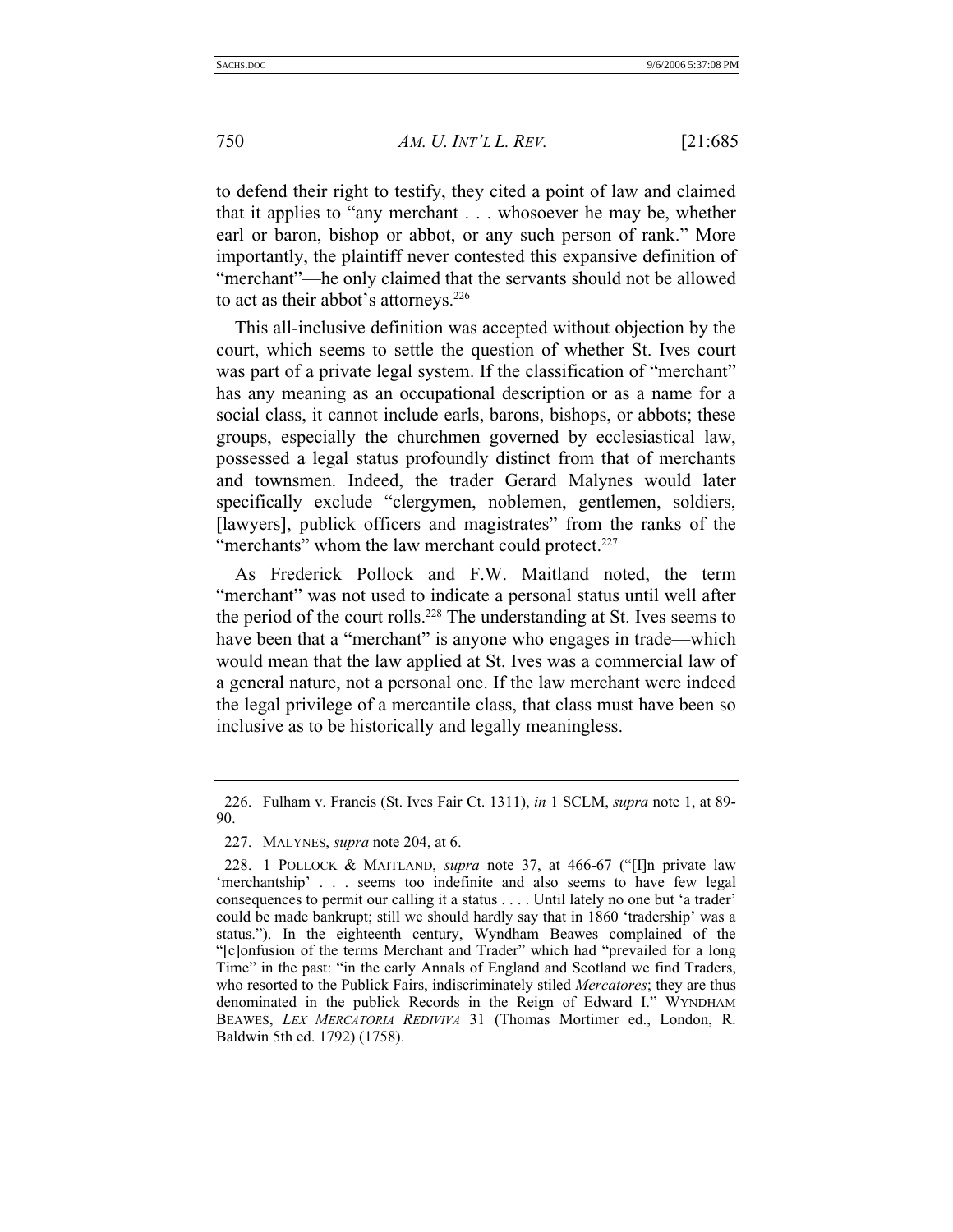## D. CONCLUSIONS

A later historian, comparing the procedure of the St. Ives courts to that, say, of the court of King's Bench, would doubtless find significant differences between them. In comparison to the royal courts, the merchants exercised more power over their own fate; as a community, they were allowed to share in making judgments, and the court was willing to take notice of their customs. But the central royal courts hardly represented the only legal tradition in England. A manual on "How to Hold Pleas and Courts," written *circa* 1274 by John of Oxford, a monk in the priory of Luffield, reminds the reader that there was one manner of pleading in the court of Common Pleas, another before the justices in eyre, another in county and hundred courts, and still another in the courts of knights, freeholders, or lay or religious lords.229 These individual courts did not always enforce the common law of the royal courts, but might possess their own customs; a good steward "should know the customs of that county, hundred, court or manor, and the franchises pertaining to the premises, *for laws and customs differ in divers places*."230

When viewed in this context, the experience of merchants at the fair of St. Ives was hardly exceptional. The appropriate conclusion from the evidence of the fair of St. Ives is not that the merchants were given a unique license by existing authorities and allowed to determine their own affairs. Instead, the fair court followed existing models of seignorial courts—a perfectly sensible conclusion given that it *was* a seignorial court, a court that "has a lord."231 Indeed, it is only because so much of the jurisdiction of local courts was later

<sup>229</sup>*. How to Hold Pleas and Courts*, *in* COURT BARON, *supra* note 111, at 68. The identification of author and date is found in Maitland & Baildon, *supra* note 132, at 11-13.

<sup>230</sup>*. How to Hold Pleas and Courts*, *in* COURT BARON, *supra* note 111, at 68 (emphasis added). For a later recognition that laws might differ even among unquestionably English courts, see Y.B. 4 Edw. 4, fol. 8, pl. 9 (C.P. 1464), *reprinted in* A.K.R. KIRALFY, A SOURCE BOOK OF ENGLISH LAW 259, 260-61 (1957) ("[T]he common law of the land in this case differs from the law of the Chancery on the point.").

 <sup>231. 1</sup> SELECT PLEAS, *supra* note 14, at 130.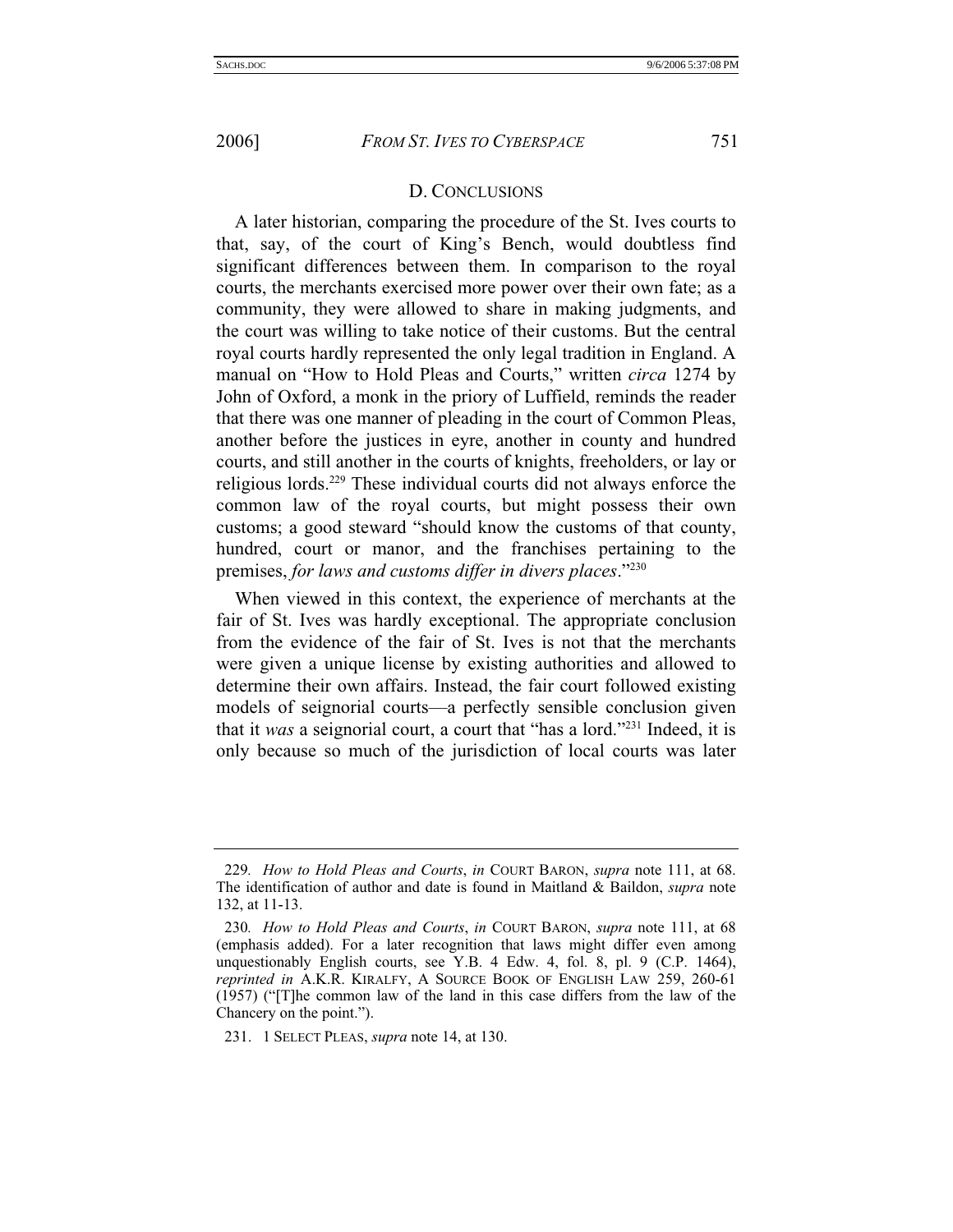absorbed by centralized royal institutions that modern scholars could be surprised by the local practice of mercantile law.<sup>232</sup>

One should not see the involvement of merchants in rendering decisions as legal independence, any more than one should interpret the participation of the unfree King's Ripton suitors as selfgovernment. The mercantile courts of thirteenth-century England were not courts ruled by the merchants, nor were they specially reserved for them. Instead, in James Steven Rogers' phrase, they far

 <sup>232.</sup> In the traditional portrait, medieval merchants enjoyed a golden age of independence before succumbing to state control. Trakman described mercantile autonomy as serving the interests of "revenue and profit" as well as "growing trade relations"; the "medieval Law Merchant was notably able to deliver these results," he wrote, "until the evolving nation state diluted the result." Trakman, *E-Merchant Law*, *supra* note 5, at 297-98.

Unfortunately, the ability of merchant courts to "deliver these results" may be overstated. The case of *S. Michel v. Troner*—which Trakman cited for its mention of a "writing obligatory," arguing that "[l]ess procedural formality also meant the speedier dispensation of justice"—regarded an £8 debt arising out of an exchange almost two years earlier, "to obtain which money the [plaintiff] and his representatives have often laboured at Boston and at Norwich and as yet have not been able to get any part thereof." S. Michel v. Troner (1275), *in* 1 SELECT PLEAS, *supra* note 14, at 152; Trakman, *E-Merchant Law*, *supra* note 5, at 274. The defendant could not be found at St. Ives either, and such serial (and unsuccessful) prosecutions were far from uncommon in the St. Ives rolls.

Concern for the "diluteral" caused by "the evolving nation state" is similarly out of place. As examples, Trakman described such royal actions as the Statute of Acton Burnell and the Statute of Merchants and argued that the system of formally enrolled bonds these statutes created was "largely rejected by the Law Merchant." *Id*. at 274 n.40. Although it is true that these statutes were rarely invoked at St. Ives, *see supra* text accompanying notes 169-171, they were designed to *improve* a plaintiff's ability to collect on debts, automatically establishing the validity of a claim—indeed, under the later statute, allowing for the defendant's immediate incarceration—whenever a formally enrolled bond was presented. The statutes did not in any way prevent plaintiffs from continuing to rely on more informal evidence in local courts, and were far more likely to have been welcomed as an alternative to the existing inefficient means of debt collection. (As is made clear in the preamble to the Statute of Merchants, the process of Acton Burnell, which allowed only for the seizure of goods rather than incarceration, was viewed by merchants as insufficiently harsh. Statute of Acton Burnell, 1283, 11 Edw. (Eng.), *reprinted in* 1 STATUTES OF THE REALM, *supra* note 51, at 53, 53; Statute of Merchants, 1285, 13 Edw. (Eng.), *reprinted in* 1 STATUTES OF THE REALM, *supra* note 51, at 98, 98.) Concern for "dilut[ion]" by the state appears only centuries later and in a dramatically different context.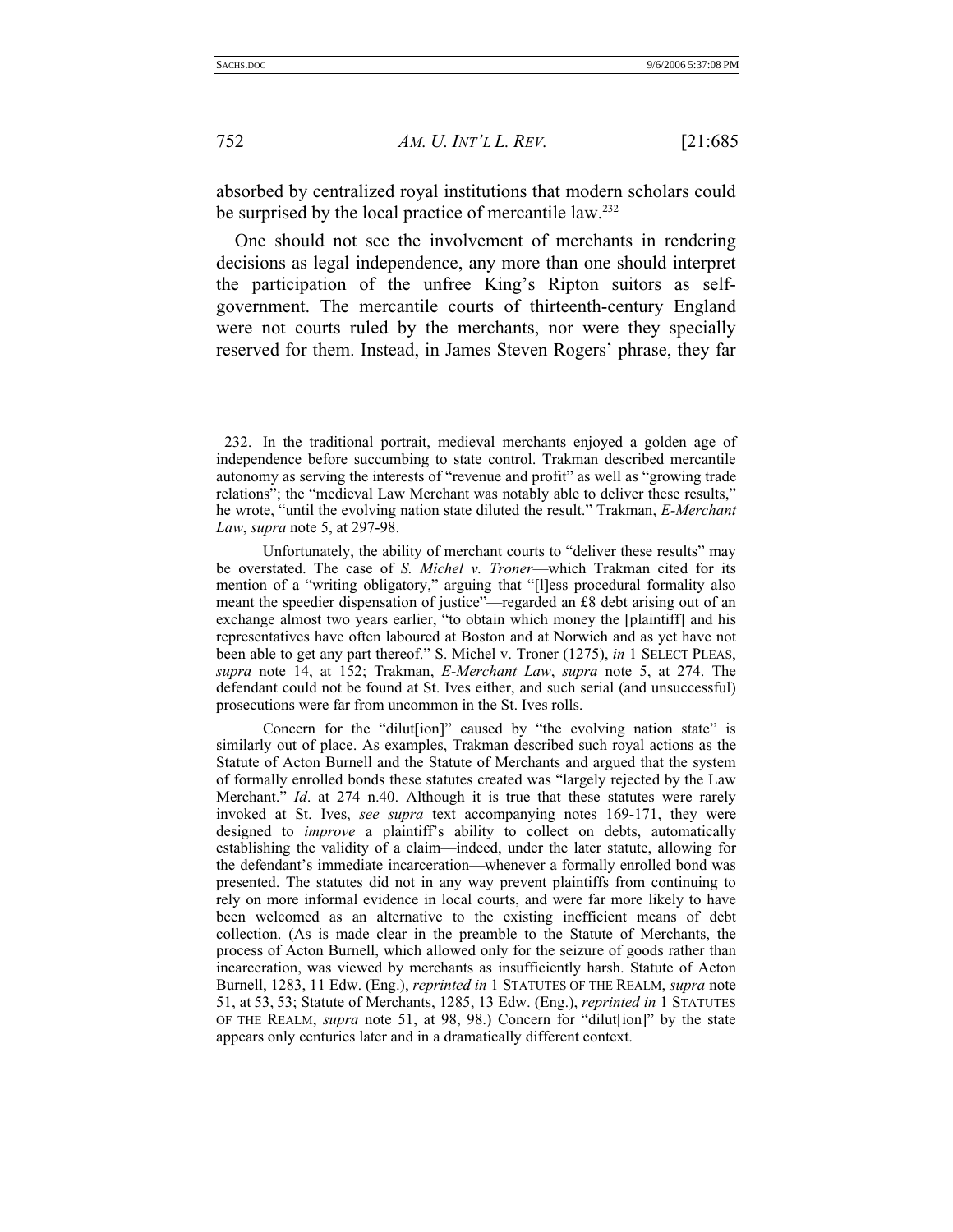more resembled "local courts of general jurisdiction held at places where a great deal of trade took place."<sup>233</sup>

# II. "LAW UNIVERSAL THROUGHOUT THE WORLD"

In 1473, a foreign merchant sought an exemption in the court of Star Chamber from certain English shipping regulations. Although English law required that he register the number of sailors and the name of the vessel in exchange for safe-conduct, the merchant protested that he should not be "bound by [English] Statutes, which Statutes are *introductive of new law*." As a foreigner who was unfamiliar with the peculiarities of English law, the merchant argued, he should be held to obey only those rules "*declarative of ancient right*, that is to say, Nature, etc.," and his case should be "determined according to the law of Nature, in the Chancery." Without deciding the merits of the case, the Chancellor agreed that the merchant should not be forced "to abide a trial by 12 men and other solemnities of the law of the land"; rather, his case should be heard in the Chancery according to "the law of Nature, which is called by some 'Law Merchant,' which is law universal throughout the world."234

For hundreds of years after 1473, influential writers on English commercial law echoed the language of this case. In 1622, the merchant Gerard Malynes spoke of the law merchant as "a customary law, approved by the authority of all kingdoms and commonwealths, and not a law established by the sovereignty of any prince"; for Malynes, the "customary law of merchants" held a "peculiar prerogative" above all other customs and laws in that it "is observed in all places."235 Similarly, in his *Question Concerning* 

 <sup>233.</sup> ROGERS, *supra* note 20, at 25.

 <sup>234.</sup> Anon. v. Sheriff of London, Y.B. 13 Edw. 2, fol. 9, Pasch, pl. 5 (Ch. 1473), *excerpted in* 2 SCLM, *supra* note 38, at lxxxiv, lxxxv-lxxxvi. For a more complete account, see 2 SELECT CASES IN THE EXCHEQUER CHAMBER 30 (M. Hemmant ed., Selden Society 64, 1948) [hereinafter EXCHEQUER CHAMBER]; *see also infra* note 399.

 <sup>235.</sup> MALYNES, *supra* note 204, at vi-vii, 3; *see also* BEAWES, *supra* note 228, at 38 (arguing that since the laws "of any one Realm" are insufficient for organizing commerce, "the Law-Merchant was established" to include those rules "to which all nations pay a just Regard").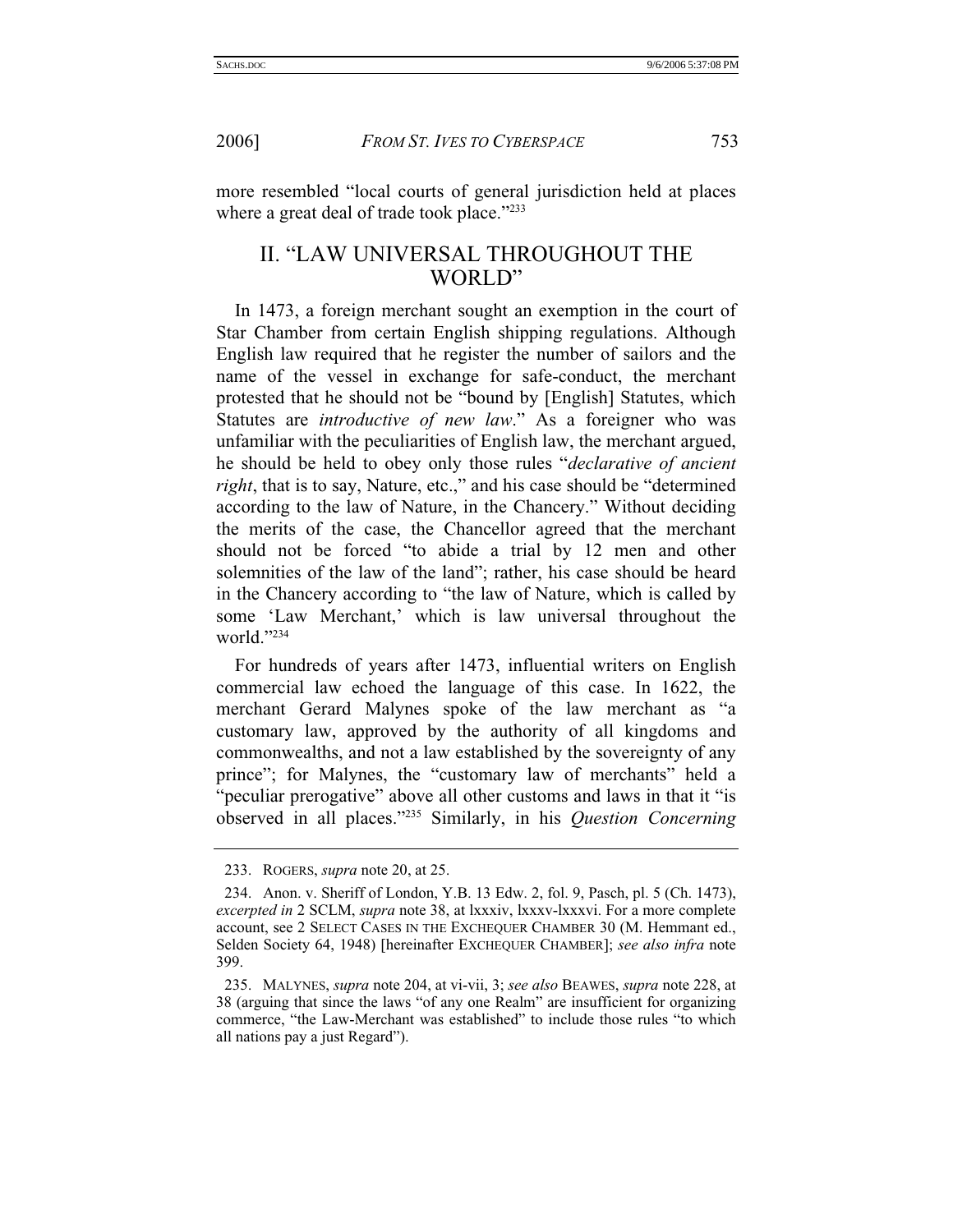*Impositions*, seventeenth-century lawyer Sir John Davies stated that the "commonwealth of merchants hath always had a peculiar and proper law to rule and govern it. This law is called the Law Merchant, whereof the laws of all nations do take special knowledge."236

Indeed, the vision of the law merchant as a single entity common to all nations has persisted in the work of modern historians. In his classic history of English law, William Searle Holdsworth argued that while "usages differed from place to place," the courts of markets, fairs, and boroughs applied "a special law merchant, differing from the ordinary law"—a "species of *jus gentium*," the law of nations, rather than "the law of a particular state."237 William Mitchell noted the "strongly marked international character" of the law merchant, asserting that "the main lines of [its] development were everywhere the same."238 More recent writers such as Benson have described a law merchant "regulat [ing] virtually every aspect of commercial transactions in *all of Europe* (and frequently outside Europe)," and Trakman found the "twenty-first-century Law Merchant" analogous to its medieval ancestor, in that it "is cosmopolitan in nature and transcends the parochial interests of nation states."239

The rhetoric employed by Malynes, Holdsworth, Benson, or Trakman soars far above the unassuming arguments found in the fair court rolls. Some 200 years before the Chancellor's decision, Gerard of Cologne was told that he was not sufficiently equipped to wage

 <sup>236.</sup> JOHN DAVIES, THE QUESTION CONCERNING IMPOSITIONS (1656), *reprinted in* 3 THE WORKS IN VERSE AND PROSE OF SIR JOHN DAVIES 12 (Alexander B. Grossart ed., Fuller Worthies' Library, Blackburn, C. Tiplady 1876). Although the edition of Davies' work here reprinted was not published until 1656, it was likely written while Davies occupied the office of attorney general, and his term of office ended in 1619. LMLP, *supra* note 20, at 133 n.37.

 <sup>237. 5</sup> HOLDSWORTH, *supra* note 89, at 66 (emphasizing the "cosmopolitan character of the Law Merchant"); 1 *id.* at 528-29.

 <sup>238.</sup> MITCHELL, *supra* note 4, at 20; *see also* M.M. POSTAN, MEDIEVAL TRADE AND FINANCE 295 (1973) ("[I]n Northern Europe conventions of merchant law . . . differed comparatively little from country to country.").

 <sup>239.</sup> Benson, *Justice Without Government*, *supra* note 5, at 128; Trakman, *E-Merchant Law*, *supra* note 5, at 281; *see also* BENSON, ENTERPRISE OF LAW*, supra* note 5, at 32 (noting the evolution of the law merchant "into a universal legal system").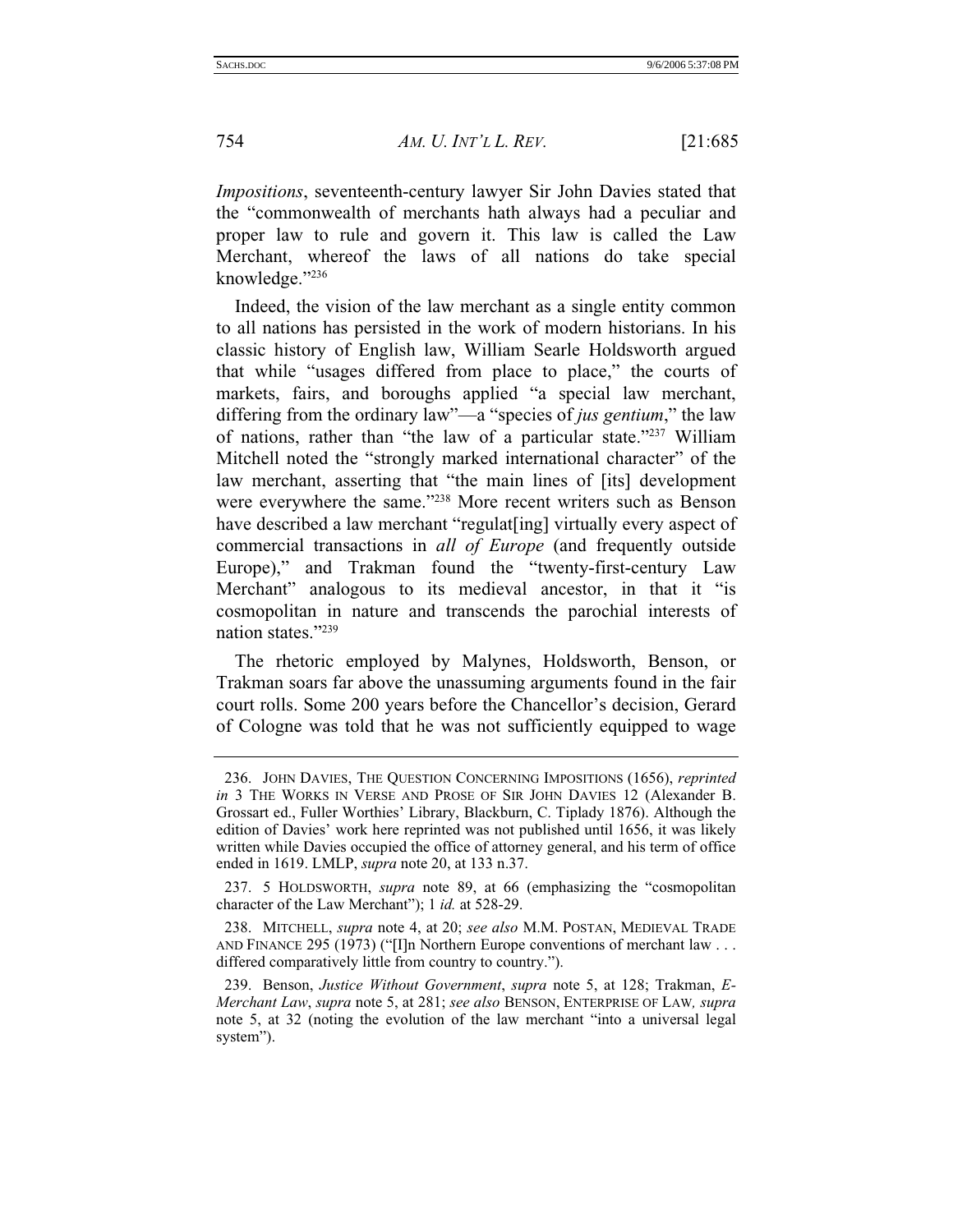his law "according to law merchant" and was sent back to find more compurgators; was this an invocation of a universal principle, a tenet of the Law of Nature?240

We cannot assume that the suitors at St. Ives were drawing on the same concepts as the writers of the early modern period or even the foreign merchants of the late fifteenth century. In fact, the best evidence from the original sources seems to be that they were not that the law governing markets and fairs was not a "law universal throughout the world," nor did the suitors of St. Ives act on the presumption that it was. Both within the St. Ives court and without, one can find evidence for significant variations in the principles of mercantile law—variations which may justify abandoning the notion of a universal law merchant.

## A. "THE LAW MERCHANT" AT ST. IVES

What did the St. Ives court believe itself to be doing when it decided an issue *secundum legem mercatoriam*? Although the evidence is unclear, two general observations can be made. First, the court rolls do not portray an institution that saw itself as governed by and in turn implementing a specific code, whether customary or not. Second, in its relations with other fora, the St. Ives court displayed little awareness of any participation in a process extending beyond St. Ives, let alone one that spanned all of Europe. The very use of the phrase "*the* law merchant" may thus be inappropriate, as the rolls demonstrate substantial variety in the court's conceptualizations of mercantile law and the principles established thereby.

## *1. Within the St. Ives Court*

As we have seen above, the eleven cases which cite *lex mercatoria* (or its variants) defy easy characterization. They may involve matters of procedure, such as how to dispose of the attached goods of a defendant in default, $241$  but they may also include important

 <sup>240. 1</sup> SCLM, *supra* note 1, at 5.

 <sup>241.</sup> Fairhead v. Tankus (St. Ives Fair Ct. 1295), *in* 1 SCLM, *supra* note 1, at 71.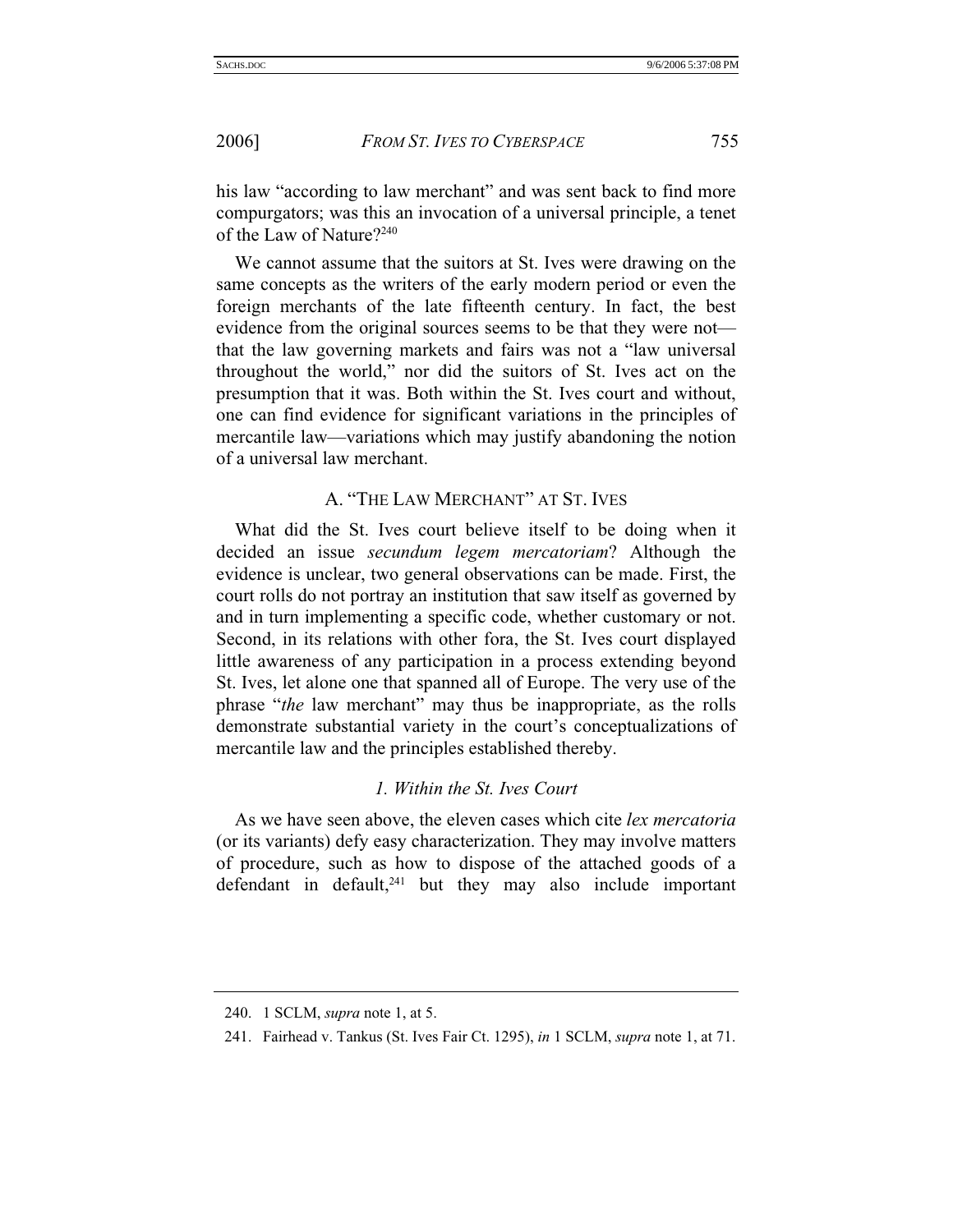substantive questions such as when a sale is complete,  $242$  or specific usages concerning the right of outside butchers to participate in any sale of meat or fish.<sup>243</sup> Sometimes a special assembly of merchant communities invoked the law merchant's authority; at other times, the court included the phrase almost as an aside.<sup>244</sup>

Most importantly, an appeal to mercantile law might provide authority for a well-established point of law—but it also might provide a convenient label for a simple appeal to justice. Whatever *lex mercatoria* might provide, the court had substantial freedom to define its boundaries. Additionally, the terms the court adopted in making such appeals are highly variable, suggesting the absence of the sort of conceptual clarity that a universal, substantive law would provide.

The parties before the court occasionally invoked the authority of *lex mercatoria* in making a simple claim of justice. In 1302, Christine of Darlington claimed that "on Wednesday last in this present year [*die Mercurii ultimo preterita hoc anno*]," Adam Burser of Bury St. Edmunds accused her of theft and "assaulted her with vile words, calling her harlot, knave, and other enormities," causing her to lose credit for six quarters of wheat. Burser denied wrongdoing and asked for judgment against Christine, for she had specified the day of the assault as being in "this present year," when she ought to have specified "the twenty-ninth or thirtieth year of the reign of King Edward, as is the custom in every court."245 Darlington responded that her plea was sufficiently precise *secundum legem mercatoriam*, because "the day and year are sufficiently known to any one when the heading of the court [roll] specifies the thirtieth

 <sup>242.</sup> *See* Tempsford v. Chaplain (St. Ives Fair Ct. 1291), *in* 1 SCLM, *supra* note 1, at 44 (considering a sale complete as soon as the earnest money—a token down payment also called a "God's penny"—had been paid).

 <sup>243.</sup> Bishop vs. Godsbirth (St. Ives Fair Ct. 1315), *in* 1 SCLM, *supra* note 1, at 97; Legge v. Mildenhall (St. Ives Fair Ct. 1291), *in* 1 SCLM, *supra* note 1, at 46- 47.

<sup>244</sup>*. See, e.g.*, Fulham v. Francis (St. Ives Fair Ct. 1311), *in* 1 SCLM, *supra* note 1, at 89; 1 SCLM, *supra* note 1, at 5.

 <sup>245.</sup> Darlington v. Burser (St. Ives Fair Ct. 1302), *in* 1 SCLM, *supra* note 1, at 85.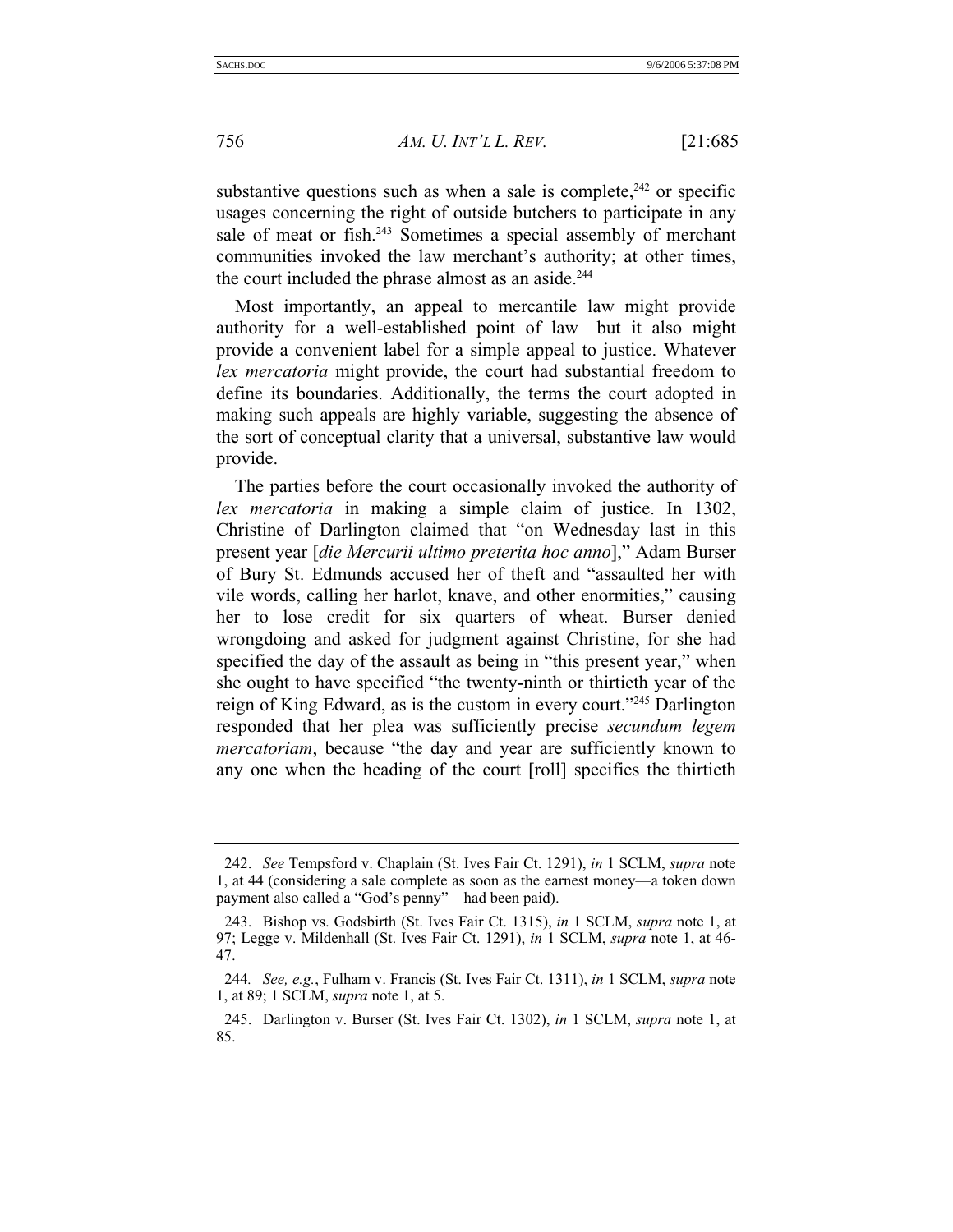year of the reign of King Edward."246 She did not contest Burser's claim of custom, or appeal to a widely-held understanding that mercantile law differs in this respect. Instead, she seems to have contended that reciting the year was unnecessary, and for that reason could not have been required *secundum legem mercatoriam*. The St. Ives court does not seem to have applied any consistent rule on the subject; many complaints mention the regnal year, but some do not.247 Here, although both parties asked for a judgment of "the merchants and others," the court appears to have been reluctant to issue a general ruling, and instead granted permission to settle. The case thus gives the impression that *lex mercatoria* could be used as a placeholder for commonsense principles of fair play—principles hardly unique to a mercantile setting.<sup>248</sup>

Certain cases in the St. Ives court rolls even seem to incorporate new principles as part of mercantile law. In 1311, two servants of the abbot of Burton-on-Trent intervened in the case of *Fulham v. Francis* to claim for their master a horse that had been wrongly attached.249 The plaintiff argued that they should not be allowed to prove their case through oaths, citing a general principle that "when anyone should make proof of the ownership of any merchandise . . .

<sup>246</sup>*. Id*. at 86.

<sup>247</sup>*. See, e.g.*, Langbaugh v. Bytham (St. Ives Fair Ct. 1287), *in* 1 SCLM, *supra* note 1, at 20 (concerning an assault "on Tuesday last"); Long v. Cam (St. Ives Fair Ct. 1291), *in* 1 SCLM, *supra* note 1, at 39-40 (concerning a sale "on Friday after the feast of St. John"); Hanker v. Lindsey (St. Ives Fair Ct. 1300), *in* 1 SCLM, *supra* note 1, at 78-79 (concerning a covenant made "on Friday after Ascension day in this year [*die Veneris prox' post Ascensionem Domini hoc anno*]"). None of the parties in these cases drew attention to the date.

 <sup>248.</sup> In this practice, as in others, the fair court followed its local equivalents. The records of local courts, as well as contemporaneous formularies, do not consistently require the regnal year. *See, e.g.*, Elm v. Fox (Littleport Manor Ct. 1317), *in* COURT BARON, *supra* note 111, at 123 (indicating no date); *The Court Baron*, *supra* note 132, at 43 (providing a form to hear an offense committed "on such a day and hour in this year that was"); *id.* at 48 (providing a form for defamation that does not mention the date); *cf. The Manner of Holding Courts— John de Longueville*, *supra* note 111, at 84 ("[I]t is not necessary in any plea to specify the hour at which a deed was done, except in the pleas of the crown or where there is breach of the king's peace," where one must "set down the place and the year and the hour").

 <sup>249.</sup> Fulham v. Francis (St. Ives Fair Ct. 1311), *in* 1 SCLM, *supra* note 1, at 89- 90.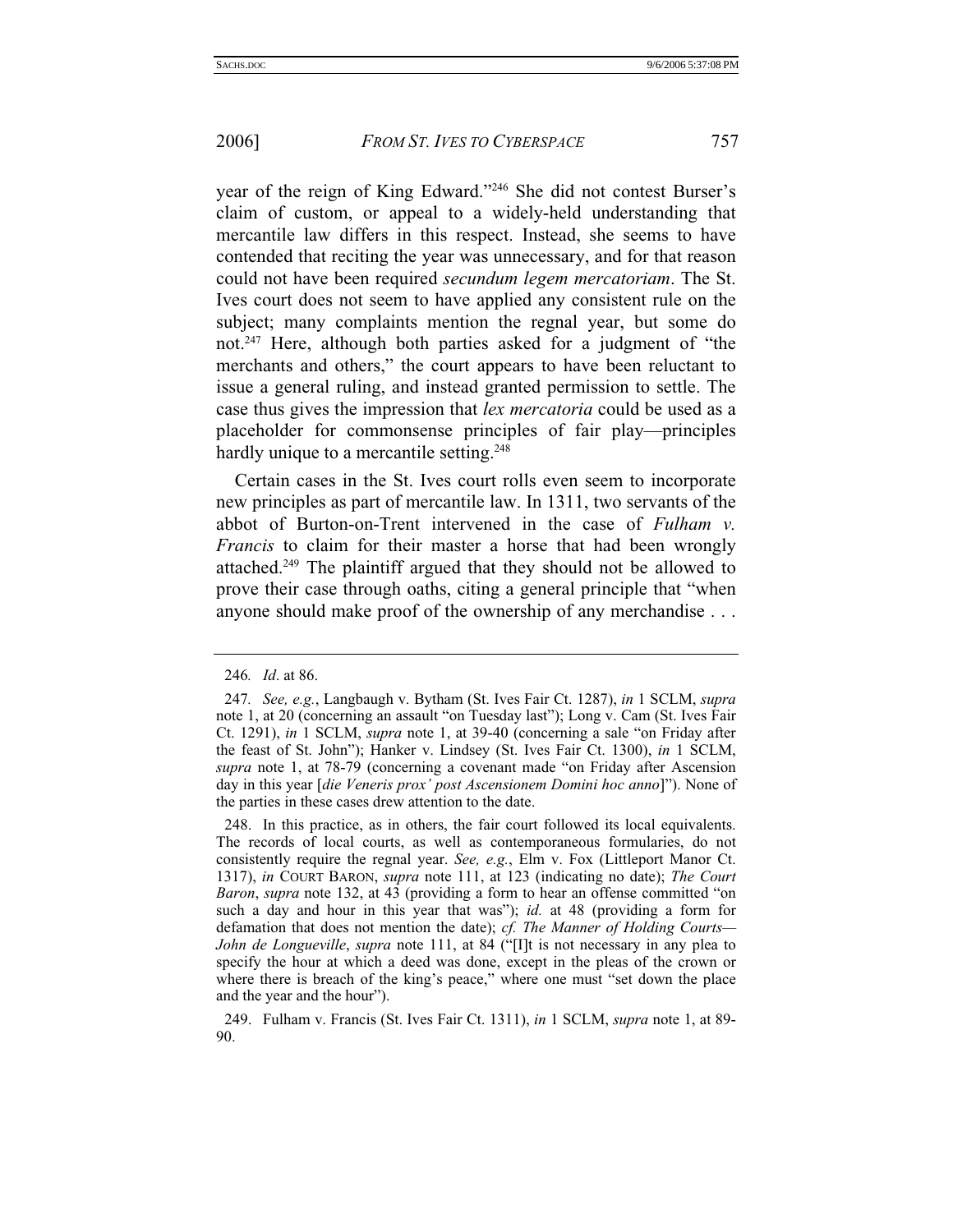it is necessary that he whose ownership is alleged should appear in his own person to make [proof]."250 The servants replied that whenever a merchant delivers his goods to a servant to have them put on sale, it would be "hard and inconsonant with right if such servants . . . should not be admitted to make such proof in the name of their lord."<sup>251</sup> The emphasis is placed on issues of justice rather than of substantive law—to deny the servants their opportunity to make proof would be "hard and inconsonant with right," rather than contrary to a specific and widely-acknowledged tenet of the "law merchant." No consensus existed on the issue, for the court refused to decide the case without convening "all the merchants of the said fair, both natives and foreigners," who eventually declared that the servants "may properly be admitted in this and similar cases" *secundum legem mercatoriam*—language that indicates a rule to be used in the future, rather than one of long standing in the past. $252$ Indeed, after the servants succeeded in making their oath, they retrieved the horse "according to the law merchant hitherto approved"—a phrase giving the strong impression that something new had been introduced.253

Whatever authority *lex mercatoria* might have possessed, it did not deprive the court of significant discretion. For example, in *Tempsford v. Chaplain* and in *Fulham v. Francis*, only two oathhelpers were considered necessary *secundum legem mercatoriam* to establish ownership of goods that had been attached.<sup>254</sup> Yet when Gerard of Cologne was held "[in]sufficiently equipped" to claim his wine, he was given another chance, this time with five oath-

<sup>250</sup>*. Id*. at 90.

<sup>251</sup>*. Id*.

<sup>252</sup>*. Id*.

<sup>253</sup>*. Id.*

 <sup>254.</sup> Tempsford v. Chaplain (St. Ives Fair Ct. 1291), *in* 1 SCLM, *supra* note 1, at 44-45; Fulham v. Francis (St. Ives Fair Ct. 1311), *in* 1 SCLM, *supra* note 1, at 89. Meanwhile, the anonymous treatise *De Legibus Mercatorum*, which Basile *et al*. believed to be an educational text composed in London in the late thirteenth century, states unambiguously that five compurgators are necessary. *LEX MERCATORIA*, *supra* note 20, at 42.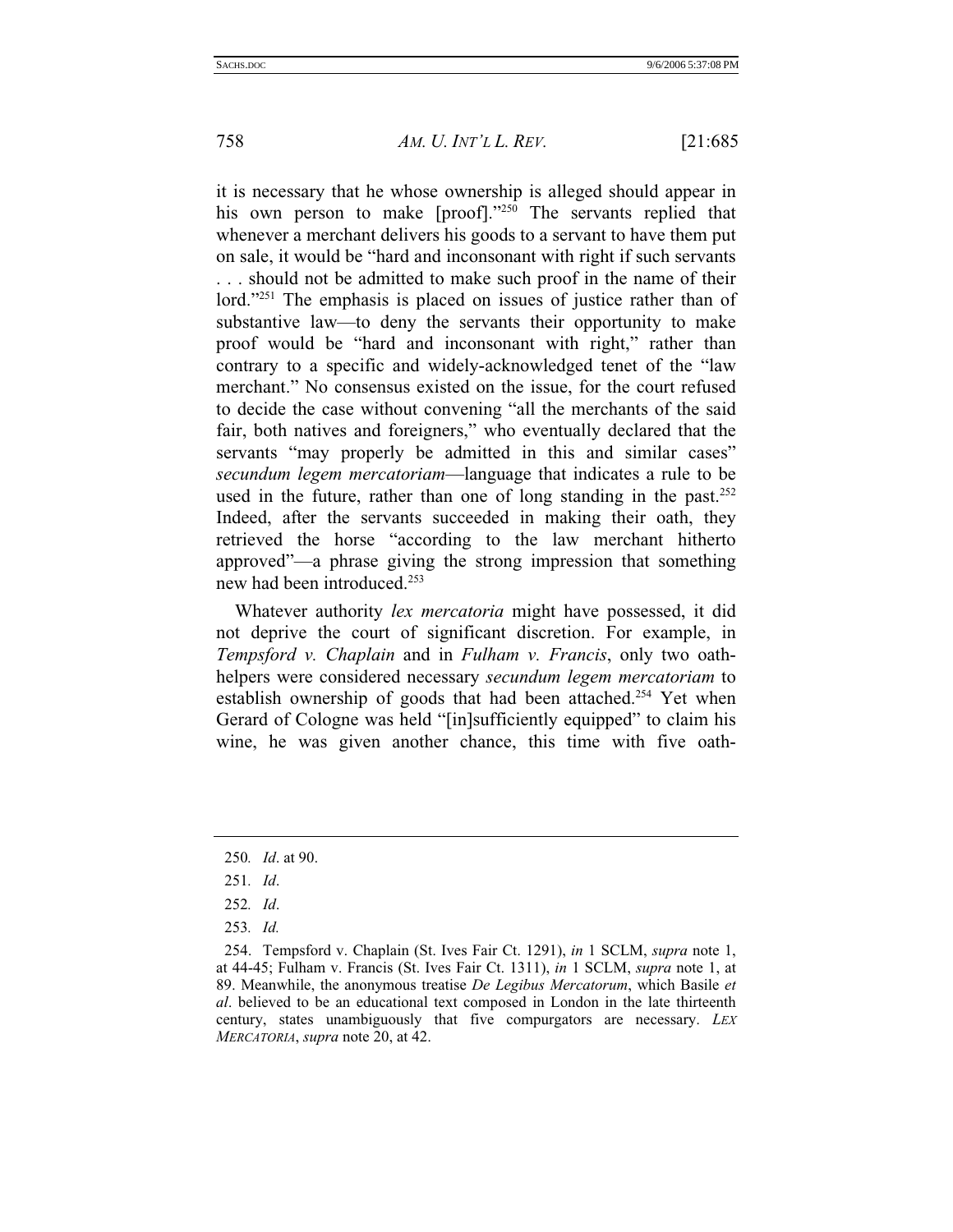helpers—a favor not extended to Richard Matthew of Broughton or Perot de Douai, other parties who failed in their law.<sup>255</sup>

Given the flexibility with which principles could be attributed to mercantile law—the three cases above are more than a quarter of the total—is it still reasonable to use the phrase "*the* law merchant" to describe a coherent legal order?256 In the case of Gerard of Cologne, the court did not demand more compurgators *secundum legem mercatoriam*, but "*secundum legem mercatorum*."257 Gross translates this phrase as "according to law merchant," but the text provides no justification for this reading—a better translation would be "according to the law of merchants."258 Indeed, some authors have called into question the translation of *lex mercatoria* as "*the* law merchant," implying the presence of a single entity. The phrase *secundum legem mercatoriam* might be rendered "according to law merchant," "according to merchant law," or the more comprehensible "according to mercantile law," a phrase which carries no connotations of legal uniqueness or universal applicability. Basile *et al*. adopt the latter translation, and maintain that "the law merchant" has encouraged a distorted interpretation in the secondary literature.<sup>259</sup> Indeed, Rogers goes so far as to argue that the "sense of mystery and jurisprudential complexity" evoked by "the Law Merchant" results from "nothing more than [its] odd grammatical construction."260

257. 1 SCLM, *supra* note 1, at 5; *see supra* text accompanying note 1.

 258. 1 SCLM, *supra* note 1, at 5. I am grateful to Thomas N. Bisson for assistance with the Latin text.

259. LMLP, *supra* note 20, at 7.

<sup>255</sup>*.* 1 SCLM, *supra* note 1, at 5; Scot v. Matthew (St. Ives Fair Ct. 1293), *in* 1 SCLM, *supra* note 1, at 61; Nottingham v. Douai (St. Ives Fair Ct. 1293), *in* 1 SCLM, *supra* note 1, at 64.

 <sup>256.</sup> As Bonfield noted, in order to infer the existence of substantive principles from court records, we must assume that the courts extended the parties substantive due process as well as equal protection; i.e., that "the decisions reflect a proper application of customary law regardless of the status of the parties involved and the equities of the dispute." Bonfield, *supra* note 151, at 523. In the case of St. Ives, this assumption may not be justified.

 <sup>260.</sup> ROGERS, *supra* note 20, at 250 ("In English, when a noun is made into an adjective, a suffix is usually added, and adjectives in English generally precede rather than follow nouns. Moreover, in the twentieth century, we no longer employ such stylistic flourishes as capitalizing nouns, or rendering them into Latin.").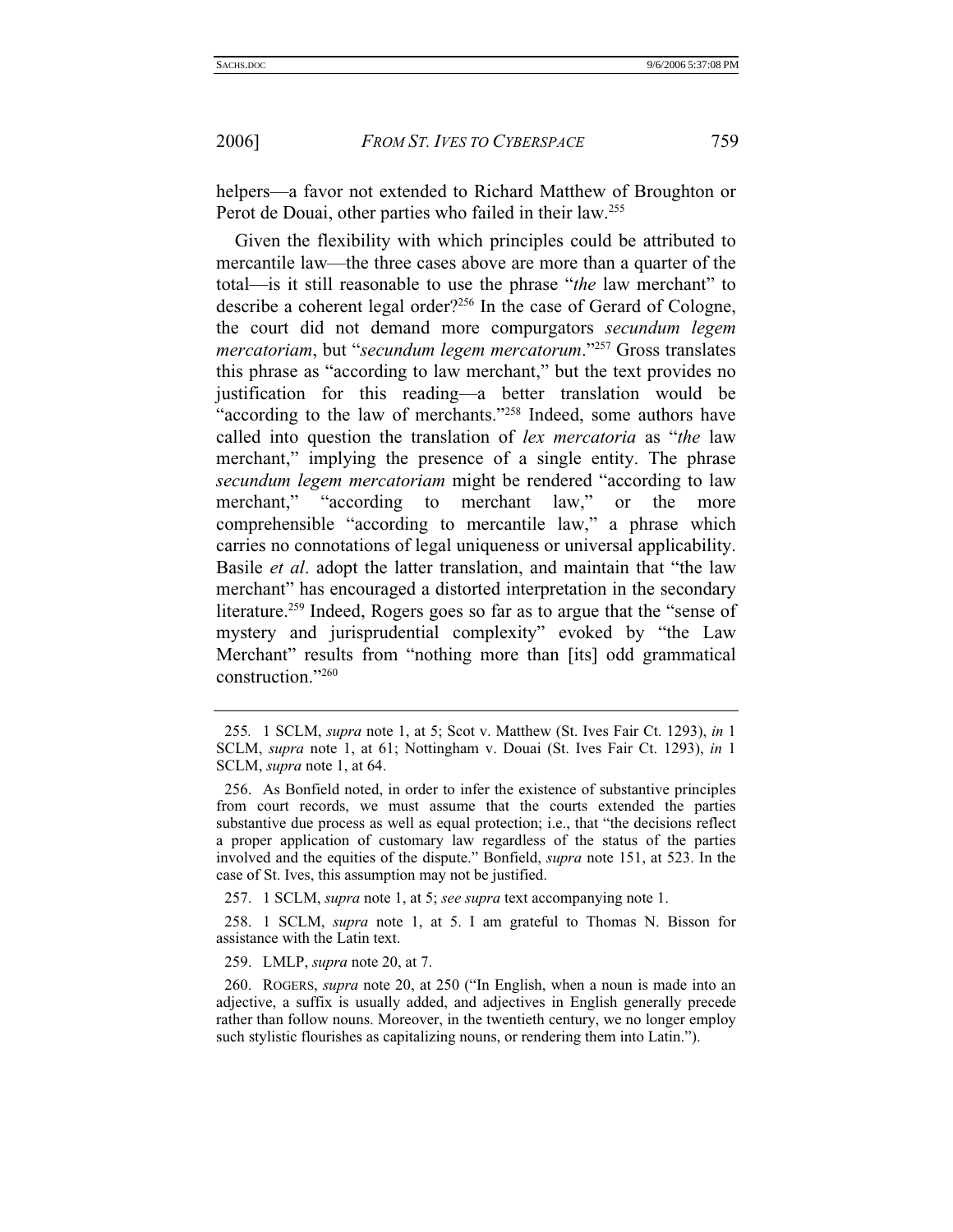If any number of terms could be used to render *secundum legem mercatoriam* into modern English, even more were used at St. Ives to express equivalent ideas in Latin. In 1312, the question arose of whether a shipment of licorice should be forfeited to the king "according to merchant law and custom etc. [*secundum legem et consuetudinem mercatoriam etc.*]"; the formulation is very similar to that of *secundum legem mercatoriam*, and the two seem to be used interchangeably in this case.261 Similarly, in *Legge v. Mildenhall*, the plaintiff made a claim according to mercantile usage ("*secundum usum mercatoriam*"), and the defendant admitted that the usage is allowed by *lex mercatorum*, the "law of merchants"—with no distinction made between "law," "custom," and "usage."262 The "custom of the fair"<sup>263</sup> as well as the "law and custom of the said fair" [*secundum legem et consuetudinem ferie predicte*]"264 each describe principles applicable at St. Ives, and the phrases are used as if they were entirely synonymous. Their use implies that the practice of mercantile law at St. Ives was more flexible than the translation of "the law merchant," with its reifying definite article, would imply. The other phrases support an interpretation of *secundum legem mercatoriam* as appealing to a loose concept of custom and fairness rather than a specific, well-defined body of law.

Records from contemporary courts outside St. Ives support this interpretation. For instance, the fair court of West Malling in *Dyer v. Stonehill* ordered a defendant attached by twenty-nine pieces of wool "according to the law of the fair [*secundum legem ferie*]."265 A 1306 settlement between the city of Norwich and the prior and convent of Holy Trinity, recorded in a royal charter, specifies that the townsmen would be under the jurisdiction of the prior and convent during the fair "when any matter belonging to the law of fairs [*jus feriarum*]

 <sup>261.</sup> Bedford v. Reading (St. Ives Fair Ct. 1312), *in* 1 SCLM, *supra* note 1, at 91.

 <sup>262.</sup> Legge v. Mildenhall (St. Ives Fair Ct. 1291), *in* 1 SCLM, *supra* note 1, at 46-47. Gross translated "*secundum usum mercatoriam*" as "according to the usage of merchants." *Id.* 

 <sup>263. 1</sup> SCLM, *supra* note 1, at 92-93.

 <sup>264.</sup> Pollard v. Crowthorpe (St. Ives Fair Ct. 1288), *in* 1 SCLM, *supra* note 1, at 35-36.

 <sup>265.</sup> Dyer v. Stonehill (W. Malling Fair Ct. 1364), *in* 1 SCLM, *supra* note 1, at 112.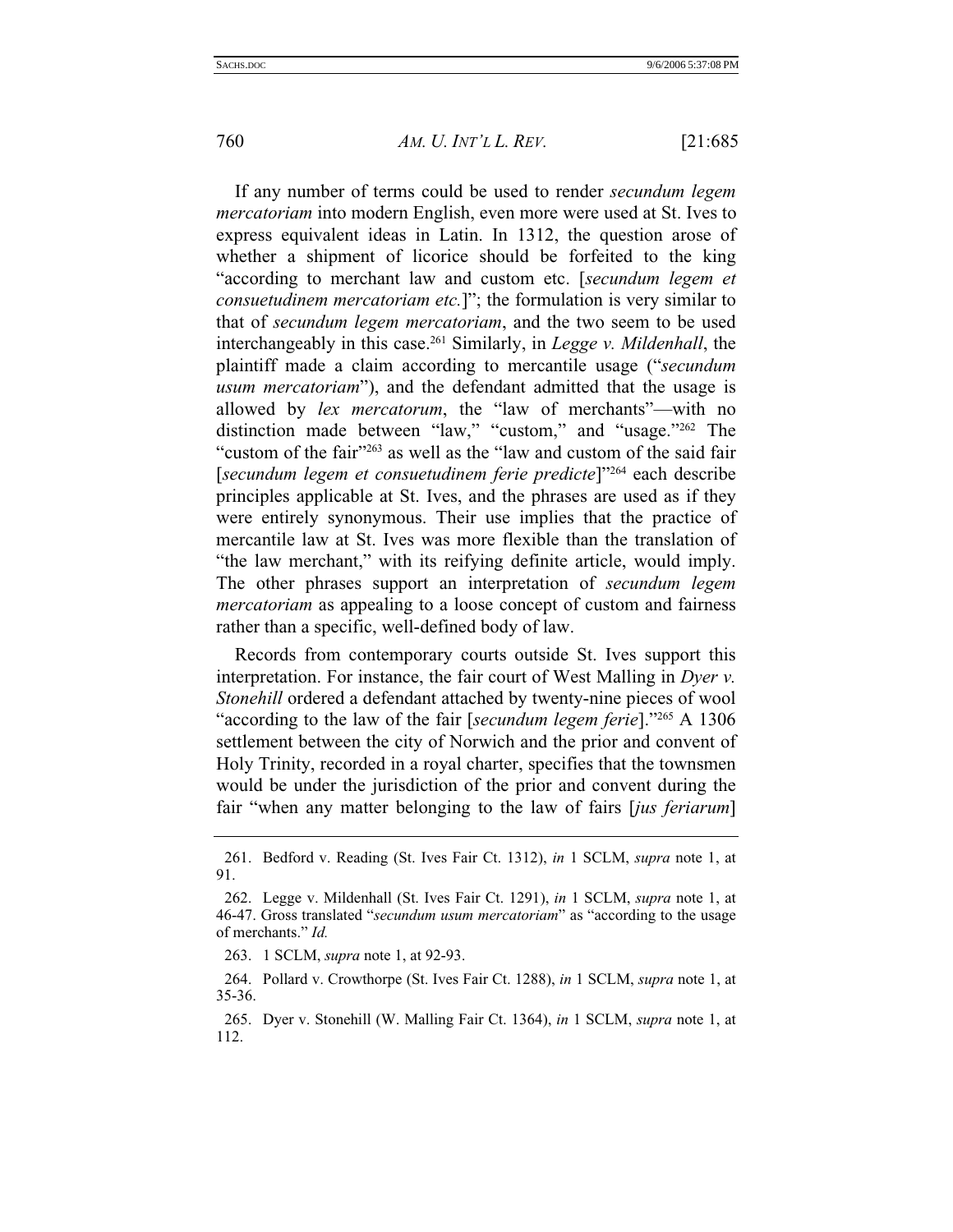requires."266 The county court of Southampton described a delivery of goods as having been conducted according to the customs of merchants (*secundum consuetudinem mercatorum*).<sup>267</sup> The central royal courts could do the same: one case in King's Bench endorses a practice as being used "*in lege mercatoria*" as well as being justified "according to maritime law [*secundum legem marinam*]."268 Another describes decisions being made both *secundum legem mercatoriam* and *secundum legem et consuetudinem mercatoriam*, as well as a party having recovered "according to the method of merchants [*per modum mercatorum*]" for good measure.<sup>269</sup>

The variability in the principles established "according to the law merchant," as well as the terms used to express the concept, demonstrate the somewhat haphazard nature of the justice administered at St. Ives. The court sought above all to provide its community with "justice and equity,"270 taking judicial notice of existing merchant customs (and occasionally creating new ones) to ensure the correct result. According to the evidence that can be gathered from the rolls, the St. Ives court did not rely on mercantile law as a well-defined set of principles, but rather invoked a complex, vague, and ever-changing body of "merchant law and custom."271

270. 1 SELECT PLEAS, *supra* note 14, at 153.

 <sup>266.</sup> Charter to Norwich, 35 Edw., m. 22 (Dec. 4, 1306), *in* 3 CALENDAR OF THE CHARTER ROLLS PRESERVED IN THE PUBLIC RECORD OFFICE 73, 74 (1908) [hereinafter 3 CHARTER ROLLS].

 <sup>267.</sup> Dunstable v. Le Bal (Assize at Romsey 1278), *in* 2 SCLM, *supra* note 38, at 29. Curiously, Hall translated this phrase as "according to the custom of the country." *Id.*

 <sup>268.</sup> Fulham v. Fleming, Coram Rege Roll No. 107, Michaelmas, m. 46 (K.B. 1287), *in* KING'S BENCH, *supra* note 129, at 169, 170. For comparison, if *secundum legem marinam* were translated in the same fashion as *secundum legem mercatoriam*, it would be rendered as the unusual phrase "according to the law maritime."

 <sup>269.</sup> Saxby v. Bedford, PRO Curia Regis Roll 155, Michaelmas, m. 1d (K.B. 1255), *in* 2 SCLM, *supra* note 38, at 5.

 <sup>271.</sup> Reading v. Bedford (St. Ives Fair Ct. 1312), *in* 1 SCLM, *supra* note 1, at 91.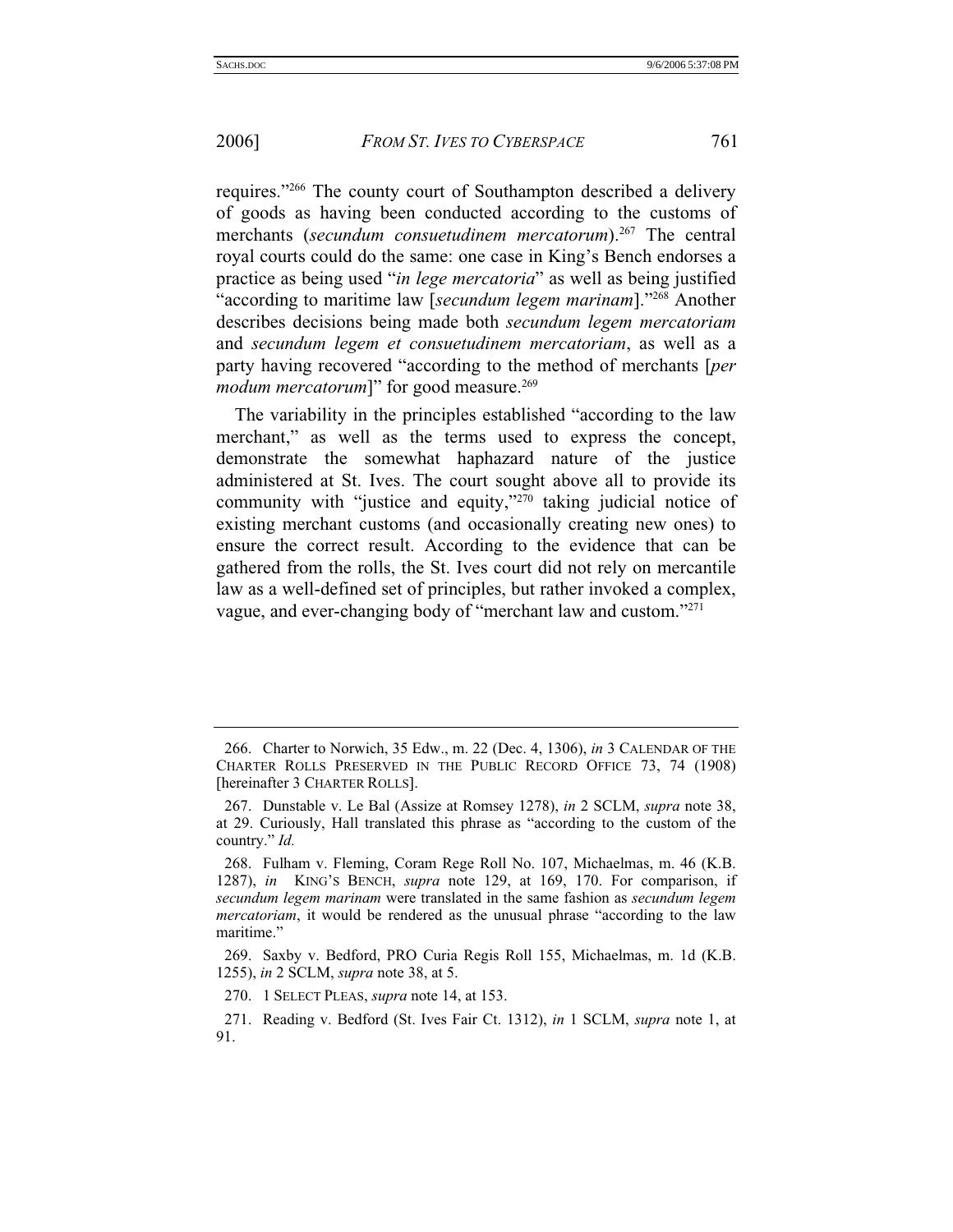### *2. St. Ives and Other Courts*

It is difficult to make any conclusions about national or international similarities based primarily on court records from only one limited area (the fair of St. Ives) and period of time (1270-1324). As was noted earlier, very few questions of substantive law were argued in a way that is accessible to us from the records—too few to support any systematic investigation of whether foreign or local merchants had a more accurate understanding of the law applied at St. Ives.<sup>272</sup> Yet one can examine the supposed universality of the law

<sup>272</sup>*. See supra* text accompanying note 137. Of the 332 cases that Gross and Maitland examined, thirty-two involved some kind of default—an error of procedure or substantive law that resulted in the loss of a case. However, of these cases, many involved "miskennings," mistakes in a defendant's pleading, or other technical errors. These errors would have resulted in defaults in other English courts as well, and so do not point to any deficiency in the defendants' knowledge of mercantile law. In other cases, the defendants were unable to find a sufficient number of compurgators. *See, e.g.*, Risborough v. Russell (St. Ives Fair Ct. 1275), *in* 1 SELECT PLEAS, *supra* note 14, at 150-51. This may indicate that they did not know how many to bring, but it may also indicate that the defendants were widely known to have been guilty, or that few others could swear to their innocence.

In all, only four examples can be clearly identified in which a case was lost due to an error of law or a substantively incorrect legal theory. (Given that Gross and Maitland selected cases to illustrate the law applied at St. Ives, it is unlikely that many more examples remain in the unpublished documents.) William of Abingdon lost his case for the reasons explained above. *See supra* text accompanying note 209. John Woodfool sued Peter of Tooting in 1287 on the assumption that the latter would be bound by agreements made in his name by the servant of a third party; the court rejected his plea, stating that there was no need to sue the defendant if the servant "survives in flesh and bone, and the said John can bring an action against him if he desires." Woodfool v. Tooting (St. Ives Fair Ct. 1287), *in* 1 SCLM, *supra* note 1, at 23. *But cf.* Benson, *Justice Without Government*, *supra* note 5, at 127, 130 ("[T]hese courts . . . considered actions by agents in transactions valid without formal authority."). A similar question appears in *Fulham v. Francis* (St. Ives Fair Ct. 1312), *in* 1 SCLM, *supra* note 1, at 89, in which the plaintiff unsuccessfully contested an agent's ability to make a claim of ownership on his master's behalf. Finally, Sarah Poke claimed that she could not be held liable for damages caused by her live-in handmaid, but the court denied her claim and the inquest jury found in the plaintiff's favor. Redknave v. Poke (St. Ives Fair Ct. 1316), *in* 1 SCLM, *supra* note 1, at 101. (In one additional case, *Fleming v. Tanner* (St. Ives Fair Ct. 1291), *in* 1 SCLM, *supra* note 1, at 52, the plaintiff made an error of law that did not cause him to lose the case. William Fleming sought to wage his law after the defendant disputed the terms of the contract between them; he was not allowed to do so, and a jury inquest was held. However, the inquest eventually decided in the plaintiff's favor.)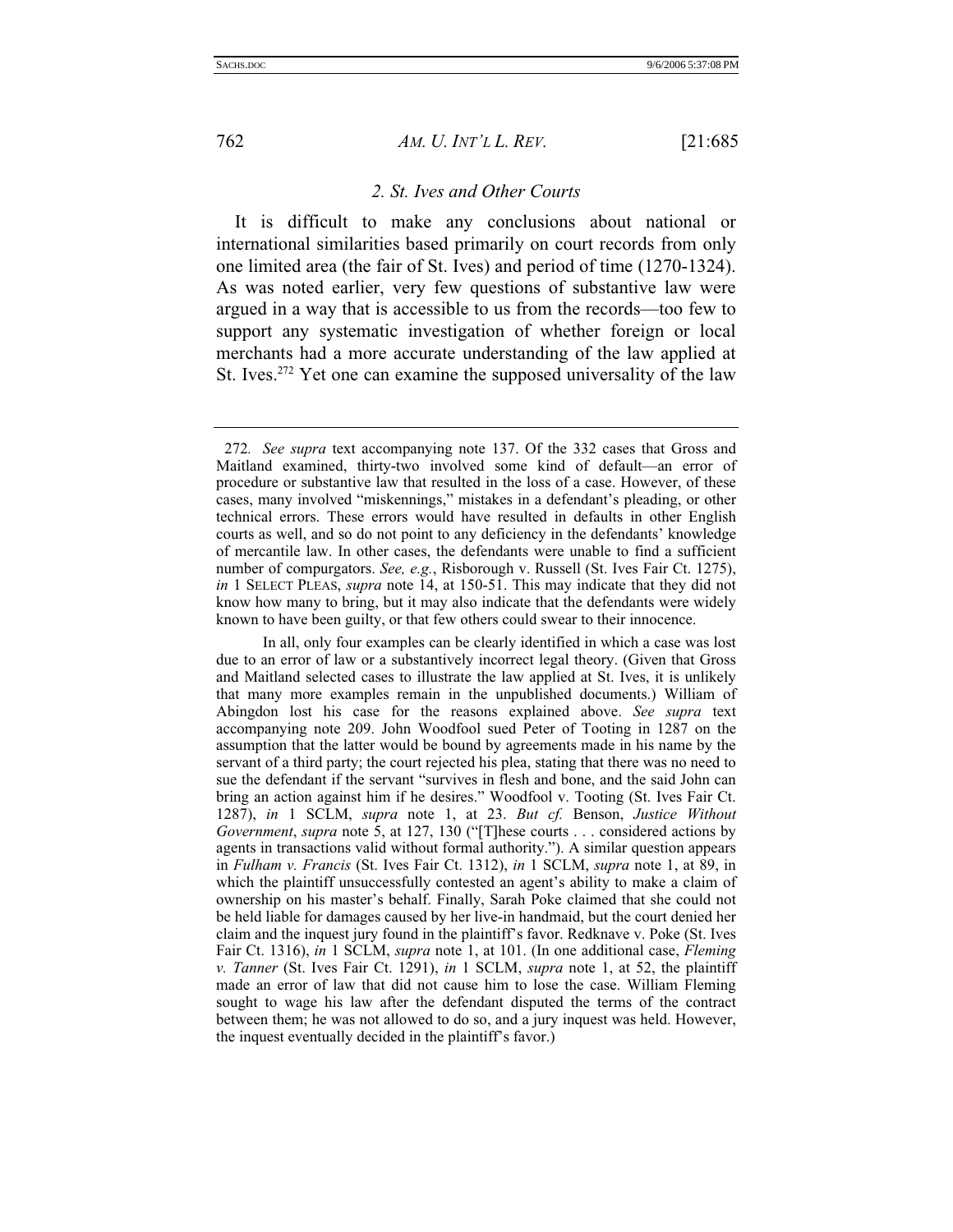#### 2006] *FROM ST. IVES TO CYBERSPACE* 763

merchant in reverse; rather than ask whether other courts resembled St. Ives, one can inquire to what extent St. Ives sought to follow other courts.

The fairs of medieval England could never be seen as entirely independent from one another; they were each part of a standard cycle of fairs, and the regular return of foreign merchants was crucial to their success and income. However, despite these interconnections, the fairs were quite distinct from one another as legal entities. The merchant courts functioned on an almost entirely independent basis; each court considered itself competent to decide cases arising from anywhere in the world, and showed no hesitation in doing so.

The court of St. Ives frequently heard cases that had first arisen in faraway places, involving disputes to which St. Ives had no connection other than being the temporary location of both plaintiff and defendant. Because merchants traveled regularly from fair to fair, contracts would often be written in one place to be performed in another.273 The 1293 dispute between William of Abingdon and William Martin was based on a debt incurred in London, with the payment to take place in the next fair of Stamford; St. Ives was neither the place of the contract's formation nor the place of performance, yet the fair court could serve as the forum for the dispute.274 Nor was the 'transmunicipal' element of such contracts

Unfortunately, this selection is far too small for any rigorous analysis of whether foreign or local merchants were more likely to make errors of this kind. Presumably there are more examples of such errors hidden within the jury process; but if the jurors considered any substantive legal arguments, these arguments were not recorded on the rolls and are therefore lost to us.

 <sup>273.</sup> Volckart and Mangels, who argued that "the importance of universally accepted commercial institutions in the Middle Ages has hitherto been vastly overrated," did so on the claim that all but a fraction of European trade prior to the fourteenth century was "simultaneous" and therefore unlikely to give rise to complex legal disputes. Volckart & Mangels, *supra* note 20, at 427, 436, 446. However, non-simultaneous exchange (with payment separated from delivery in time and space) was routine in medieval England, and was even institutionalized by the royal prise system, in which payment for each prise would be due in the next major fair. *See* MOORE, *supra* note 11, at 9.

 <sup>274.</sup> Abingdon v. Martin (St. Ives Fair Ct. 1293), *in* 1 SCLM, *supra* note 1, at 65. Other cases can be found involving the towns of Boston and Westminster, Hereford v. Lyons (St. Ives Fair Ct. 1293), *in* 1 SCLM, *supra* note 1, at 62, Boston and Northampton, Curteis v. St. Romain (St. Ives Fair Ct. 1287), *in* 1 SCLM,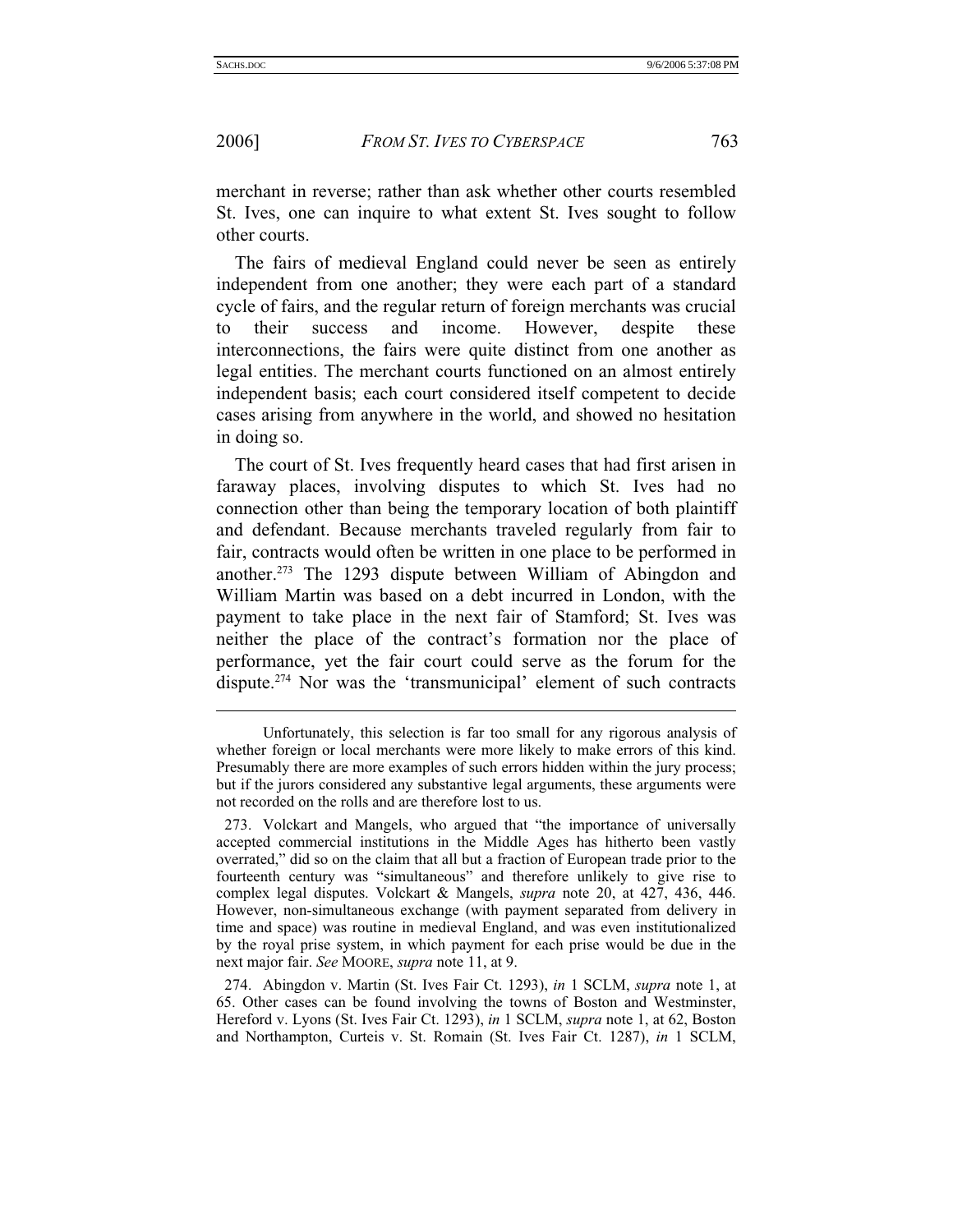764 *AM. U. INT'L L. REV.* [21:685

necessary for St. Ives to claim jurisdiction; in 1292, a wine merchant sued a deadbeat buyer in the St. Ives court, although the contract was formed in the town of Boston and was to have been performed there as well.275

In an age of slow communications and expensive transportation, the incentives for defendants to slip out of town rather than face a lawsuit must have been rather strong. The general principle applied by the St. Ives court appears to be that the plaintiff could sue wherever the defendant was found; faced with a defendant who was without assets (and thus judgment-proof), the plaintiff in *Gavelock v. Trot* received a tally "whereby he can prosecute against the said Richard for the recovery of his said debt, wherever it seems to him most expedient."276 This wide-ranging jurisdiction was not limited to cases of contract and debt. In 1315, Edmund of Winchester sued Alexander of Nailsworth in the St. Ives court for a simple assault that took place in the town of Northampton the previous year.<sup>277</sup> These cases seem to support the description advanced by Rogers, that the fair courts were "local courts of general jurisdiction" and not specialized institutions limited to commercial pleas arising out of the fair.<sup>278</sup>

276. Gavelock v. Trot (St. Ives Fair Ct. 1300), *in* 1 SCLM, *supra* note 1, at 83.

 277. Winchester v. Nailsworth (St. Ives Fair Ct. 1315), *in* 1 SCLM, *supra* note 1, at 96.

*supra* note 1, at 26, and Stourbridge and Haddenham, Treasurer v. Haddenham (St. Ives Fair Ct. 1317), *in* 1 SCLM, *supra* note 1, at 103, among others.

 <sup>275.</sup> Titchwell v. Burdon (St. Ives Fair Ct. 1293), *in* 1 SCLM, *supra* note 1, at 59. Similarly 'internal' cases can be found arising out of actions in Stamford, Risborough v. Russell (St. Ives Fair Ct. 1275), *in* 1 SELECT PLEAS, *supra* note 14, at 150, Bedford, Saddington v. Langbaurgh (St. Ives Fair Ct. 1287), *in* 1 SCLM, *supra* note 1, at 22, Bury St. Edmunds, Ribaud v. Russell (St. Ives Fair Ct. 1287), *in* 1 SCLM, *supra* note 1, at 15, and many other English cities.

 <sup>278.</sup> ROGERS, *supra* note 20, at 25. As was noted in Part I, this general jurisdiction was exercised contrary to royal statute; the first Statute of Westminster in 1275 had prohibited the officers of anyone but the king from attaching individuals' goods for "Contracts, Covenants, and Trespasses done out of their Power and their Jurisdiction . . . nor within their Franchise where their Power is . . . ." Statute of Westminster I, 1275, 3 Edw., cl. 35 (Eng.), *reprinted in* 1 STATUTES OF THE REALM, *supra* note 51, at 33, 35; *see also supra* note 172. Gross noted that "the trial of actions concerning contracts or other matters that did not arise in the fair" was widely seen as among the fair courts' "abuses of jurisdiction," and future statutes were issued to remedy it. Gross, *supra* note 15, at xviii; *see also* Statutes Made at Westminster, 1477, 17 Edw. 4, cl. 2 (Eng.), *reprinted in* 2 STATUTES OF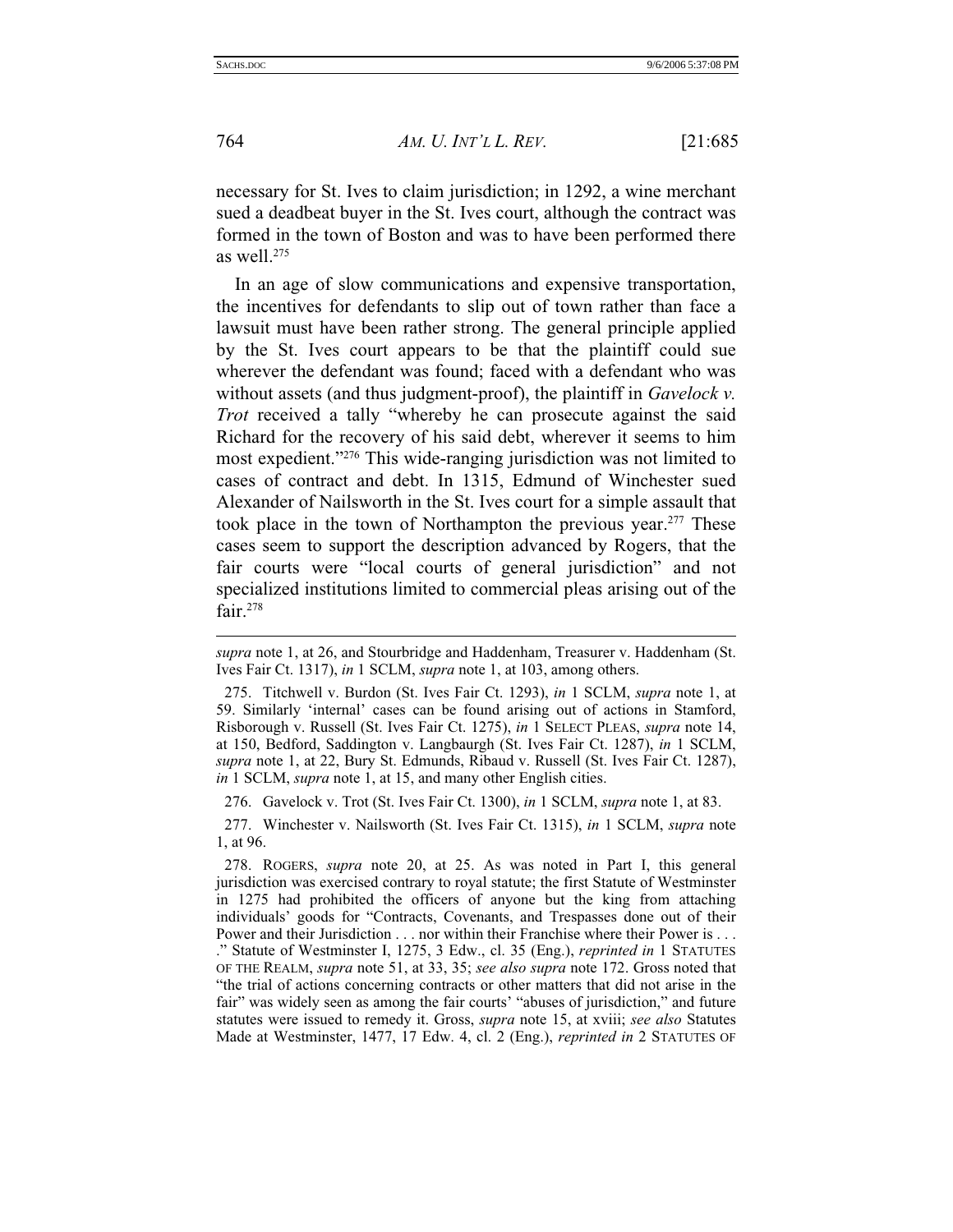### 2006] *FROM ST. IVES TO CYBERSPACE* 765

Yet if the mercantile courts were partners in the administration of a universal law merchant, one might expect some sort of organized division of labor among them. This is especially true given that cases in the St. Ives court might be simultaneously litigated elsewhere: the plaintiff in *Tooting v. Woodfool* brought a lawsuit after an insult made in the vill of St. Ives, but Gross noted that he also began litigation for the same cause that day at Huntingdon, and the Monday before he had done so at Boston.<sup>279</sup> What principles mediated the contacts between St. Ives and its sister courts, and how were conflicts between them resolved?

Some occasional mentions of external courts appear in the St. Ives rolls. However, such examples are exceedingly rare, and generally represent other aspects of court process rather than true collaboration. For instance, in *Beeston v. Chesterton*, the plaintiff's case turned in part on a letter patent from the bailiffs of Graffham, describing past proceedings in that manorial court. Yet the letter was never presented as evidence in the St. Ives court, which eventually came to the opposite conclusion from the court of Graffham.<sup>280</sup> Similarly, the parties in *Waite v. Hamon* had earlier litigated in the Boston fair court, but its judgment had been followed by an agreement, and the enforcement of *this agreement*, rather than the foreign judgment, occupied the court of St. Ives.<sup>281</sup>

Although the St. Ives court was willing to pass judgment on controversies arising out of foreign cities and fairs, it did not appear to recognize the courts of those areas as participating in a special and shared transnational jurisdiction. Decisions reached in the courts of other cities or communities could be challenged and even reversed in the fair court. Some of these reversals seem to be unintentional,<sup>282</sup>

281. Waite v. Hamon (St. Ives Fair Ct. 1287), *in* 1 SCLM, *supra* note 1, at 13.

 282. In *Saxby v. Bedford*, a burgess of Beverley won a judgment in the Archbishop of York's court in Beverley for £7. The defendant later found the

THE REALM, *supra* note 51, at 452, 461; An Act for Tryall of Matters in Courts of Pypowder Held in Fayres, 1483, 1 Rich. 3, cl. 6 (Eng.), *reprinted in* 2 STATUTES OF THE REALM, *supra* note 51, at 477, 480-82.

 <sup>279.</sup> Tooting v. Woodfool (St. Ives Fair Ct. 1302), *in* 1 SCLM, *supra* note 1, at 84-85.

 <sup>280.</sup> Beeston v. Chesterton (St. Ives Fair Ct. 1275), *in* 1 SELECT PLEAS, *supra* note 14, at 153-54. The letter presumably would have been relevant to an inquest, but the defendant was allowed to wage his law instead.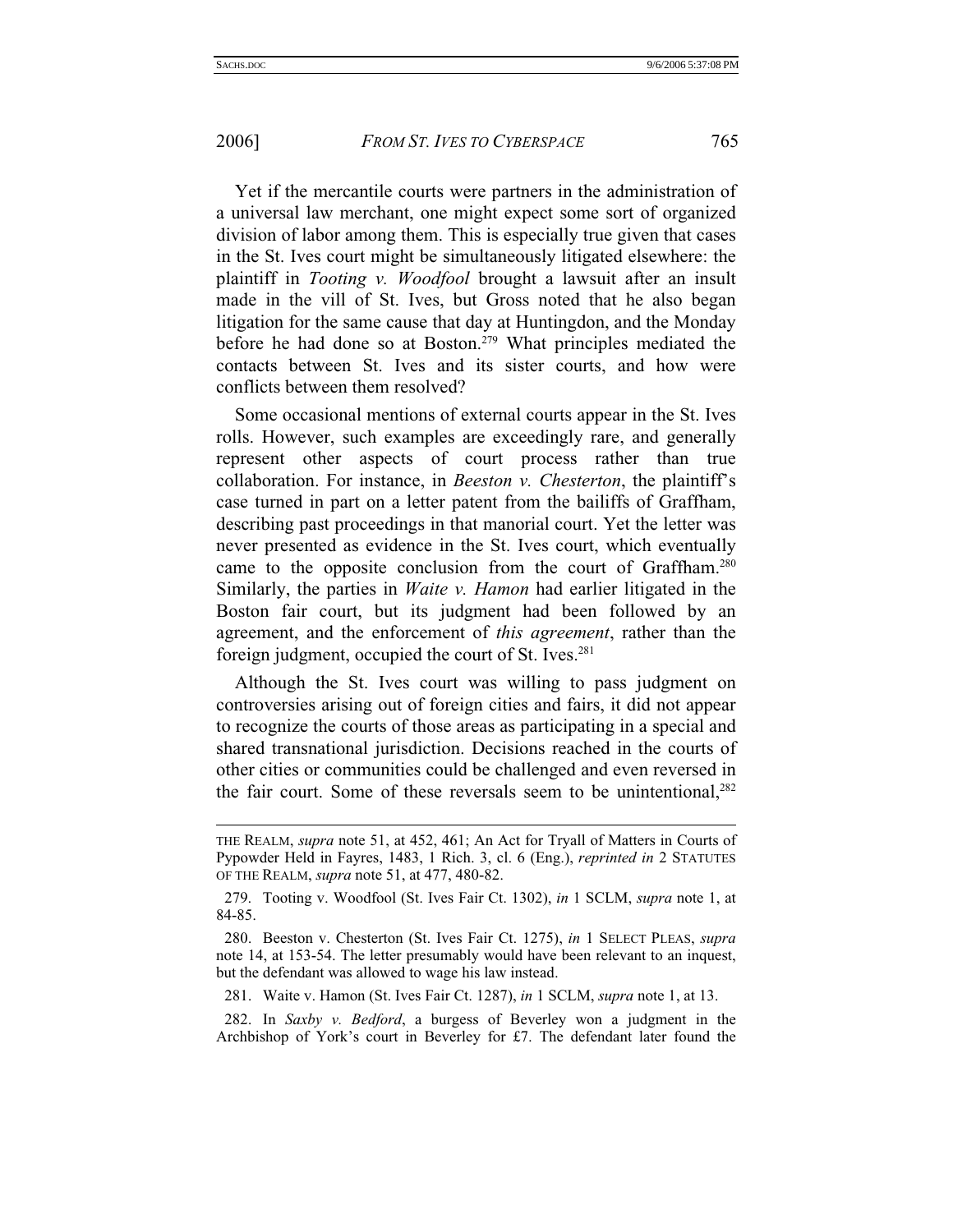766 *AM. U. INT'L L. REV.* [21:685

but many more examples show a clear intent on the part of the St. Ives court to reject the authority of another forum. In *Hamerton v. Cambridge*, the plaintiff claimed that the court of Cambridge failed to "do right to him," and he brought suit in the court of St. Ives to correct the error.283 In 1275, Brun de S. Michel of Bordeaux brought suit in St. Ives only after failing to collect his debts in the courts of Boston and Norwich.284 William of Fleetbridge and his wife Amice successfully sued the entire community of Leicester in 1275 by claiming that the court of Leicester had "made default of justice" when they tried to collect a debt. $285$  The court of St. Ives even claimed power to oversee how another abbot ran his market, as when Thomas of Grantham sued to protest an uncustomary toll that was taken from him in the market of Yaxley.<sup>286</sup>

Nor was the St. Ives court necessarily respectful of claims of custom from other areas. The case of *Dederic v. Ramsey* illustrates how different communities may have lacked a consensus on the substance of mercantile law.<sup>287</sup> In 1315, Simon Dederic of Guisnes, a cloth merchant, sued the abbot of Ramsey and one of his bailiffs in the court of King's Bench, arguing that the fair court had wrongfully seized goods under the care of his servant Eustace. The goods had been attached in execution of Eustace's debts; they were held in custody until the end of the fair, when they were transferred to Eustace's creditors. Simon argued that the goods of an alien merchant, "brought from a strange land," ought to be kept "in the

original plaintiff in St. Ives, falsely claimed that the £7 had been stolen, and promptly won the money back. *See* Saxby v. Bedford, PRO Curia Regis Roll 155, Michaelmas, m. 1d (K.B. 1255), *in* 2 SCLM, *supra* note 38, at 5; *see also supra* note 126.

 <sup>283.</sup> Hamerton v. Cambridge (St. Ives Fair Ct. 1270), *in* 1 SCLM, *supra* note 1, at 3.

 <sup>284.</sup> S. Michel v. Troner (St. Ives Fair Ct. 1275), *in* 1 SELECT PLEAS, *supra* note 14, at 152. I am not aware of any examples of contact between the St. Ives court and a court outside of England. The evidence of letters sent regularly between courts in London and Paris is contested. *See supra* note 67.

 <sup>285.</sup> Fleetbridge v. Leicester (St. Ives Fair Ct. 1275), *in* 1 SELECT PLEAS, *supra* note 14, at 14; *see also supra* note 76 (discussing collective liability).

 <sup>286.</sup> Grantham v. Thorney (St. Ives Fair Ct. 1293), *in* 1 SCLM, *supra* note 1, at 63-64.

 <sup>287.</sup> *See* Dederic v. Ramsey, Coram Rege Roll 221, 8 Edw. 2, m. 93d (K.B. 1315), *in* 2 SCLM, *supra* note 38, at 86; *see also supra* note 126.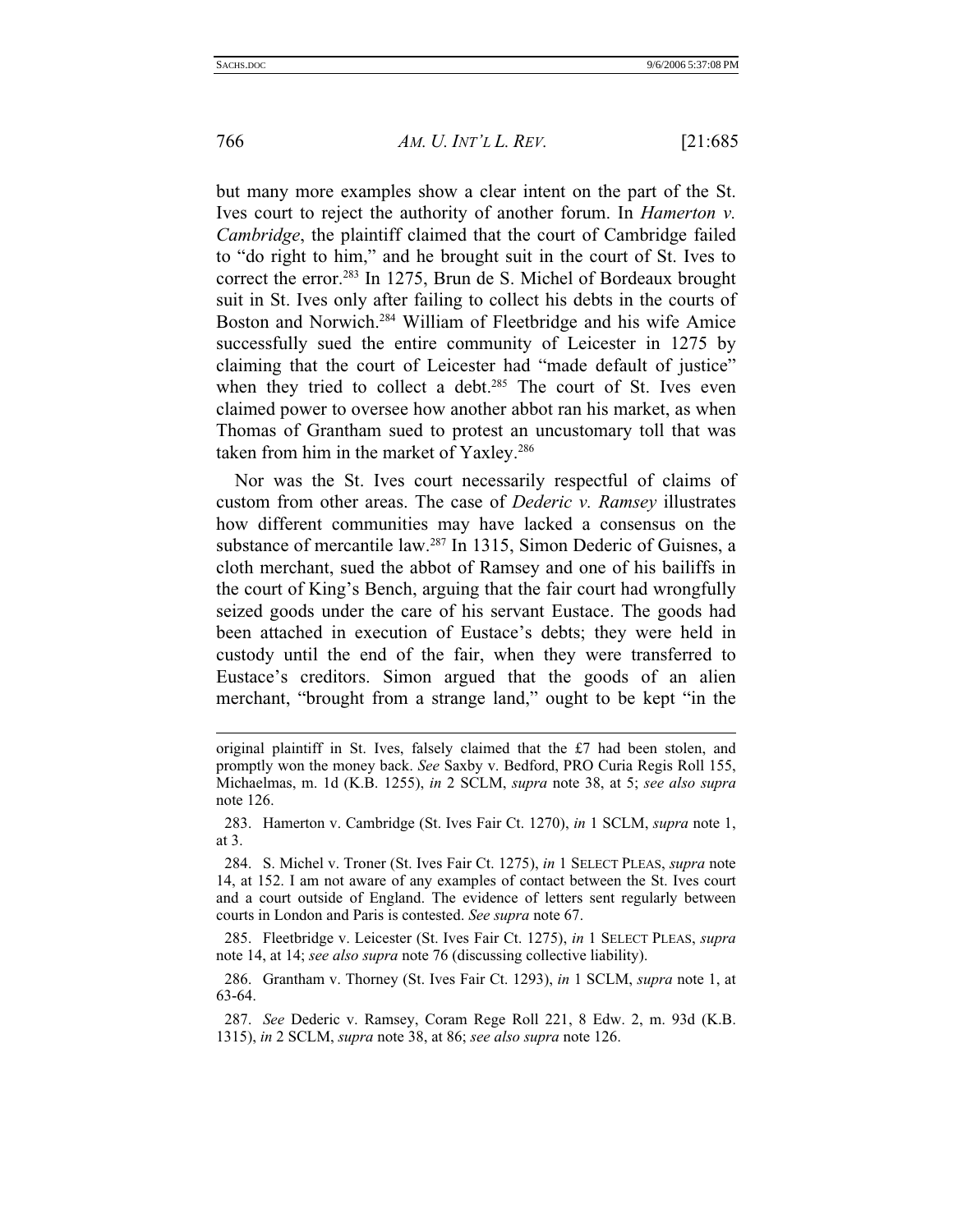custody of the lord of that fair until the fair of the same place in the following year," when the owner could appear to retrieve them; he further claimed that *lex mercatoria* "is this in all and every fair throughout the whole realm, etc."288 The St. Ives bailiff, however, asserted that *lex mercatoria* "is this" for both "alien and native born": that if judgment is entered against a party, and he alleges that the goods belong to someone else, unless the owner appears "during that fair to claim those goods and merchandises, etc.," the goods "so attached at the close of that fair ought to be immediately appraised . . . and execution made thereof, etc., without further delay." Both parties asked for an inquest, and a jury of forty-eight merchants was eventually summoned to declare the custom.289

No final result is recorded in this case, so we do not know what verdict the jury returned. It is quite possible that there was no single custom on this subject. The St. Ives court generally did not impose a default judgment until a year had passed; yet there is no case in the rolls where such delay was required *after* a final judgment, or where the true owners of contested goods failed to appear within the same fair.290 More importantly, however, Dederic never claimed that the bailiff acted contrary to the order of the court—meaning that the merchants of St. Ives who had been suitors at the fair court had *agreed* with the bailiff's description of the custom, and had discarded that of Simon and Eustace. The current practices at St. Ives and of Guisnes in northern France could well have diverged on this point, and the jury of merchants may not have had any more authoritative a view.291

 <sup>288.</sup> Dederic v. Ramsey, Coram Rege Roll 221, 8 Edw. 2, m. 93d (K.B. 1315), *in* 2 SCLM, *supra* note 38, at 87.

<sup>289</sup>*. Id*. at 88. Some might interpret the ruling as an attempt to enforce uniformity, in that a party disadvantaged by local practice could bring suit in royal court and have the custom declared by a more widely representative jury, drawn from various trading cities. However, the question went to the jury in general terms partly because the bailiff *agreed* that there is a uniform tradition, and *requested* a jury of merchants to declare it.

<sup>290</sup>*. See generally supra* note 191 (discussing the year-and-day rule); Graffham v. Pope (St. Ives Fair Ct. 1291), *in* 1 SCLM, *supra* note 1, at 54; Stanwick v. Wylye (St. Ives Fair Ct. 1295), *in* 1 SCLM, *supra* note 1, at 67-68 (on contested ownership of distrained goods).

 <sup>291.</sup> The possibility of such variance in procedure would not have been considered out of place in the royal courts; a request for information from the city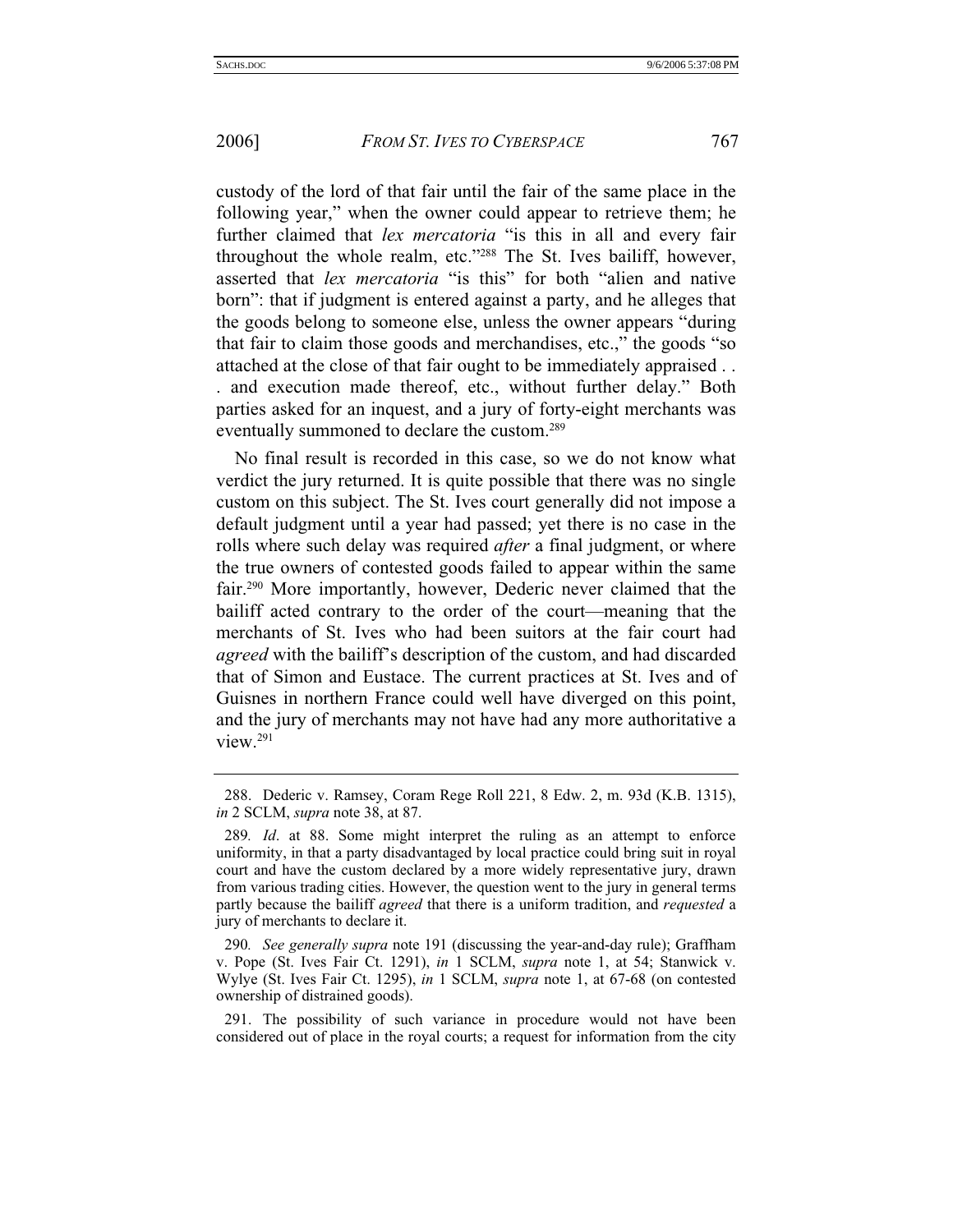The resolution of cases in other courts, or the assertion of different customs, was clearly not regarded as final—or even as persuasive. Correspondingly, the suitors of St. Ives could not have reasonably expected their decisions to be recognized in other communities in England, let alone across Europe, as binding precedent. In light of the radical independence of mercantile courts, the vision of these courts as participating in a single, shared legal tradition—and the vision of the law merchant as a single "law universal"—seems very difficult to maintain.

### B. MERCANTILE LAW BEYOND ST. IVES

It is far beyond the scope of this study to compare systematically the commercial regulations of jurisdictions across Europe—or even across England—during this period. However, it is possible to find some direct evidence of variations in the theory and practice of mercantile law within England; such evidence is available in both contemporary treatises and the records of cities and towns. Although some similarities may have existed in the regulation of commerce, these similarities fail to support the notion of a "law universal" governing commerce; rather, they are soon lost amid the clutter of municipal customs and local idiosyncracies.

## *1.* Lex Mercatoria

If there were a single, universal law merchant, what did it say? The enticingly entitled treatise *Lex Mercatoria*, believed to have been composed by a London lawyer in the late thirteenth century (perhaps the 1280s), purports to describe the contemporary state of commercial law in England.292 Ellen Wedemeyer Moore, whose treatise on medieval English fairs otherwise shows a profound familiarity with the St. Ives court, used *Lex Mercatoria* to fill in the gaps the court rolls leave regarding its procedure, concluding that "all of the principles [*Lex Mercatoria*] describes accord perfectly with the practice of merchant law as revealed in the St. Ives fair court

l

of Bordeaux in 1276 was answered by an inquisition "made according to the manner of that country [*ad modum patrie illius factam*]," and the court accepted the results of the inquisition willingly. Nova Villa v. Bernard, Coram Rege Roll 17, 4 Edw., m. 17d (K.B. 1276), *in* 2 SCLM, *supra* note 38, at 15.

 <sup>292.</sup> LMLP, *supra* note 20, at 110, 116.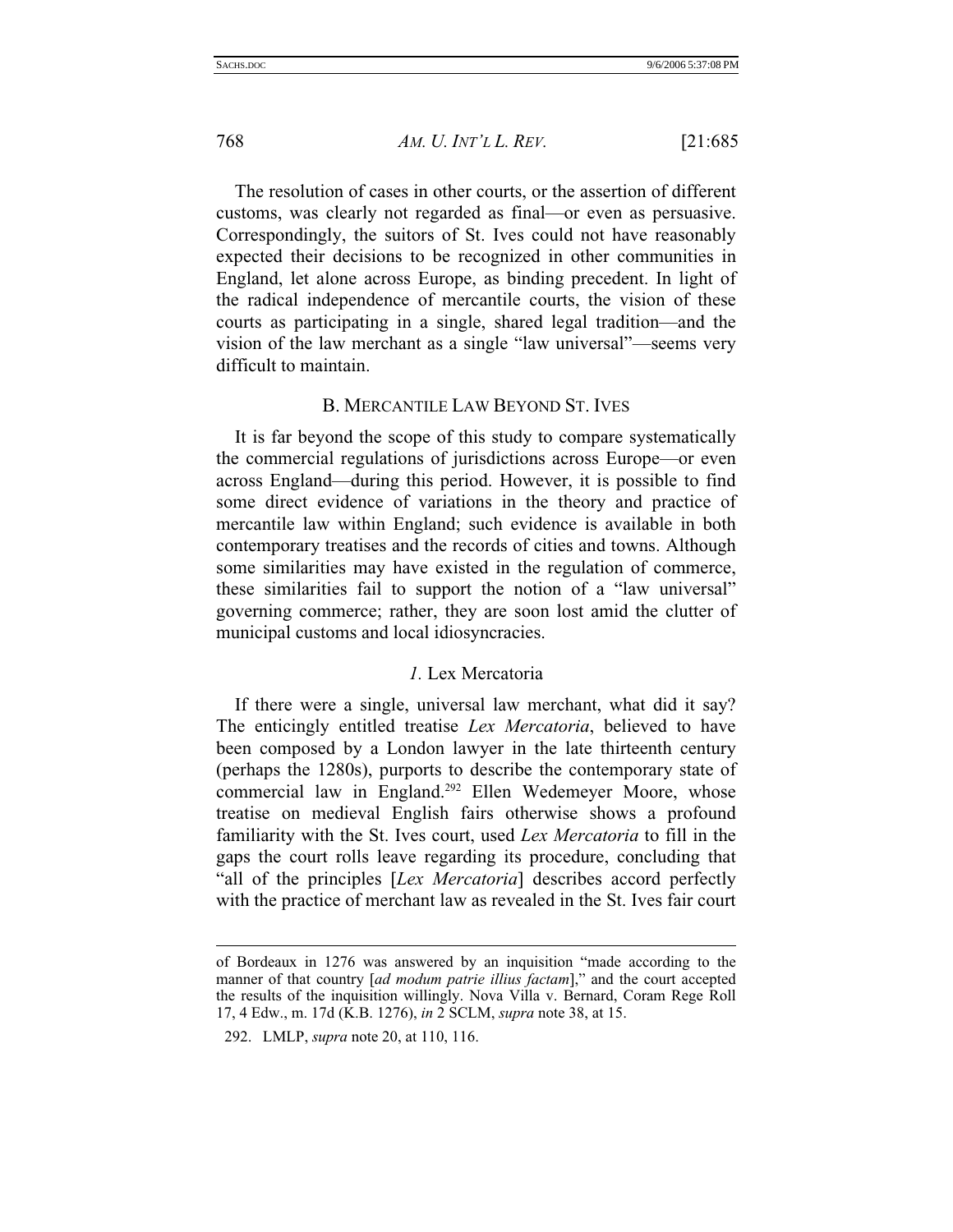records of 1270-1324."293 Holdsworth went even further in discussing *Lex Mercatoria* and the St. Ives records, saying that "it is clear from these authorities that these piepowder courts were of the same general type as the fair courts of the Continent."<sup>294</sup>

However, the treatise does not give the supporter of the universal law merchant as much ammunition as Holdsworth might hope. The second chapter of *Lex Mercatoria* describes the "law of the market," saying that it "differs from the common law of the kingdom in three general ways": it delivers a judgment more quickly, it holds the defendant's pledges responsible for all damages and court costs in the event of an adverse judgment, and it does not allow the defendant to wage his law.295 In all other matters, including "prosecutions, defenses, essoins, defaults, delays, judgments, and executions of judgments," the treatise suggests that "the same process should be used in both laws."296

This is an oversimplification, of course—if it were literally true, there would be no need for the subsequent nineteen chapters of the treatise. But the fact remains that *Lex Mercatoria* does not present mercantile law as an entirely independent legal system, with its origins in the laws of Nature and of nations; instead, it was highly dependent on the English common law, "which is the mother of mercantile law and which endowed her daughter with certain privileges in certain places."297 If the parties would rather litigate at common law than at mercantile law, "they certainly can, and they do so more often than not throughout the whole kingdom."<sup>298</sup> These plaintiffs chose to litigate at common law despite its elaborate procedures, which allowed defendants to delay judgment for months or years at a time. Such a description is hardly commensurate with the portrait of mercantile law as entitled to exclusive jurisdiction

 <sup>293.</sup> MOORE, *supra* note 11, at 168 n.96.

 <sup>294. 5</sup> HOLDSWORTH, *supra* note 89, at 106. In an earlier volume, he claimed that "it is clear from the records of the courts of [fairs such as St. Ives] that they were of the same type as the courts of similar fairs which existed all over Europe." 1 *id*. at 536.

 <sup>295.</sup> *LEX MERCATORIA*, *supra* note 20, at 2-3.

<sup>296</sup>*. Id*. at 3.

<sup>297</sup>*. Id*. at 18.

<sup>298</sup>*. Id*. at 2.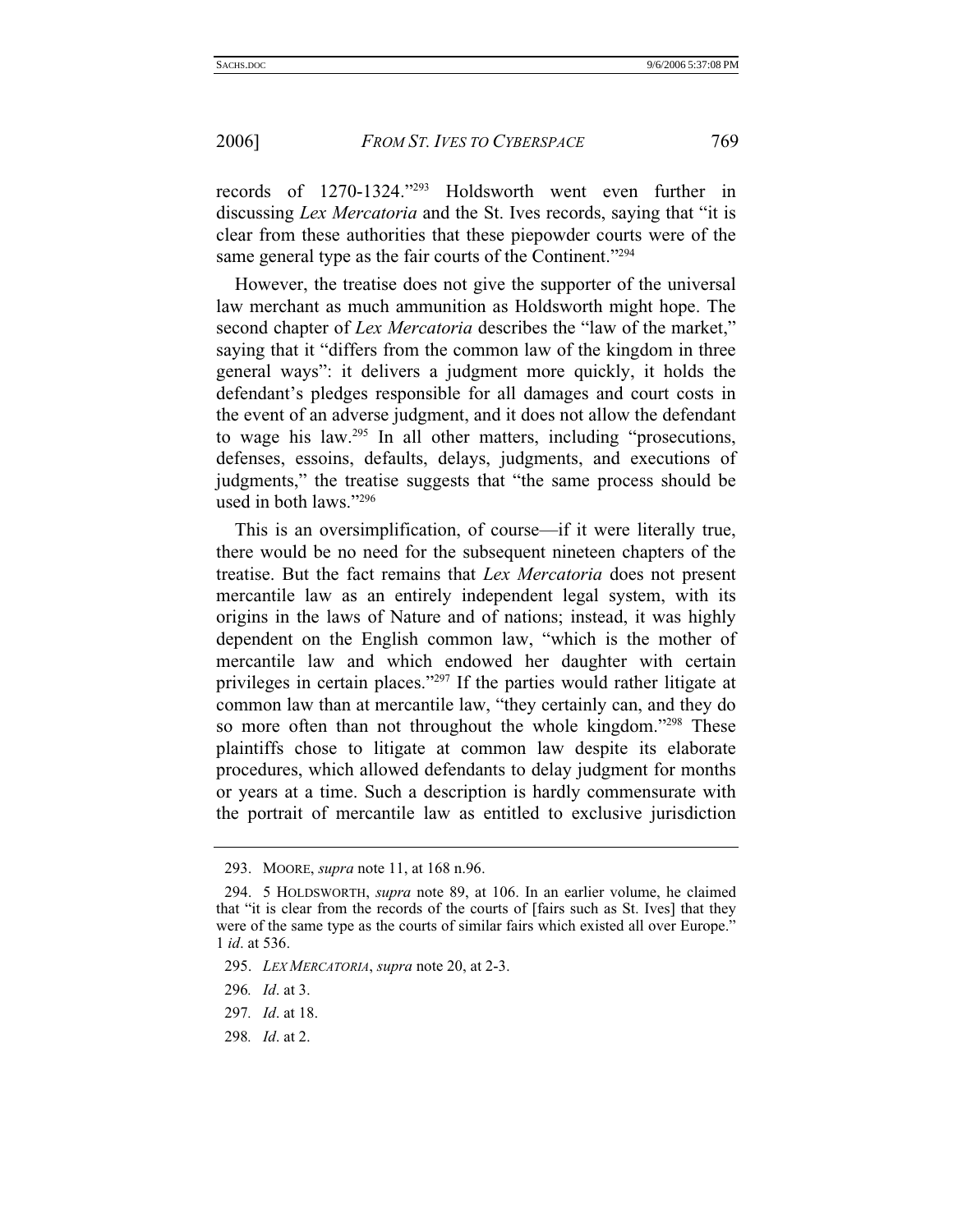over commercial cases, or as an escape from an oppressive, archaic common law.299

Examining *Lex Mercatoria* does reveal some general principles followed by the St. Ives court—for instance, the speedy process of justice. However, contrary to Moore's account, the differences between the procedures described in the treatise and those implemented in the fair court are striking and fundamental. A first example of such discrepancies regards the disposition of attached goods when their owner is absent. Merchant courts moved quickly; most pleas were addressed in a single day or perhaps over two days. According to *Lex Mercatoria*, those defendants who did not appear in three consecutive courts were to be declared in default, in which case the plaintiffs would be able to offer proof in their absence and subsequently seize those goods that had been attached to secure the defendants' appearance. The author of *Lex Mercatoria* notes this procedure and recognizes the difficulties that might attend it, especially for defendants who are far away from the fair grounds when the case is brought. After briefly considering whether such a procedure is just, the author then notes that "it is ordained" that if those attached are in distant parts, they are to receive a grace period of several days depending on the distance, so that they will be able to reach the court in time to defend their goods.<sup>300</sup>

Yet this discussion of attached goods weakens, in three distinct ways, the view of mercantile law as universal. First, although the language used in the passage of *Lex Mercatoria* is similar to that used when the author refers to a royal statute or other formal ordinance, no such statute has been found.<sup>301</sup> The "ordained" procedure seems to represent wishful thinking on the part of the

 <sup>299.</sup> Indeed, Holdsworth interpreted the limited differences asserted in *Lex Mercatoria* as evidence of the creeping incorporation of the law merchant into the common law. The author of the treatise, he wrote, "regards the Law Merchant as a mere off-shoot of the common law," and "can only point to three specific differences." 1 HOLDSWORTH, *supra* note 89, at 539. But if *Lex Mercatoria* accurately describes the system in use across Europe, as Holdsworth also maintained, *see* 5 *id*. at 106; *see also supra* note 294, then of what differences from the common law does the law merchant consist?

<sup>300</sup>*. See LEX MERCATORIA*, *supra* note 20, at 7-10; LMLP, *supra* note 20, at 69- 71.

 <sup>301.</sup> *See LEX MERCATORIA*, *supra* note 20, at 9; LMLP, *supra* note 20, at 69-71.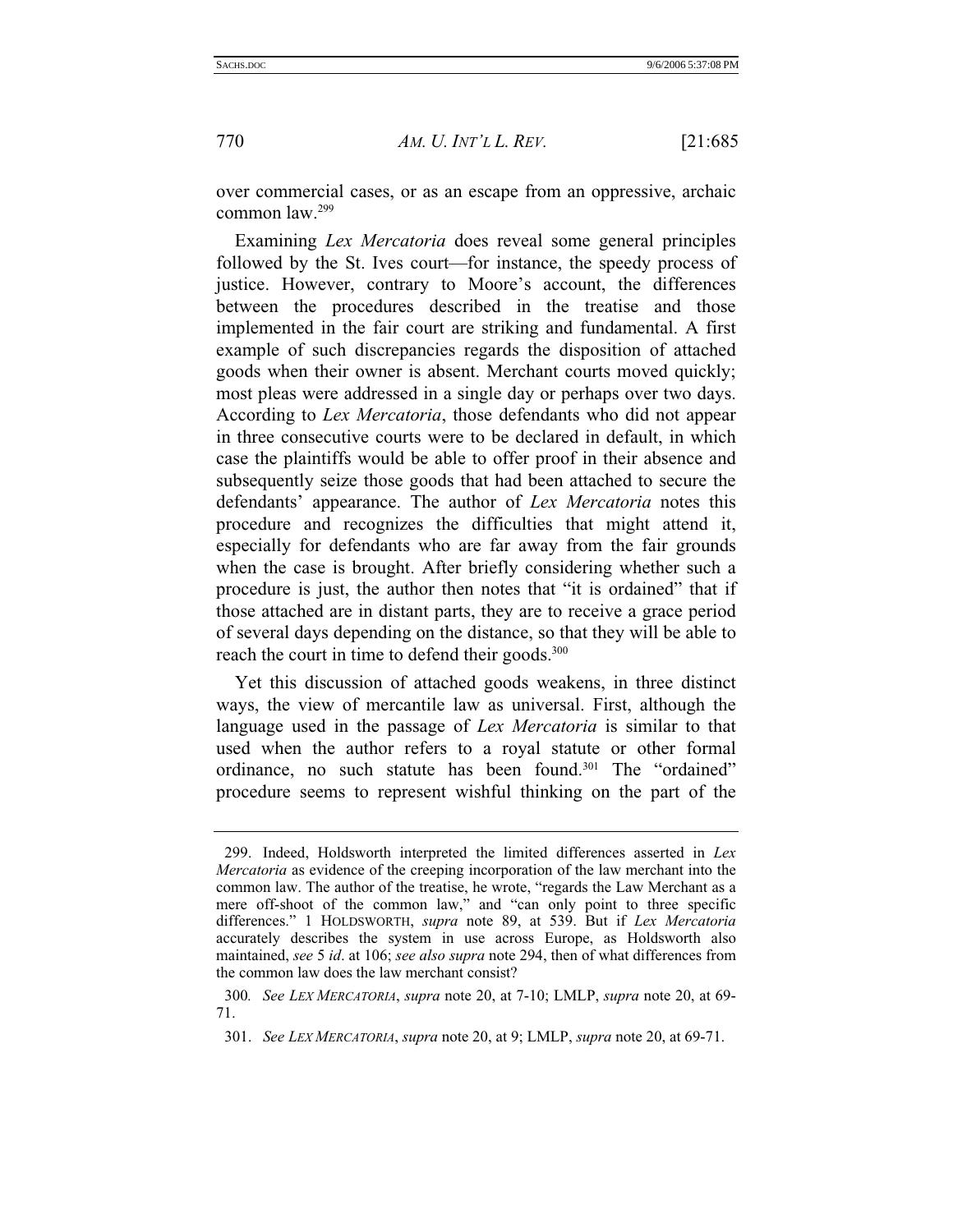author rather than actual practice of the thirteenth and fourteenth centuries.302 Second, the passage notes significant discrepancies in the procedures of various courts. In criticizing the current procedures for addressing attachment, it notes that the distraints were handled "in such different ways in different parts [of the kingdom] that no one at all was able to know or learn the process of mercantile law in this respect," a description that contrasts sharply with a view of mercantile law as substantially uniform.303 Third, the rapid disposition the author described as widespread does not seem to have been the practice at the court of St. Ives, which regularly delayed disposition of attached goods—sometimes only until the close of the fair, but often for a year or more. At the fair of 1299, for example, Adam of Yarmouth sued John Fick of Hawley, who failed to appear; a white horse of Fick's was attached, but Adam did not receive the value of the horse until the close of the fair of 1300, after more than a year of repeated defaults.<sup>304</sup>

 303. *LEX MERCATORIA*, *supra* note 20, at 9. Scrutton made a similar admission with regard to the seventeenth and eighteenth centuries:

And as the Law Merchant was considered as custom, it was the habit to leave the custom and the facts to the jury without any directions in point of law, with a result that cases were rarely reported as laying down any particular rule, because it was almost impossible to separate the custom from the facts; as a result little was done towards building up any system of Mercantile Law in England.

Scrutton, *supra* note 25, at 13.

 304. Yarmouth v. Fick (St. Ives Fair Ct. 1299), *in* 1 SCLM, *supra* note 1, at 81. This appears to have been the standard practice, whereby there were no defaults from fair to fair. *See* Ulting v. Hardwick (St. Ives Fair Ct. 1315), *in* 1 SCLM, *supra* note 1, at 97 (delaying the final execution by a year); 1 SCLM, *supra* note 1, at 101 (punishing one of the sureties for goods attached in *Ulting* for failing to answer for their value); *see also supra* note 191 (surveying customary attachment of goods).

 <sup>302.</sup> This is not the only instance in which the author of *Lex Mercatoria* failed to distinguish between his preferences and existing practice. We have already encountered the treatise's declaration that "every judgment ought to be rendered by merchants of the same court and not by the mayor or by the seneschal of the market." *LEX MERCATORIA*, *supra* note 20, at 20; *see supra* text accompanying note 83. However, although the author identified a specific writ in royal court as the proper corrective for a steward who has overstepped his bounds, there is no extant writ of the form he described, nor is there any record of a trespass action brought against a steward or mayor on these grounds—leading Basile *et al*. to conclude that this 'ordinance' is a recommendation instead of an existing statute. LMLP, *supra* note 20, at 74-76.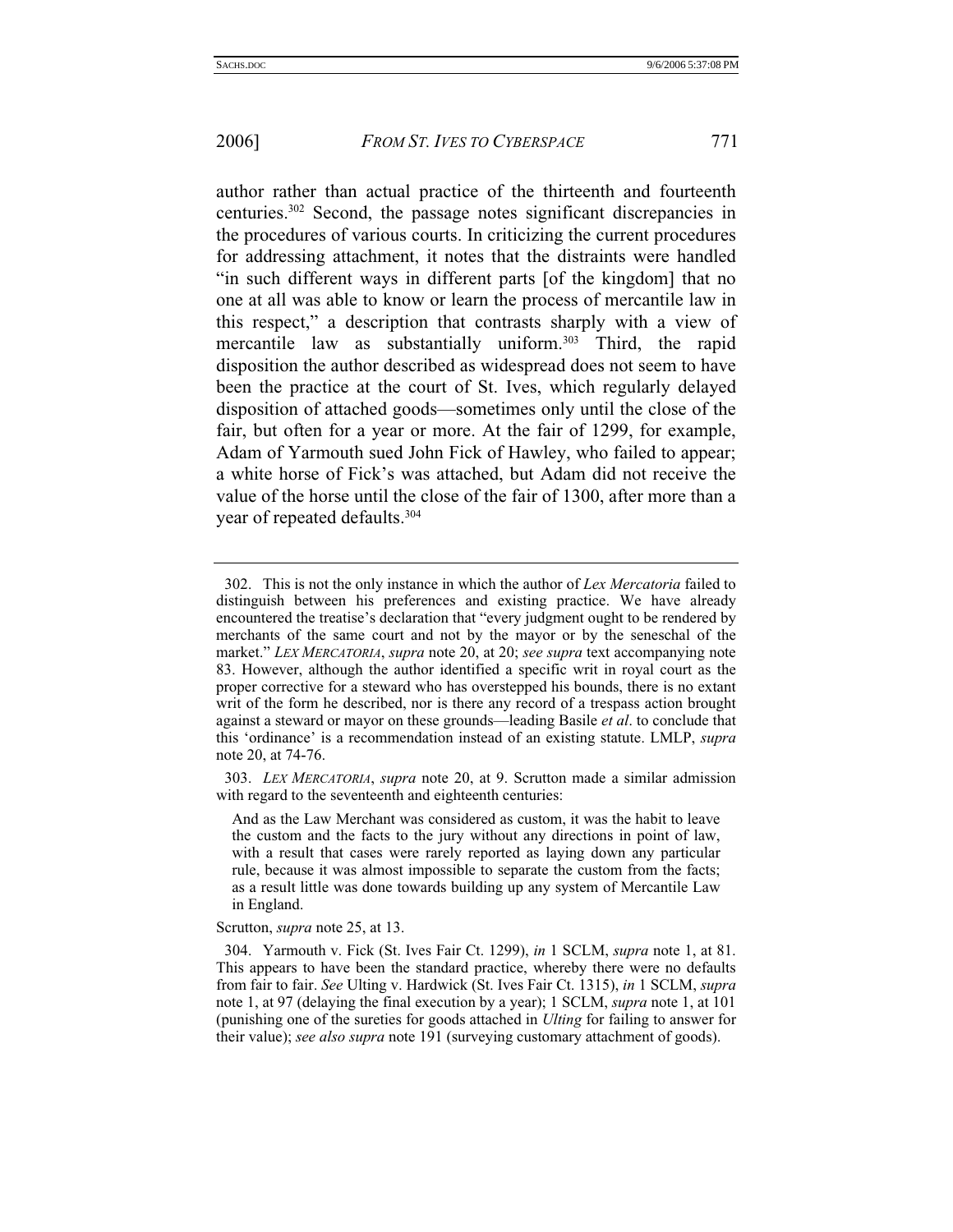More damningly, the strictures of *Lex Mercatoria* also contradict St. Ives practice regarding such fundamental procedures as the nature of proof, a subject central to the functioning of any court. The treatise states unambiguously that mercantile law differs from the common law in that "it does not admit anyone to [wager of] law on the negative side, but in this law it always belongs to the plaintiff to prove, for example, by suit or by deed or both, and not to the defendant."305 As noted above, it lists this distinction as one of the three general differences between mercantile and common law.306 In medieval English courts, proof was an advantage rather than a burden; a defendant who could wage his law—take a solemn oath, together with a specified number of oath-helpers, that the allegations against him were false—could establish his innocence at once.<sup>307</sup> The treatise later repeats this provision, noting that although common law might allow the defendant to wage his law when no tally, writing, or other record of the sale has been preserved, mercantile law says otherwise—"in no way ought [the defendant] be admitted to this." The author went on to explain that merchants often sell their goods on credit without tallies or writings, and it would be "hard and very tedious and a kind of burden and continuous obstacle to them" if plaintiffs were forced to record in full detail even the most minor of transactions.<sup>308</sup>

Despite the strength of the author's convictions on this point, the St. Ives fair rolls show precisely the opposite procedure. In 1275, Ralph Raven sued Alan Cobbler of St. Ives for a debt of 8s. in silver in payment for tanned hides. Cobbler waged his law, and the next day he swore successfully and was released. The court then fined Raven 6d. for making a false claim.<sup>309</sup> This is only one among scores

 <sup>305.</sup> *LEX MERCATORIA*, *supra* note 20, at 3.

<sup>306</sup>*. Id.*; *see also* 2 FLETA, *supra* note 76, ch. 63 ("The position is different, however, in cities and fairs and among merchants, in whose favour, by the grace of the prince, it is granted that proof shall be the privilege of the party asserting the claim, in accordance with the law merchant [*secundum legem mercatoriam*] . . . .").

 <sup>307.</sup> The fact that the word "law" is used as a synonym for "oath" shows the respect accorded to solemn oaths in this period. *See* LMLP, *supra* note 20, at 63.

 <sup>308.</sup> *LEX MERCATORIA*, *supra* note 20, at 11. A tally was a notched stick that was used as a record of debts.

 <sup>309.</sup> Raven v. Cobbler (St. Ives Fair Ct. 1275), *in* 1 SELECT PLEAS, *supra* note 14, at 144-45.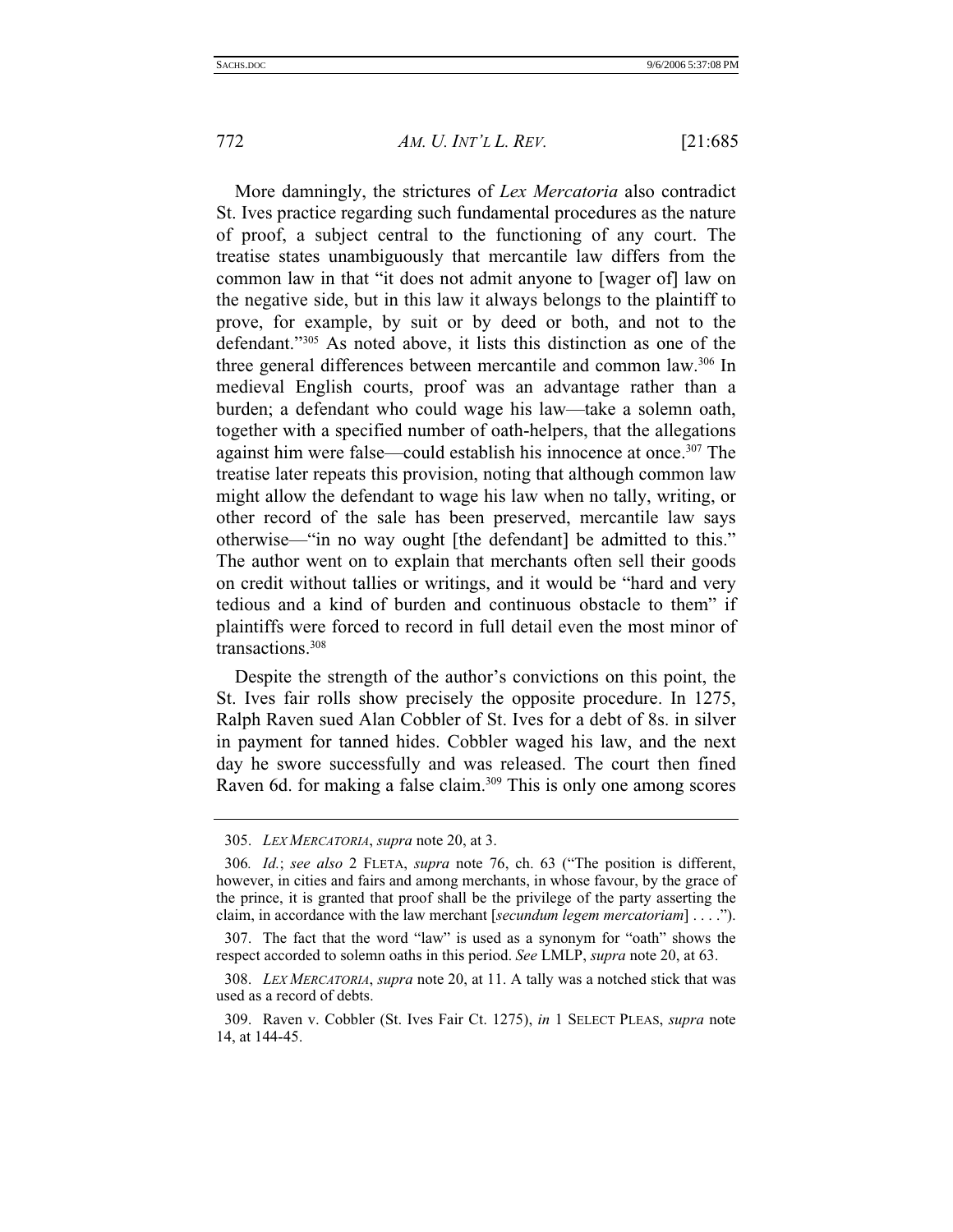of cases settled by a defendant's wager of law, which appears to have been the accepted practice in St. Ives. In fact, the translated records appear to contain only two instances of a plaintiff's wager of law.<sup>310</sup> Clearly, the oaths of defendants in pleas of debt were given full weight in the St. Ives court, just as they were in other seignorial and fair courts.<sup>311</sup> It is hard to overstate the importance of this fundamental discrepancy, given that the features said to be unique to mercantile courts are almost entirely procedural in nature.<sup>312</sup>

A final argument against *Lex Mercatoria* providing the substance of a universal law merchant is that it does not address a number of questions that were resolved *secundum legem mercatoriam* at St. Ives. Whether the victim of an assault must specify the day of the year the assault occurred, or whether a butcher can intervene in a sale of meat or fish by crying "Halves," are never considered in this

 <sup>310.</sup> In the case of *Holywell v. Beverley* (St. Ives Fair Ct. 1270), *in* 1 SCLM, *supra* note 1, at 7, Michael of Holywell is recorded to have made his law sufficiently against Stephen of Beverley and his fellow Nigel, whom he had accused of detaining 5 marks and 5s. payment on eleven treys of barley. However, the earlier proceedings in the case are not preserved; depending on what occurred before the records begin, it is possible that this case is consistent with the rest of the case law in denying plaintiffs the opportunity to wage their law. A similar explanation can be provided for *Lattener v. Goodrich* (St. Ives Fair Ct. 1293), *in* 1 SCLM, *supra* note 1, at 59, in which the defense rests on a counterclaim; Henry noted that "the defendant has become plaintiff and the plaintiff defendant," so that "it is not strange to see the plaintiff allowed to prove payment by his law." HENRY, *supra* note 203, at 31. A plaintiff was also permitted to wage his law in the archbishop's court of Beverley, after his tally had been denied by the defendant; the parties eventually came before the fair court of St. Ives, which rendered a contrary decision. *See* Saxby v. Bedford, PRO Curia Regis Roll 155, Michaelmas, m. 1d (K.B. 1255), *in* 2 SCLM, *supra* note 38, at 5; *see also supra* note 126.

 <sup>311.</sup> The defendant's wager of law, even in cases of debt, is presented as standard practice for seignorial courts in *The Manner of Holding Courts—John de Longueville*, *supra* note 111, at 84. The same practice was adopted by the fair court of Leicester; in 1347, Nicholas of Austrey sued Richard of Mansfield and his wife Agnes for a debt of 15s., and Richard was allowed to make his law. Austrey v. Mansfield (Leicester Fair Ct. 1347), *in* 2 RECORDS OF THE BOROUGH OF LEICESTER, *supra* note 18, at 73.

 <sup>312.</sup> To Maitland, for example, the law merchant "would . . . have been found chiefly to consist of what would now be called rules of evidence, rules about the proof to be given of sales and other contracts." 1 POLLOCK & MAITLAND, *supra* note 37, at 467.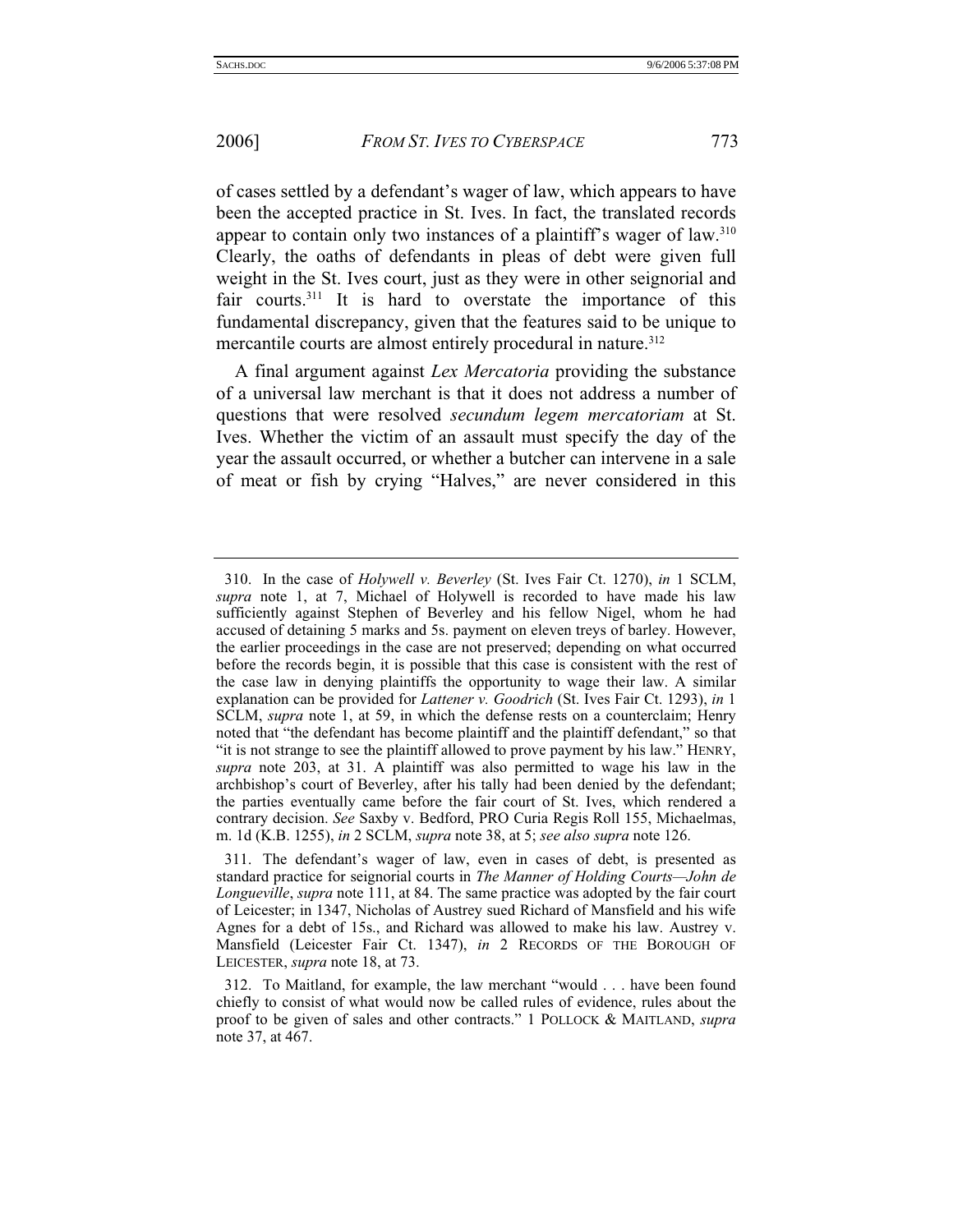treatise;313 indeed, they would seem quite out of place. Yet if the author considered himself to be presenting a complete description of a complete legal system—as the enumeration of differences from the common law would imply—these omissions seem to indicate either that the author was unaware of the customs practiced at St. Ives, or that he did not consider those customs to be part of mercantile law.

Thus, *Lex Mercatoria* does not accurately describe the practice of commercial law at St. Ives. But if the text contains deliberate or accidental falsehoods as to the widely-recognized content of mercantile law, one would expect those falsehoods to have been caught, refuted, or corrected by readers familiar with its terms.<sup>314</sup> Alternatively, mercantile law may have been sufficiently malleable and variable across distances that fundamentally different procedures could be used in St. Ives without a concerned and learned author sixty miles away in London becoming aware of it.<sup>315</sup> In that case, Malynes' claim that the law merchant was uniformly "observed in all places" seems entirely without foundation.316

 315. In at least one mercantile court of thirteenth-century London, however, the decisions were rendered by the warden together with the aldermen—not merely merchants at large, but holders of a recognized municipal office. *See* H.G. Richardson, *Law Merchant in London in 1292*, 37 ENG. HIST. REV. 245 (1922).

 316. MALYNES, *supra* note 204, at vi-vii, 3. In fact, the mercantile law described in *Lex Mercatoria* may be nothing like the commercial law with which Malynes was familiar. *Cf.* Paul R. Teetor, *England's Earliest Treatise on the Law Merchant*,

 <sup>313.</sup> Darlington v. Burser (St. Ives Fair Ct. 1302), *in* 1 SCLM, *supra* note 1, at 85; Legge v. Mildenhall (St. Ives Fair Ct. 1291), *in* 1 SCLM, *supra* note 1, at 46- 47.

 <sup>314.</sup> Indeed, at least one portion of the text seems to have been added by a later writer, namely the purported exchange of letters between the merchant courts of London and Paris noted in Part I. *See supra* note 67. The exchange is probably fictional; some letters are dated both to the calendar year and to the regnal year of Phillip the Fair, but the two dates do not correspond. A sample letter dated 1296 mentions King Phillip "of glorious memory," but he did not die until 1314. Furthermore, the proposed letter from Paris refers to the city's "guildhall," an institution that was well known in London but which had no known equivalent in Paris at this time. Basile *et al*. speculated that the choice of Paris as the correspondent city may have been intended to show solidarity between merchant communities even in a time of war between England and France. *See LEX MERCATORIA*, *supra* note 20, at 38-40; LMLP, *supra* note 20, at 103-05. Holdsworth, however, cited these letters to demonstrate "the communications maintained between the courts of different fairs, whether in England or abroad." 5 HOLDSWORTH, *supra* note 89, at 107.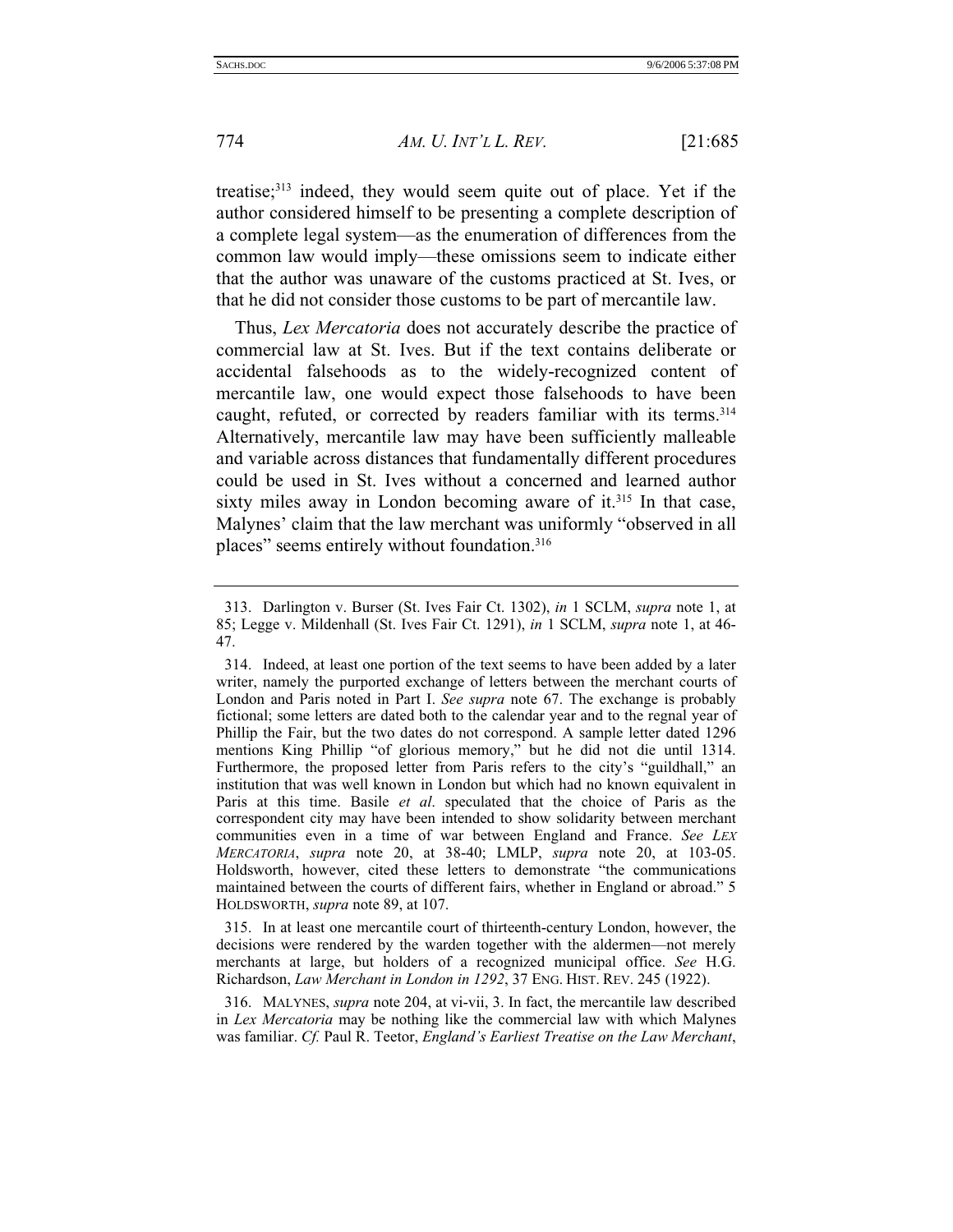## *2. Cities and Towns*

Mercantile law, *Lex Mercatoria* states in its first chapter, "is thought to come from the market," emerging from the practice of trade.317 Given that markets are said to have been found in five places—"cities, fairs, seaports, market-towns, and boroughs"—we might do well to look at the practice of mercantile law in English cities, market-towns, and boroughs.318 Holdsworth added that whether or not a borough held a separate piepowder court, the fact that it was a center of trade "often caused the customary law administered in its court to be better suited to the needs of commerce than the common law"; the emphasis on equity "clearly made for the reception and recognition of reasonable mercantile customs, and enabled such courts, when necessary, to administer the law merchant."319

Was Holdsworth correct in his assessment, and did cities and towns govern their commercial activity through a shared law merchant? It would be a significant undertaking to consider the records of cities, towns, and boroughs across England in the same level of detail that has been applied to St. Ives. However, from a limited examination of custumals and other documents stating the local laws on mercantile matters, two observations arise.

First, the records present the customs as part of a body of law specific to the town, with no external justification in a universal law merchant or general regulatory principles. The Bristol custumal (c. 1240) echoes the language of *Lex Mercatoria*, but not its reasoning—burgesses and strangers could plead among themselves "from day to day, without writ, according to the custom of the town."320 Similarly, if a merchant in the town of Grimsby refused to

l

<sup>6</sup> AM. J. LEGAL HIST. 178, 180 (1962) (noting that while the ancestry of the "law merchant" of Justices Holt and Mansfield can be found in seventeenth-century authors, *Lex Mercatoria* depicts "a rudimentary commercial law so different in many respects as to raise serious questions about the nature of its connection with the later 'law merchant' despite the identity of names").

 <sup>317.</sup> *LEX MERCATORIA*, *supra* note 20, at 1.

<sup>318</sup>*. See id*.

 <sup>319. 1</sup> HOLDSWORTH, *supra* note 89, at 538.

 <sup>320. 2</sup> BOROUGH CUSTOMS 184 (Mary Bateson ed. & trans., Selden Society 21, 1906).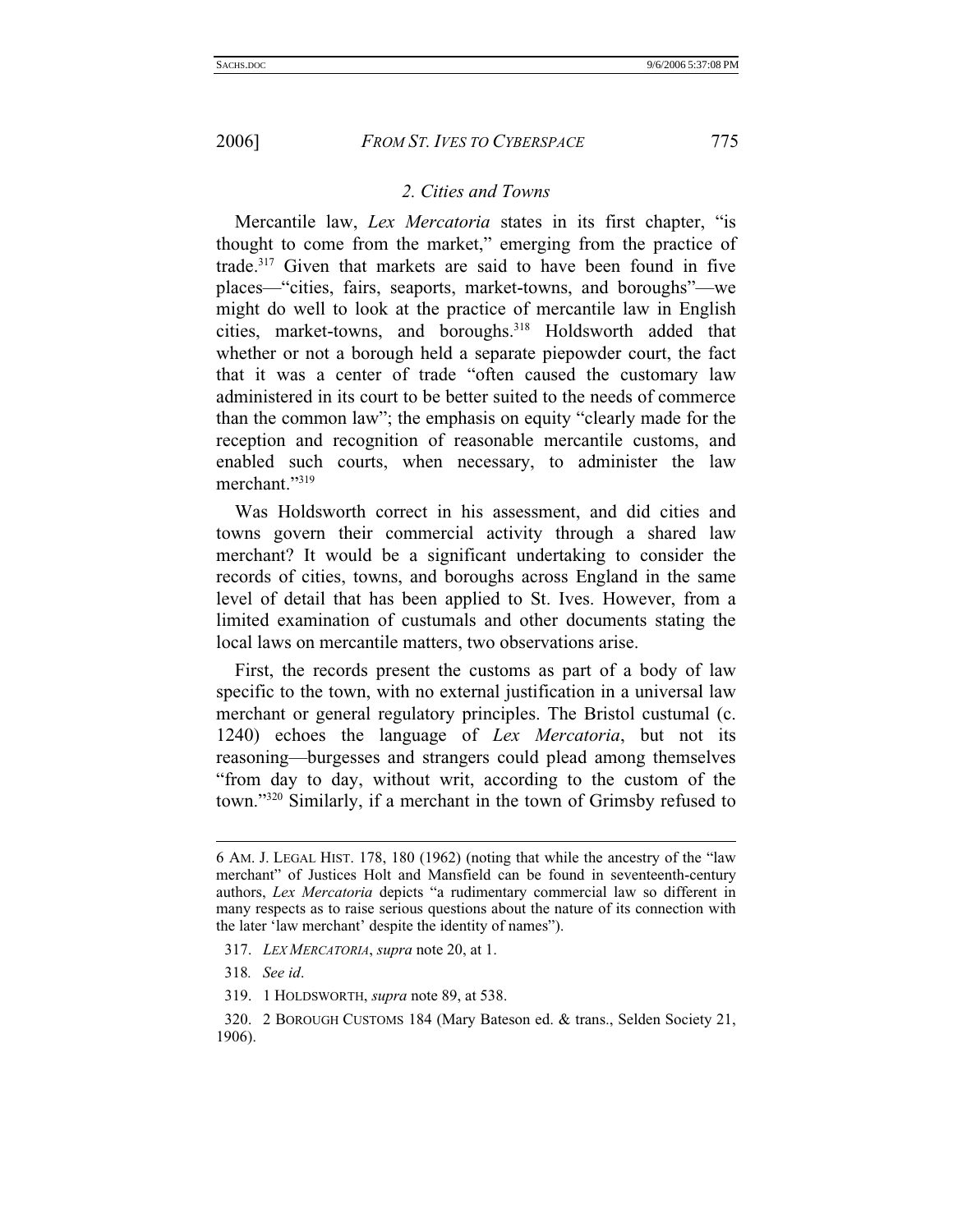acknowledge a debt, according to the 1259 town charter he would "enjoy the law and custom of the said town" in proving his case recognizing that customs could differ from place to place.<sup>321</sup> To the author of *Lex Mercatoria*, these matters would be properly covered by mercantile law; the towns regarded them simply as part of local custom. Occasionally the local records invoked mercantile law explicitly, as in the case of the 1291 Ipswich custumal, which guarantees to plaintiffs in certain circumstances a "good inquest according to merchant law [*solom ley marchaunde*] in the form below written."322 These references to mercantile law appear only in the context of a local rule; the custumals advance no claim that courts elsewhere in England were obliged to follow the same procedure.

Second, the differences among the local customs found in the records are significant. These cannot be dismissed as minor variations in procedure, peculiarities that should be expected in a legal environment where communication is slow and record-keeping expensive; to judge from the references at St. Ives, much of mercantile law consists of procedure.<sup>323</sup> If one were to ignore the areas of law for which the variations were extensive, very little of a shared "law merchant" would remain.

Consider the subject of earnest money, frequently invoked by historians identifying differences between the law merchant and the common law. In St. Ives, the payment of a "God's penny" or other earnest money signaled the conclusion of a sale; in *Tempsford v. Chaplain*, the assembled merchants declared that a buyer had "according to the law merchant . . . sufficiently concluded the purchase of the said horse by giving a God's penny" to the seller.<sup>324</sup>

323*. See supra* note 312.

 <sup>321. 1</sup> BOROUGH CUSTOMS 126 (Mary Bateson ed. & trans., Selden Society 18, 1904). According to a 1280 charter, the fairs of St. Edward at Westminster were to observe "the same customs . . . as in the fair of St. Giles of Winchester," and their wardens were to "show full justice . . . according to the custom of the fair of Winchester." Confirmation of the Charters of the Abbot and Monks of Westminster, 9 Edw., m. 15 (Nov. 24, 1280), *in* 2 CHARTER ROLLS, *supra* note 41, at 239, 239.

 <sup>322. 2</sup> BOROUGH CUSTOMS, *supra* note 320, at 188.

 <sup>324.</sup> Tempsford v. Chaplain (St. Ives Fair Ct. 1291), *in* 1 SCLM, *supra* note 1, at 44-45.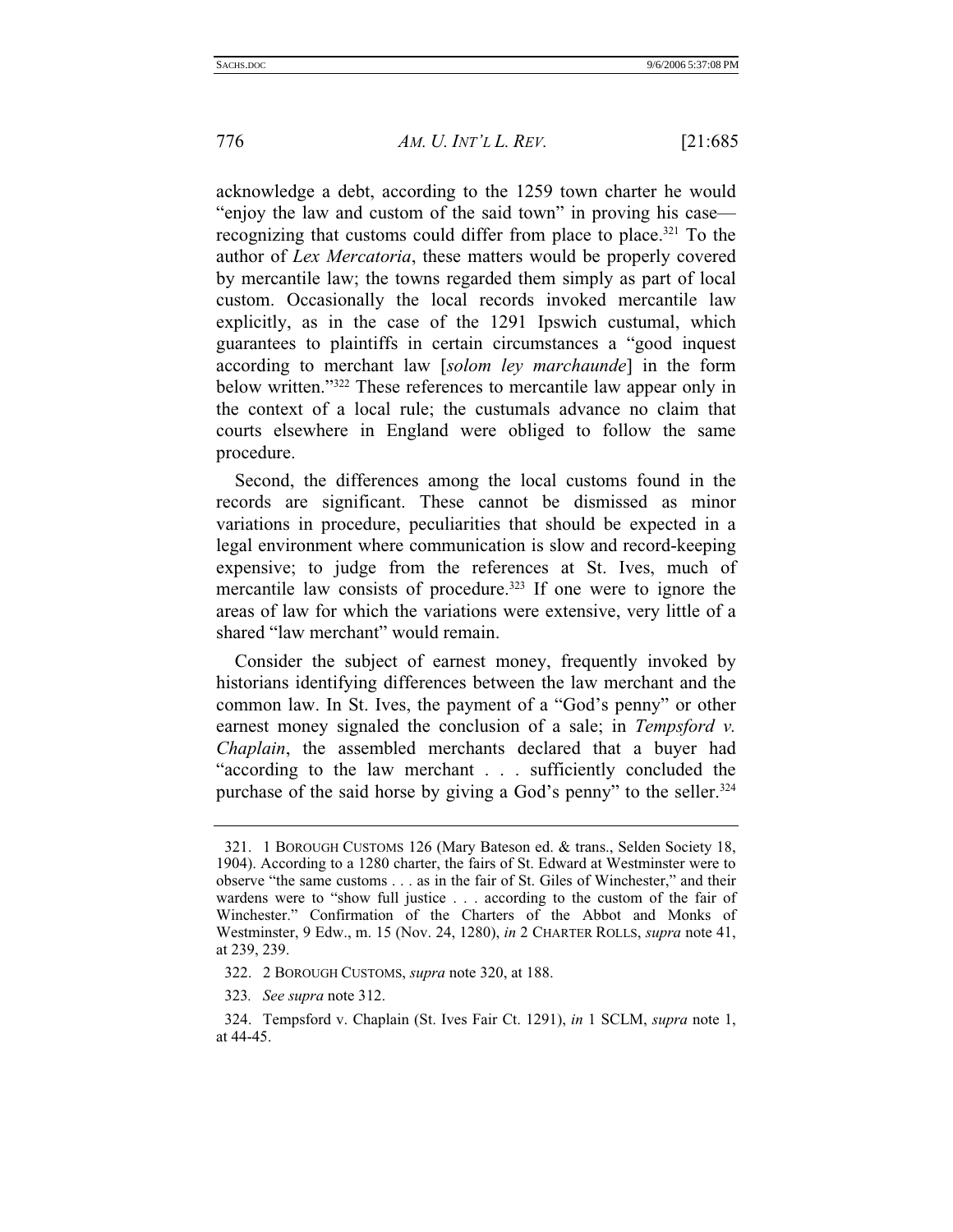A similar policy is found in the 1249 *Statuta Gilde* of Berwick, in which anyone who had already paid the God's penny or other earnest money "shall pay the merchant from whom he bought the said goods according to the bargain made, without breach of contract or breach of the earnest."325 However, such rules were not unique to merchants, as is shown by non-mercantile sources such as Bracton and "The Court Baron."326 Nor was the rule necessarily uniform, for other jurisdictions did not treat sales as final once earnest money had been paid—or, at the very least, made them conditional on the seller's acceptance of the earnest. The twelfth-century Preston custumal states that a seller may cancel the bargain before delivery by repaying double the buyer's earnest; in the case that the buyer has already handled the goods, "he must either have them or 5s. from the seller."327 In 1303, *Carta Mercatoria* attempted to standardize the law on this point, stating explicitly that "neither of the merchants can withdraw or retire from that contract after God's penny shall have been given and received between the principal contracting persons."328 Yet exceptions still remained; in Waterford, an early fourteenth-century custumal allows buyers to "repent" of having given the "God's silver" for a payment of 10s.<sup>329</sup>

One could also compare the local customs on wager of law. We have already noted the divergence of St. Ives practice from that of *Lex Mercatoria*, as well as the significant discretion the fair court enjoyed in applying its own rules on the subject.<sup>330</sup> Yet a very brief

 <sup>325. 1</sup> BOROUGH CUSTOMS, *supra* note 321, at 217.

 <sup>326. 2</sup> HENRY DE BRACTON, ON THE LAWS AND CUSTOMS OF ENGLAND 182 (Samuel E. Thorne trans., 1968) (ca. 1220-1250) [hereinafter 2 BRACTON] ("A purchase and sale is contracted when the contracting parties agree on the price, provided the seller has received something in the name of earnest, for what is given by way of earnest is evidence that a purchase and sale has been concluded."); *The Court Baron*, *supra* note 132, at 40.

<sup>327</sup>*.* 2 BRACTON, *supra* note 326, at 217. For a separate account of the same practice written *circa* 1290, see 2 FLETA, *supra* note 76, ch. 58 ("[T]he custom of merchants . . . lays it down, in accordance with the law merchant [*secundum legem mercatoriam*], that the seller in this case is either to deliver to the buyer the thing bought or to pay five shillings for every farthing of earnest-money.").

<sup>328</sup>*. Carta Mercatoria*, *supra* note 163, at 213.

 <sup>329. 1</sup> BOROUGH CUSTOMS, *supra* note 321, at 218.

<sup>330</sup>*. See supra* text accompanying notes 254-255, 305-312.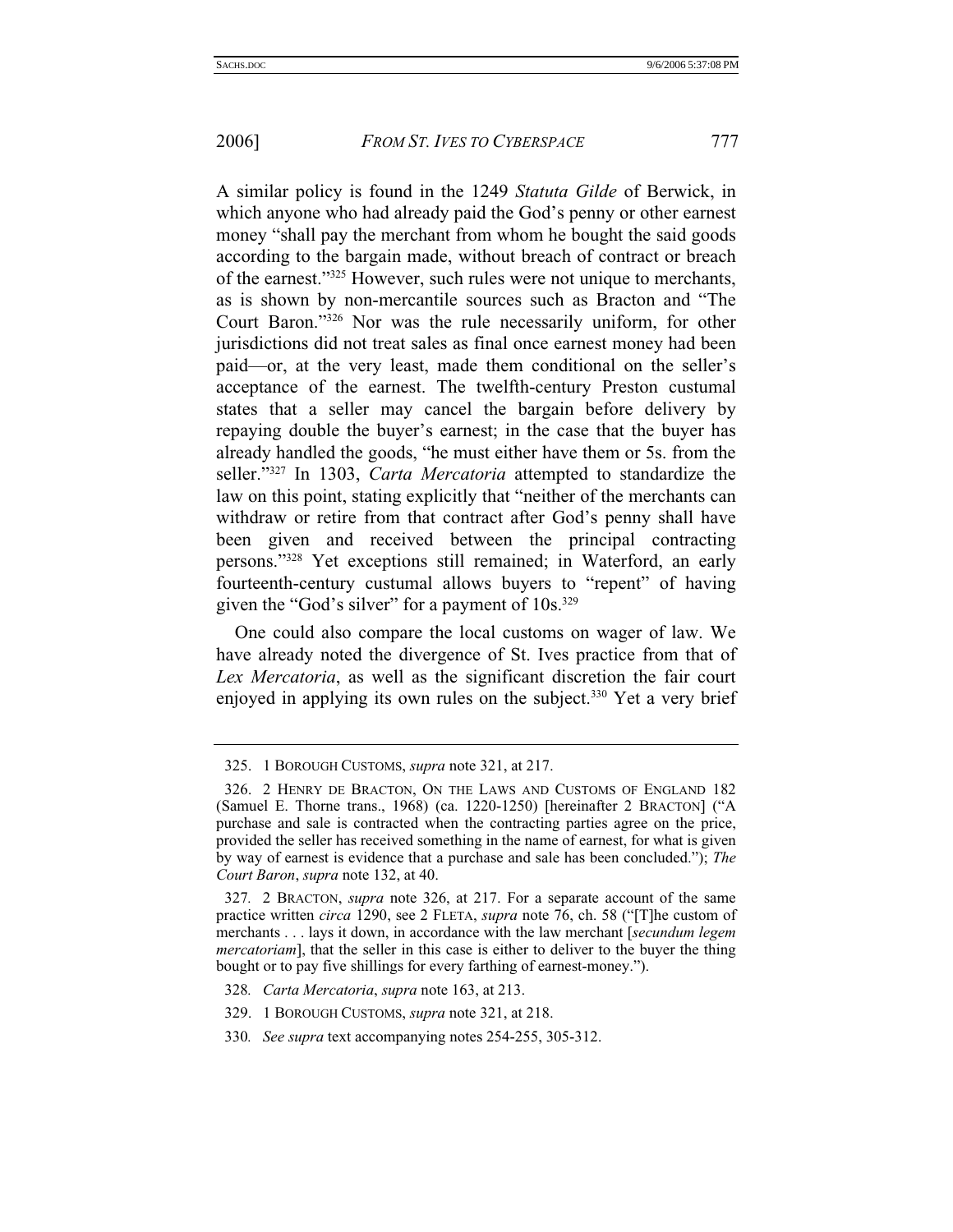examination of town and borough documents reveals a myriad of customs on the manner of proof. Some towns followed the practice set out in *Lex Mercatoria*, whereby the responsibility of proof fell entirely on the plaintiff. In the Irish town of Kilkenny, a fourteenthcentury custumal states that "every plaintiff ought to prove his action by the suit of two lawful men brought with him," and defendants were given no opportunity to offer proof in their defense.<sup>331</sup> Similarly, a 1291 Ipswich custumal notes that in minor transactions "it is not usual for merchants to make writing or tally for the speedy payment," and the buyer therefore "shall not be allowed in pleading to defend by his law," so long as the sale or delivery "can be proved or averred by good inquest according to merchant law [*solom ley marchaunde*]."332 However, a number of other towns allowed the defendant to wage his law three-handed (with two oath-helpers) in cases of debt, even if the plaintiff brought a suit of witnesses.<sup>333</sup> A 1348 custumal in Northampton allows defendants in small cases with less than 12d. at issue to wage their law without a single compurgator, and twelfth-century London did the same for foreigners who could not find six countrymen to join them (although the defendant was required to repeat his oath at the six nearest churches).334

A final example can be found in the practice of "market overt." In St. Ives and elsewhere, buyers were allowed to retain stolen goods if they were purchased in good faith.<sup>335</sup> However, although this principle has been described as a major element differentiating the law merchant from the common law,<sup>336</sup> the practice was not

 <sup>331. 2</sup> BOROUGH CUSTOMS, *supra* note 320, at 187.

<sup>332</sup>*. Id*. at 188.

 <sup>333.</sup> Examples include the 1301 Manchester custumal, 1 BOROUGH CUSTOMS, *supra* note 321, at 180-81, and the twelfth-century Preston custumal, *id*. at 178. "Suit" here again refers to the *secta*. *See supra* note 91.

 <sup>334. 1</sup> BOROUGH CUSTOMS, *supra* note 321, at 177, 181; *cf.* 2 FLETA, *supra* note 76, ch. 63 (describing it as a "custom among merchants" that a repudiated tally can be proven if the defendant goes to nine churches and swears upon nine altars).

<sup>335</sup>*. See* Tanner v. Francis (St. Ives Fair Ct. 1291), *in* 1 SCLM, *supra* note 1, at 48; 1 BOROUGH CUSTOMS, *supra* note 321, at 59-60 (describing the customs of Fordwich).

<sup>336</sup>*. See* Carter, *supra* note 18, at 243; Peter M. Smith, *Valediction to Market Overt*, 41 AM. J. LEGAL HIST. 225, 229 (1997).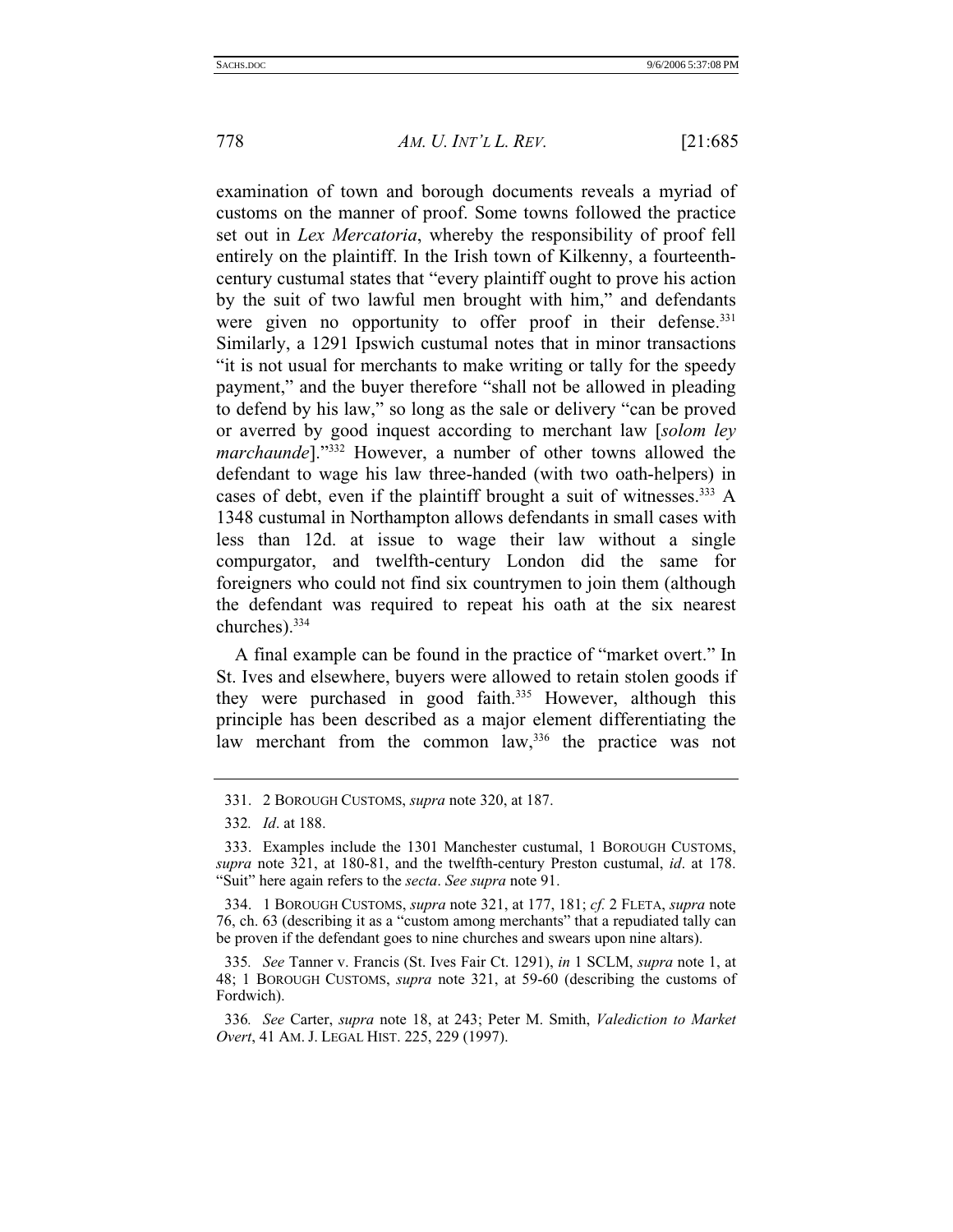universally shared. In Chester, Exeter, and Waterford, for example, the custom was the exact opposite; even a good-faith buyer would as a matter of course lose the goods to their original owner.<sup>337</sup>

In even a short survey of local practices, one finds a series of unique customs, each stranger than the next. If a citizen of Waterford bought from a foreign merchant and could not make the payment before the merchant made ready to return overseas, then the citizen had "only three ebbs and three floods as delay," after which the bailiffs would pay the merchant and recover from the debtor.<sup>338</sup> Under the early-fourteenth-century Norwich custumal, whether a plaintiff could "exclude his adversary from his law" depended on whether the trespass was committed within the bounds of the market; if not, a jury would be selected from "that neighbourhood where the deed was done."339 Finally, under the Ipswich custumal of 1291, a group of ten compurgators was customarily winnowed to four using a random selection procedure involving a thrown knife.<sup>340</sup>

None of these practices were found at St. Ives or in *Lex Mercatoria*, and none seem consistent with the narrative of universal rather than local regulation of trade. Nor is there evidence that local principles were usually conceptualized as part of a common legal tradition. Towns occasionally borrowed customs from each other, but this imitation occurred piecemeal, and would sometimes be *opposed* by those towns whose laws were imitated.<sup>341</sup>

339*. Id*. at 189.

 <sup>337.</sup> The charters and custumals of Chester, Exeter, and Waterford prescribe strict measures for stolen goods. *See* 1 BOROUGH CUSTOMS, *supra* note 321, at 57- 59.

 <sup>338. 2</sup> BOROUGH CUSTOMS, *supra* note 320, at 184-85.

 <sup>340. 1</sup> BOROUGH CUSTOMS, *supra* note 321, at 179-80.

 <sup>341.</sup> In 1284, John of Gaunt requested that certain customs of the city of Hereford "be certified for the use of the men of [Cardiff] then desiring the same, also for the use of other [villages] whose necessity should require them." 1 CARDIFF RECORDS 13 (John Hobson Matthews ed., Cardiff, Elliot Stock 1898); RICHARD JOHNSON, THE ANCIENT CUSTOMS OF THE CITY OF HEREFORD 26 (London, J.B. Nichols & Sons 1868). Hereford had no objection to sharing its customs with other royal towns, but would not do so for towns held by "divers[e] lords of the kingdom," which were "not of our condition" and would have to pay a fee. JOHNSON, *supra*, at 27. Customs were often requested by lords in order to grant equal privileges to another town, which may explain Hereford's desire to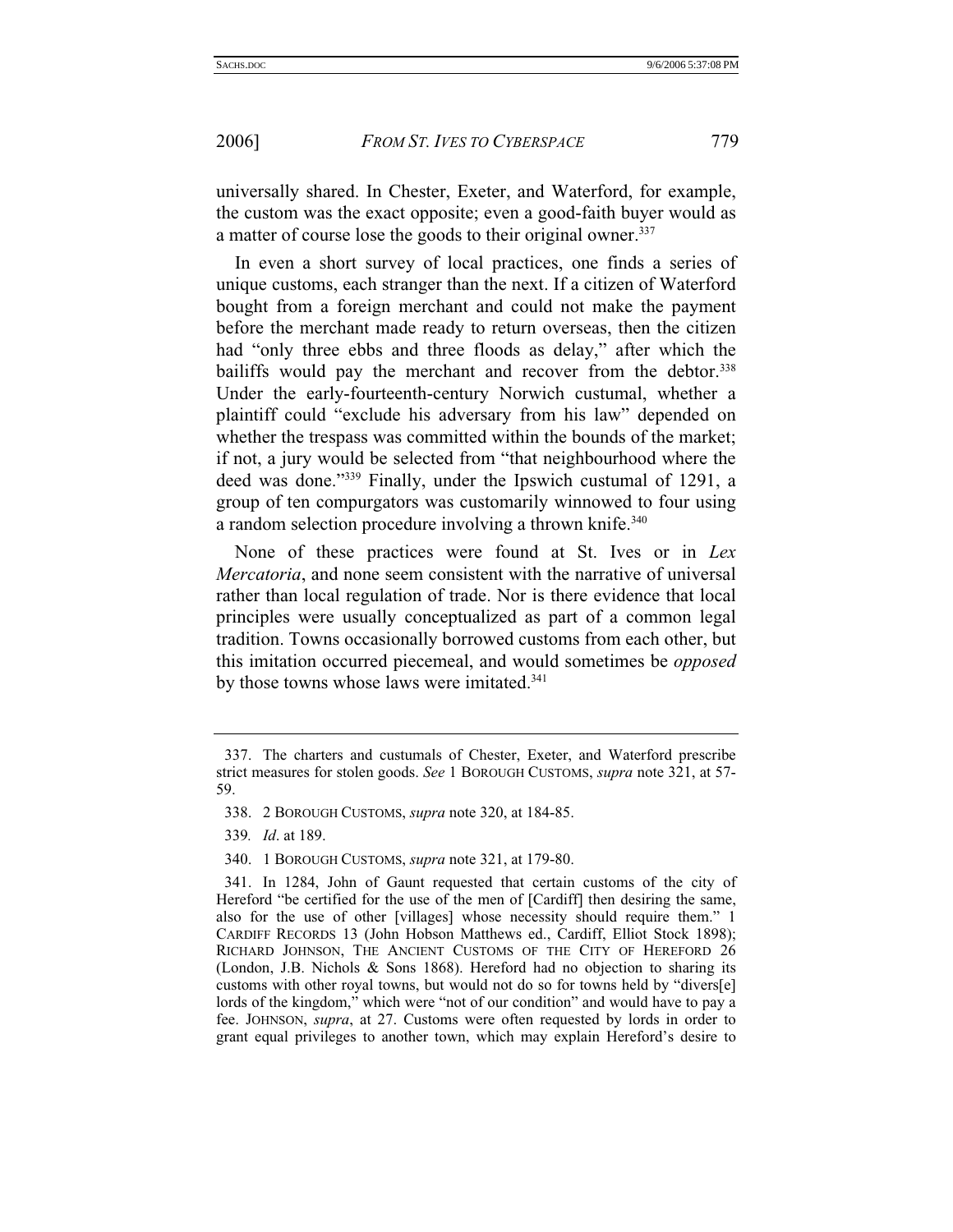In the end, Holdsworth himself concluded that the borough courts do not fit his model of the law merchant. Although commercial needs may have influenced their procedures, he noted that "commercial law does not . . . hold a large place in the borough custumals," and one must look to the courts of the fairs, rather than those of the boroughs, to "trace the development of commercial law" in medieval England.<sup>342</sup>

Given that the evidence from fairs is largely restricted to St. Ives, these discrepancies call into question the very notion of a shared body of mercantile law. A more compelling understanding might be that the merchants who asked that their cases be judged *secundum legem mercatoriam* were not necessarily all asking for the same thing. Perhaps these merchants wanted only to be judged with fairness and in accordance with commercial practice, and used general terminology even if those practices were not themselves universal.

# C. THE COUNTER-ARGUMENT: ROYAL RECOGNITION

The above discussion has documented substantial variation in the governance of trade within and among medieval English courts, and has suggested that there was no *unified* body of law deserving the name "the law merchant." Yet the phrase *lex mercatoria* appears in the documents, and it must have had some meaning to the lawyers and clerks who wrote them. This section will therefore examine two such documents, the *Carta Mercatoria* and the Statute of the Staple, which are traditionally interpreted as strong evidence that their contemporaries recognized a distinct law merchant transcending local boundaries.343 These documents clearly describe *lex mercatoria* as the proper means of deciding certain mercantile cases. However, one can invoke the concept of mercantile law without necessarily recognizing any particular provisions as being part of one "law

l

protect its elevated status. *See id.* at 9 (describing the process for the village of Drussellane).

 <sup>342. 5</sup> HOLDSWORTH, *supra* note 89, at 105-06.

<sup>343</sup>*. See, e.g.*, John H. Munro, *The International Law Merchant and the Evolution of Negotiable Credit in Late-Medieval England and the Low Countries*, *in BANCHI PUBBLICI, BANCHI PRIVATI E MONTI DI PIETÀ NELL'EUROPA PREINDUSTRIALE* 49, 53 (Dino Puncuh ed., *Atti della Società Ligure di Storia Patria*, n.s., 31, no. 1, 1991); Benson, *Justice Without Government*, *supra* note 5, at 131.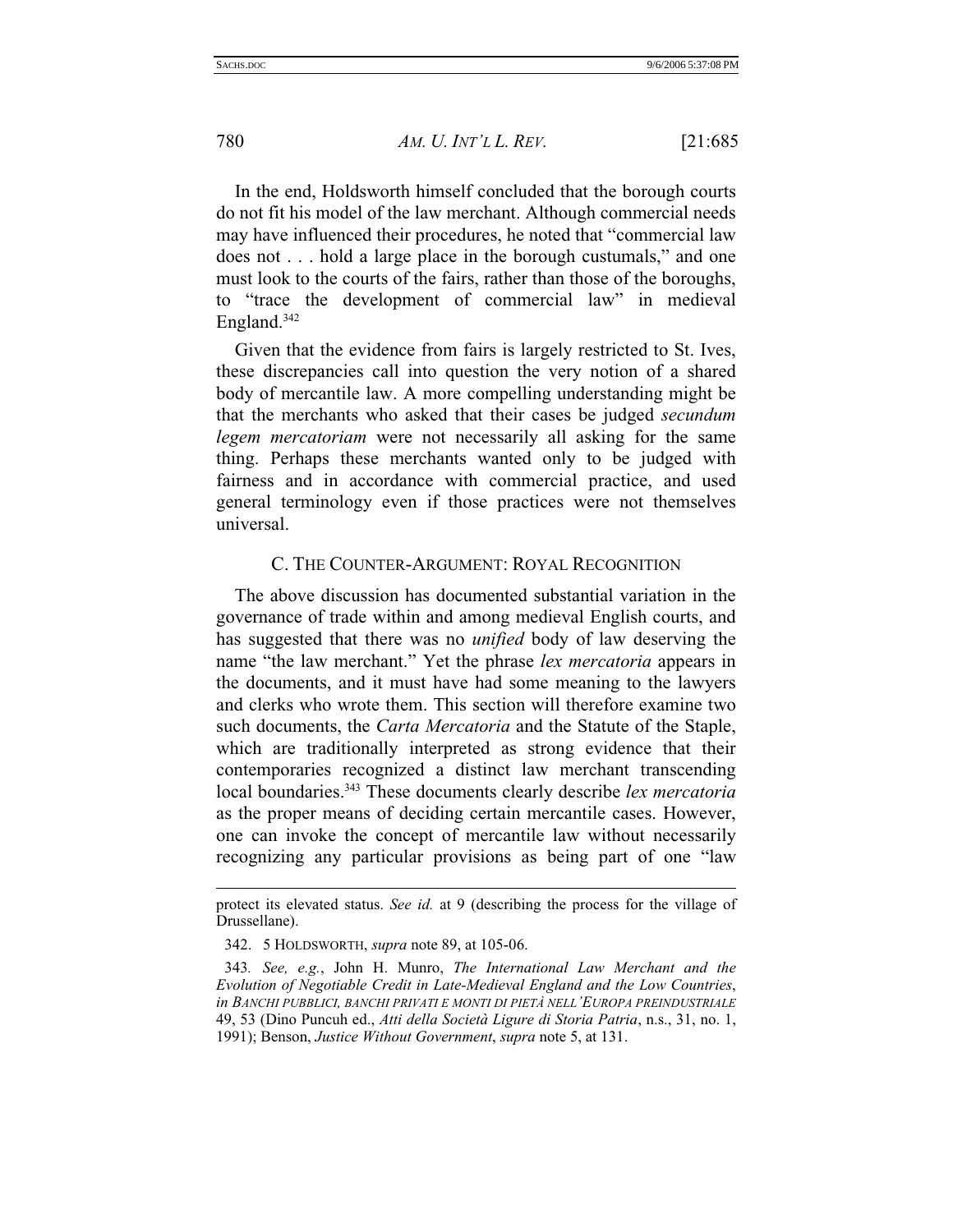merchant." Indeed, the best evidence from the charter and the statute, as well as from the courts that they governed, indicates that the practice of mercantile law differed from court to court—and, more importantly, that contemporaries tolerated and expected this variation.

For the *Carta Mercatoria*, issued by Edward I in 1303, the case is easy to make. Among the many other privileges granted in the charter to foreign merchants, the king ordered "all bailiffs and ministers of fairs, cities, boroughs and market-towns" to do "speedy justice to the merchants . . . who complain before them from day to day without delay according to the Law Merchant touching all and singular plaints which can be determined by the same law."344 Yet the charter states two clauses earlier that if disputes should arise over contracts sealed with a God's penny—in other words, disputes over sales, the most common source of business for a merchant court then "proof or inquisition shall be made thereof according to the uses and customs of the fairs and towns where the said contract shall happen to be made and entered upon."<sup>345</sup> Evidently, as William Mitchell noted, "the usages and customs of fairs differed."346 Similar language can be found in a charter issued to the merchant vintners of Aquitaine a year earlier; although it requires the localities to do "speedy justice . . . according to the law merchant," it also provides that in contractual disputes, proof would be made "according to the uses and customs of the fairs and towns where the said contract was made."347 Far from establishing a single legal code throughout the realm, the *Carta Mercatoria* guaranteed a more rapid method of dispute resolution, which followed the various uses and customs of the commercial towns and fairs.

<sup>344</sup>*. Carta Mercatoria*, *supra* note 163, at 213.

<sup>345</sup>*. Id*.

 <sup>346.</sup> MITCHELL, *supra* note 4, at 6.

 <sup>347.</sup> Charter to the Merchants of Aquitaine, 30 Edw., m. 2 (Aug. 13, 1302), *in* 3 CHARTER ROLLS, *supra* note 266, at 29, 29-30; *see also* Charter to the Burgesses of Melecumbe, *in* 2 CHARTER ROLLS, *supra* note 41, at 223.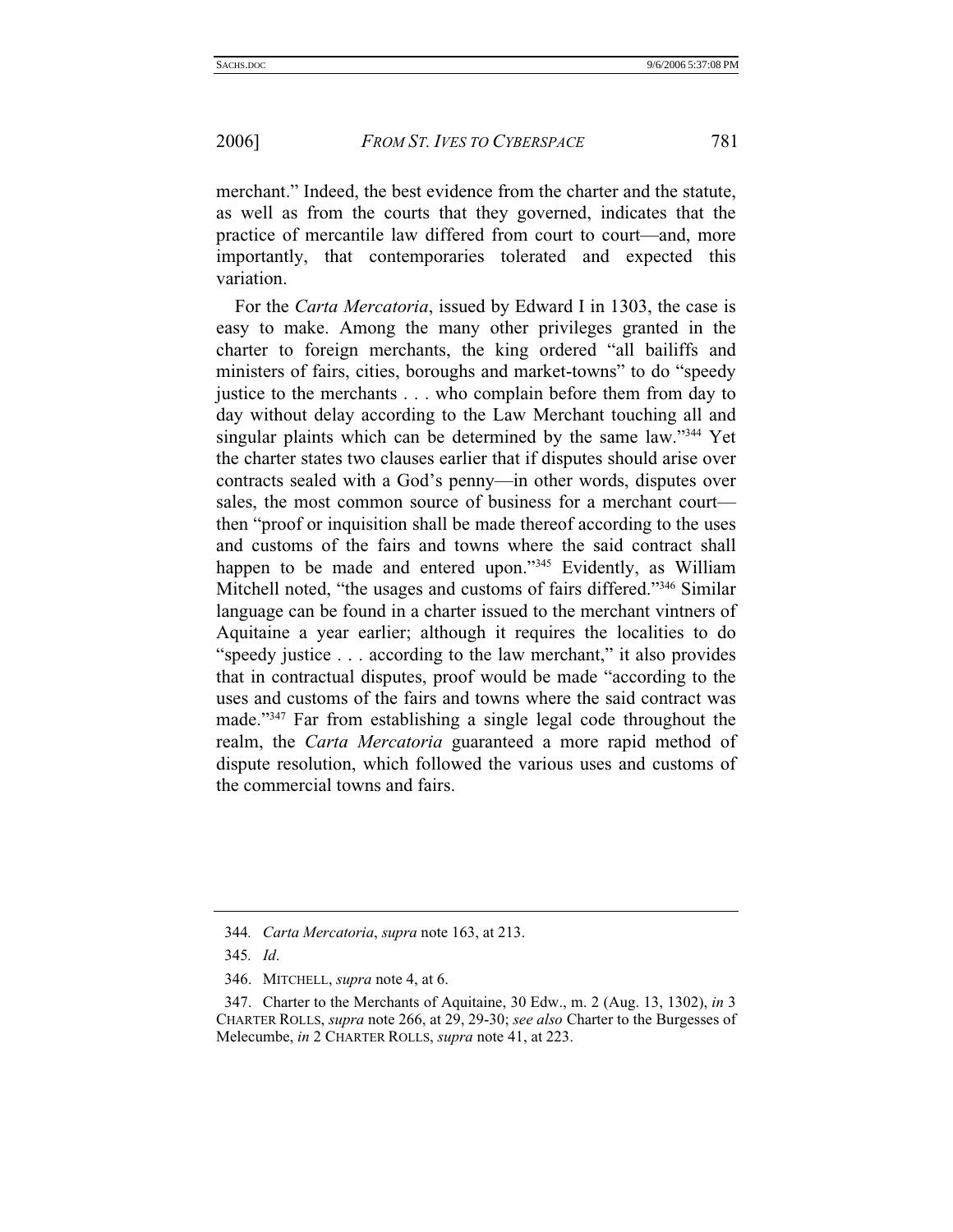The Statute of the Staple, issued by Edward III in 1353, poses a more complex issue.<sup>348</sup> This statute established certain staple towns (among them York, Canterbury, and Westminster) with a joint monopoly over the trade of wool, leather, and lead. Although this statute falls outside the period of the St. Ives rolls, it is frequently cited as evidence that a substantive law merchant was recognized as separate from the common law or the varying local customs. Clause 8 of the statute gives exclusive jurisdiction over the staple to the officials who oversee it, and explicitly provides that the merchants coming to the staple towns "shall be ruled by the Law-Merchant [*la lei marchant*], of all Things touching the Staple, and not by the common Law of the Land, nor by Usage of Cities, Boroughs, or other Towns[.]"349

However, there are five reasons to doubt that the *lei marchant* of the statute was a uniform, substantive body of law. First, when viewed in context, the protection granted in clause 8 appears to be primarily jurisdictional in nature, concerning the choice of forum rather than the choice of law. The clause reads more fully,

the Mayors and Constables of the Staple shall have Jurisdiction and Cognisance within the Towns where the Staples shall be . . . of all Manner of Things touching the Staple; and that all Merchants coming to the Staple . . . shall be ruled by the Law-Merchant, of all Things touching the Staple, and not by the common Law of the Land, nor by Usage of Cities, Boroughs, or other Towns; and that *they shall not implead nor be impleaded before the Justices of the said Places* [i.e., 'Cities, Boroughs, or other Towns'] in Plea of Debt, Covenant and Trespass, touching the Staple, but shall implead all Persons of whom they will complain, as well such as be not of the Staple, as those that be of the Staple, . . . only before the Mayor and Justices of the Staple.<sup>350</sup>

350*. Id*. (emphasis added).

 <sup>348.</sup> Statute of the Staple, 1353, 27 Edw. 3, stat. 2 (Eng.), *reprinted in* 1 STATUTES OF THE REALM, *supra* note 51, at 332 (also described as the "Ordinance of the Staples").

<sup>349</sup>*. Id*. cl. 8, *reprinted in* 1 STATUTES OF THE REALM, *supra* note 51, at 336.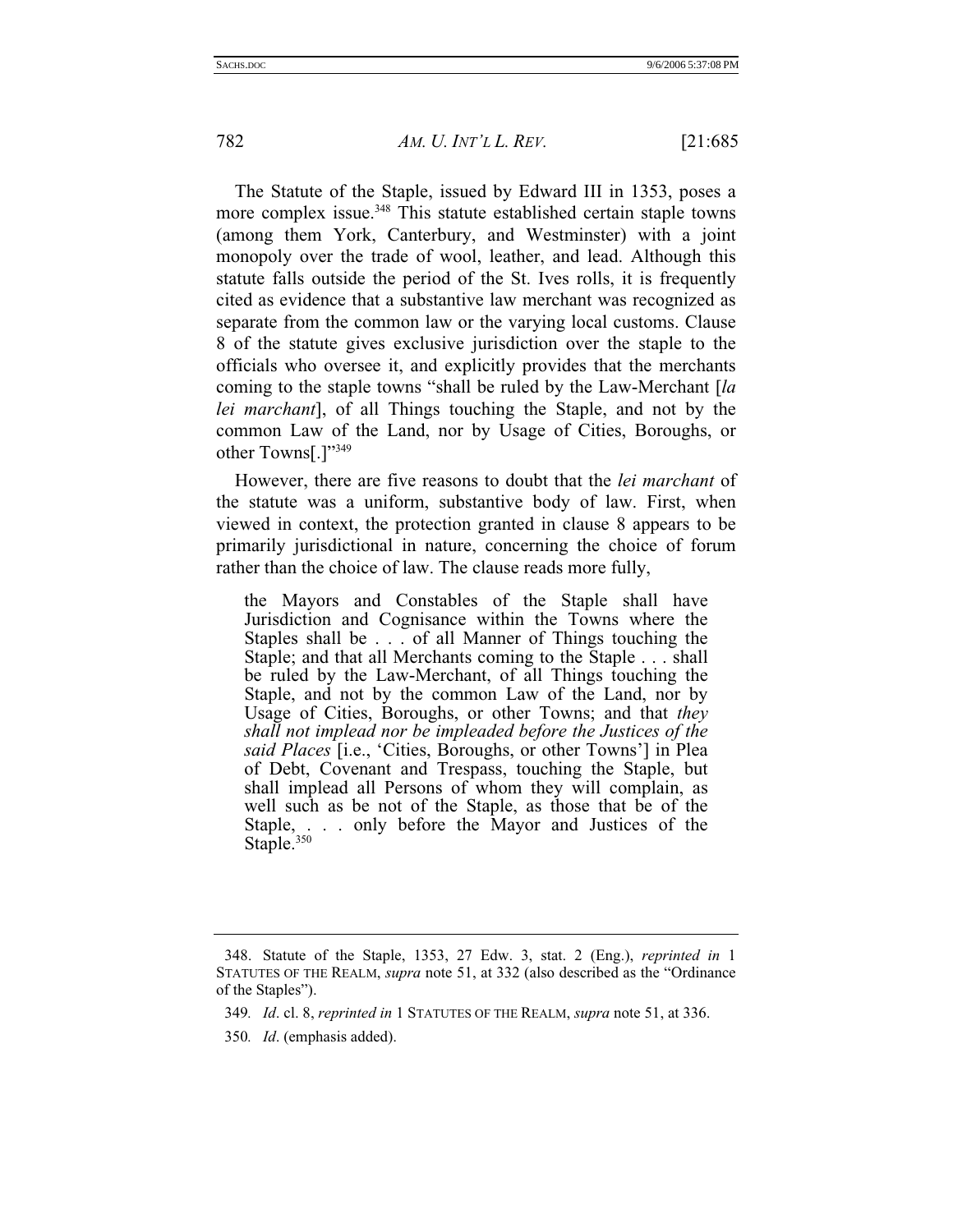The effect of this passage was not to eliminate all variation in the laws applied by staple courts, but rather to guarantee that claims arising out of the staples would be heard *there*, in the staples, rather than in *other* "Cities, Boroughs, or other Towns" under their own laws.351 The danger was that merchant plaintiffs might confront defendants who claimed, as did William of Fleetbridge at St. Ives, that they could only be sued in London or in some other jurisdiction.352 If a plaintiff chose to sue elsewhere, however, he would have the right to do so. Clause 8 explicitly identifies the purpose of its own provisions: they were instituted "so always that of all Manner of Contracts and Covenants . . . the Party Plaintiff shall [choose] whether he will sue his Action or Quarrel before the Justices of the Staple by the Law of the Staple [*la lei de lestaple*], or in other Place [e.g., in royal courts] [at] the common Law."353

Second, the statute's repeated references to the "Law of the Staple" blur the distinction between a mercantile law meant to apply

 <sup>351.</sup> The insistence that cases be heard by the justices of the staple is also found in Clause 5, which provides that the staple courts will not be interrupted by a general eyre (in which royal justices hear all the cases arising within a county, and local systems of justice are suspended). *Id*. cl. 5, *reprinted in* 1 STATUTES OF THE REALM, *supra* note 51, at 335.

 <sup>352.</sup> Fleetbridge v. Coventry (St. Ives Fair Ct. 1275), *in* 1 SELECT PLEAS, *supra* note 14, at 155. After the Statute of the Staple, the Mayor of London began to invoke his concurrent status as Mayor of the Staple of Westminster in claiming authority to decide mercantile cases. *See* Senyger v. Pope (1380), *in* 2 CALENDAR OF PLEA AND MEMORANDA ROLLS 277 (A.H. Thomas ed., 1926) [hereinafter PLEA AND MEMORANDA ROLLS] ("[The Mayor] inform[s] the parties that he was Mayor of the Staple of Westminster as well as Mayor of the City of London, and that the law merchant was pleadable before him both in the Staple and the Chamber of the Guildhall."); Mageri v. Grameny (1380), *in* PLEA AND MEMORANDA ROLLS, *supra*, at 283. Such authority was not required merely to decide cases in which merchants were a party. In what may be the earliest recorded example of English soccer violence, a group of London tailors and furriers were imprisoned in 1373 for having "made an assembly, under colour of playing with a football, in order to assault others, occasion disputes, and perpetrate other evil deeds against the peace . . . ." PLEA AND MEMORANDA ROLLS, *supra*, at 152. *See generally* ERIC DUNNING ET AL., THE ROOTS OF FOOTBALL HOOLIGANISM: AN HISTORICAL AND SOCIOLOGICAL STUDY (1998).

 <sup>353.</sup> Statute of the Staple, 1353, 27 Edw. 3, stat. 2, cl. 8 (Eng.), *reprinted in* 1 STATUTES OF THE REALM, *supra* note 51, at 336. Additionally, the staple courts were intended to be sources of "contracts of record," which would be styled as judgments. Restricting future litigation to the staple courts would have helped to ensure the effectiveness of such contracts.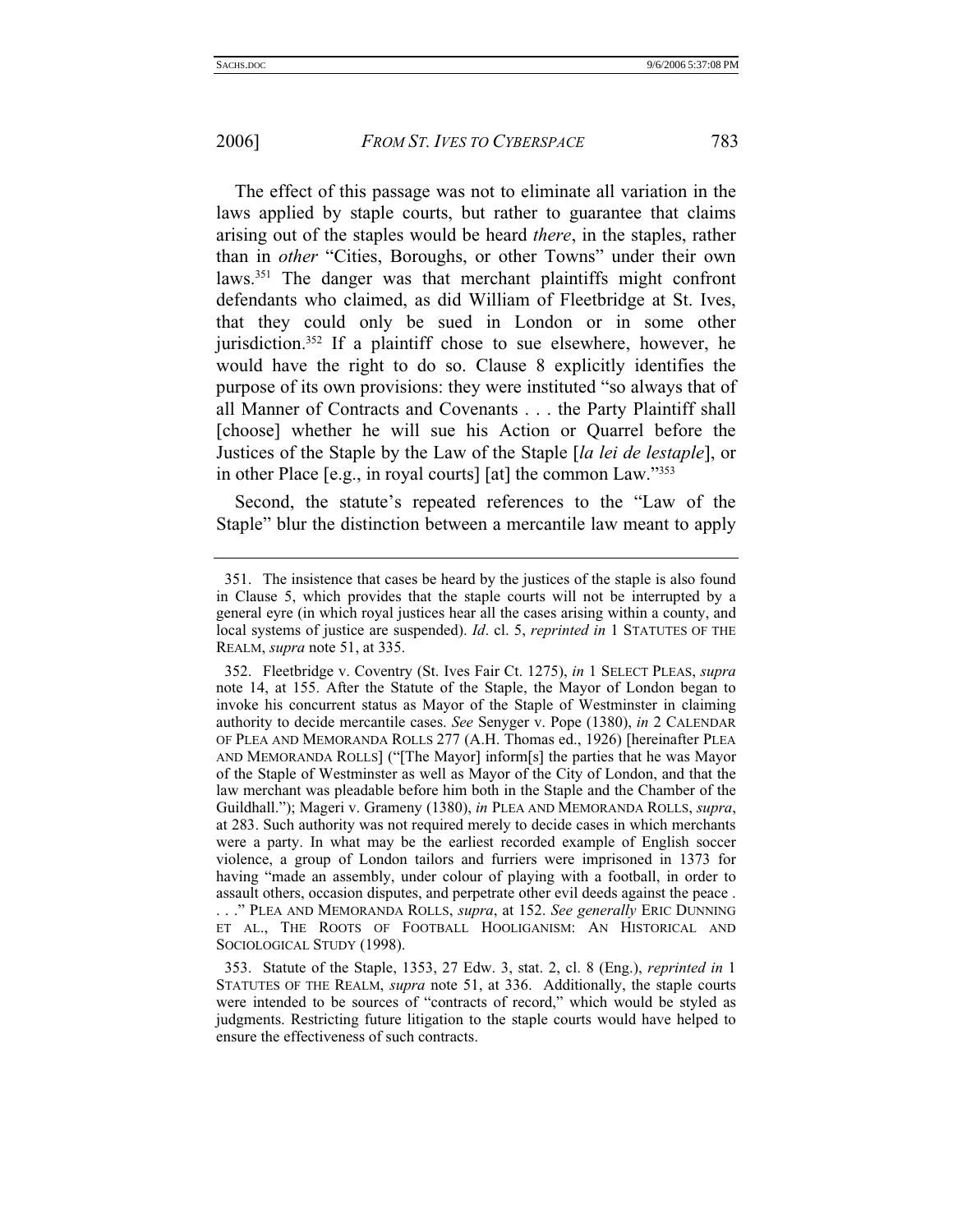to all trade and the specific laws applied by the various staple courts. The phrase "Law of the Staple" appears far more frequently in the statute than the phrase "Law-Merchant," and in certain instances, the statute uses the terms *lei marchant* and *lei de lestaple*  interchangeably. Clause 20 mandates that when foreign merchants suffer "Outrages" outside the bounds of the staple, the justices of that place "shall do speedy justice to them after the Law-Merchant from Day to Day, and from Hour to Hour, without sparing any Man or [driving] them to sue at the common Law."<sup>354</sup> Almost identical language is used to describe the procedure for dealing with one who levies unlawful taxes on foreign merchants; clause 2 states that "speedy and ready Process shall be against him from Day to Day, and from Hour to Hour, according to the Law of the Staple, and not at the Common Law."355 Similarly, clause 21 specifies that the mayors of the staples are to have "Knowledge of the Law-Merchant, to govern the Staple"; yet at the same time, they are to punish violators "after the Law of the Staple."356 Clause 23 of the statute requires that merchants agree to the mayor and constables' exercise of jurisdiction "according to the Law and Usage of the Staple [*la lei & usage de lestaple*]" and that the merchants also preserve the staple "and the Laws and Usages of the same [*les leis & usages dycelle*], without fraud or deceit."<sup>357</sup> The conceptual plurality of these laws and usages does not sit easily with the vison of a single, invariant law merchant.

Third, the practical application of the *lei marchant* and the *lei de lestaple* portrays the law of the staple courts as more local than universal. Although few records of staple court proceedings survive, we find in the records of two very late cases that the concept of the *lei de lestaple* allowed for variations from place to place.<sup>358</sup> The

<sup>354</sup>*. Id*. cl. 20, *reprinted in* 1 STATUTES OF THE REALM, *supra* note 51, at 340.

<sup>355</sup>*. Id*. cl. 2, *reprinted in* 1 STATUTES OF THE REALM, *supra* note 51, at 334.

<sup>356</sup>*. Id*. cl. 21, *reprinted in* 1 STATUTES OF THE REALM, *supra* note 51, at 340- 41. This clause might read more sensibly if it were translated as requiring "knowledge of mercantile law to govern the staple."

<sup>357</sup>*. Id.* at cl. 23, *reprinted in* 1 STATUTES OF THE REALM, *supra* note 51, at 341.

 <sup>358.</sup> As Gross noted, so few staple court records are extant that some historians have been led to think that no such records were kept; these records survived only because they were copied from the original rolls and sent to the Chancery. *See* Gross, *supra* note 15, at xxvii.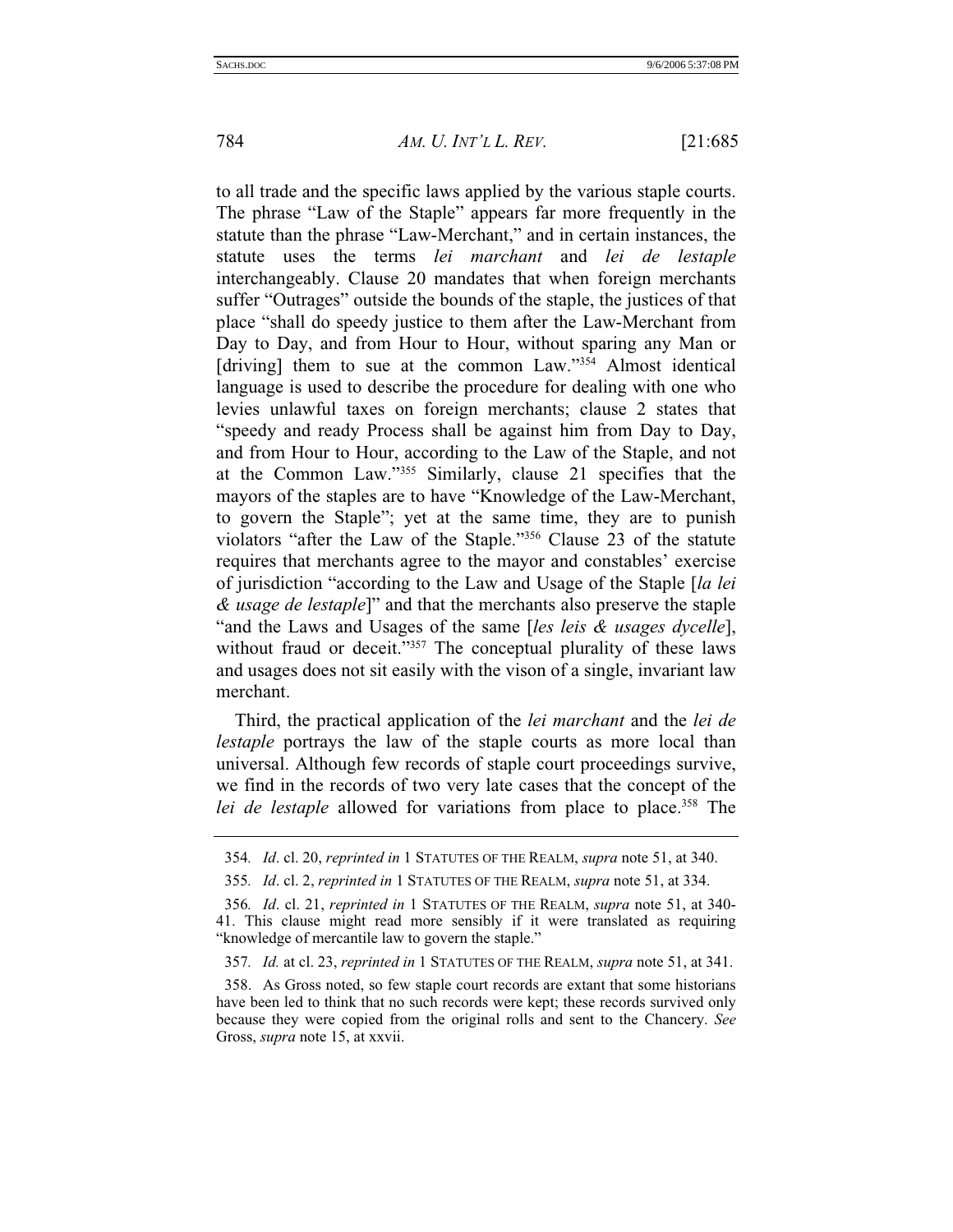plaintiff in *Pope v. Davy* sued for debt in the staple court of Exeter "*secundum legem mercatoriam et stapule predicte*." The phrase, which Gross rendered as "according to the law merchant and the law of the said staple," indicates not two distinct laws but a single entity.359 In this case, the court repeatedly recognized a law that had as much to do with a particular staple as it did with mercantile practice. Even more flexibility was shown in *Eliot v. Dyne*; here the staple court of Westminster found that a plaintiff in a case of debt could wage his law singlehandedly, as long as his account-book recorded the debt and the defendant had no written evidence that it had been paid. This judgment—which would never have been accepted at St. Ives a hundred years earlier—was rendered by the court "*solom leur usages et custumes par leye marchant*," which Gross rendered as "according to their usages and customs and according to the law merchant."360 However, another translation might be "according to their usages and customs *by* mercantile law"—implying that "*leye marchant*" provides for the application of the suitors' usages and customs, not of any independent substantive principles of law. After he was found guilty, the defendant was committed to prison "according to the usage of the said staple [*solom lusage du dicte estaple*]."361

Fourth, the terms *lei marchant* and *lei de lestaple* seem to be used in the statute as catch-all phrases for the customs of the court useful concepts, but not necessarily demonstrative of the existence of an independent law. In clause 19, merchants are held not to be liable for the deeds of their servants, unless a servant acts at his master's command, in the capacity of his office, or "in other Manner, that the Master be holden to answer for the Deed of his Servant by the Law-Merchant, as elsewhere is used."362 Because merchants cannot stay long in any one place, "speedy Right" should always be done "from

 <sup>359.</sup> Pope v. Davy (Exeter Staple Ct. 1428), *in* 1 SCLM, *supra* note 1, at 116.

 <sup>360.</sup> Eliot v. Dyne (Westminster Staple Ct. 1401), *in* 1 SCLM, *supra* note 1, at 114. Although the institution of account-books developed after the time of St. Ives, that court would have rejected any suggestion that a plaintiff could win judgment solely on the evidence of his own paper records.

<sup>361</sup>*. Id*.

 <sup>362.</sup> Statute of the Staple, 1353, 27 Edw. 3, stat. 2, cl. 19 (Eng.), *reprinted in* 1 STATUTES OF THE REALM, *supra* note 51, at 340.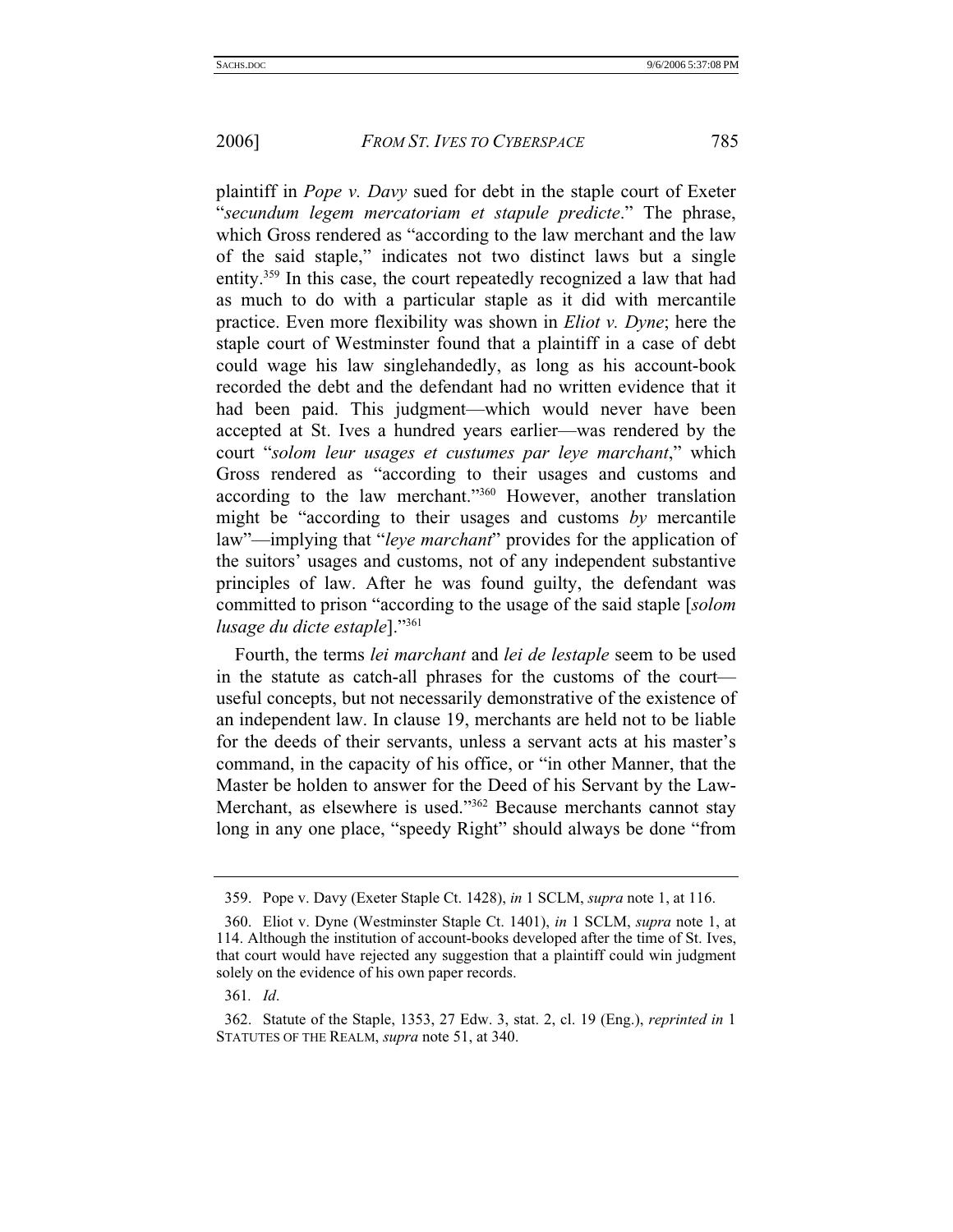Day to Day, and from Hour to Hour, according to the Laws used in such Staples before this Time holden elsewhere."<sup>363</sup> The merchant plaintiffs were to have access to speedy procedure, and thus could not be required to sue in royal courts and at the common law; beyond that, however, the statute gives little indication of what the *lei marchant* or the *lei de lestaple* might contain. One is reminded of the grant of the fair to the abbey of Ramsey "with all customs such as any fair in all England has"; the clause indicates the presence of regulations without identifying any individual regulations in particular.364 In the same way, the use of *lei marchant* and *lei de lestaple* may have been a means of referring to principles of mercantile law, but without implying that the drafters of the statute or even the merchants for whom it was enacted—had any specific principles in mind.

Fifth, if it were a distinct legal order, the law merchant the statute describes would fail an essential test of autonomy. Both the statute and the charter grant privileges to merchants only in their capacity as *plaintiffs*, giving them the option to sue in staple courts as well as in the royal courts at common law. The defendants are given no such choice; though defendants would have generally preferred the common law, with its far more elaborate procedures and many opportunities for delay, it is not hard to imagine reasons why they might have chosen a different procedure.<sup>365</sup> The grants of the *Carta Mercatoria* and the Statute of the Staple provide no process whereby common-law claims can be removed to mercantile courts against the wishes of the plaintiff. If the customs of merchants are to serve as the principles of a *separate* legal system, rather than merely one parasitical on English law, then the principles that favor defendants must be just as binding as those favoring plaintiffs—but because of the plaintiff's opportunities for forum-shopping, only the latter are given effect.

<sup>363</sup>*. Id*.

 <sup>364.</sup> *See* Charter to the Abbot of Ramsey, *supra* note 37, at 119-20.

 <sup>365.</sup> For instance, eleven compurgators may be required for wager of law in a royal court, while only two or five might be required at St. Ives. *See* BAKER, *supra* note 20, at 87; Tempsford v. Chaplain (St. Ives Fair Ct. 1291), *in* 1 SCLM, *supra* note 1, at 45; 1 SCLM, *supra* note 1, at 5.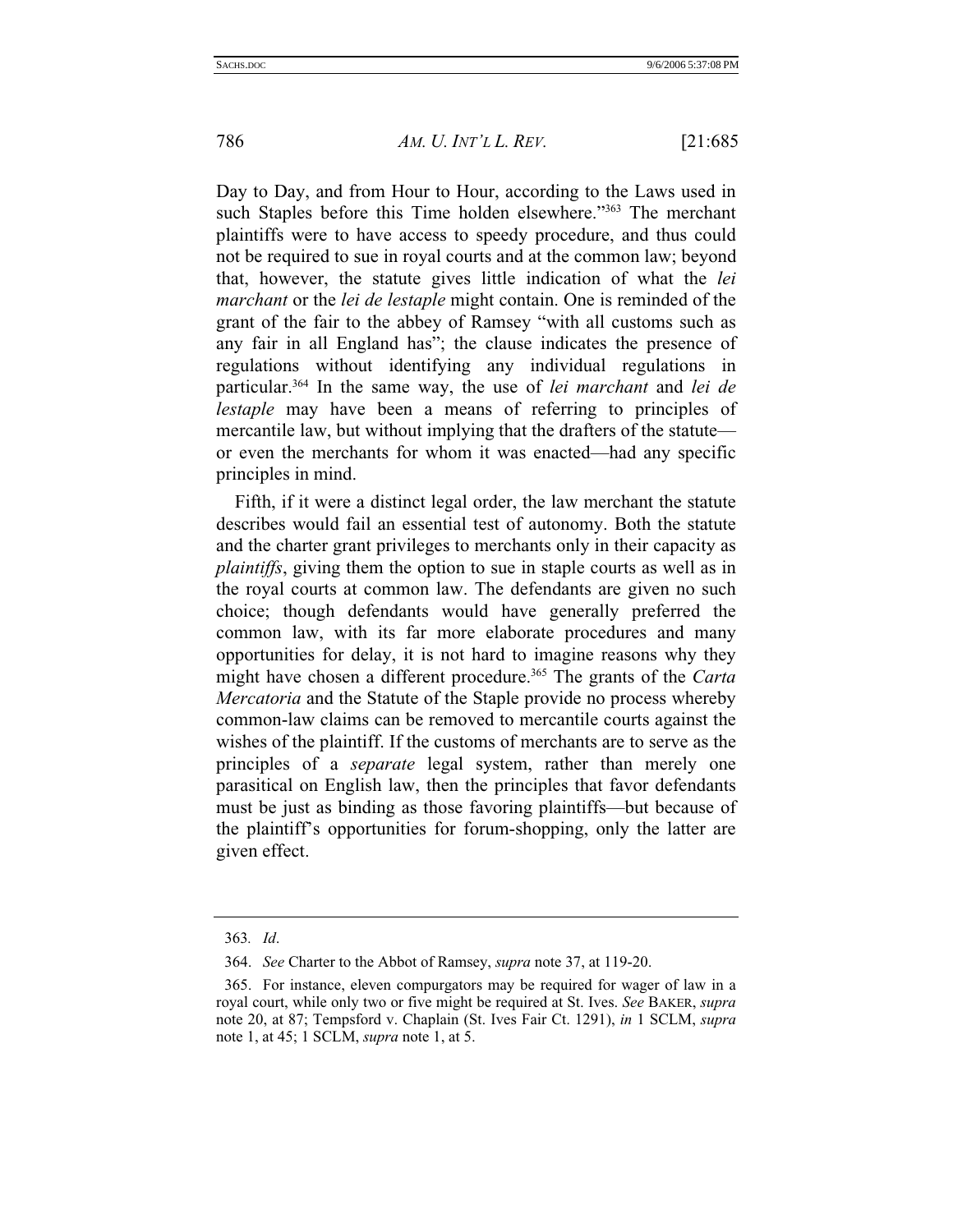The *Carta Mercatoria* and the Statute of the Staple therefore do not establish the law merchant as a *body* of commercial law—a distinct set of substantive principles to govern trade. At a time when the common law itself, as Nathan Isaacs noted, "was little more than a series of technical rules of evidence and procedure," references to *lex mercatoria* "indicated merely a different set of similar rules" for simpler procedure. "This," Isaacs continued, "rather than the adoption of an imaginary code, is the purpose of the *Carta Mercatoria* . . . in promising certain foreign merchants speedy justice, *secundum legem mercatoriam*." 366

Nor can the charter and statute be viewed as creating a legal sphere beyond the reach of local authorities. We have already seen the influence of Crown and abbot at the fair court of St. Ives, and the *Carta Mercatoria* and the Statute of the Staple explicitly preserve the king's appellate jurisdiction over mercantile courts.<sup>367</sup> Rather, they seem to protect the rights of traders to plead their cases in certain fora, subject to customs that may have been as various as the courts in which they were declared. In no sense, then, can one say that the charter and the statute subjected the commerce of medieval England to a uniform, cosmopolitan law merchant.

### D. CONCLUSIONS

It may very well have been that in resolving mercantile disputes, local authorities—at St. Ives and elsewhere—paid strong attention to the customs of merchants, as they did to the customs of all those who came before them. It may have been that similarities existed in mercantile customs and ways of doing business across wide areas of England or of Europe, similarities supported and reinforced by trade among various regions. It may have also been that some of these

 <sup>366.</sup> Nathan Isaacs, *The Merchant and His Law*, 23 J. POL. ECON. 529, 530-31 (1915).

<sup>367</sup>*. Carta Mercatoria* states that bailiffs and ministers who fail to do "speedy justice" to the merchants "shall be punished in respect of us as the guilt demands." *Carta Mercatoria*, *supra* note 163, at 213. Clause 21 of the Statute of the Staple provides that "if any Merchant will complain of the Mayor of the Constables, that they have failed of Right . . . it shall be speedily redressed by the Chancellor and our Council without Delay." Statute of the Staple, 1353, 27 Edw. 3, stat. 2, cl. 21 (Eng.), *reprinted in* 1 STATUTES OF THE REALM, *supra* note 51, at 341.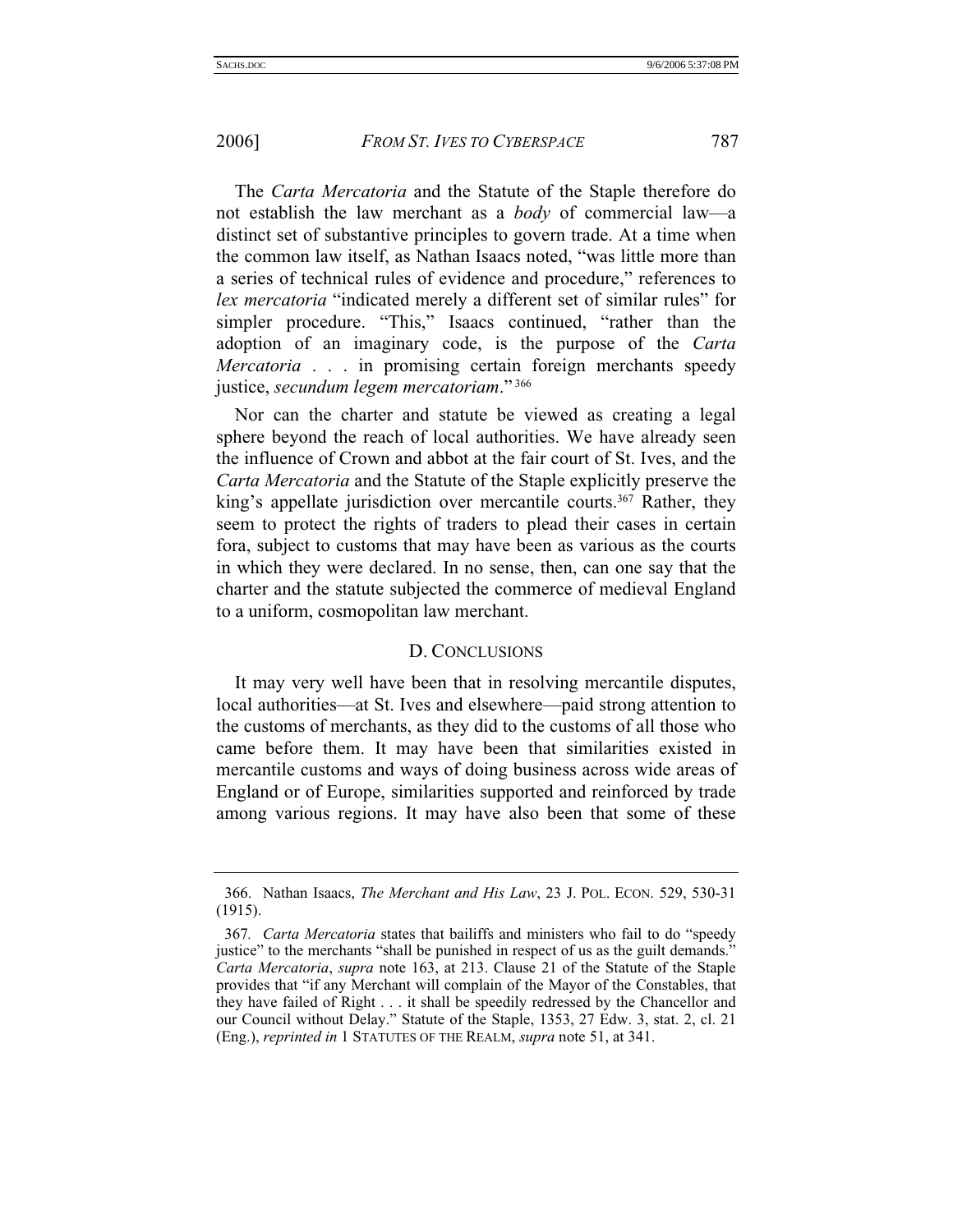customs, in a legal environment, were referred to under the general heading of *lex mercatoria*.

But none of this demonstrates that the merchants who sought to have their pleas adjudged *secundum legem mercatoriam* were all asking to be judged by the same law. The evidence cited above strongly implies that "*lex mercatoria*" was a general phrase for whatever law was *appropriate* to mercantile transactions, not necessarily a term for a specific body of principles actually applied to them. As in the staple court of Westminster, decisions were reached according to the courts' usages and customs by mercantile law.368 Such an interpretation would be consistent with the linguistic practices of the time; as John Hudson wrote, the Latin term *lex* was used in medieval England not only to refer to a specific body of law, but also to mean "all Law or laws, written or unwritten," or—most importantly for our inquiry—to "indicate in a general sense what is lawful or what is considered correct procedure."369 And if different populations determined what was correct in each forum, then "the law applied would be the local mercantile understanding of what the law of the particular situation was."<sup>370</sup>

As a result, one cannot conclude that the practice of mercantile law was experienced by the contemporaries of the St. Ives fair as part of a single legal system, a "law universal throughout the world." The fact that the many independent merchant courts were engaged in a similar enterprise, if true, would not imply that they were engaged in a *common* enterprise, or that they saw themselves as enforcing a single law throughout the realm. Bonfield's analysis of English manorial customs seems entirely applicable in the commercial context as well:

 <sup>368.</sup> Eliot v. Dyne (Westminster Staple Ct. 1401), *in* 1 SCLM, *supra* note 1, at 114.

 <sup>369.</sup> HUDSON, *supra* note 37, at 3. This indeterminate language seems to have been a feature of the medieval approach to law. For example, in 1199, King John granted various privileges to the city of Leicester, "saving to us and to others the just and due customs." 1 RECORDS OF THE BOROUGH OF LEICESTER, *supra* note 18, at 7. It was a common practice in contemporary documents to refer to "just and due customs" without specifying precisely what those might be.

 <sup>370.</sup> Jones, *supra* note 5, at 448.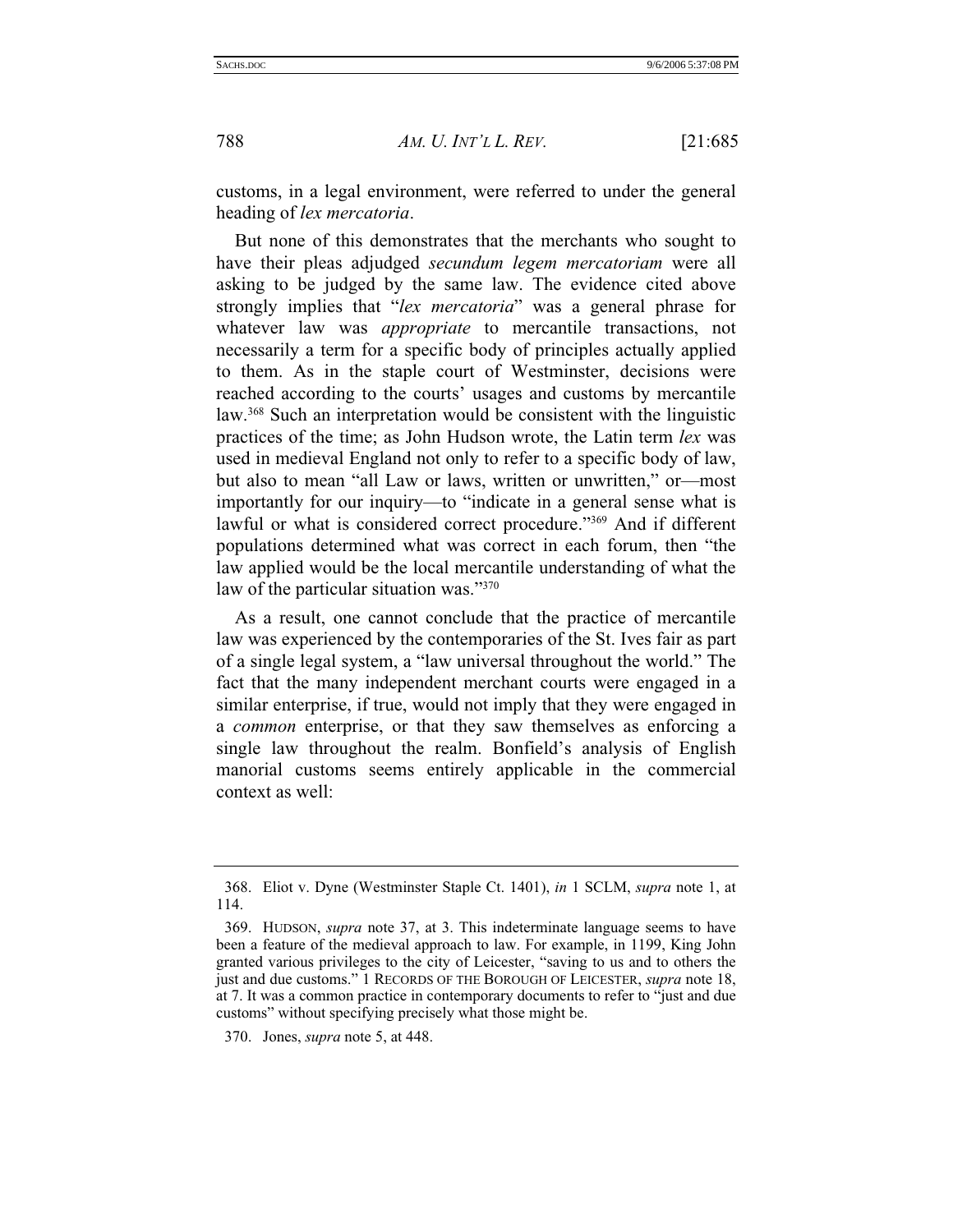There is little direct evidence to suggest that the conceptions of jurisprudence governing transactions in a court encompassed the regularity of application of rules either within a jurisdiction or throughout the kingdom required to support an argument that any decision reflected the collective cultural position . . . . Our preliminary sketch of cases suggests that the outcome of disputes touching fundamental issues of customary law seem to vary. I am not arguing here for contrary positions on individual issues of law[,] but rather that law in its modern sense may be absent, regardless of how judgments are articulated.371

How, then, could historians such as Mitchell have maintained that mercantile law was "possessed of a certain uniformity in its essential features?"372 Though he recognized that "each country, it may almost be said each town, had its own variety of Law Merchant," Mitchell added that they were all "varieties of the same species. Everywhere the leading principles and the most important rules were the same, or tended to become the same."373 When describing the "broad general principles" of the law merchant,<sup>374</sup> however, he offered only *procedural* descriptions—the system provided merchants with a process of justice that was equitable and swift and that took judicial notice of their customs.<sup>375</sup> These descriptions may not always apply

 <sup>371.</sup> Bonfield, *supra* note 151, at 530-31.

 <sup>372.</sup> MITCHELL, *supra* note 4, at 10.

<sup>373</sup>*. Id*. at 9. However, the categorization here seems quite arbitrary. No matter how numerous the "minor points" on which mercantile law "differed . . . from place to place," without an understanding of which features are essential, one can always assert that it possessed "a certain uniformity in its essential features." *Id*. at 10.

<sup>374</sup>*. Id*.

<sup>375</sup>*. See id*. at 10-11 ("[The law merchant was] in the main customary law . . . . Everywhere, in commercial transactions, custom held sway, and even where the State legislated it had often merely to confirm or slightly modify the rules that had long before been established through custom."); *id.* at 12 ("[Its jurisdiction was] summary . . . . Its justice was prompt, its procedure summary, and often the time within which disputes must be settled was narrowly limited."); *id*. at 16, 20 (describing the law merchant as "characterized by the spirit of equity," and stating that its development in England, France, and Italy emphasized "plain justice[,] good faith disregard of technicalities and regard for 'the sole truth of the matter'"); *id*. at 20 (arguing that the "most striking feature" of the law merchant was "its strongly marked international character"). It is worth noting that the fourth principle is entirely circular; the "uniformity in its essential features" is what is to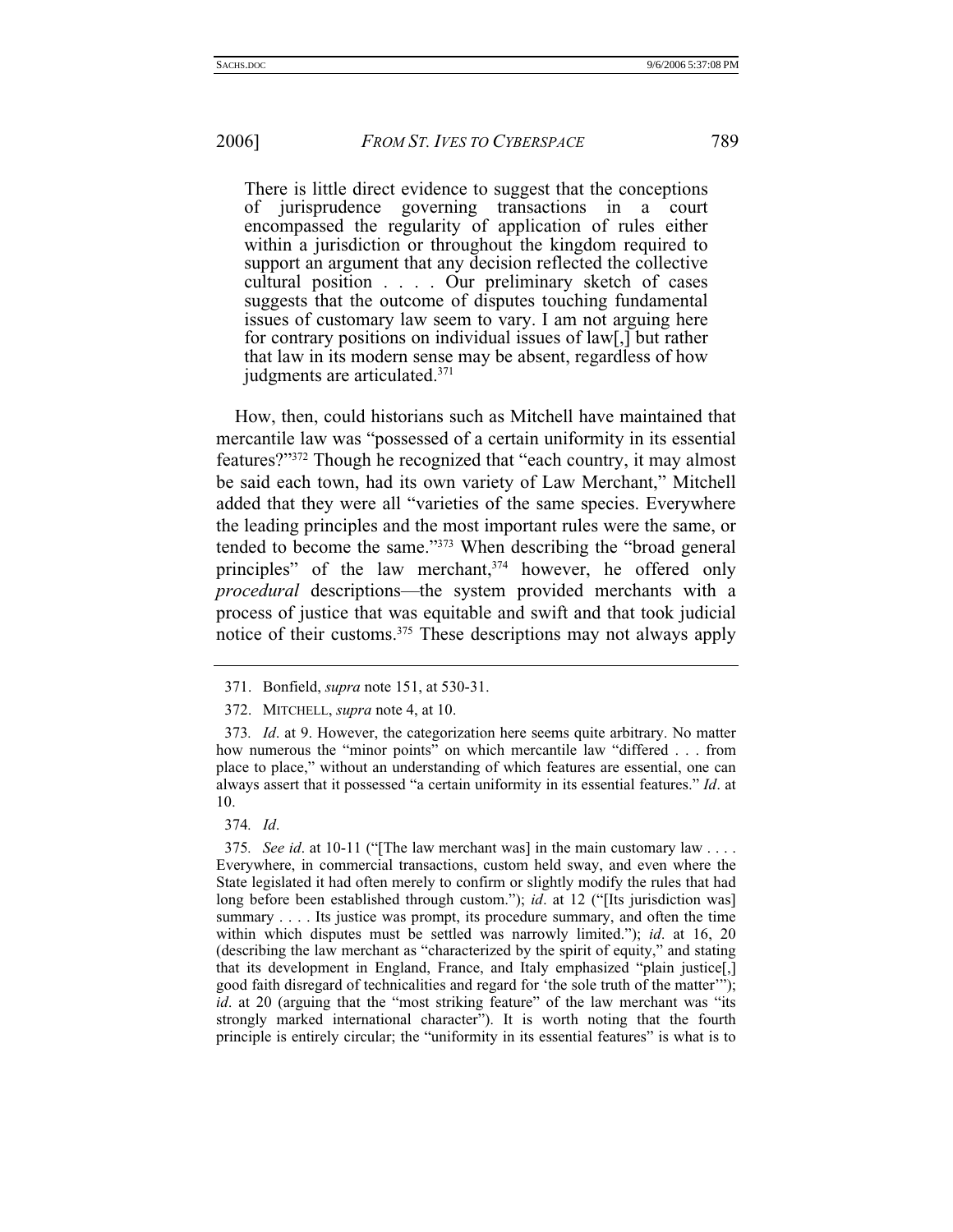790 *AM. U. INT'L L. REV.* [21:685

to the proceedings at St. Ives;<sup>376</sup> yet even had this phenomenon occurred simultaneously in all Christendom, it still would not provide a single substantive principle that could be considered part of the "law merchant."

Mitchell's chapter on sale and contract reinforces this view. On nearly every substantive question he examined—whether the principle of market overt protects good-faith buyers of stolen  $goods$ <sup>377</sup> whether unwritten contracts are binding;<sup>378</sup> whether written contracts must include consideration;<sup>379</sup> whether debts contracted at a fair must be documented by a sealed bond;<sup>380</sup> whether the lands of a debtor could be seized to pay a debt; $381$  whether merchants can be held liable for a fellow townsman's debts;<sup>382</sup> whether partnership must be registered with the civil authorities;<sup>383</sup> whether individual partners can enter into contracts binding on the firm;<sup>384</sup> etc. substantial and perhaps complete disorder reigned among various European jurisdictions.<sup>385</sup> This disagreement may explain why none of Mitchell's broad principles are substantive in nature: there were

The records of the Fair Court of St. Ives show that formalism and technicalities still held their ground. Verbal accuracy was required of the defendant and it was possible for a debtor to defraud his creditor and prevent attachment of his goods by going through the farce of a mock sale.

*Id*. at 17-18; *see also supra* text accompanying note 189 (describing technicalities at St. Ives).

 377. MITCHELL, *supra* note 4, at 93-102; *see also supra* text accompanying note 335 (discussing market overt).

378. MITCHELL, *supra* note 4, at 102-05.

- 379. *Id*. at 105-07.
- 380. *Id*. at 110-11.
- 381. *Id*. at 118-19.
- 382. *Id*. at 122-24.
- 383. *Id.* at 130-32.
- 384*. Id.* at 132-36.

 385*.* Consider various other passages from a single page: "The Great Fairs of Champagne had their own style, usage, and customs"; "The Merchants of Antwerp refused to submit to the law of London"; "In Italy the special codes of commerce that almost every great city possessed, show greater or smaller discrepancies in almost every section . . . ." *Id.* at 2.

be proved, and one cannot use as proof an unsupported assertion that its "main lines of development were everywhere the same." *Id*.

 <sup>376.</sup> As Mitchell admitted,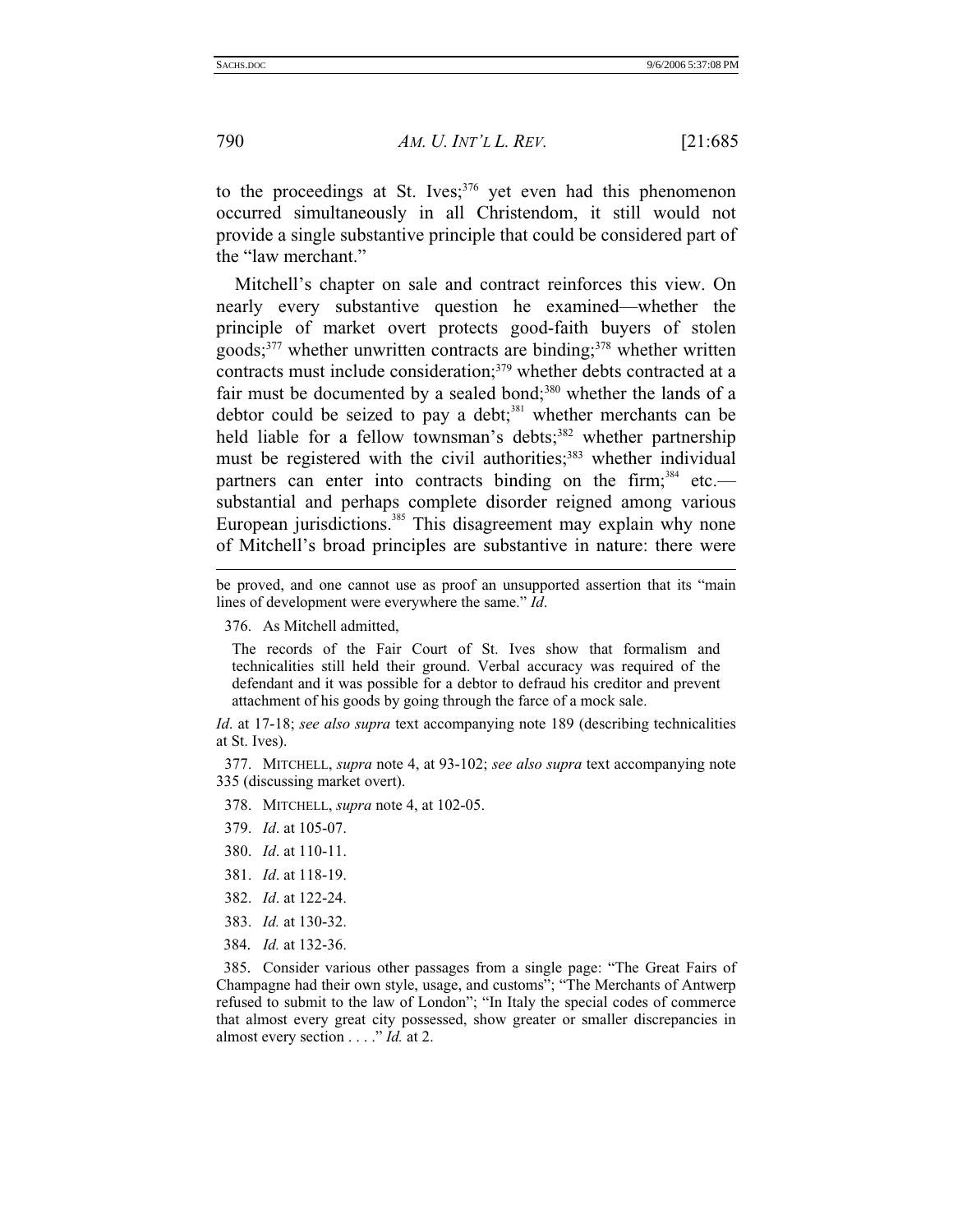exceedingly few such principles that were actually shared across all of commercial Western Europe, let alone the entire world. If the law merchant is only what is held in common, then it will certainly be universal, but it may also be substantively empty. Though he insisted that the law merchant was "in its broadest sense the body of commercial rules observed throughout Western Christendom," Mitchell had to concede that "each country developed to a certain extent upon its own lines," and he even admitted a sense in which "an 'English Law Merchant' may be said to have existed"—which is *exactly* what the foreign merchant in 1473 denied before the Chancery.<sup>386</sup>

It may seem unnecessary to quibble with arguments presented more than a century ago, but the conclusions of historians such as Mitchell and Holdsworth have flowed unfiltered into much recent scholarship. Recent historians have also accepted the theoretical approach of older scholars, conceding wide gaps in actual practice in order to preserve the integrity of the law merchant in theory. In 1901, Albert Thomas Carter described the law merchant as "slightly affected, perhaps by local variations," but maintained that it was still "really Law, and it was really International."387 Similarly, Trakman wrote in 2003 that "[l]ocal lords certainly had a significant impact on both the inception and application of the medieval Law Merchant," but continued to describe it as a single phenomenon even as it "acquired a distinctly local flavour."388 How various must legal practices be—and how distant from the contemporary sources must be the notion of a universal body of substantive law—before one abandons the terminology of a unitary law? Why not settle for studying the common elements in customs, while accepting that different substantive law may have been applied in different jurisdictions?<sup>389</sup>

<sup>386</sup>*. Id*. at 115. To be fair, one should note that Mitchell had a far better command of the primary sources than many other historians who have written on the law merchant. This may be the source of the logical tensions underlying his argument. Mitchell wrote as if he were aware of the cracks in the dike, but was unwilling to reject the historiographical tradition and to revise the prevailing interpretation.

 <sup>387.</sup> Carter, *supra* note 18, at 232.

 <sup>388.</sup> Trakman, *E-Merchant Law*, *supra* note 5, at 276, 290.

 <sup>389.</sup> This was the very sensible approach of Kadens, *supra* note 20, at 63-64,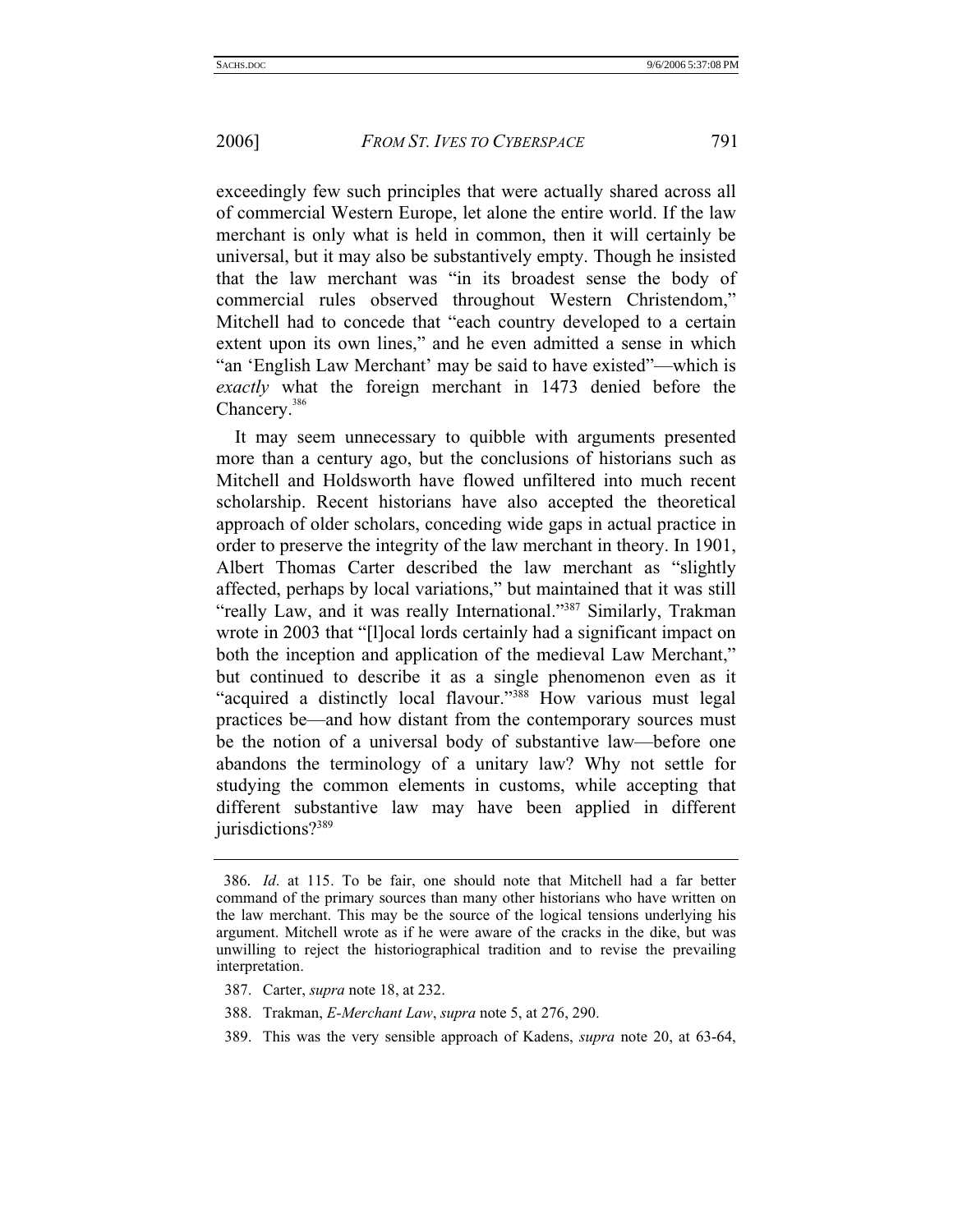792 *AM. U. INT'L L. REV.* [21:685

Indeed, even Holdsworth was compelled to this conclusion after his examination of the English sources. The law merchant *must* have been "essentially cosmopolitan" in character, he argued, for only a law "from which national technicalities were as far as possible eliminated . . . would suffice for [merchants'] needs."390 Unfortunately, Holdsworth was unable to find among English merchants, with their "peculiar customs" and "peculiar privileges," evidence in accord with this description.<sup>391</sup> After recommending that one look to the fair courts, rather than those of the boroughs, to "trace the development of commercial law,"392 he found that the English fairs "made no permanent contribution to the growth of special commercial courts."<sup>393</sup> One passage on the subject is worth reproducing at length:

The impression which the published records of our fair courts leaves upon me is that they were courts which dealt for the most part with petty transactions, and that consequently, the law there administered had not much chance to develop. *The forms of action, the procedure, and the rules of law possess* 

 390. 1 HOLDSWORTH, *supra* note 89, at 543; 5 *id.* at 109. Others might think that historians ought not to assume such "legislative functions." BERTRAND RUSSELL, *On the Notion of Cause*, *in* MYSTICISM AND LOGIC AND OTHER ESSAYS 180, 180 (1918) (making the same point for philosophers). Before concluding that mercantile law "*necessarily* differed at many points from the ordinary law," 1 HOLDSWORTH, *supra* note 89, at 543 (emphasis added), one should perhaps start by determining what the differences *were*, and then for explanation look to the needs that they might have satisfied. Carter similarly fell into the trap of inferring from present requirements to historical events: "[I]t is incredible that [the merchants] would have administered a system where their rights varied with the locality, they themselves being both litigants and judges. Owing to the exigencies of trade, merchants, of all men, require that the law should be known with precision." Carter, *supra* note 18, at 236. However, Carter himself provided no evidence—and little can be found elsewhere—as to the precise identities of those who served as suitors of the fair courts, and it is entirely plausible that the composition of a fair court might have varied dramatically from place to place. (As Carter himself admitted, the merchant courts were no different from other English local courts in their "popular" aspect. *See supra* note 99.) Given the myriad examples of variation in legal practices, one should not ignore the documentary evidence we possess in favor of an anachronistic reading of the needs of merchants.

393. 5 HOLDSWORTH, *supra* note 89, at 113.

with regard to Continental sources.

 <sup>391. 5</sup> HOLDSWORTH, *supra* note 89, at 66.

 <sup>392. 5</sup> *id.* at 106; *see also supra* text accompanying note 342.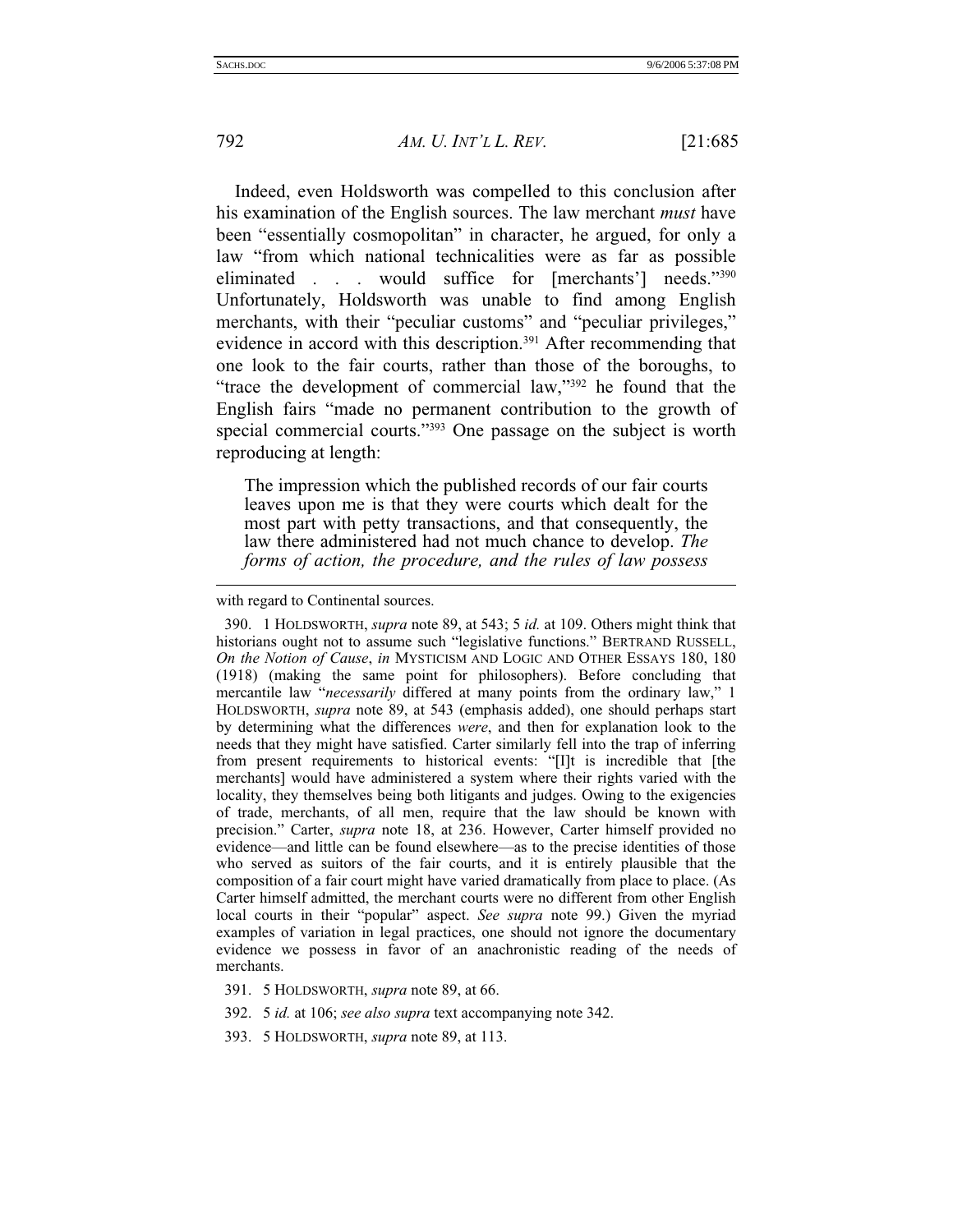*the same primitive characteristics as marked the business in other local courts*. Compurgation meets us at every turn. There is no clear line between tort and contract. . . . Neither in our fair nor our borough records do we read much of the beginnings of those legal doctrines of our modern commercial law which were beginning to spread from Italy and south-western Europe to the great fairs of France and the trading cities of the Netherlands. $3\overline{9}$ 

One might infer from this evidence that such commercial doctrines simply were not supposed to be there, that England possessed various mercantile customs but no cosmopolitan law merchant. Yet Holdsworth and his followers could not accept this view, for two reasons. The first reason is that the universal law merchant is thought to arise naturally from the practice of commerce and exchange, in England as elsewhere.<sup>395</sup> If the principles of the law merchant need not be approved by any sovereign legislator, the usages of trade must, in Harold Berman's phrase, be "inherently binding," and no less so in England.396 The second and more problematic reason is that the evidence these authors cited to distinguish the law merchant from the ordinary law of the land is in large part derived from English sources.397 *Carta Mercatoria* and the Statute of the Staple are part of the English legal tradition, not any continent-wide heritage. Even the terms used to state the thesis of a distinct law merchant suggest an English origin—especially the references to a "common law" that is not the *ius commune* of Continental merchant towns. If there is no

 <sup>394. 5</sup> *id.* at 113-14 (emphasis added).

 <sup>395.</sup> An example of this argument can be seen in Holdsworth's statements on the role of the notary. Even though the notary never held a significant position in English commerce, it is considered *natural* that he should have:

I cannot but think that if Englishmen had had much need to use the commercial instruments which these notaries drew, if these instruments had come with any frequency before the courts, we should have seen a similar class arising in England. That no such class arose in the Middle Ages points, I think, to the fact that the larger commerce was mainly in foreign hands, and that the litigation arising from it did not trouble the English courts.

<sup>5</sup> *id.* at 115.

 <sup>396.</sup> Harold J. Berman & Felix J. Dasser, *The "New" Law Merchant and the "Old": Sources, Content, and Legitimacy*, *in LEX MERCATORIA* AND ARBITRATION, *supra* note 9, at 21, 32.

<sup>397</sup>*. See, e.g.*, 1 HOLDSWORTH, *supra* note 89, at 543.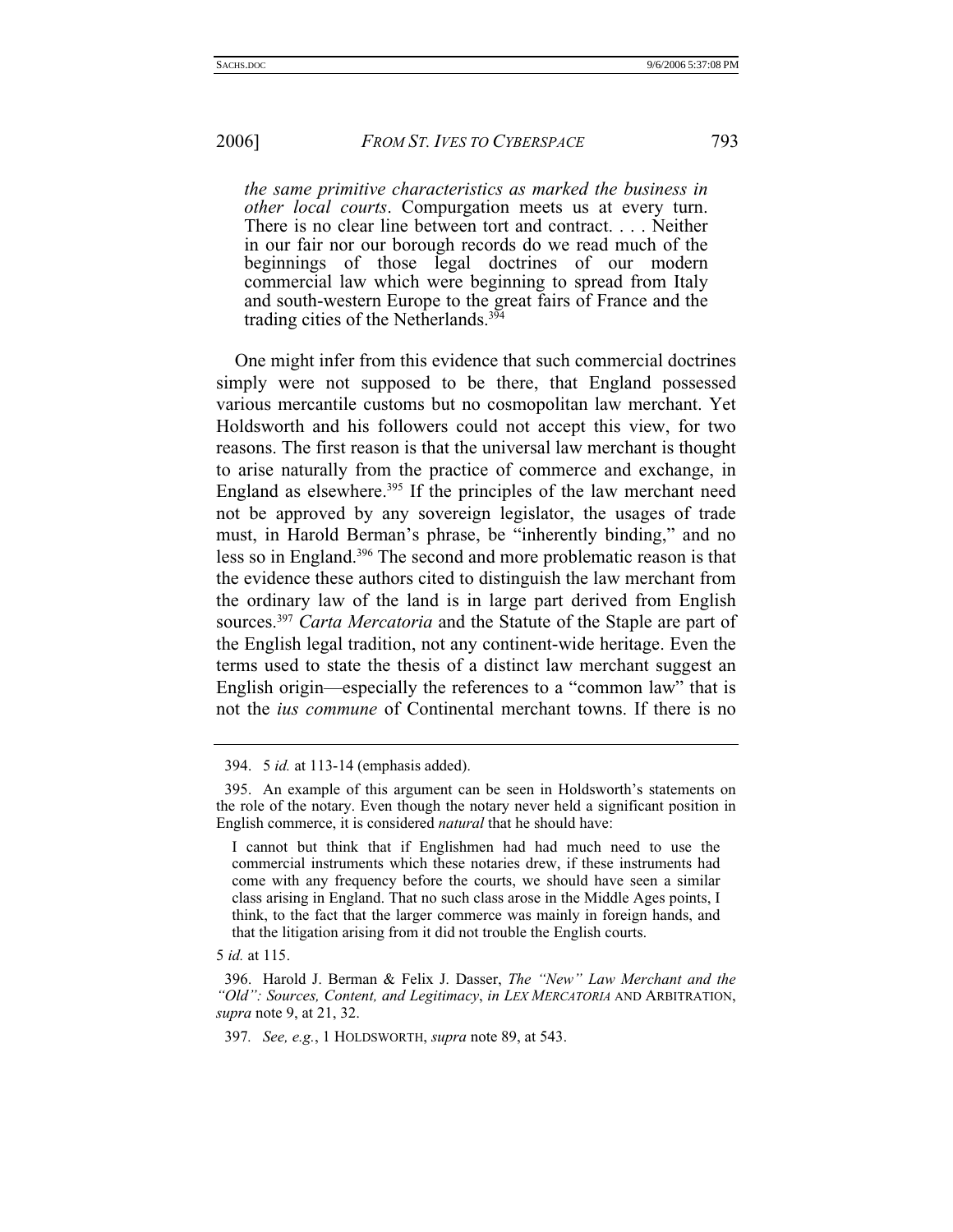universal law merchant in the court of an English fair, then where did it appear, and how is it known to be cosmopolitan rather than simply the expression of certain Continental customs?

The evidence from St. Ives and elsewhere encourages a different approach. Commercial regulations may simply have been part of domestic law—influenced by mercantile custom, perhaps, for reasons of efficiency, but claiming no universal authority derived from the law of Nature. Indeed, it should be difficult to convince anyone that crying "Halves!" to intervene in sales of meat and fish however common a practice—could have long been considered "law universal throughout the world." How this interpretation could have survived over the centuries, and why it has enjoyed such popularity among modern historians, is the story of Part III.

# III. MERCHANT LAW AND POLITICS

As Parts I and II have established, the regulation of commerce at St. Ives was not exclusively dependent on the will of the merchant community or on a set of principles known as "the law merchant." Furthermore, no universal body of substantive law was recognized to govern trade, replacing or superseding local law that conflicted with its tenets. Why, then, do historians still invest the medieval law merchant with such authority, and still consider the merchants to have ruled their own affairs?

The answer appears to lie in the political realm. Since the early modern period, the history of commercial law in England has been invoked to justify a variety of political programs. The interpretation of that history has thus been subject to intense political influence. The historical tradition in this field emerged in a seventeenth-century battle between English civilians and common lawyers for jurisdiction in commercial cases. It was revived under the influence of a second set of political concerns—those of German Romantics, who saw the law merchant as the fulfillment of their vision of communal and customary law. Anglophone scholars quickly adopted their ideas, identifying in the law merchant a vindication of the mercantile spirit of the age.

In the twentieth century, as the primary documents received closer scrutiny, historians' understanding of medieval commercial law underwent substantial revision. In the last generation, however, the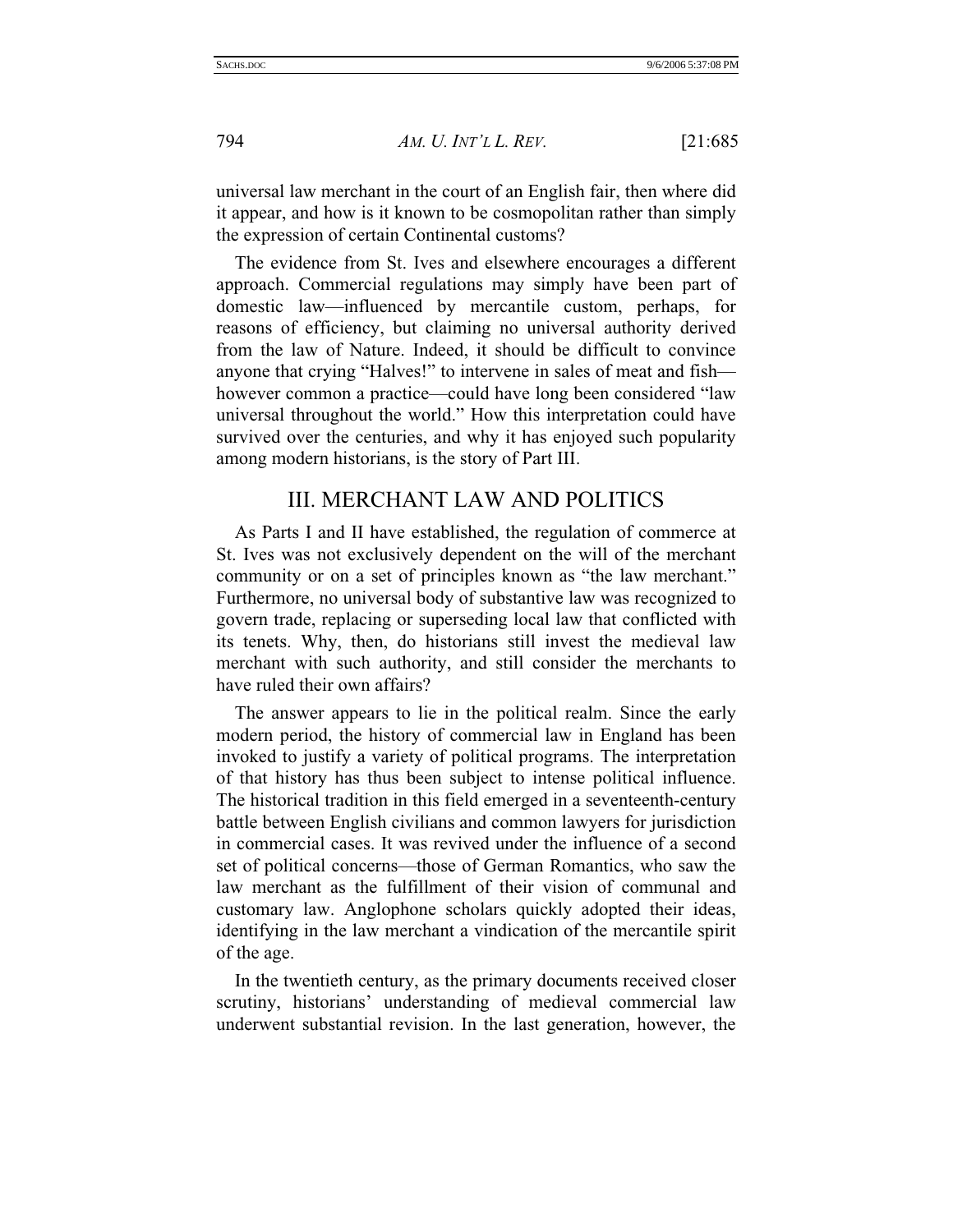universalist claims have again returned in the context of globalization. As international trade has grown more pervasive and complex, legal scholars have sought a uniform replacement for the crazy-quilt of local regulations that multinational corporations might face. Like the civil lawyers and the German Romantics, they have seen in the medieval law merchant what they wanted to see—in this case, a model of legal uniformity outside the framework of national governments and existing authorities. The potential implications of such a *lex mercatoria* for modern politics have clouded historians' vision of commercial law as it was practiced in the Middle Ages.<sup>398</sup>

# A. THE CIVILIANS AND THE MERCHANT COURTS

Tendentious descriptions of mercantile law did not begin with the modern era. The 1473 Chancery decision described in Part II, which declares the law merchant "law universal throughout the world," was ultimately rooted in jurisdictional concerns.<sup>399</sup> The central question of the case is whether a carrier of goods had committed a felony by converting the goods to his own use; if so, the king could claim the goods as waif. The law merchant is mentioned only in discussing whether "this matter ought to be determined at common law [i.e., in the common-law courts] and not here," before the Council. The references to the "law of nature" thus served merely to establish the personal prerogative of the King (and his Council) to dispose of the case.400 The case was then discussed in the Exchequer Chamber, which considered the conversion to be felonious under English law. Yet the owner was allowed to keep the goods, because the King had granted him "safe and secure conduct, both for his goods and his person." The result was dictated by domestic law and by a royal

 <sup>398.</sup> This Article cannot provide the complete historiography of the law merchant. The discussion below is limited to those authors who have exercised the greatest influence on later scholars. For a more general survey, see Isaacs, *supra* note 366, at 536; LMLP, *supra* note 20, at 123-88.

 <sup>399.</sup> *See* Anon. v. Sheriff of London, Y.B. 13 Edw. 2, fol. 9, Pasch, pl. 5 (Ch. 1473), *excerpted in* 2 SCLM, *supra* note 38, at lxxxv, lxxxvi; *see also supra* text accompanying note 234.

 <sup>400.</sup> EXCHEQUER CHAMBER, *supra* note 234, at 32. The owner of the goods was an alien who traded "by reason of the King's seal," giving "the King . . . jurisdiction over [him]." *Id*.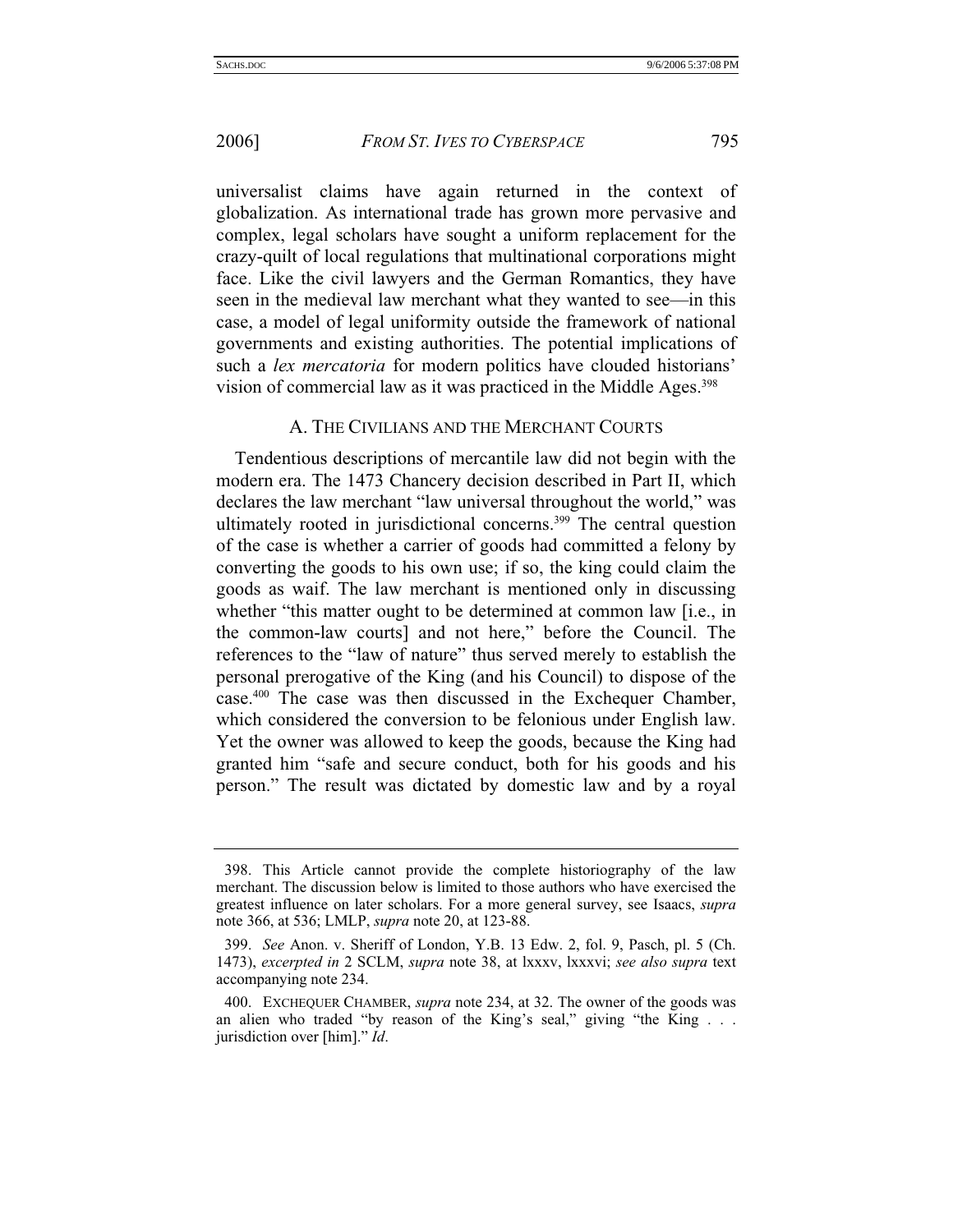grant of safe conduct; the universal law merchant played no role except as a pretext for preserving the Chancellor's jurisdiction.<sup>401</sup>

As a rhetorical tool for asserting jurisdiction, the law merchant continued to be employed in the battle between civil-law and common-law traditions. By the early sixteenth century, the civil law had come to dominate the High Court of Admiralty, and the civilians had significant institutional influence in the Chancery and in the Court of Requests.402 The civilians soon found themselves fighting the common lawyers for jurisdiction, as the common-law writ of prohibition was used to block Admiralty proceedings and to force commercial cases into the common-law courts.403 Much of the battle between civilians and common lawyers was waged in the political realm; yet it also provoked fierce ideological disputes, in which the partisans of each side tried to demonstrate why theirs was the proper law to govern commerce.<sup>404</sup> The law merchant, which had never been discussed formally in England by any major treatise since *Lex* 

403*. Id*. at 31.

<sup>401</sup>*. Id*. at 33-34. *Contra* 1 HOLDSWORTH, *supra* note 89, at 405 (asserting without further argument that the case "depended on the law of nature and not upon municipal law").

<sup>402</sup>*. See* DANIEL R. COQUILLETTE, THE CIVILIAN WRITERS OF DOCTORS' COMMONS, LONDON 29-30 (Comparative Studies in Continental and Anglo-American Legal History [*Vergleichende Untersuchungen zur kontinentaleuropaischen und anglo-amerikanischen Rechtsgeschichte*] 3, 1988).

 <sup>404.</sup> By this period, the regulation of commerce on the Continent had been strongly influenced by the civil law. The followers of the great fourteenth-century scholar Bartolo di Sassoferrato had long attempted to create a modern system of law based primarily on the *Corpus Juris Civilis*. The political and social chasm between Italian principalities and Justinian's Empire led to intractable theoretical conflicts and "considerable intellectual agony," in Daniel Coquillette's phrase; the tensions were resolved only through the acceptance of contemporary custom as law where it did not conflict with the Roman tradition. *Id*. at 42-43. Thus, the civil tradition has been described as more flexible and providing more substantive commercial content than the English common law. *Id.*; *see also id.* at 94. Additionally, international trade brought into English courts a number of foreign traders who were familiar with the civil law's terms but who knew nothing of the common-law tradition. In 1607, the civilian Sir Thomas Ridley relied on this point to argue for civilian jurisdiction over commercial cases, writing that "[b]usiness many times concerns not only our own countrymen, but also strangers, who . . . live in countries ordered by the Civil Law." *Id*. at 120. (Spelling has been modernized in this and all quotations below.)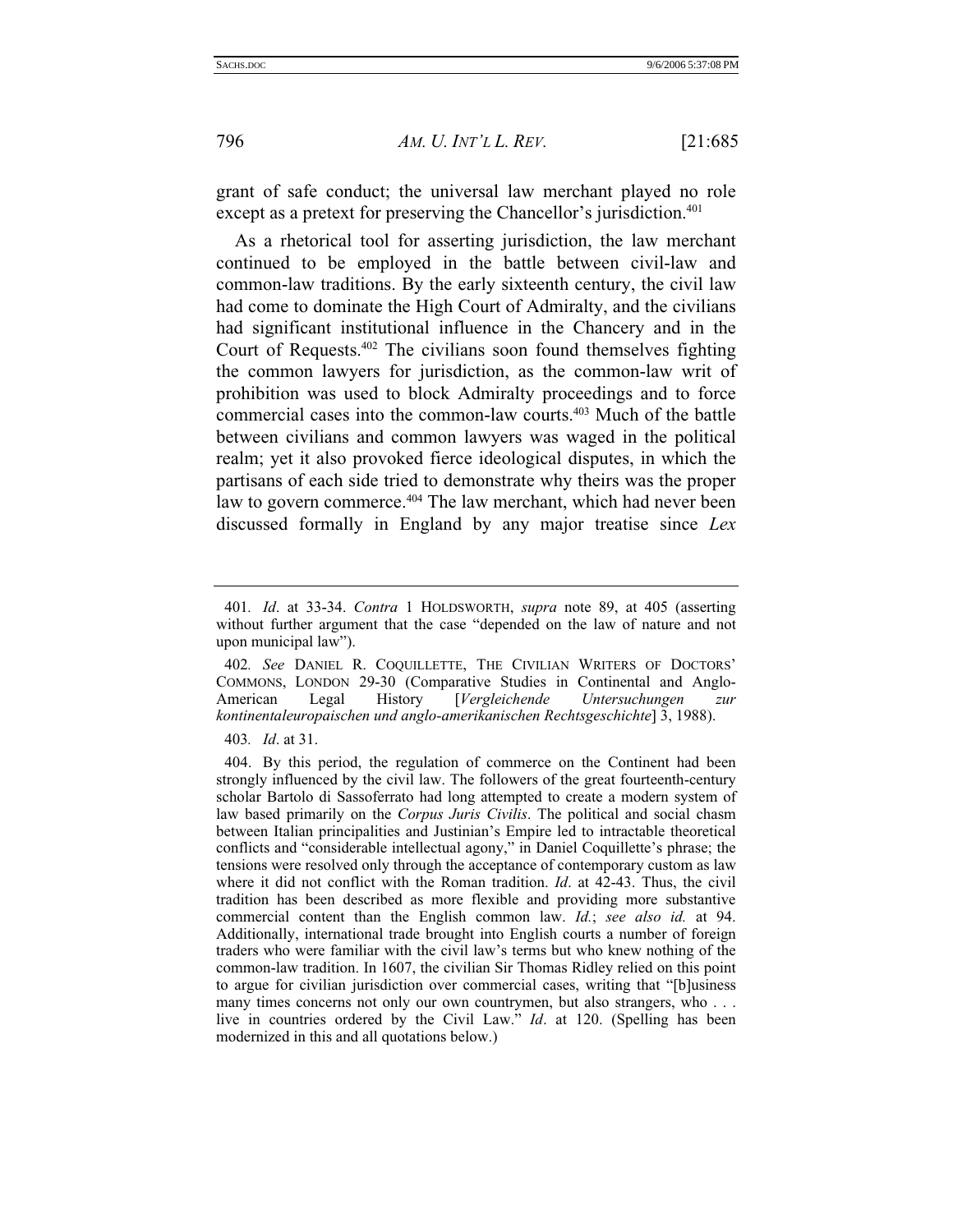*Mercatoria*, suddenly became the focus of a great deal of legal attention.405

The question of which courts should hear mercantile cases turned in part on whether mercantile law was distinct from the law of the land. A number of early civilian treatises attempt to unify the civil and common law, and they portray mercantile law as merely one more aspect of this single legal framework. In the early sixteenth century, Christopher St. German separated the "law of reason" and the "law of man" into two camps, and in the latter he included both the "general customs" of the realm and those of the courts "Pypowdres."406 Yet the attempt at unity was short-lived—for if mercantile law were simply part of human law, then commercial cases might belong in the common-law courts, which were competent to interpret and apply the "general customs" of the realm. Only if mercantile law were separate from the common law, and instead part of a transnational tradition, could it be retained in separate courts staffed by the civil lawyers.<sup>407</sup>

This position was argued ably in the early seventeenth century by Sir John Davies, attorney general for Ireland under James I. In his *Question Concerning Impositions*, Davies claimed that the king had power to impose taxes on foreign trade without an act of Parliament.<sup>408</sup> He justified this claim by arguing that international trade was governed not by the common law, but by the civil law, which on his understanding granted far more authority to the sovereign. Davies began his case for mercantile exceptionalism by noting that the community of merchants "hath always had a peculiar and proper law to rule and govern it," namely the Law Merchant, "whereof the laws of all nations do take special knowledge."<sup>409</sup> Cases concerning merchants were therefore not to be decided by "the peculiar and ordinary Laws of every Country, but by the general Law

 <sup>405.</sup> Plucknett noted that there is no systematic treatment of the law merchant in a formal textbook in England until after the end of the Middle Ages. T.F.T. PLUCKNETT, A CONCISE HISTORY OF THE COMMON LAW 659 (5th ed. 1956).

 <sup>406.</sup> COQUILLETTE, *supra* note 402, at 52.

<sup>407</sup>*. Id*. at 35.

 <sup>408.</sup> DAVIES, *supra* note 236, at 18.

<sup>409</sup>*. Id*. at 12.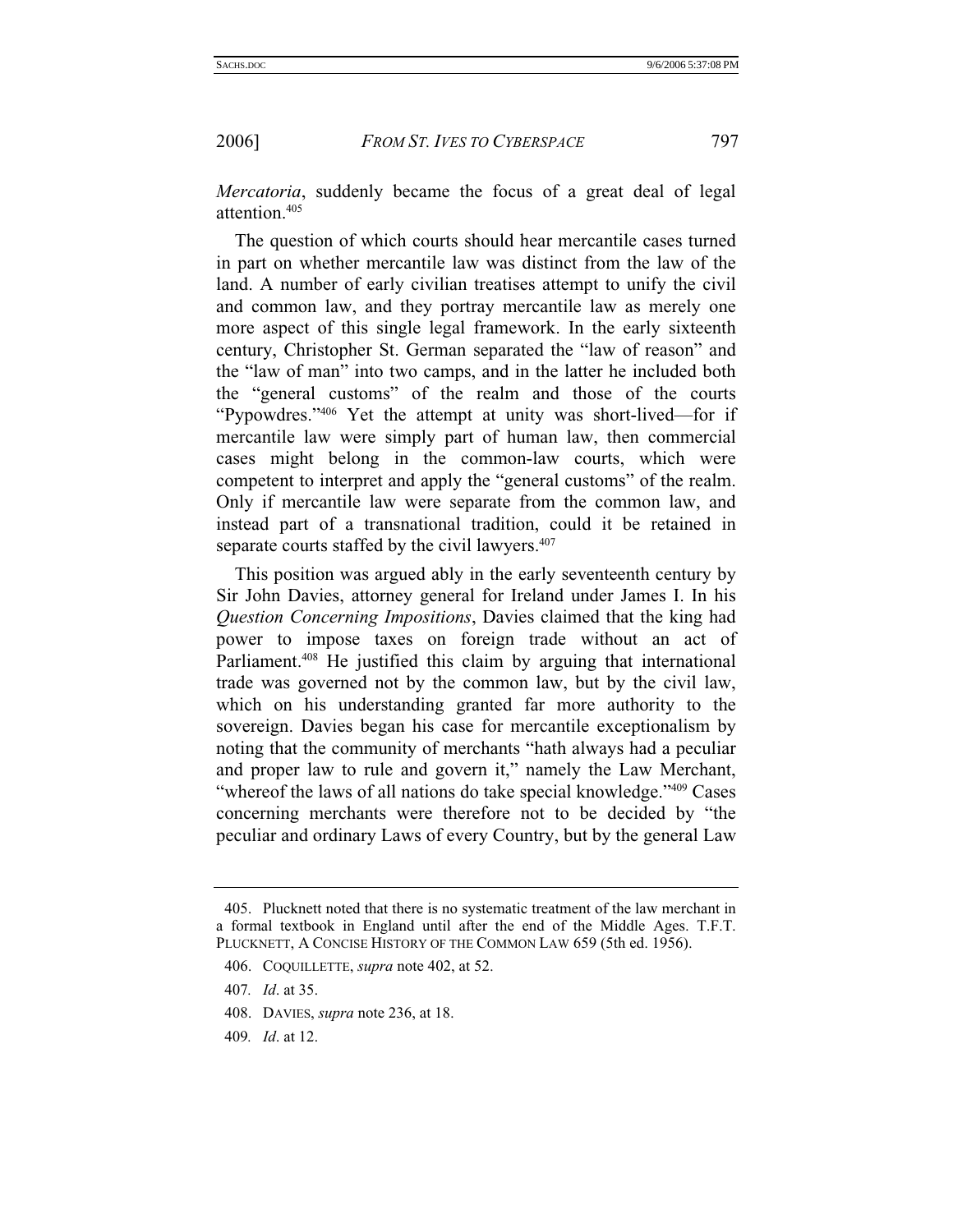of Nature and Nations,"410 of which the Law Merchant was "a branch."411 As this Law of Nations "is nothing else but that which common reason hath established among all men," the Law Merchant was therefore "universal and one in the same in all Countries in the World . . . . [T] here is not one Law in England, another in France . . . but the same rules of reason, and the like proceedings of the Law Merchant are observed in every nation."412

Once he had established that the laws of commerce were not local to England, Davies could then argue that the question of impositions was best addressed within an external legal tradition. The civil law had not been adopted in England as it had on the Continent, but it still prevailed within the Admiralty. The common law, Davies claimed, therefore governed "causes arising within the land only"; for cases "concerning merchants . . . crossing the seas," civil law was more appropriate, and indeed "our Kings have ever used the Roman Civil Law for the deciding . . . thereof."413 The civil law accepted impositions, as did the Law of Nations as Davies understood it, and thus the king could claim more authority in this sphere than the common law of England would allow.

This expansive view of the Law Merchant was not limited to apologists for the Crown. The trader Gerard Malynes wrote his *Consuetudo, vel Lex Mercatoria* for the use of the practicing merchant, and much of the book discusses various types of traded goods or foreign weights and measures.<sup>414</sup> Yet Malynes was unabashed in his description of the law merchant as superior to local law. "Every man knoweth," he wrote, of the "great diversity amongst all nations" in their "manners and prescriptions" for administering justice; yet since Biblical times, the law merchant "hath always been found . . . constant and permanent without abrogation, according to

- 412*. Id*.
- 413*. Id*. at 20.

<sup>410</sup>*. Id.* at 18.

<sup>411</sup>*. Id*. at 17.

 <sup>414.</sup> MALYNES, *supra* note 204. Malynes explicitly drew on the civilian tradition, naming as sources Bartolus, Benvenuto Stracca and Rodericus Suarez, among others. However, his was not the civilian's approach; the books of those learned authors were "full of quillets and distinctions over-curious and precise." *Id*. at 5.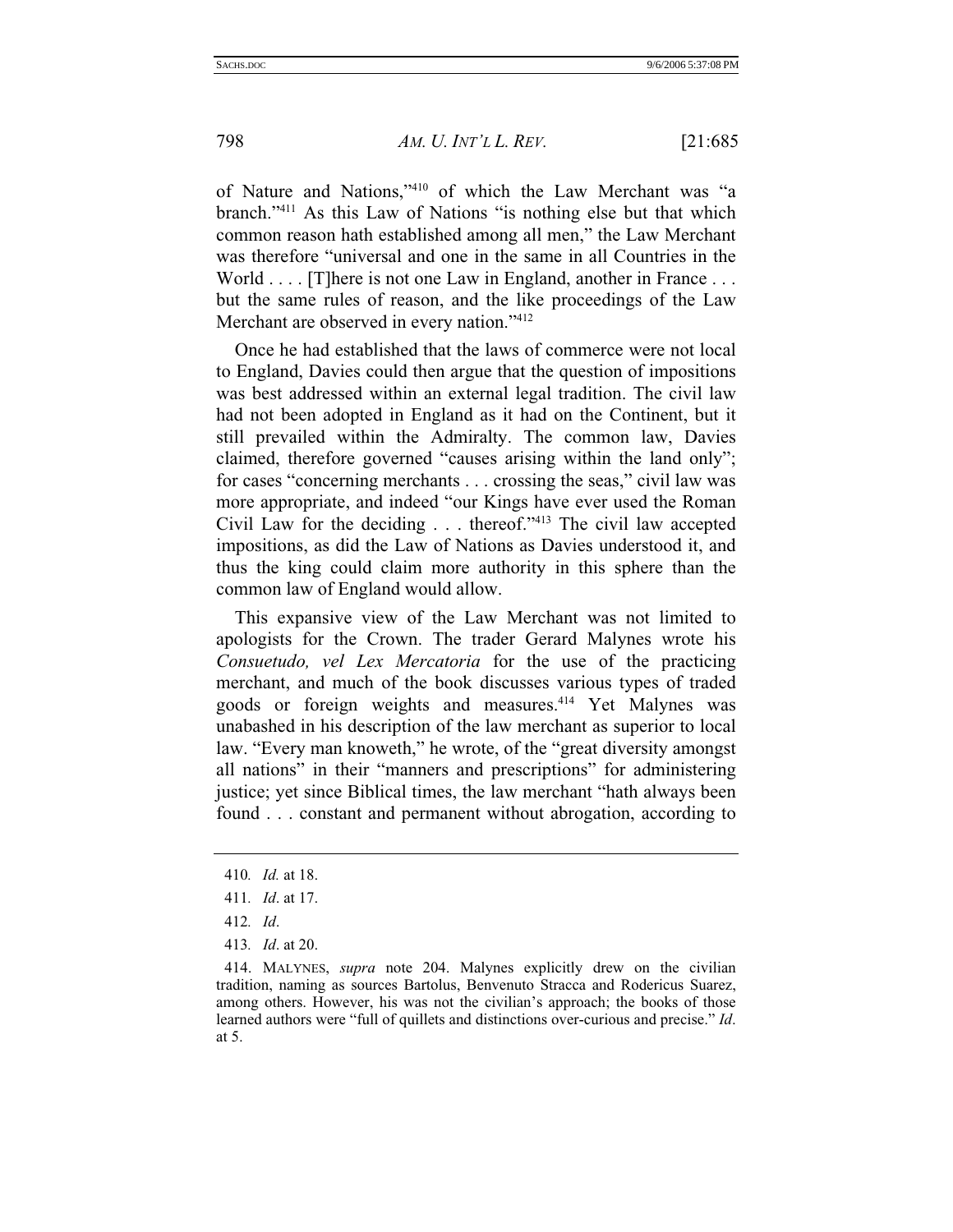her most ancient customs, concurring with the law of nations in all countries."415 As a result, the "customary law of merchants" fulfilled the definition of Cicero—"*vera lex est recta ratio, naturae congruens, diffusa in omnes, constans sempiterna*"—and enjoyed "a peculiar prerogative above all other customs."416

Under the influence of the scholars of civil law, the law merchant had been characterized as both independent from and superior to local law. Yet placing the law merchant within the "general Law of Nature and Nations" was not necessarily in the civilians' best interest. A law "observed alike in all Nations," to use the phrase of Sir Thomas Ridley, might be considered part of the domestic law of those nations, and thus might be enforced along with other laws of England in the common-law courts. $417$ 

Indeed, that is in large part what happened. The common lawyers effectively destroyed the Admiralty monopoly on commercial cases and created a new monopoly of their own. In 1622, the same year that Malynes wrote his *Consuetudo*, Chief Justice Hobart ruled that "the custom of merchants is part of the common law of this kingdom,"418 and under Chief Justices Holt and Mansfield, the common-law courts took ever greater control of mercantile cases—a process that has often been interpreted as "incorporating" the law merchant into the English common law.419 In the 1759 case of *Luke v. Lyde*, Lord Mansfield concluded that "the Maritime Law is not the Law of a particular Country, but the general Law of Nations," and at

<sup>415</sup>*. Id*. at ii.

<sup>416</sup>*. Id*. at v-vi, 4.

 <sup>417.</sup> COQUILLETTE, *supra* note 402, at 129. Writing in the early seventeenth century, Ridley explicitly stated that the law merchant was *not* part of the *ius gentium*, the law of nations "which common reason hath established among men, and [which] is observed alike in all Nations." Instead, he described it as part of the *ius civile*, the law "which the old Romans used" and which is, "for the great wisdom and equity thereof . . . the common law of all well governed Nations, a very few [only] excepted." *Id*. Ridley knew full well that England was one of these exceptions, and identified the law merchant with a foreign legal tradition that was not officially recognized by—and thus still independent from—the common law.

 <sup>418.</sup> Vanheath v. Turner, Winch 24, 25, 120 Eng. Rep. 20, 21 (C.P. 1621), *quoted in* BEWES, *supra* note 5, at 1.

 <sup>419.</sup> For detailed criticism of this "incorporation" theory, see ROGERS, *supra* note 20.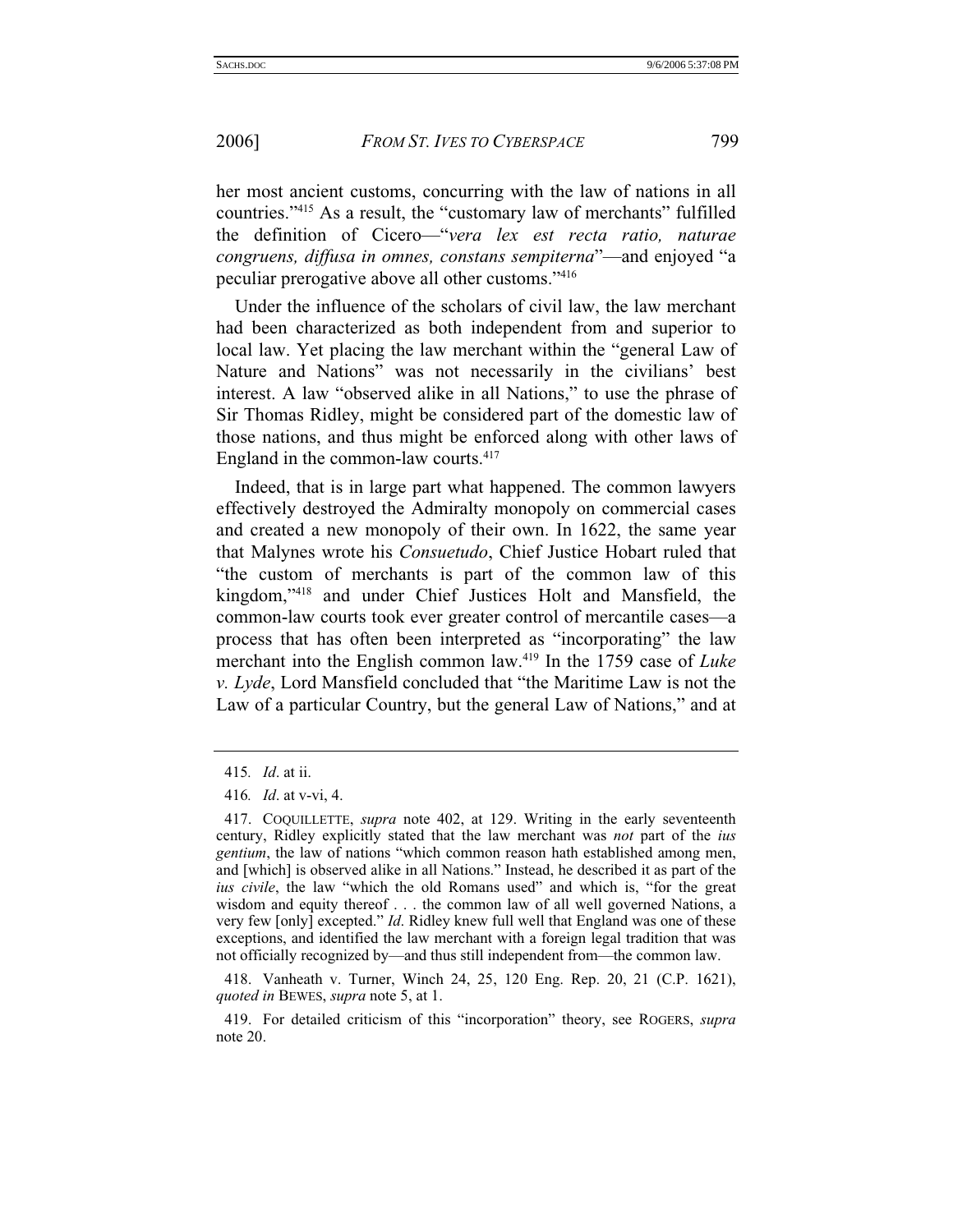the same time assured its mercantile counterpart of a permanent place in the common-law courts.420 The civilians' campaign for exclusive jurisdiction had failed, and commercial cases became entirely subject to English common-law courts.

#### B. THE ROMANCE OF THE LAW MERCHANT

The triumph of the common lawyers in the seventeenth and eighteenth centuries brought about what Berthold Goldman considered the first disappearance of the English law merchant—the jurisdiction of common-law courts over commercial cases.<sup>421</sup> Yet the concept of a transnational, customary law merchant was revived in the mid-nineteenth century for reasons that would have been anathema to the civil lawyers. While the civilians had sought to portray the law merchant as part of the universal Roman heritage, the law merchant's greatest champions of the nineteenth century saw it as an escape from foreign Roman influences.

The Romantic movement in nineteenth-century Europe placed strong emphasis on national and ethnic identity over the claims of universal or multinational empires. In disunited Germany, the Romantics advanced the claim that proper law was not imposed from above, but rather grew out of the customs of the *Volk*. 422 A case should not be decided on the basis of Romanist principles, but on the "*Natur der Sache*—the nature of the matter."423 Already in the eighteenth century, J.G. Busch had called on judges to "distance themselves from all juristic notions and simply use their common sense . . . to grasp and master the nature of the transaction *die Natur* 

- 422. Whitman, *supra* note 8, at 159.
- 423*. Id*. at 160.

<sup>420</sup>*.* Luke v. Lyde, 2 Burr. 882, 887, 97 Eng. Rep. 614, 617 (1759), *quoted in* COQUILLETTE, *supra* note 402, at 289. It was in this form that the doctrines entered American jurisprudence. Swift v. Tyson, 41 U.S. 1, 19 (1842) (stating that the true interpretation of commercial law was "to be sought, not in the decisions of the local tribunals, but in the general principles and doctrines of commercial jurisprudence"). Justice Story, writing for the court, cited Mansfield to argue that the law of negotiable instruments was "not the law of a single country only, but of the commercial world." *Id*. *But see* Erie R.R. Co. v. Tompkins, 304 U.S. 64, 78 (1938) (overruling *Swift*, and holding that "[t]here is no federal general common law").

<sup>421</sup>*.* Goldman, *supra* note 9, at 3.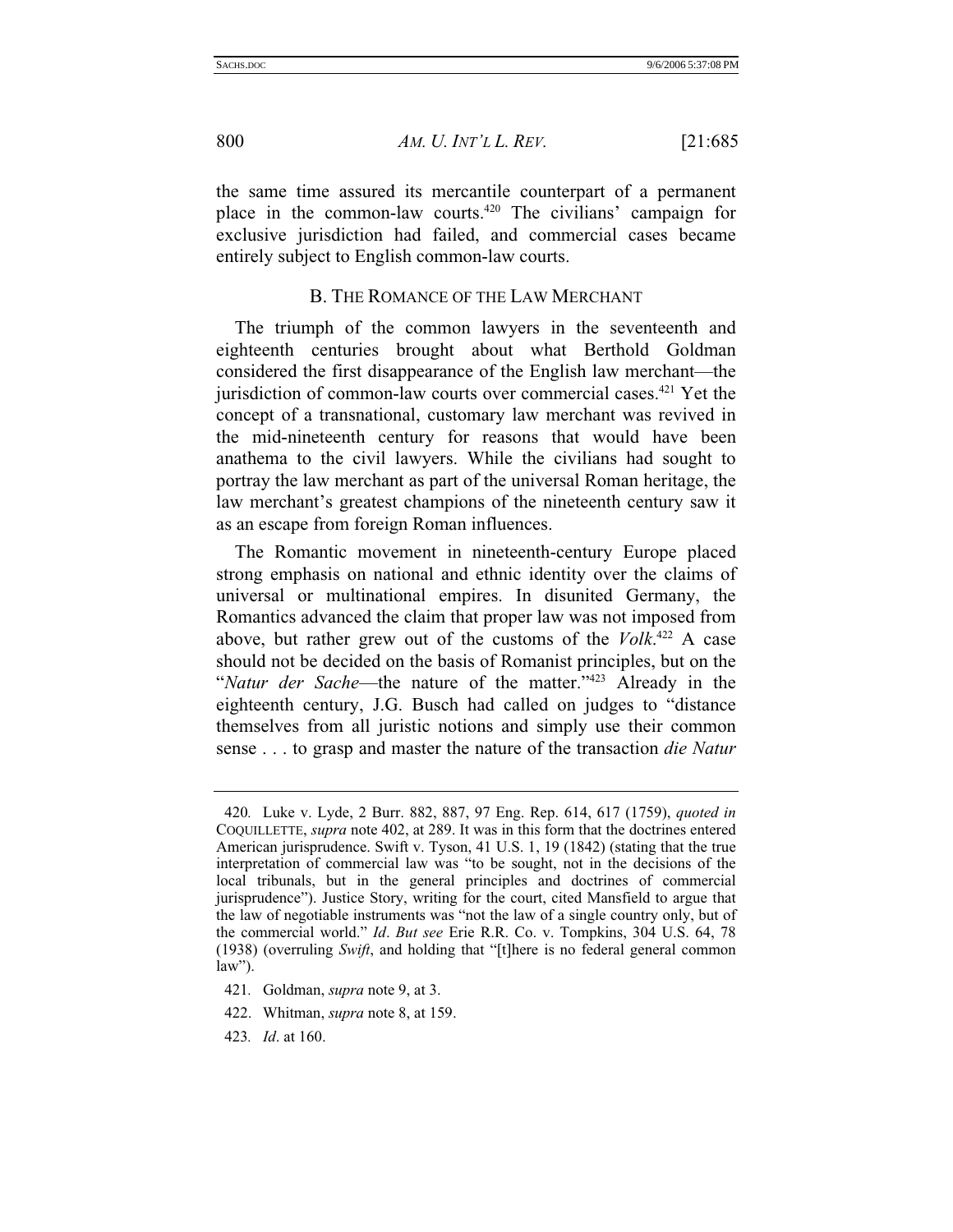*des Geschaftes*."424 After the Revolution of 1848, serious efforts began to expel Roman jurisprudence from German systems of commercial law, under the leadership of a young lawyer named Levin Goldschmidt.

Goldschmidt, who may have done more than anyone to revive scholarly interest in the medieval law merchant, felt a profound aversion to the claim of the civilians and Cicero to derive true law from right reason. Instead, Goldschmidt argued that "[e]very factpattern of common life . . . carries within itself its appropriate, natural rules, its right law." This law "is not a creature of mere reason," nor is it "eternal nor changeless nor everywhere the same"; rather, it is "in-dwelling in the very circumstances of life." The task of the law-giver consists in "uncovering and implementing this immanent law."425 Goldschmidt decried the "orgy of statute-making" he saw around him, for immanent law was best revealed in the flexible "will of the *Volk*" rather than in "the inflexible will of the legislator."426 Because they incorporated commercial custom, he saw the medieval merchant courts as the "judicial organs of merchant legal consciousness," giving expression to the true will of the international merchant community.427

Goldschmidt's proposed commercial code was profoundly influential; many of its principles were enacted into law after Germany's unification in 1871, and the American legal scholar Karl Llewellyn brought them into the Uniform Commercial Code in the 1940s.428 Yet Goldschmidt's assessment of the medieval law merchant also found a willing audience. His ideas were introduced into English and American historiography largely through the work of William Mitchell, who portrayed the law merchant as a transnational law, separate from the control of existing authorities

428*. Id*. at 157-58.

<sup>424</sup>*. Id*. at 162 (quoting 2 J.G. BUSCH, *THEORETISCH-PRAKTISCHE DARSTELLUNG DER HANDLUNG IN DEREN MANNIGFALTIGEN GESCHAFTEN* 366 (Hamburg, B.G. Hoffmann 1792)).

<sup>425</sup>*. Id*. at 158 (quoting 1 LEVIN GOLDSCHMIDT, *HANDBUCH DES HANDELSRECHTS* 302 (Stuttgart, F. Enke 3d ed. 1875)).

<sup>426</sup>*. Id*. at 165.

<sup>427</sup>*. Id*. (quoting 2 LEVIN GOLDSCHMIDT, *HANDBUCH DES HANDELSRECHTS* 242- 43 (Erlangen, F. Enke 2d ed. 1864)).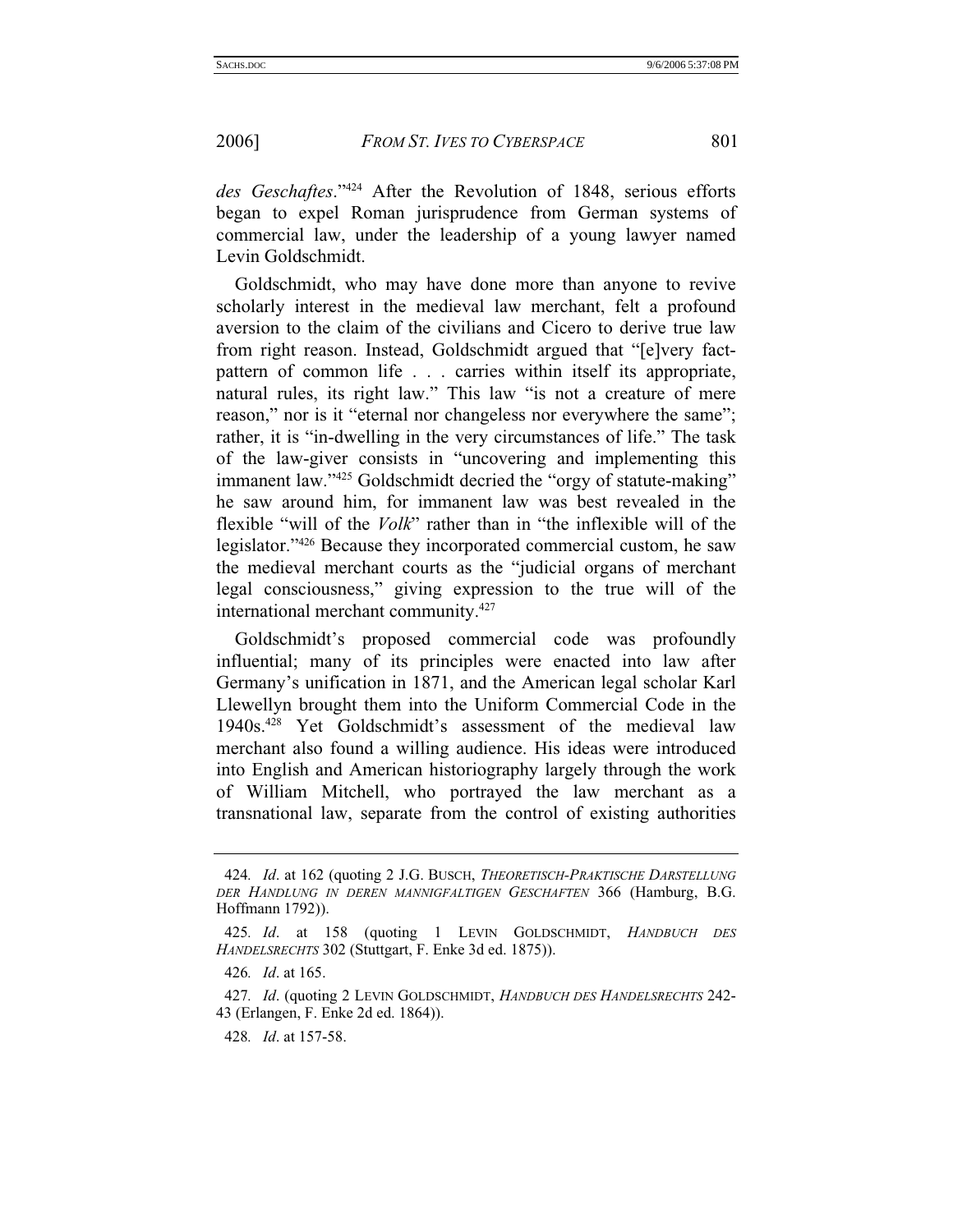and founded on the custom of the merchant community. Mitchell quoted with approval Goldschmidt's pronouncement on "the grandeur and significance of the medieval merchant," creating "his own laws out of his own needs and his own views."429 Perhaps because of his focus on the English law merchant, Mitchell also managed to incorporate the universalist claims of the English civilians that Goldschmidt would have abhorred—repeating Davies' claim that the law merchant is part of "the law of nature and nations," derivable from the "rules of reason" and "the same in all countries of the world."430 Although he did note that Davies' description may be "too sweeping," Mitchell retained the fundamental claim that the law merchant "was a body of rules and principles . . . distinct from the ordinary law of the land" and "possessed of a certain uniformity in its essential features."<sup>431</sup>

Mitchell's work was cited widely among Anglophone historians, including Holdsworth,<sup>432</sup> and their work was well received in an era in which business claimed increasing prestige. Wyndham Bewes' *Romance of the Law Merchant*, published in 1923, ranges easily from the days of the Phoenicians to the seventeenth century,

 The earlier English authors had influenced Maitland as well; he considered the law merchant as "a *ius gentium* known to merchants throughout Christendom." At the same time, however, Maitland insisted that the law merchant primarily consisted of "rules of evidence" and was "not so much the law for a class of men as the law for a class of transactions." 1 POLLOCK & MAITLAND, *supra* note 37, at 467.

 <sup>429.</sup> MITCHELL, *supra* note 4, at 10.

<sup>430</sup>*. Id*. at 1.

<sup>431</sup>*. Id*. at 1, 10.

 <sup>432. 1</sup> HOLDSWORTH, *supra* note 89, at 538, 570. The influence of Mitchell and Goldschmidt, as well as the documentary work of F.W. Maitland, led Charles Gross in *The Court of Piepowder* to note the increased "attention [that] has been devoted to the history of the law merchant." Gross, *supra* note 60, at 231. Gross relied on those authors extensively, arguing that "the procedure of the court of piepowder resembles the procedure of the international law merchant as it was administered in all European tribunals." *Id*. at 245. As a result of the preliminary study, Gross urged that "the local archives should be exploited for more data concerning this interesting branch of the judicature," *id*. at 247, and two years later he published the first volume of *Select Cases Concerning the Law Merchant*. 1 SCLM, *supra* note 1. In fact, Gross read Mitchell's work and met with him while working on the St. Ives records. For more details on the history of the volume's publication, see LMLP, *supra* note 20, at 168.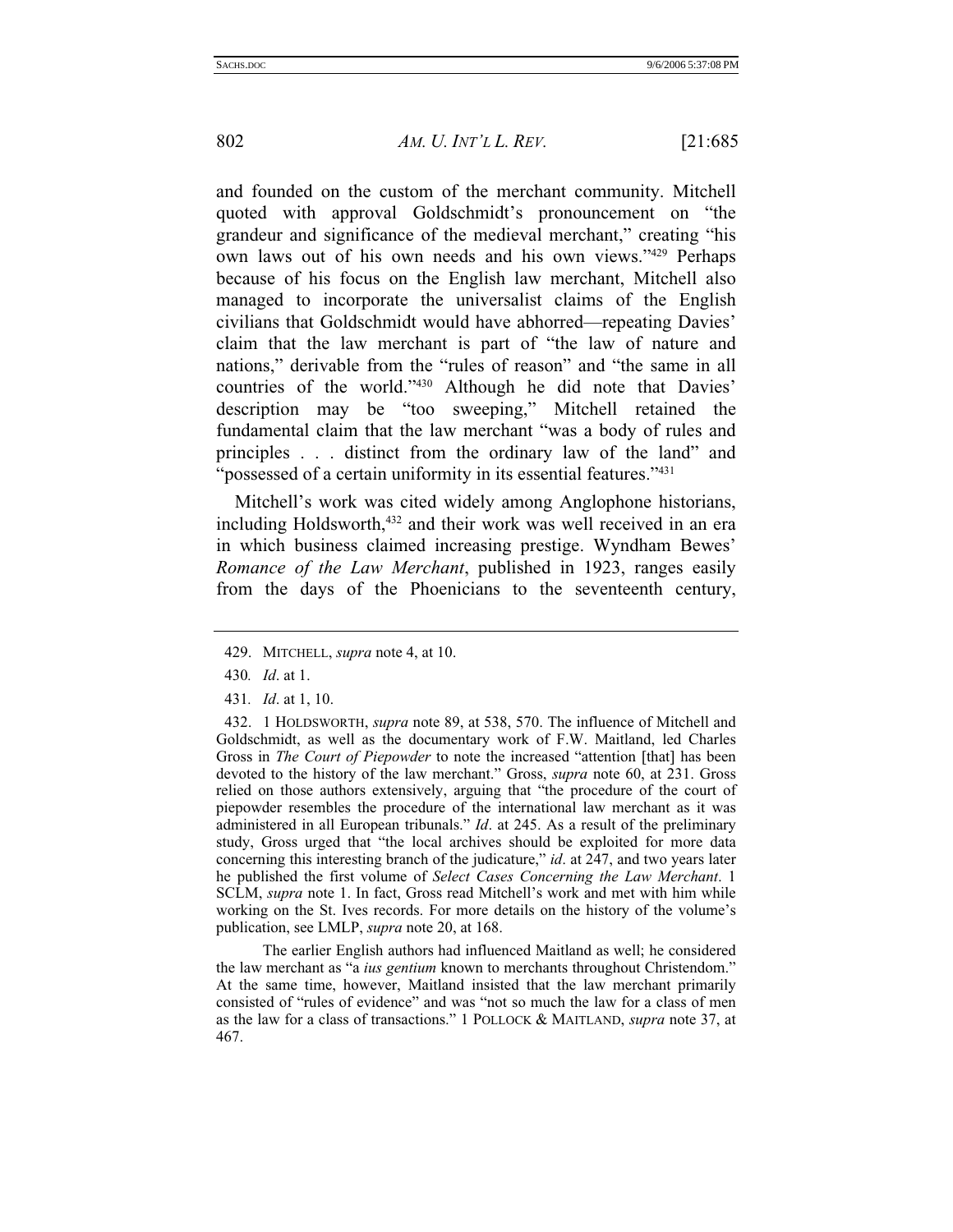chronicling the deeds of merchants.433 The foreword describes the tales of "perils by sea, endurance, sacrifice, courage" to be found in the annals of commerce,<sup>434</sup> and Bewes' description of the medieval law merchant is just as breathless: "There was no substantial difference in the customary law in the various trading nations. . . . It appears all at once, like Minerva sprung fully armed from the brain of Jove."435 Although Mitchell and Holdsworth were far more careful in their work, their influence on Bewes is clear from his citations. Goldschmidt's Romanticism continued to find new expression among those who sought to romanticize the law merchant.

## C. REINTERPRETATION AND RENEWAL

Together, the works of Goldschmidt, Mitchell, and Holdsworth cast a very long shadow. Into the mid-1950s, one finds editions of T.F.T. Plucknett's *Concise History of the Common Law* repeatedly citing Holdsworth and arguing for "a movement from local law towards a cosmopolitan law" promoted by the "international character of commerce."436 Even in 1991, John H. Munro described Malynes' tendentious work as "the best and most famous compilation" on the law merchant, "by a merchant with wide commercial and legal experience in both the Low Countries and England."437

This shadow has unfortunately obscured the efforts of a new, skeptical school of authors to return to the original sources.<sup>438</sup> As

- 436. PLUCKNETT, *supra* note 405, at 659.
- 437. Munro, *supra* note 343, at 53 n.11.

 438. The skeptical view was enunciated as early as 1903, when John S. Ewart described medieval mercantile law as "nothing but a heterogeneous lot of loose undigested customs, which it is impossible to dignify with the name of a body of law." John S. Ewart, *What is the Law Merchant?*, 3 COLUM. L. REV. 135, 138 (1903) (responding to Frances M. Burdick, *What is the Law Merchant?*, 2 COLUM. L. REV. 470 (1902)). To Ewart, the attempt to decide cases according to a universal law was "nothing but a particularly happy method by which the law [could be] brought into harmony with current notions of justice." *Id*. at 145. This description seems to coincide with that of Lord John Campbell, who wrote that before Lord Mansfield fixed the customs of contemporary merchants into the common law, "no

 <sup>433.</sup> BEWES, *supra* note 5.

 <sup>434.</sup> Richard Atkin, *Foreword* to BEWES, *supra* note 5, at iii.

 <sup>435.</sup> BEWES, *supra* note 5, at 8.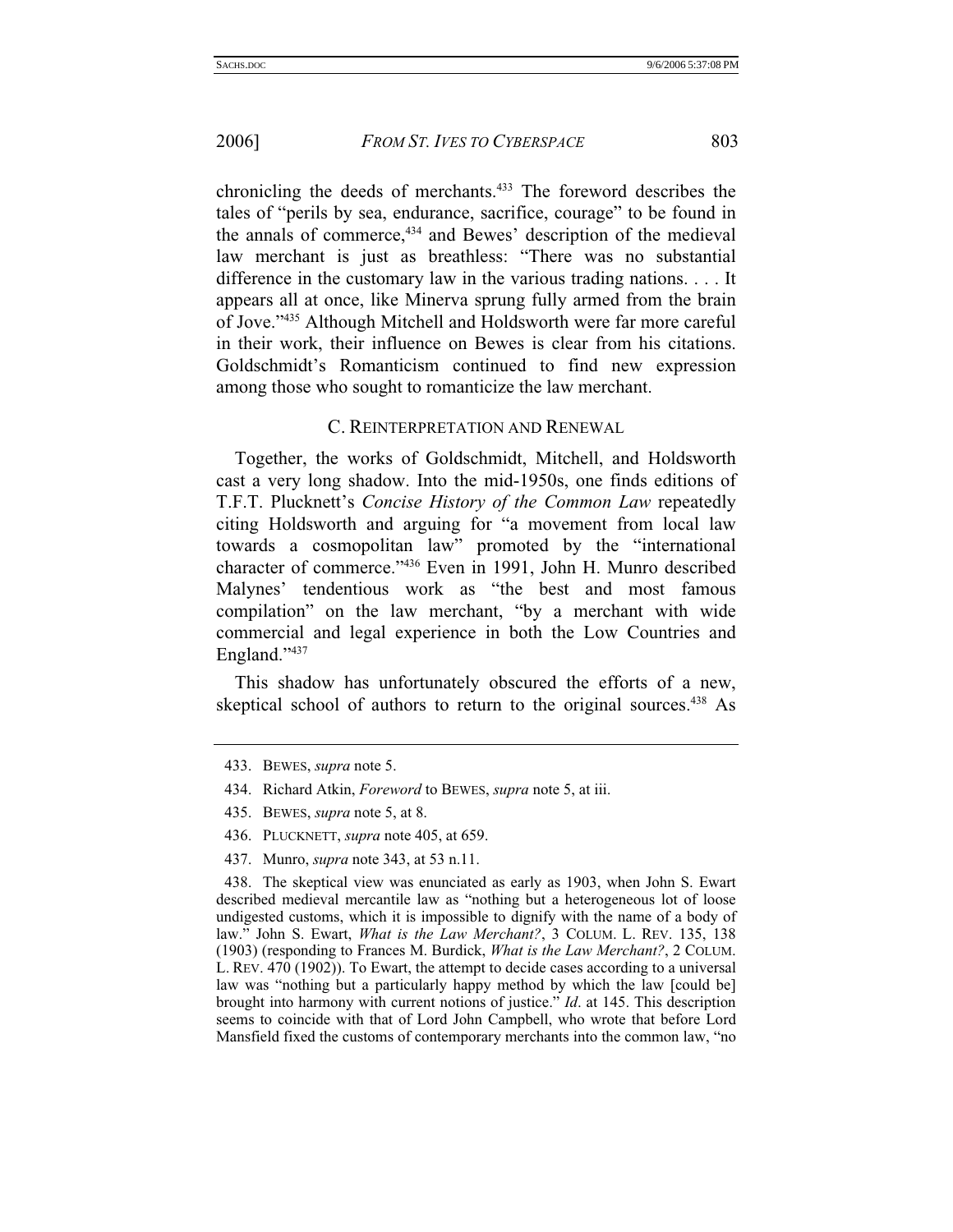804 *AM. U. INT'L L. REV.* [21:685

early as the 1930s, L. Stuart Sutherland chided her contemporaries for ignoring the primary documents, calling it "useless" to rely on seventeenth-century writers in describing thirteenth-century courts.<sup>439</sup> From his studies of royal courts, J.H. Baker argued that *lex mercatoria* was not considered to be "a distinct body of substantive law," but rather "an expeditious procedure especially adapted for the needs of men who could not tarry for the common law," which generally "followed the ordinary medieval principles of English law relating to customs."440 In examining the history of bills and notes, James Steven Rogers found that merchants had hardly avoided the central royal courts in England—their cases had merely been recorded in ways that disguised their commercial nature.<sup>441</sup> And the translators of the treatise *Lex Mercatoria* discovered "little transnational substantive content" in the mercantile law of thirteenthcentury England.442 However, in general, similar attention has not been paid in a systematic way to the records of the merchant courts themselves—nor have the skeptics yet succeeded in overcoming the 'critical mass' of authorities created by the previous historiographical tradition.

Since World War II, moreover, political changes have again made fashionable the vision of a universal law merchant.<sup>443</sup> The significant increase in the pace, volume, and complexity of international trade

440. BAKER, *supra* note 20, at 345, 347, 366.

 441. ROGERS, *supra* note 20, at 18. Baker also discussed this possibility: even though the common-law courts would not have necessarily recognized a bill of exchange as conclusive evidence in a plea of debt, the plaintiff could still sue on the underlying obligation. Although the bill might be shown to the jury, it would not be mentioned in their decision, nor would it enter into the record if the defendant waged his law. BAKER, *supra* note 20, at 350.

442. LMLP, *supra* note 20, at 179.

443*. Cf*. Cremades & Plehn, *supra* note 5, at 320 (attributing the movement for a new *lex mercatoria* to conflicting legal regimes following post-war decolonization).

one knew" how mercantile cases were to be determined; a jury in a mercantile case would decide "according to their notions of what was fair, and no general rule was laid down." *Id*. at 151.

 <sup>439.</sup> L. Stuart Sutherland, *The Law Merchant in England in the Seventeenth and Eighteenth Centuries*, 17 TRANSACTIONS ROYAL HIST. SOC'Y 151, 151-52 (4th ser. 1934). Sutherland even lent a sympathetic ear to the "heretics" who claimed that "the merchant customs in the Middle Ages were too indefinite to be called by the name of Law Merchant at all." *Id*. at 152-53.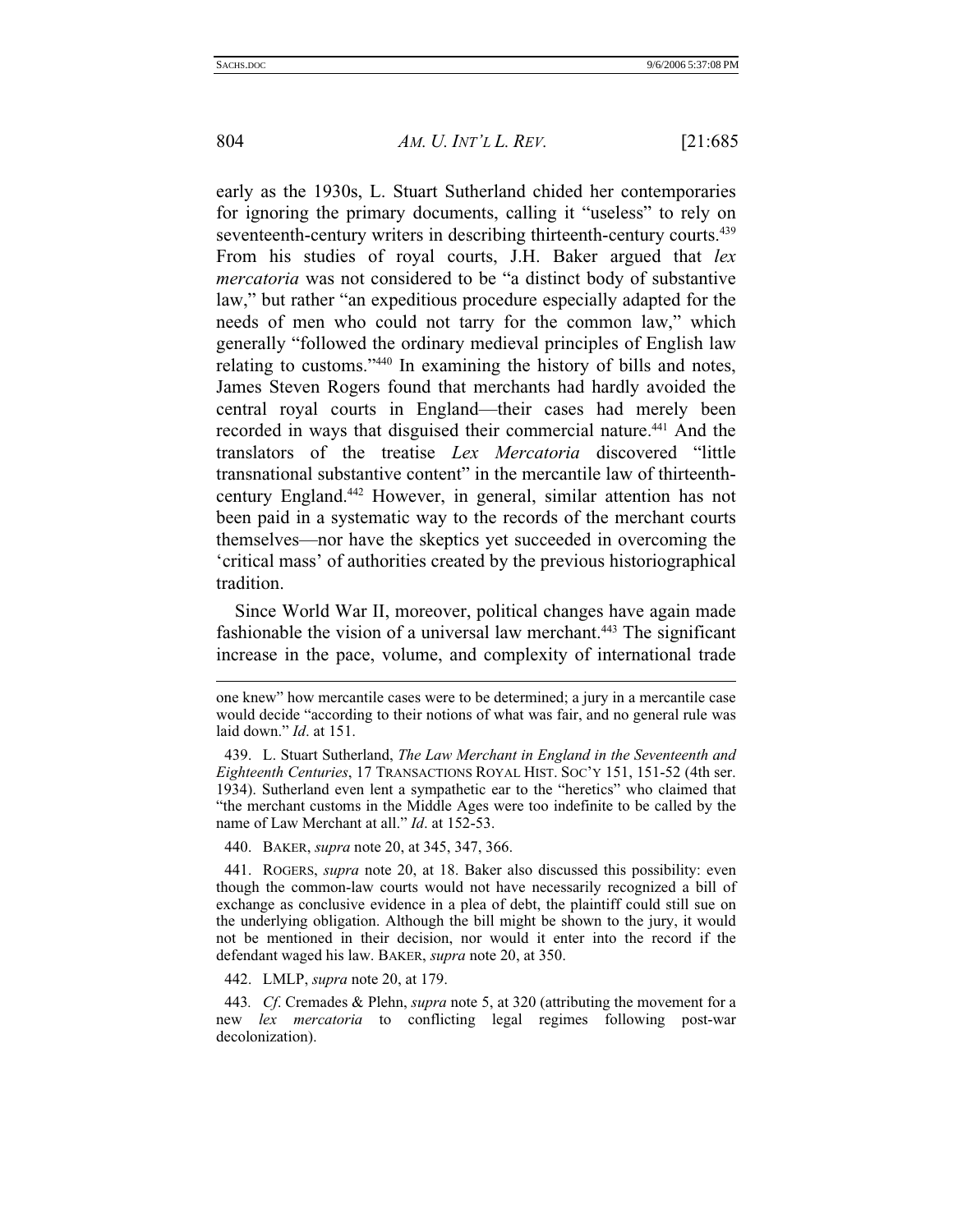has brought with it a desire for legal predictability and for uniformity across the globe, as multinational actors seek to reconcile the various demands of local laws.444 Berman, for example, saw in today's patterns of global trade an echo of medieval universality; the "high degree of uniformity" observed in modern contract practices is not due only to "common commercial needs," but also to the fact that merchants constitute a "transnational community which has had a more or less continuous history . . . for some nine centuries."445 Influenced by Malynes, Goldschmidt, and Mitchell, he concluded that "the universal character of the law merchant, both in its formative period and thereafter, has been stressed by all who have written about it."<sup>446</sup> Drawing on the same sources, Trakman similarly claimed that the medieval law merchant "reflected the ultimate move away from local law towards a universal system of law, based upon mercantile interests,"447 for the only law that could "effectively" enhance the activities of merchants" would be a law that "recognized the capacity of merchants to regulate their own affairs through their customs."448 These interpretations were then carried forward by Bruce Benson, who employed the example of the medieval law merchant to argue that modern governments could relinquish to private-sector institutions the various tasks of law enforcement.<sup>449</sup>

 <sup>444.</sup> As illustrations, consider such harmonizing institutions as the International Institute for the Unification of Private Law ("UNIDROIT"), or the Convention on the Recognition and Enforcement of Foreign Arbitral Awards, June 10, 1958, 21 U.S.T. 2517, 330 U.N.T.S. 3.

 <sup>445.</sup> Berman, *supra* note 196, at 1-2.

 <sup>446.</sup> BERMAN, *supra* note 5, at 342.

 <sup>447.</sup> TRAKMAN, *supra* note 4, at 8.

<sup>448</sup>*. Id*. at 9. As noted, Trakman later modified, but did not abandon, this position. *See supra* note 27; *supra* text accompanying note 239.

 <sup>449.</sup> To Benson, the development of the law merchant "effectively shatters the myth that government must define and enforce 'the rules of the game.'" Because the law merchant "developed outside the constraints of political boundaries" and because it "escaped the influence of political rulers," it provides "the best example of what a system of customary law can achieve." BENSON, ENTERPRISE OF LAW, *supra* note 5, at 30; *see also* Benson, *Justice Without Government*, *supra* note 5, at 127 (claiming that the "historical experience" disproves the political claim that "an effective legal system and coercive state power must inevitably go hand in hand").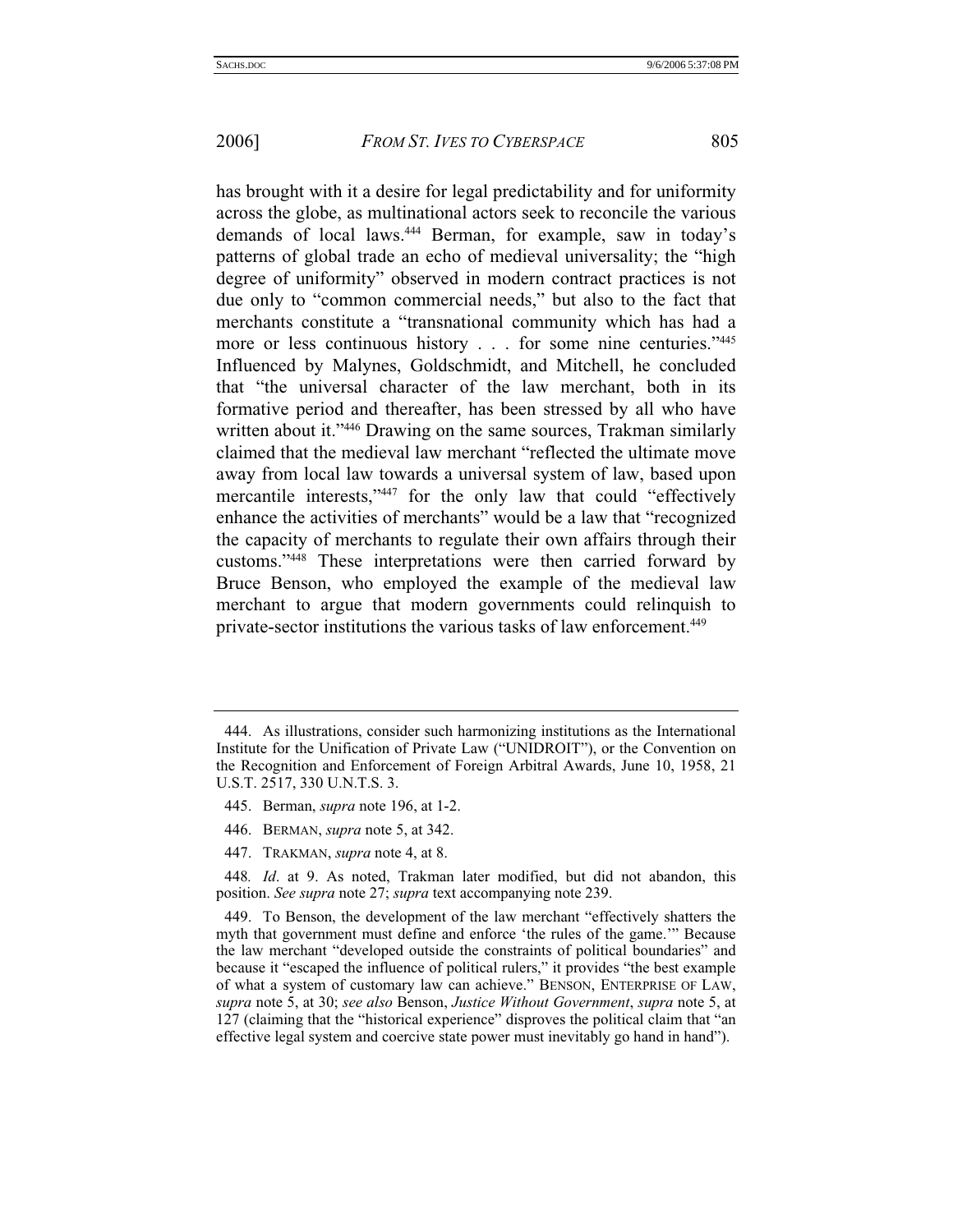## D. CONCLUSIONS

The persistent survival of the private, cosmopolitan law merchant, despite the best efforts of some historians to eliminate it, would be bad enough. Even worse, however, it is this flawed interpretation that has been most influential to those outside the field, and much new research still relies on an erroneous historical account. Economists have analyzed the game-theoretic consequences of merchant courts on medieval trade, while assuming that they were voluntary institutions powerless to enforce their decisions.<sup>450</sup> Political scientists have considered the law merchant a uniquely stateless system of justice, an instructive example for an era when the nation-state is in  $decline<sup>451</sup>$ </sup>

Such characterizations effectively demonstrate how the historiography of mercantile law has turned into a game of "Telephone," with one generation interpreting the works of previous authors and the next interpreting the interpretations. Unfortunately, those scholars seeking to revise our understanding of the law merchant based on the original sources and the primary documents have not yet caught the public eye. The thesis of a universal, substantive law merchant is politically suggestive; the thesis of a truly medieval mercantile law, bereft of immediate political implications, far less so. One can only hope that scholarship rather than politics will soon take the upper hand.

<sup>450</sup>*. See generally* Milgrom et al., *supra* note 33 (emphasizing the courts' role as disseminators of information on the credit-worthiness of indebted merchants, and asserting that such institutions helped make possible the revival of European trade); North, *supra* note 33; SCHWARTZ, *supra* note 34.

 <sup>451.</sup> Joseph Nye compared medieval merchants, who developed the *lex mercatoria* as a "private set of rules for conducting business," to software programmers and technology companies "developing the code and norms of the Internet partly outside the control of formal political institutions," which "add a layer of relations that sovereign states do not effectively control." JOSEPH S. NYE, JR., UNDERSTANDING INTERNATIONAL CONFLICTS 218-19 (4th ed. 2003). Nye's description of "a new cyber-feudalism, with overlapping communities and jurisdictions laying claims to multiple layers of citizens' identities and loyalties," invokes Hedley Bull's conception of a "new medievalism," a "system of overlapping authority and multiple loyalty" that serves as "a modern and secular equivalent of the kind of universal political organization that existed in Western Christendom in the Middle Ages." *Id*. at 218; HEDLEY BULL, THE ANARCHICAL SOCIETY 245 (2d ed. 1995); *see also* NEIL MACCORMICK, QUESTIONING SOVEREIGNTY 20 (1999).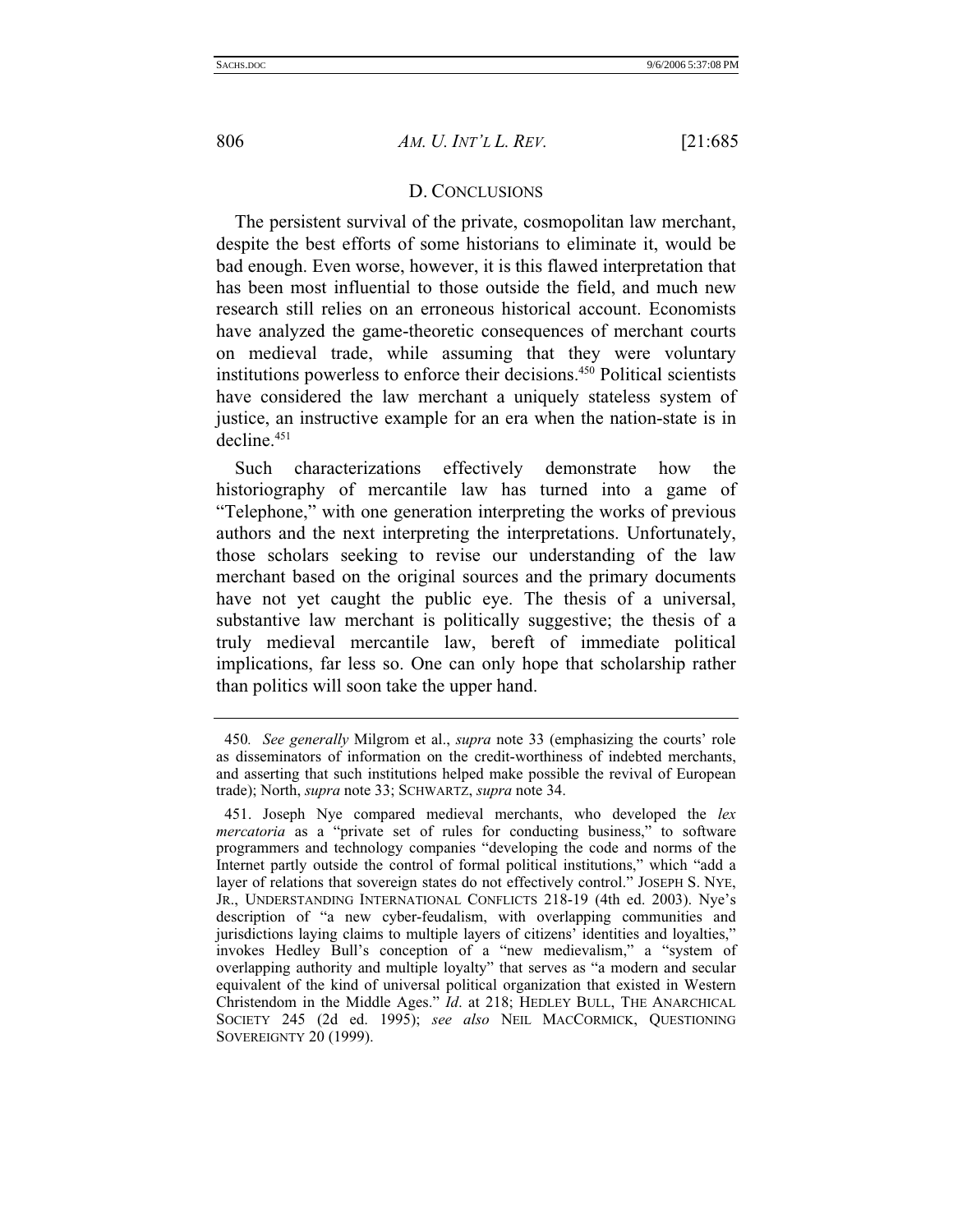IV. EPILOGUE: *LEX MERCATORIA* AND LEX **CYBERSPACE** 

This Article is concerned only with the character of commercial law in medieval England; a debate on the proper means of regulating contemporary commerce goes far beyond its scope. But it is important to note that the current political debates are founded on a certain interpretation of the medieval law merchant, an interpretation that may be profoundly flawed. As Trakman wrote, "[h]istory *does* provide lessons for the future. The Medieval Law Merchant does reveal the ability of merchants to regulate their business affairs within the broad framework of a suppletive legal order."<sup>452</sup> Justice will not prevail "when judges are unduly preoccupied with applying local public policies and indigenous legal rules to transregional business"; the medieval law merchant "is a light whose vision cannot be ignored if we are to promote productive trade across national boundaries in modern times."453

These claims, though presented as inferences from the historical example of the medieval law merchant, are clearly political in nature. The decision of a private arbitrator to ignore municipal laws, enacted by an elected legislature, is one with significant implications for the distribution of power in commercial disputes. Indeed, to Berman, the customs of the international trading community form "an autonomous body of law, *binding on national courts*";454 he praised

 <sup>452.</sup> TRAKMAN, *supra* note 4, at 17.

<sup>453</sup>*. Id*. at 4, 21. Again, Trakman did not entirely abandon this view. *See* Trakman, *E-Merchant Law*, *supra* note 5, at 303 ("The twenty-first century cyberspace Law Merchant heralds a pragmatic vision of merchant regulation."); *cf*. Cremades & Plehn, *supra* note 5, at 320 (analogizing multinational enterprises "to the medieval merchants whose activities were superimposed on a patchwork of local sovereignties"); *id*. at 320, 324 (arguing that nation-states, "like the feudal lords of the medieval period," should recognize that "piecemeal regulation" through national laws "impedes the growth of global trade" and instead "permit[s] businessmen to avoid the application of national law"); Juenger, *supra* note 9, at 497 (noting the "qualitative superiority" of the "new law merchant" over state regulation).

 <sup>454.</sup> Berman, *supra* note 196, at 49 (emphasis added); *see also id*. at 49-50 (arguing that "the law of the international mercantile community"—the law merchant—"antedates the emergence of a system of nation-states by some centuries," and thus "should be recognized as legally binding by national courts as well as by commercial arbitrators, independent of its incorporation into national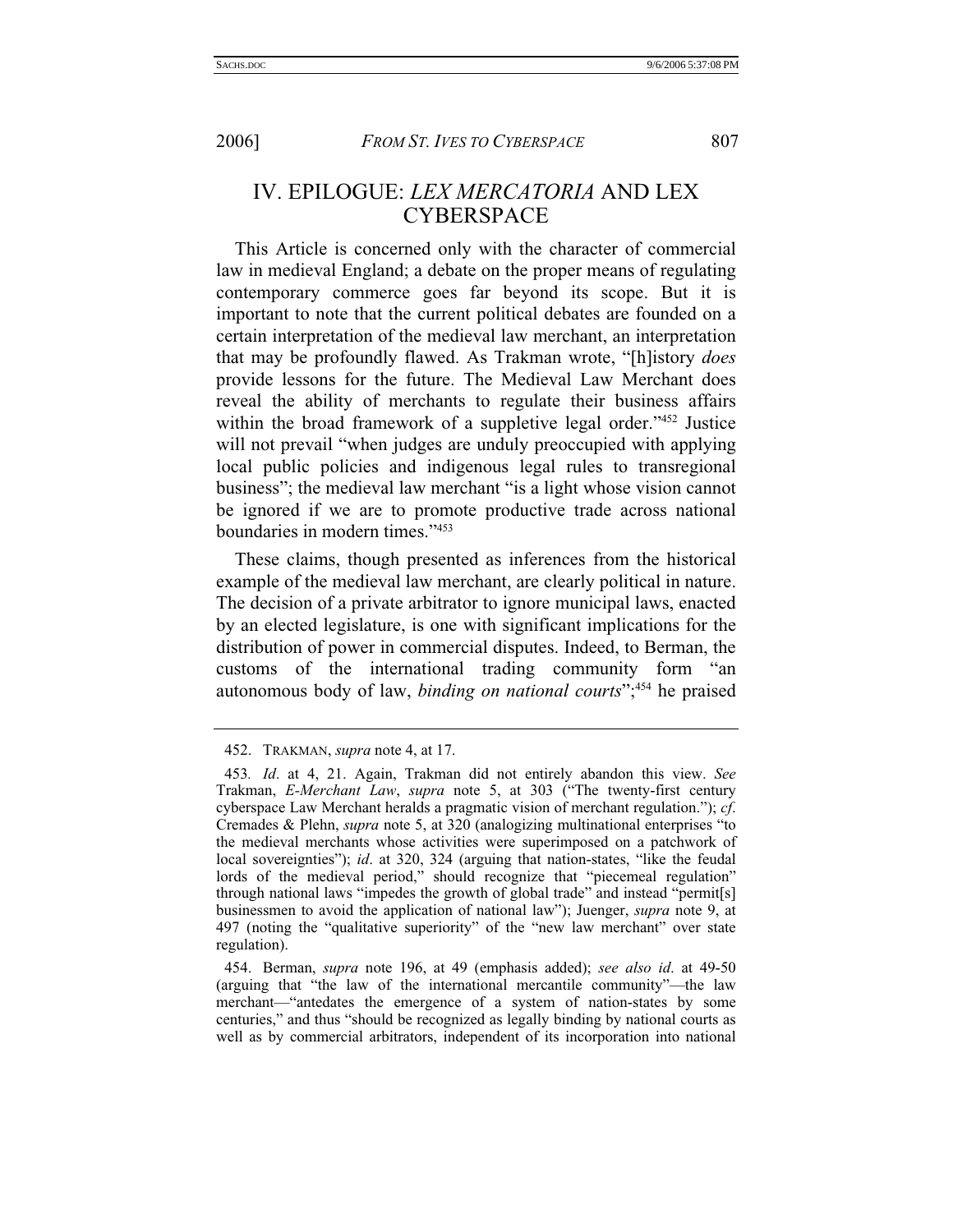808 *AM. U. INT'L L. REV.* [21:685

arbitrators for deciding cases "according to international commercial custom" or "according to the law of international trade," and one hears in his words the faint echo of *secundum legem mercatoriam*. 455

In the past twenty years, the medieval experience has become the foundation for a new political movement, aimed at replacing the national regulation of foreign trade with a transnational, customary law. To supporters of such a view, international commerce has a "*sui generis* character that warrants a special, separate regime of governance. . . . Domestic requirements simply are too ensconced in national habits and culture to serve as the governing predicate for non-national relationships."456 Partisans of this "new" *lex mercatoria* look forward to a day when arbitrators will be free to decide cases according to the custom of merchants, relaxing a national regulation when it is "not fit for international trade."<sup>457</sup> Such a vision has not been without its critics;<sup>458</sup> yet the scholars who oppose it on public

456. Carbonneau, *supra* note 9, at 14.

 457. Lowenfeld, *supra* note 9, at 51. Goldman, to whom colleagues attribute "a prominent role in defining [the law merchant's] sources and character," *e.g.*, Thomas E. Carbonneau, *Preface* to *LEX MERCATORIA* AND ARBITRATION, *supra* note 9, at xi, has celebrated instances where "a principle or a rule, not taken from a national law or even from international law . . . has been applied by arbitral tribunals or even by state courts." Berthold Goldman, *Introduction I*, *in LEX MERCATORIA* AND ARBITRATION, *supra* note 9, at xv, xvi.

458*. See, e.g.*, F.A. Mann, *Introduction II*, *in LEX MERCATORIA* AND ARBITRATION, *supra* note 9, at xix, xx (describing a procedure such as Lowenfeld's as "nothing but palm-tree justice"); William W. Park, *Control Mechanisms in the Development of a Modern* Lex Mercatoria, *in LEX MERCATORIA* AND ARBITRATION, *supra* note 9, at 109 (asking if *lex mercatoria* were "a fig leaf to hide an unauthorized substitution of [arbitrators'] private normative preferences in place of the parties' shared expectations under the properly applicable law"); OKEZIE CHUKWUMERIJE, CHOICE OF LAW IN INTERNATIONAL COMMERCIAL ARBITRATION 130 (1994) (noting that such a theory "would grant arbitrators the power to dictate which rules of national laws would be applied in the national

legal systems"). Baker objected strenuously to such an approach, claiming that it would allow the merchant community "to devise new forms of transaction which defy existing law, and [entitle them] to have force breathed into them without the sanction of legislation." BAKER, *supra* note 20, at 344-45. *See generally* Clayton P. Gillette, *The Law Merchant in the Modern Age: Institutional Design and International Usages Under the CISG*, 5 CHI. J. INT'L. L. 157 (2004).

 <sup>455.</sup> Berman, *supra* note 196, at 55; *see also* Berman & Dasser, *supra* note 396, at 34 (describing a provision in French law allowing a private arbitrator, under certain circumstances, to decide disputes "according to the rules of law he deems appropriate").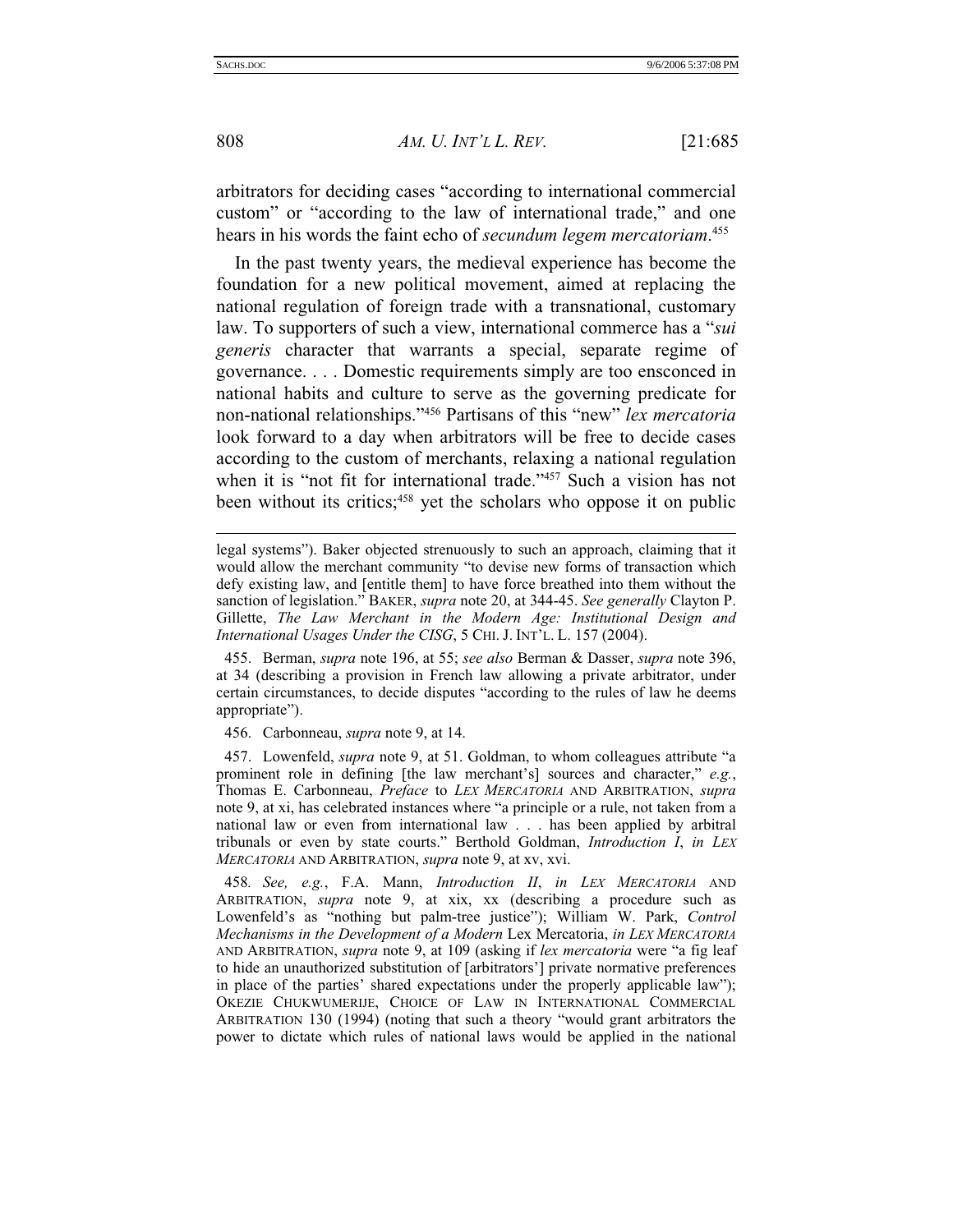2006] *FROM ST. IVES TO CYBERSPACE* 809

policy grounds still generally accept the same distorted account of history.<sup>459</sup>

As scholarship on the law merchant spins further and further away from its documentary base, it has begun to breathe even the rarified air of cyberspace. Building on the doctrine that international activity is of a "*sui generis* character" and "warrants a special, separate regime of governance,"460 lawyers facing new questions of jurisdiction and conflict of laws on the Internet have turned to the Romantic vision of the law merchant as a model for creating a new legal order—a "Law Cyberspace"—without the involvement of sovereign nation-states, implemented through private "cyberspace arbitration."461 David R. Johnson and David Post described a medieval world in which merchants could not resolve their disputes in feudal courts, "nor could the local lord easily establish meaningful rules for a sphere of activity that he barely understood and that was executed in locations beyond his control."462 Instead, those who "cared most about and best understood their new creation" formed and championed the new law—and those who care most about and

- 460. Carbonneau, *supra* note 9, at 14.
- 461. Hardy, *supra* note 9, at 1037.

arena, a rather strange prospect"); Keith Highet, *The Enigma of the* Lex Mercatoria, 63 TUL. L. REV. 613, 628 (1989) (arguing for the use of the term "*principia mercatoria*" rather than *lex*—signifying general principles and common sense, but not a body of autonomous law); *see also* Lisa L. Bernstein, *Merchant Law in a Merchant Court: Rethinking the Code's Search for Immanent Business Norms*, 144 U. PA. L. REV. 1765 (1996); Celia Wasserstein Fassberg, Lex Mercatoria*—Hoist With Its Own Petard?*, 5 CHI. J. INT'L. L. 67 (2004).

 <sup>459.</sup> Cutler criticized the "Modern Law Merchant" for its role in expanding the "global legal hegemony and imperialism" of a Western "*mercatocracy*." Cutler, *supra* note 82, at 490. Yet she did so by contrasting it with an age when "medieval merchants, their law, and their institutions" legitimately and truly "operated *outside* the political economy of the time" *Id*. at 486, 490; *see also* A. Claire Cutler, *Global Capitalism and Liberal Myths*, 24 MILLENNIUM 377 (1995); A. CLAIRE CUTLER, PRIVATE POWER AND GLOBAL AUTHORITY 10 (2003) (emphasizing the "autonomous nature of the [medieval] merchant class and the merchant courts"); *cf*. CHUKWUMERIJE, *supra* note 458, at 110 ("[I]n the Middle Ages, international merchants . . . developed customs and usages to regulate their trade. These customs and usages . . . were handed down orally by merchants and their binding effect was presumed by these merchants.").

 <sup>462.</sup> Johnson & Post, *supra* note 9, at 1389. The abbot of Ramsey might have disagreed.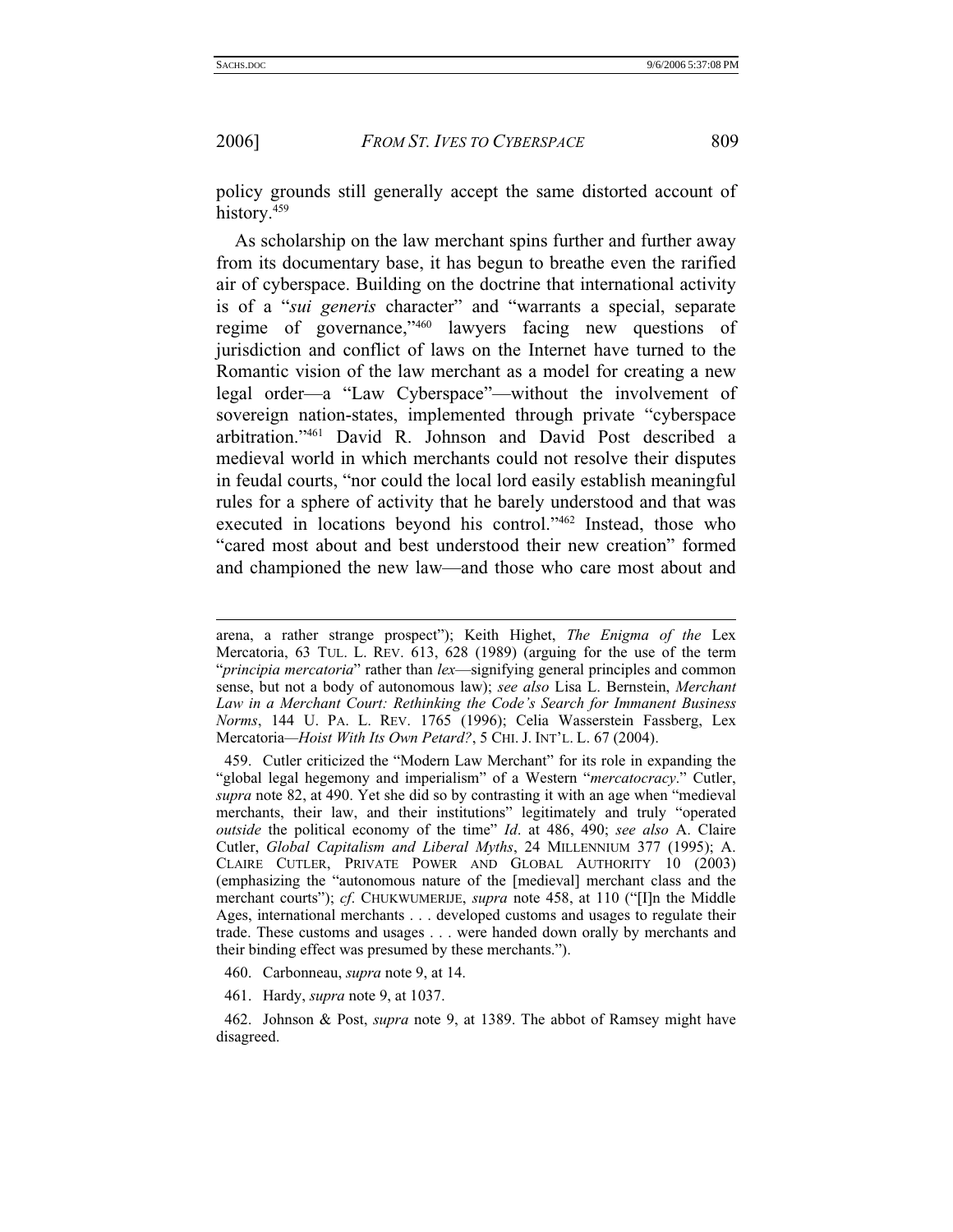best understand their new creation, the Internet, should play a similar role.463

Again, though they find their inspiration and examples in history, such proposals are in fact concerned with the proper distribution of power in contemporary society. For online activities that only "minimally affect the vital interests of sovereigns," Johnson and Post argued, the self-regulation of system administrators is "better suited to dealing with the Net's legal issues."464 Joel Reidenberg suggested that a "*Lex Informatica*" empower "technologists" instead of public actors, setting policy on topics such as data privacy through software rather than legislatures.<sup>465</sup> And Matthew Burnstein called for "the medieval *lex mercatoria*" to serve as a "conceptual framework for a new body of cyber-law" that would not be "subject to any state's exclusive jurisdiction."466

It is not for this Article to decide whether such a transnational, customary body of law would be desirable for governing today's commerce, let alone tomorrow's Internet. What seems more certain is that there is little evidence such a law was in effect at the medieval fair court of St. Ives.

The twentieth-century revival of the law merchant conceives of this law as a solution to the legal problems created by cross-border trade—as a substantive replacement for complicated doctrines of conflict of laws. Thus Maitland's tentative description of the law merchant as the "private international law" of the Middle Ages; 467 thus Goldman's conception of "the law proper to *international* economic relations";468 thus also its proposed use in cyberspace,

467. 1 SELECT PLEAS, *supra* note 14, at 133.

 468. Berthold Goldman, *The Applicable Law: General Principles of Law—The*  Lex Mercatoria, *in* CONTEMPORARY PROBLEMS IN INTERNATIONAL ARBITRATION 113 (Julian D. M. Lew ed., 1986), *quoted in* Keith Highet, *The Enigma of the* Lex

<sup>463</sup>*. Id*. at 1389-90.

<sup>464</sup>*. Id*. at 1390-91.

 <sup>465.</sup> Reidenberg, *supra* note 9, at 587.

 <sup>466.</sup> Burnstein, *supra* note 9, at 103, 108. He considered the use of admiralty law as a model, but rejected its use of "the law of the flag as a choice of law device." *Id*. To judge from their citations, these scholars generally obtained their understanding of the law merchant from the works of Berman, Trakman, Bewes, and Mitchell.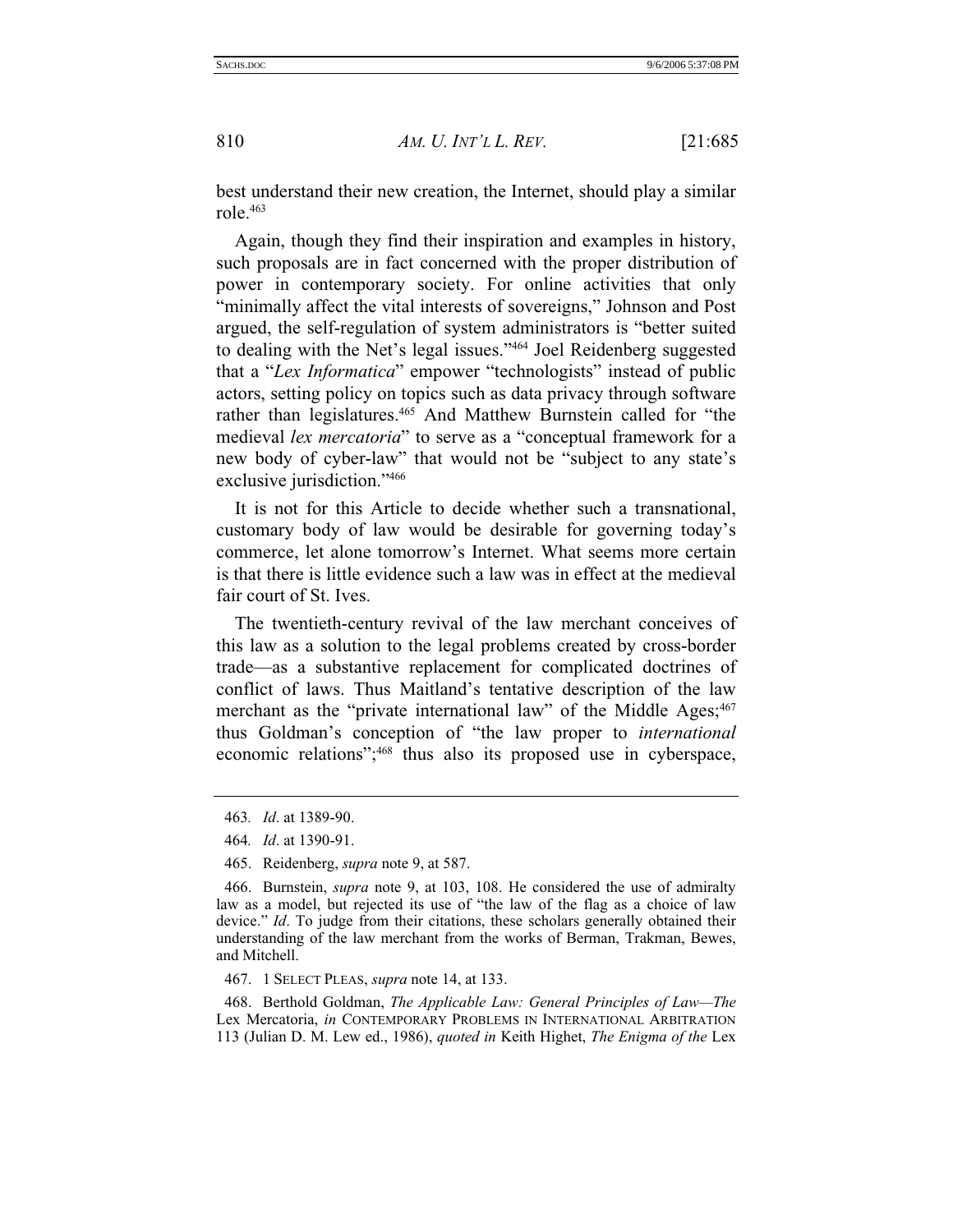# 2006] *FROM ST. IVES TO CYBERSPACE* 811

where cross-border transactions are routine, and the application of choice-of-law principles unclear. Within a single jurisdiction, it is assumed, municipal regulation can be uncontroversially applied; but when legal authorities begin to overlap, some new substantive arrangements are required that only a separate law merchant can provide.469

This was not the understanding at St. Ives. Nowhere in the fair court's records do we read a concern for anything that might be described as conflict of laws in the modern sense—whether, for instance, to apply the laws of Leicester or Rouen to a given dispute, or whether to enforce another set of substantive rules in the absence of agreement.470 The St. Ives rolls—again, the best records available for fair courts of the period—do not indicate that the court treated international merchants as possessing any unique status or legal autonomy, especially as compared to other manorial and seignorial courts of the period. Furthermore, while English mercantile courts may have occasionally given effect to the customs of merchants, they were often commercial customs of a local nature, rather than the universally shared customs of an international merchant class.

Perhaps the best description of what medieval merchants meant when they invoked principles *secundum legem mercatoriam* was unwittingly offered by Goldman, when he defined *lex mercatoria* as "the law proper to international economic relations."471 When used to argue for the application of custom to modern commercial disputes, this definition is, as Highet noted, "completely circular."472 However, when considered in the context of medieval demands that courts do

- 471. Goldman, *supra* note 468, at 113, *quoted in* Highet, *supra* note 468, at 102.
- 472. Highet, *supra* note 468, at 102.

Mercatoria, *in LEX MERCATORIA* AND ARBITRATION, *supra* note 9, at 102 (emphasis added).

<sup>469</sup>*. Cf*. Kadens, *supra* note 20, at 46 (distinguishing those medieval "traders and artisans engaged in purely local commerce," who could be governed by local laws, from those engaged in interjurisdictional activities: "the critical characteristic of merchant law arguably lay in the fact that merchants either did business outside the jurisdiction of their native law or did business with other merchants who lived under different laws"). In order to "get around" the various legal and practical disadvantages of alien traders, a solution was found in "[t]he creation of special laws that merchants could apply amongst themselves." *Id*. at 47.

<sup>470</sup>*. See, e.g.*, Curteis v. St. Romain (St. Ives Fair Ct. 1287), *in* 1 SCLM, *supra* note 1, at 26.